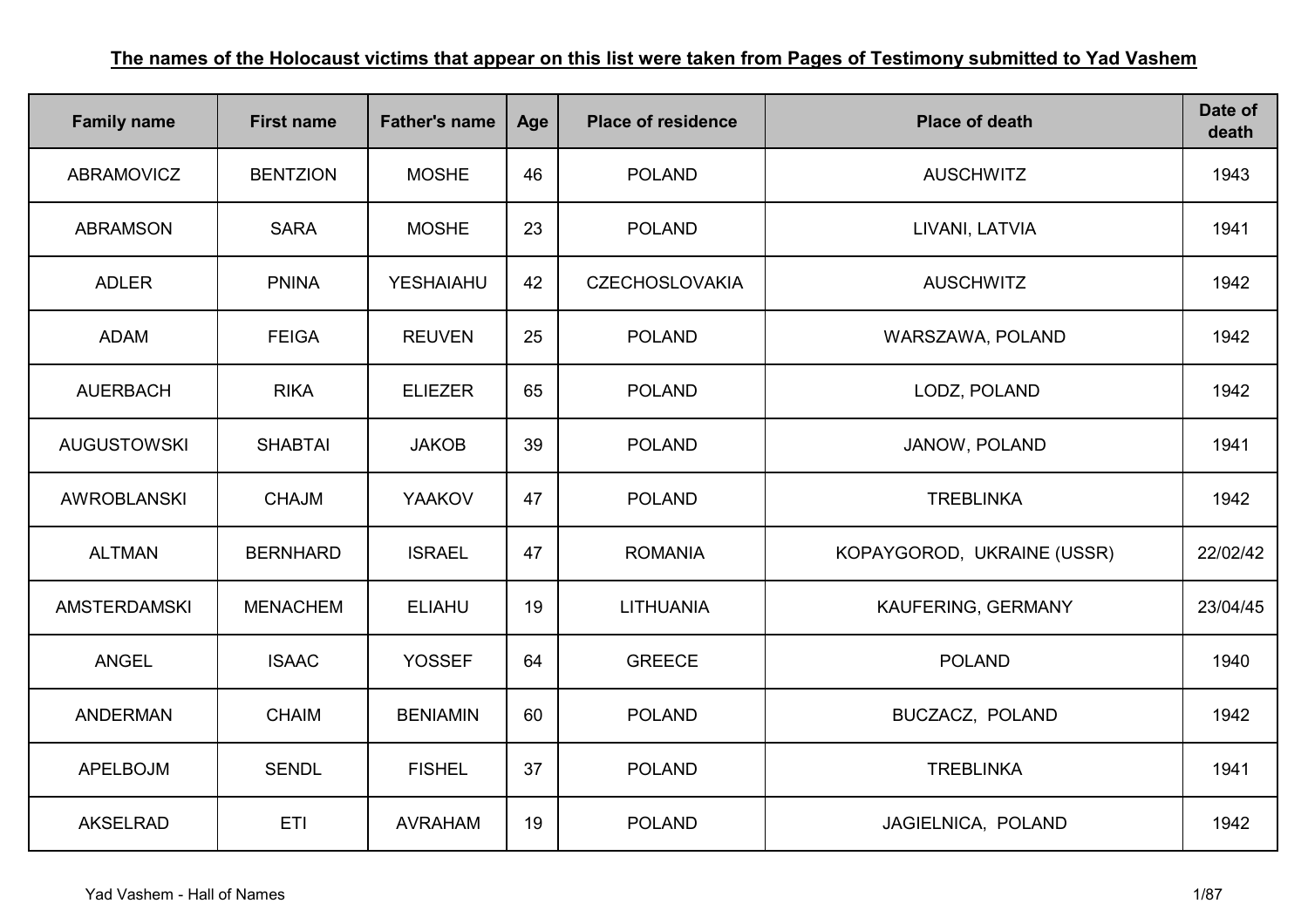| <b>Family name</b> | <b>First name</b> | <b>Father's name</b> | Age | <b>Place of residence</b> | <b>Place of death</b>   | Date of<br>death |
|--------------------|-------------------|----------------------|-----|---------------------------|-------------------------|------------------|
| <b>OSLERNER</b>    | <b>CHANA</b>      | <b>SHMUEL</b>        | 41  | <b>POLAND</b>             | <b>TREBLINKA</b>        | 1941             |
| ARANOWICZ          | <b>MOSHE</b>      | <b>TZVI</b>          | 64  | <b>POLAND</b>             | LODZ, POLAND            | 1942             |
| <b>AARONSON</b>    | <b>MICHELINE</b>  | <b>ALBERT</b>        | 23  | <b>FRANCE</b>             | <b>AUSCHWITZ</b>        | 27/03/44         |
| <b>OBSTBAUM</b>    | <b>SARA</b>       | <b>YAKOB</b>         | 30  | <b>POLAND</b>             | WARSZAWA, POLAND        | 1942             |
| <b>OGUREK</b>      | <b>MOSE</b>       | <b>ARIE</b>          | 55  | <b>POLAND</b>             | WARSZAWA, POLAND        | 1940             |
| <b>OZEROWICZ</b>   | <b>LIBA</b>       | <b>MOSHE</b>         | 41  | <b>POLAND</b>             | ZDZIECIOL, POLAND       | 21/07/41         |
| <b>OJCER</b>       | <b>HERSCH</b>     | <b>AVRAHAM</b>       | 30  | <b>POLAND</b>             | LODZ, POLAND            | 1942             |
| <b>OSTFELD</b>     | <b>AVRAHAM</b>    | <b>MERL</b>          | 51  | <b>ROMANIA</b>            | BERSHAD, UKRAINE (USSR) | 1942             |
| <b>OSTRER</b>      | <b>SALOM</b>      | <b>MIKHAEL</b>       | 32  | <b>ROMANIA</b>            | STANESTI, ROMANIA       | 1941             |
| <b>OSELKA</b>      | <b>JOSHUA</b>     | <b>SHMUEL</b>        | 44  | <b>POLAND</b>             | <b>TREBLINKA</b>        | 1942             |
| <b>OSTRZEGA</b>    | <b>JOSPA</b>      | <b>SHLOMO</b>        | 41  | <b>POLAND</b>             | WARSZAWA, POLAND        | 1941             |
| <b>OSKOLA</b>      | <b>SZMIL</b>      | <b>MORDEKHAI</b>     | 38  | <b>POLAND</b>             | <b>AUSCHWITZ</b>        | 1944             |
| <b>OPENHEIMER</b>  | <b>FRIDA</b>      | <b>MEIR</b>          | 54  | <b>GERMANY</b>            | <b>AUSCHWITZ</b>        | 1942             |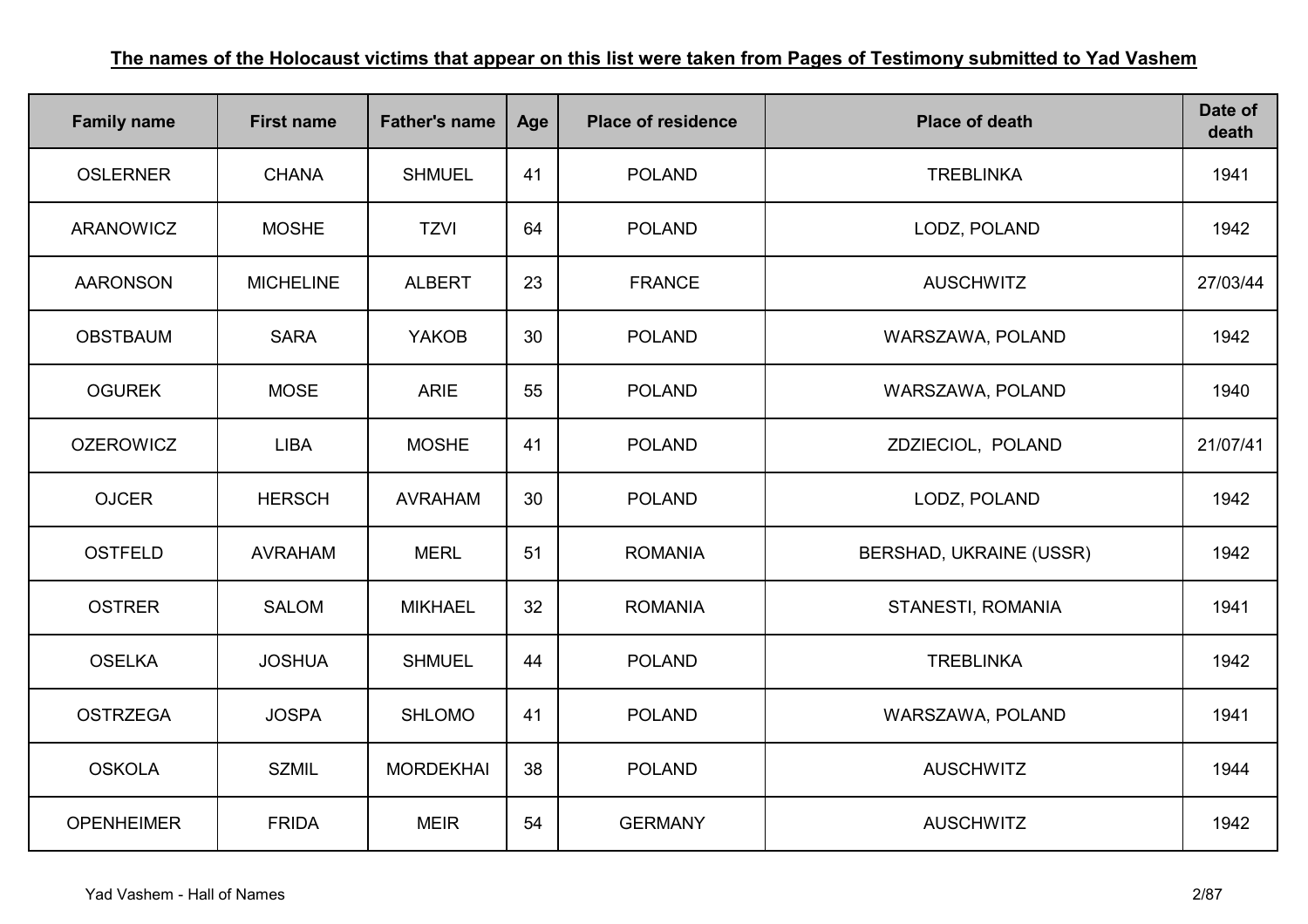| <b>Family name</b> | <b>First name</b> | <b>Father's name</b> | Age | <b>Place of residence</b> | <b>Place of death</b>          | Date of<br>death |
|--------------------|-------------------|----------------------|-----|---------------------------|--------------------------------|------------------|
| <b>OFIN</b>        | <b>CHANA</b>      | <b>YCCHAK</b>        | 19  | <b>POLAND</b>             | WARSZAWA, POLAND               | 1942             |
| <b>ORDER</b>       | <b>BORUCH</b>     | <b>BEN CIJON</b>     | 65  | <b>POLAND</b>             | TRISK, WOLYN, POLAND           | 23/08/42         |
| <b>ORENSTEIN</b>   | <b>CHAJA</b>      | <b>MOSHE</b>         | 23  | <b>POLAND</b>             | SIEDLCE, GHETTO                | 1943             |
| <b>UNGAR</b>       | <b>MIRJAM</b>     | <b>YAAKOV</b>        | 37  | <b>HUNGARY</b>            | <b>AUSCHWITZ</b>               | 1944             |
| <b>IWANIER</b>     | <b>JOSEF</b>      | <b>EFRAIM</b>        | 54  | <b>ROMANIA</b>            | KOPAYGOROD, UKRAINE (USSR)     | 1942             |
| <b>ITZIKZON</b>    | <b>ELIZABET</b>   | <b>LEIB</b>          | 46  | <b>POLAND</b>             | <b>AUSCHWITZ</b>               | 1942             |
| <b>ICKOVSKI</b>    | <b>SHIFRA</b>     | <b>PINKHAS</b>       | 62  | <b>POLAND</b>             | MISHENITZ, POLAND              | 1943             |
| <b>ICKOVICZ</b>    | <b>JENO</b>       | <b>MOR</b>           | 44  | <b>HUNGARY</b>            | <b>AUSCHWITZ</b>               | 1944             |
| <b>EISNER</b>      | <b>MATILDA</b>    | <b>AVRAHAM</b>       | 50  | <b>AUSTRIA</b>            | MINSK, BELORUSSIA (USSR)       | 1942             |
| <b>EIDERMAN</b>    | <b>ELENA</b>      | WELWL                | 47  | <b>USSR</b>               | <b>BABI YAR</b>                | 1942             |
| <b>EIDELSZTEIN</b> | <b>MACHLA</b>     | <b>BER</b>           | 28  | <b>POLAND</b>             | <b>MAJDANEK</b>                | 1942             |
| <b>EISENBAUM</b>   | <b>BENZION</b>    | <b>JAKOB</b>         | 44  | <b>POLAND</b>             | <b>BRZESC NAD BUGIEM,</b>      | 1942             |
| <b>EISENTHAL</b>   | <b>HERSCH</b>     | <b>MENACHEM</b>      | 42  | <b>ROMANIA</b>            | <b>BERSHIT, UKRAINE (USSR)</b> | 1942             |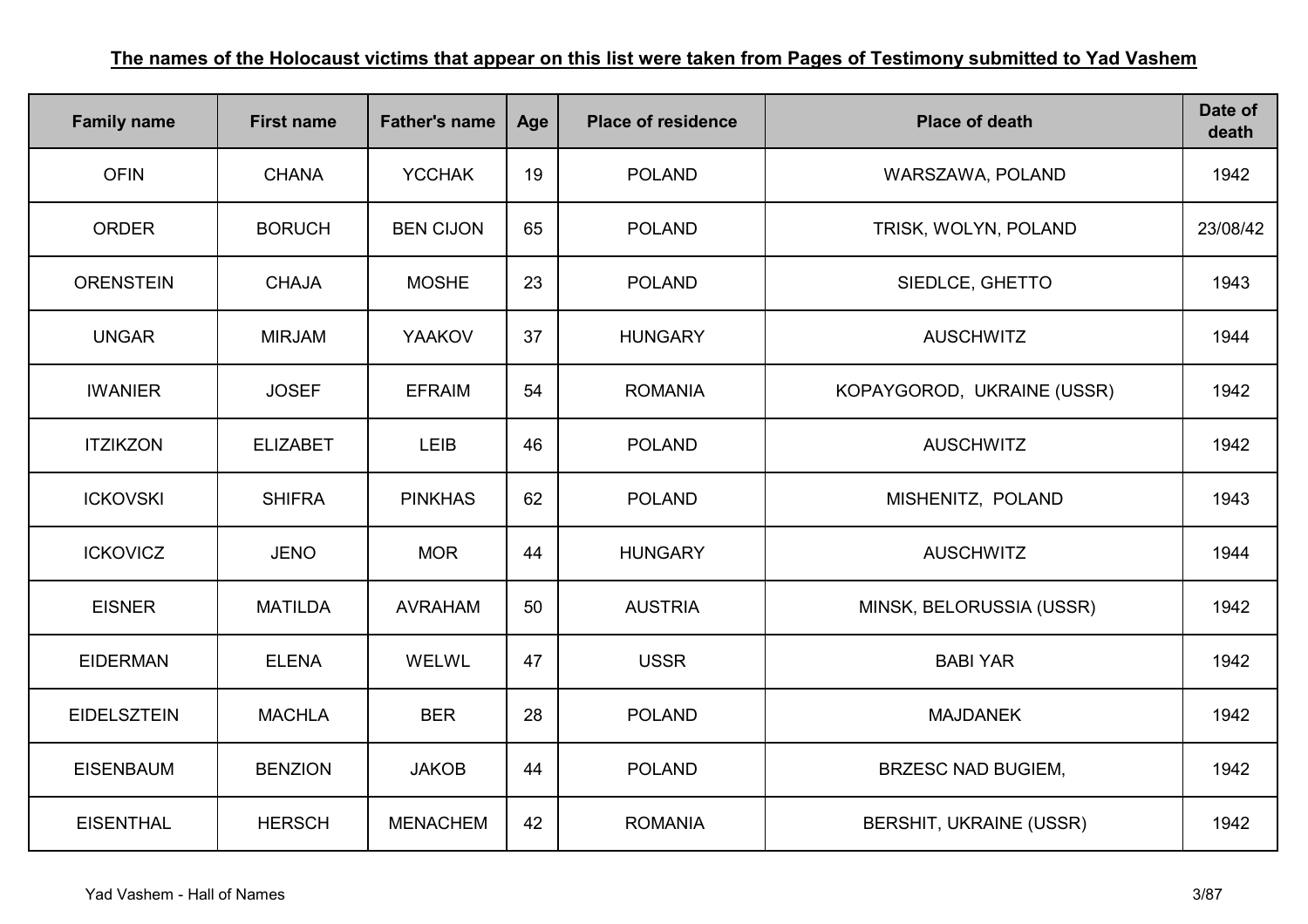| <b>Family name</b> | <b>First name</b> | <b>Father's name</b> | Age | <b>Place of residence</b> | <b>Place of death</b>          | Date of<br>death |
|--------------------|-------------------|----------------------|-----|---------------------------|--------------------------------|------------------|
| <b>AINESHTAIN</b>  | <b>AHARON</b>     | <b>NESIL</b>         | 38  | <b>POLAND</b>             | DERECZYN, GHETTO               | 1942             |
| <b>AJSZENBOJM</b>  | <b>ESTERA</b>     | <b>SHMUEL</b>        | 48  | <b>POLAND</b>             | <b>TREBLINKA</b>               | 1942             |
| <b>EIS</b>         | <b>RIVKA</b>      | <b>KALMAN</b>        | 24  | <b>POLAND</b>             | SAMBOR, LWOW, POLAND           | 1942             |
| <b>EIFERMANN</b>   | <b>DAWID</b>      | <b>VOLF</b>          | 28  | <b>FRANCE</b>             | <b>AUSCHWITZ</b>               | 1942             |
| <b>EBERSON</b>     | <b>EDUARD</b>     | <b>SHMUEL</b>        | 57  | <b>POLAND</b>             | LWOW, POLAND                   | 1943             |
| <b>EPHRAIM</b>     | <b>FELIX</b>      | <b>MAURICE</b>       | 52  | <b>FRANCE</b>             | <b>AUSCHWITZ</b>               | 01/09/42         |
| <b>EHRLICH</b>     | <b>FLORA</b>      | <b>STANISLAUS</b>    | 40  | <b>GERMANY</b>            | <b>AUSCHWITZ</b>               | 1943             |
| <b>ERLIHMAN</b>    | <b>DAVID</b>      | <b>SALOM</b>         | 18  | <b>ROMANIA</b>            | NOVOSELITA, ROMANIA            | 02/07/41         |
| <b>ERMANN</b>      | <b>ELSE</b>       | <b>DAVID</b>         | 40  | <b>GERMANY</b>            | <b>AUSCHWITZ</b>               | 1943             |
| <b>BRINNITZER</b>  | <b>GEORG</b>      | <b>LOUIS</b>         | 76  | <b>GERMANY</b>            | <b>OPPELN, GERMANY</b>         | 14/10/39         |
| <b>TEN BRINK</b>   | LOWIS             | <b>NACHMAN</b>       | 68  | <b>GERMANY</b>            | THERESIENSTADT, CZECHOSLOVAKIA | 1943             |
| <b>GANDELMAN</b>   | <b>WOLI</b>       | <b>MONI</b>          | 25  | <b>ROMANIA</b>            | <b>UKRAINE (USSR)</b>          | 1941             |
| <b>GOLDZTEIN</b>   | <b>MAGARETE</b>   | <b>ALBERT</b>        | 45  | <b>GERMANY</b>            | <b>BERGEN - BELSEN</b>         | 25/10/42         |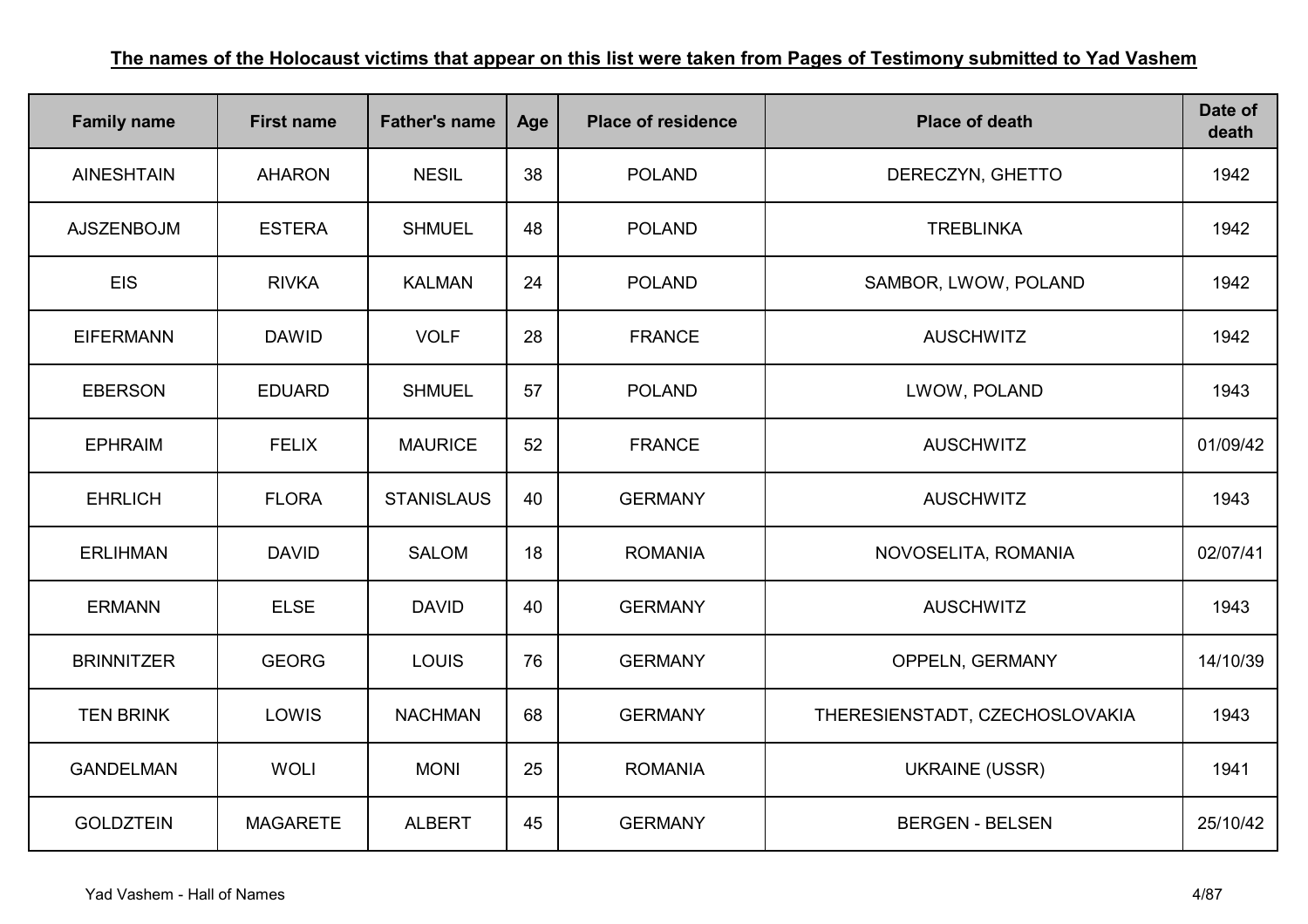| <b>Family name</b>  | <b>First name</b> | <b>Father's name</b> | Age | <b>Place of residence</b> | <b>Place of death</b>             | Date of<br>death |
|---------------------|-------------------|----------------------|-----|---------------------------|-----------------------------------|------------------|
| <b>GUTTMANN</b>     | <b>YEDL</b>       | <b>IDEL</b>          | 22  | <b>ROMANIA</b>            | MOGHILEV, UKRAINE (USSR)          | 1942             |
| <b>GELBART</b>      | <b>RACHEL</b>     | <b>ICHAK</b>         | 40  | <b>POLAND</b>             | <b>AUSCHWITZ</b>                  | 1942             |
| <b>DAYAN</b>        | <b>JACOB</b>      | <b>MEYER</b>         | 30  | <b>LITHUANIA</b>          | PETRASHON, LITHUANIA              | 01/06/41         |
| <b>VAINMAN</b>      | <b>EFRAIM</b>     | <b>ABRAM</b>         | 35  | <b>USSR</b>               | <b>VINKOVITSY, UKRAINE (USSR)</b> | 01/05/42         |
| <b>WEINSTEIN</b>    | <b>KLARA</b>      | <b>DAVID</b>         | 48  | <b>CZECHOSLOVAKIA</b>     | <b>AUSCHWITZ</b>                  | 31/01/43         |
| <b>WEISBERG</b>     | <b>FEIGA</b>      | <b>JACOV</b>         | 18  | <b>ROMANIA</b>            | MOGILEV, UKRAINE (USSR)           | 1944             |
| <b>CHRABOLOWSKI</b> | <b>BEJLA</b>      | <b>MOSZE</b>         | 40  | <b>POLAND</b>             | <b>MAJDANEK</b>                   | 1941             |
| <b>TEUFEL</b>       | <b>ERZSEBET</b>   | <b>DEZSO</b>         | 32  | <b>HUNGARY</b>            | <b>AUSCHWITZ</b>                  | 1944             |
| <b>TEUTSCH</b>      | <b>HEDWIG</b>     | <b>HERMANN</b>       | 25  | <b>GERMANY</b>            | RIGA, LATVIA                      | 30/11/41         |
| <b>KIRSCHENBAUM</b> | <b>HINDA</b>      | <b>WOLF</b>          | 59  | <b>CZECHOSLOVAKIA</b>     | <b>AUSCHWITZ</b>                  | 1944             |
| <b>TENENBAUM</b>    | <b>JACOB</b>      | <b>HERSCHEL</b>      | 45  | <b>POLAND</b>             | MAUTHAUSEN,                       | 12/12/44         |
| <b>TENENBAUM</b>    | <b>JONASZ</b>     | <b>OSCAR</b>         | 47  | <b>POLAND</b>             | LWOW, POLAND                      | 1943             |
| <b>TRIEBFEDER</b>   | <b>NATHAN</b>     | <b>WOLF</b>          | 66  | <b>AUSTRIA</b>            | <b>ITALY</b>                      | 1944             |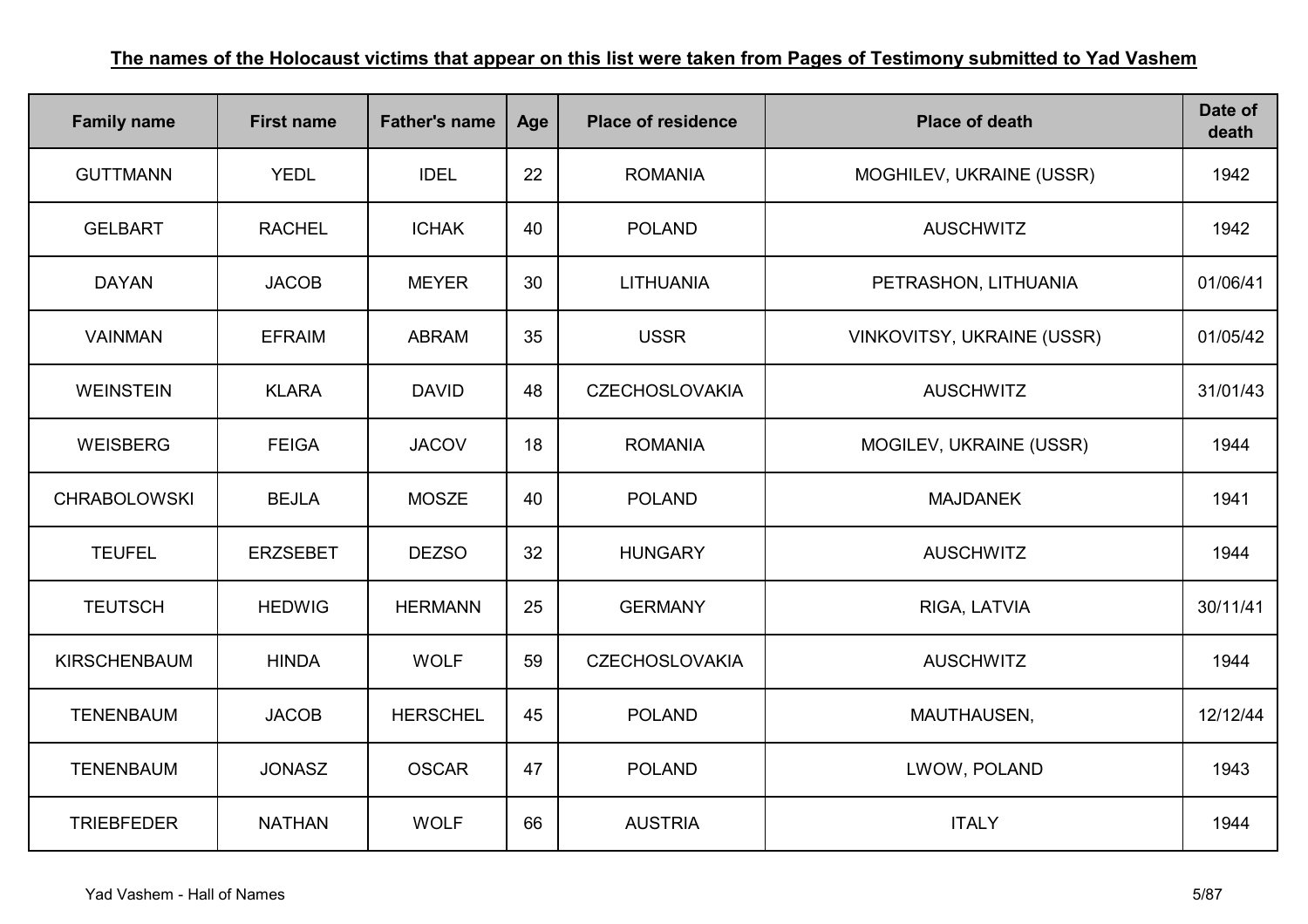| <b>Family name</b> | <b>First name</b> | <b>Father's name</b> | Age | <b>Place of residence</b> | <b>Place of death</b> | Date of<br>death |
|--------------------|-------------------|----------------------|-----|---------------------------|-----------------------|------------------|
| <b>JOSKOVICZ</b>   | <b>JUDITH</b>     | <b>MENDEL</b>        | 60  | <b>POLAND</b>             | LODZ, POLAND          | 1942             |
| <b>KATS</b>        | <b>SAMUEL</b>     | <b>WOLF</b>          | 57  | <b>POLAND</b>             | BORYSLAW, POLAND      | 1942             |
| <b>KATZ</b>        | <b>SAMUEL</b>     | <b>MENOCHEM</b>      | 42  | <b>POLAND</b>             | <b>BELZEC</b>         | 1942             |
| <b>KATZ</b>        | <b>SHANDOR</b>    | <b>HERMAN</b>        | 42  | RACHOVO,                  | <b>AUSCHWITZ</b>      | 1944             |
| <b>COHEN</b>       | <b>ESTHER</b>     | <b>HENDRIK</b>       | 49  | <b>NETHERLANDS</b>        | <b>AUSCHWITZ</b>      | 12/10/42         |
| <b>KOHN</b>        | <b>BLUMA</b>      | <b>FAJWEL</b>        | 58  | <b>POLAND</b>             | LODZ, POLAND          | 1943             |
| <b>COHEN</b>       | <b>MARIE</b>      | <b>AVRAAM</b>        | 43  | <b>GREECE</b>             | <b>AUSCHWITZ</b>      | 1943             |
| <b>COHEN</b>       | <b>ROLAND</b>     | <b>EMMANUEL</b>      | 22  | ATHENS,                   | <b>GERMANY</b>        | 1944             |
| <b>KOHN</b>        | <b>JCCHAK</b>     | <b>HERSZ</b>         | 56  | <b>POLAND</b>             | <b>AUSCHWITZ</b>      | 1942             |
| <b>KOHN</b>        | <b>LEA</b>        | <b>ADOLF</b>         | 50  | <b>HUNGARY</b>            | <b>AUSCHWITZ</b>      | 01/05/44         |
| <b>LAUB</b>        | <b>CHANA</b>      | <b>SCHMUEL</b>       | 61  | <b>POLAND</b>             | <b>AUSCHWITZ</b>      | 1940             |
| LAZAR              | <b>NENY</b>       | <b>ISRAEL</b>        | 25  | <b>POLAND</b>             | <b>MAJDANEK</b>       | 1942             |
| <b>LAUTMAN</b>     | <b>ERNO</b>       | <b>REZSO</b>         | 46  | BANYA,                    | <b>AUSCHWITZ</b>      | 1944             |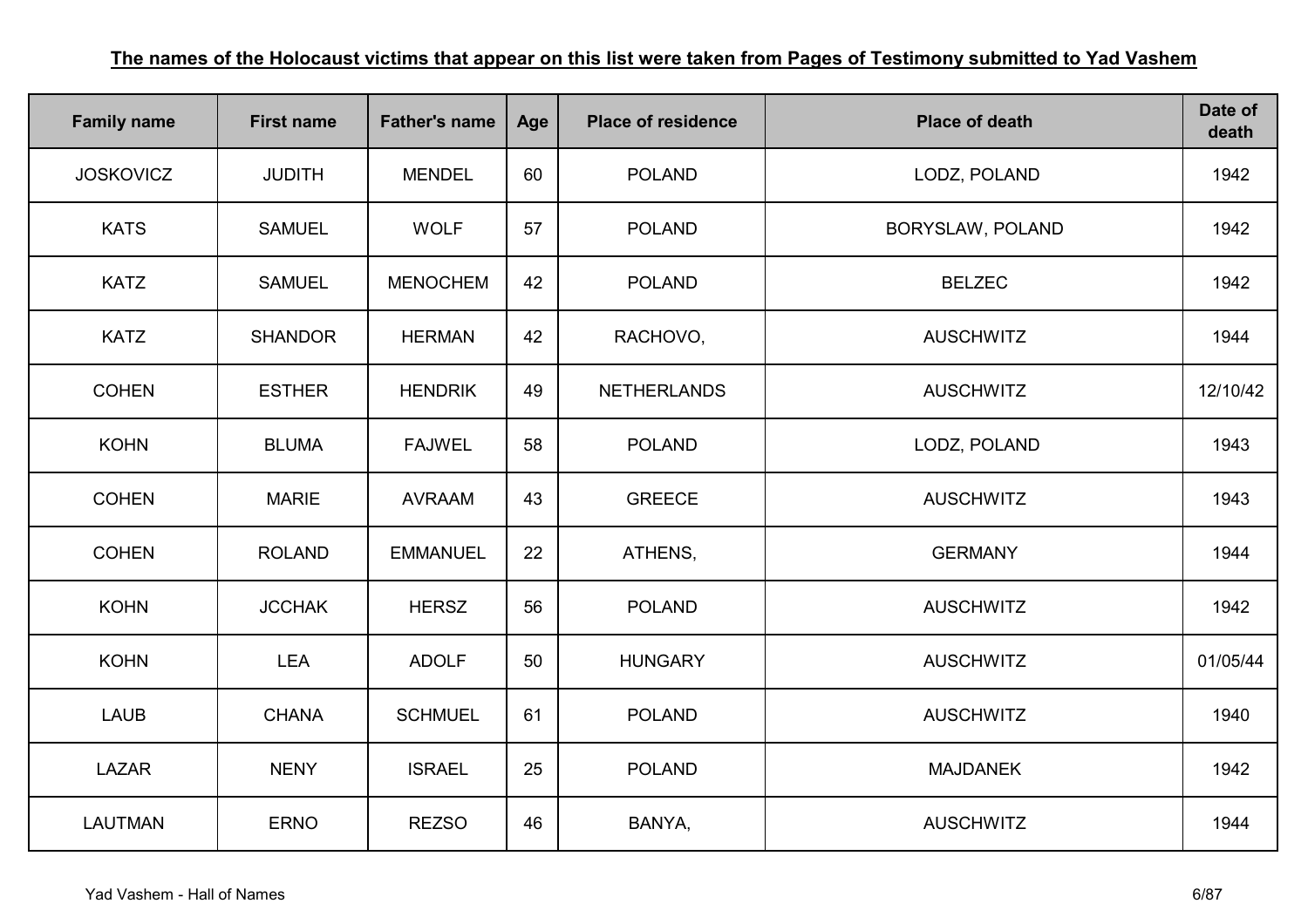| <b>Family name</b> | <b>First name</b> | <b>Father's name</b> | Age | <b>Place of residence</b> | <b>Place of death</b>      | Date of<br>death |
|--------------------|-------------------|----------------------|-----|---------------------------|----------------------------|------------------|
| <b>LUBLINER</b>    | <b>BERTA</b>      | <b>YOSEF</b>         | 65  | <b>POLAND</b>             | ZABIE, STANISLAWOW, POLAND | 1942             |
| <b>MEHR</b>        | <b>NAFTALI</b>    | <b>MICHEL</b>        | 37  | <b>POLAND</b>             | NADWORNA, GHETTO           | 1942             |
| <b>POLAK</b>       | <b>STEFANIA</b>   | JULJAN               | 58  | <b>POLAND</b>             | WARSZAWA, POLAND           | 01/08/42         |
| <b>PIKOWSKI</b>    | <b>MRISJA</b>     | <b>ASSNIAL</b>       | 43  | <b>POLAND</b>             | AISHESHUK, POLAND          | 1942             |
| <b>PIROVICZ</b>    | <b>ESTER</b>      | <b>ROCHMIL</b>       | 30  | <b>POLAND</b>             | WARSZAWA, POLAND           | 1940             |
| <b>CHOINA</b>      | <b>CHANA</b>      | <b>MOSZCK</b>        | 46  | <b>POLAND</b>             | WARSZAWA, POLAND           | 1941             |
| <b>PIROVICZ</b>    | <b>IANKEL</b>     | <b>MOSZEK</b>        | 46  | <b>POLAND</b>             | VARSOVIA, POLAND           | 1940             |
| <b>PIROVICZ</b>    | <b>MAYER</b>      | <b>MOSZEK</b>        | 36  | <b>POLAND</b>             | VARSOVIA, POLAND           | 1941             |
| <b>PIROVICZ</b>    | <b>MOSZCK</b>     | <b>HERSZ</b>         | 72  | <b>POLAND</b>             | WARSZAWA, POLAND           | 1941             |
| <b>PAIST</b>       | <b>BLUMA</b>      | <b>SALAMON</b>       | 60  | <b>POLAND</b>             | JASIONKA, POLAND           | 05/07/41         |
| <b>PAIST</b>       | <b>YENTA</b>      | <b>BINYAMIN</b>      | 32  | <b>POLAND</b>             | <b>KROPIWNIK, POLAND</b>   | 1941             |
| <b>PAIST</b>       | <b>ISRAEL</b>     | <b>SAMUEL</b>        | 32  | <b>POLAND</b>             | <b>UKRAINE (USSR)</b>      | 1942             |
| <b>PAIST</b>       | <b>SARA</b>       | <b>SAMUEL</b>        | 27  | <b>POLAND</b>             | JASIONKA, POLAND           | 1941             |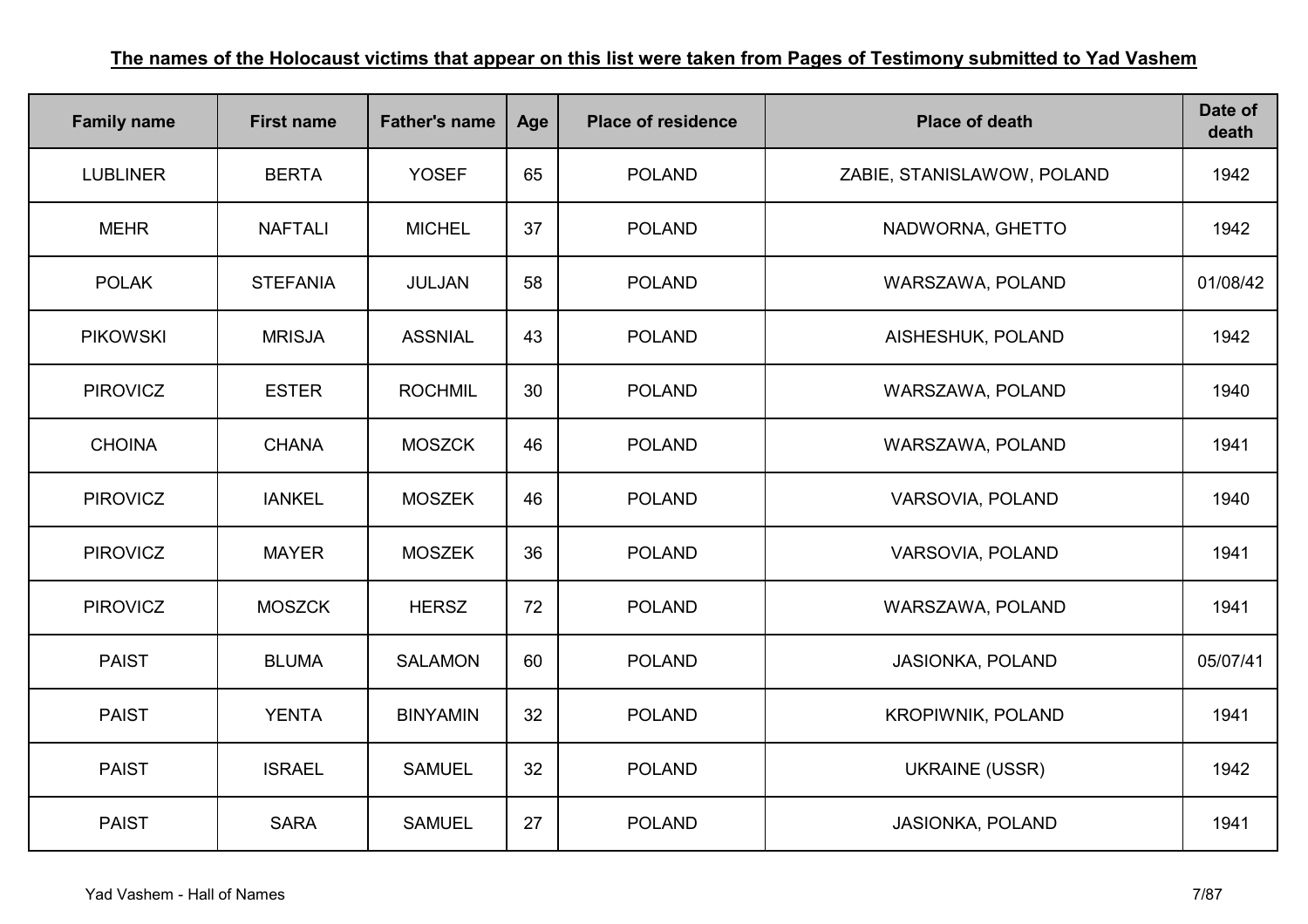| <b>Family name</b> | <b>First name</b> | <b>Father's name</b> | Age | <b>Place of residence</b> | <b>Place of death</b>    | Date of<br>death |
|--------------------|-------------------|----------------------|-----|---------------------------|--------------------------|------------------|
| <b>PEPER</b>       | <b>EVA</b>        | <b>BENJAMIN</b>      | 63  | <b>NETHERLANDS</b>        | <b>AUSCHWITZ</b>         | 1942             |
| <b>PEPER</b>       | <b>PHILIP</b>     | <b>JACOB</b>         | 65  | <b>NETHERLANDS</b>        | <b>AUSCHWITZ</b>         | 1942             |
| <b>PLACZEK</b>     | <b>BERTHA</b>     | <b>MENDEL</b>        | 42  | <b>POLAND</b>             | <b>AUSCHWITZ</b>         | 1942             |
| <b>PLACZEK</b>     | <b>MEJLOCH</b>    | <b>YERUCHIM</b>      | 45  | <b>POLAND</b>             | <b>AUSCHWITZ</b>         | 1942             |
| <b>PRAWIDLO</b>    | <b>MINYCHA</b>    | <b>RUBIN</b>         | 48  | <b>POLAND</b>             | KALUSZYN, POLAND         | 1942             |
| <b>PRISTIN</b>     | <b>TAUBA</b>      | <b>SIMON</b>         | 68  | <b>POLAND</b>             | RIGA, LATVIA             | 1941             |
| <b>PRISTIN</b>     | <b>MOVSHA</b>     | <b>SALMON</b>        | 68  | <b>POLAND</b>             | RIGA, LATVIA             | 1941             |
| <b>PRENSKA</b>     | <b>GENIA</b>      | <b>ISRAEL</b>        | 48  | <b>POLAND</b>             | <b>BIALYSTOK, POLAND</b> | 01/02/44         |
| <b>PSZYGODA</b>    | <b>SUA</b>        | <b>ANCIL</b>         | 60  | <b>POLAND</b>             | <b>AUSCHWITZ</b>         | 1942             |
| <b>PRZYGODA</b>    | <b>JSRAEL</b>     | <b>SZMEL</b>         | 60  | <b>POLAND</b>             | <b>AUSCHWITZ</b>         | 1942             |
| <b>FAUST</b>       | <b>ARON</b>       | <b>MOSES</b>         | 67  | <b>POLAND</b>             | SENDISZOW, POLAND        | 1942             |
| <b>FANG</b>        | <b>RACHEL</b>     | <b>MORDCHAI</b>      | 50  | <b>POLAND</b>             | <b>BELZEC</b>            | 1942             |
| <b>TEUFEL</b>      | <b>HERMINA</b>    | <b>LAZAR</b>         | 71  | <b>HUNGARY</b>            | <b>AUSCHWITZ</b>         | 1944             |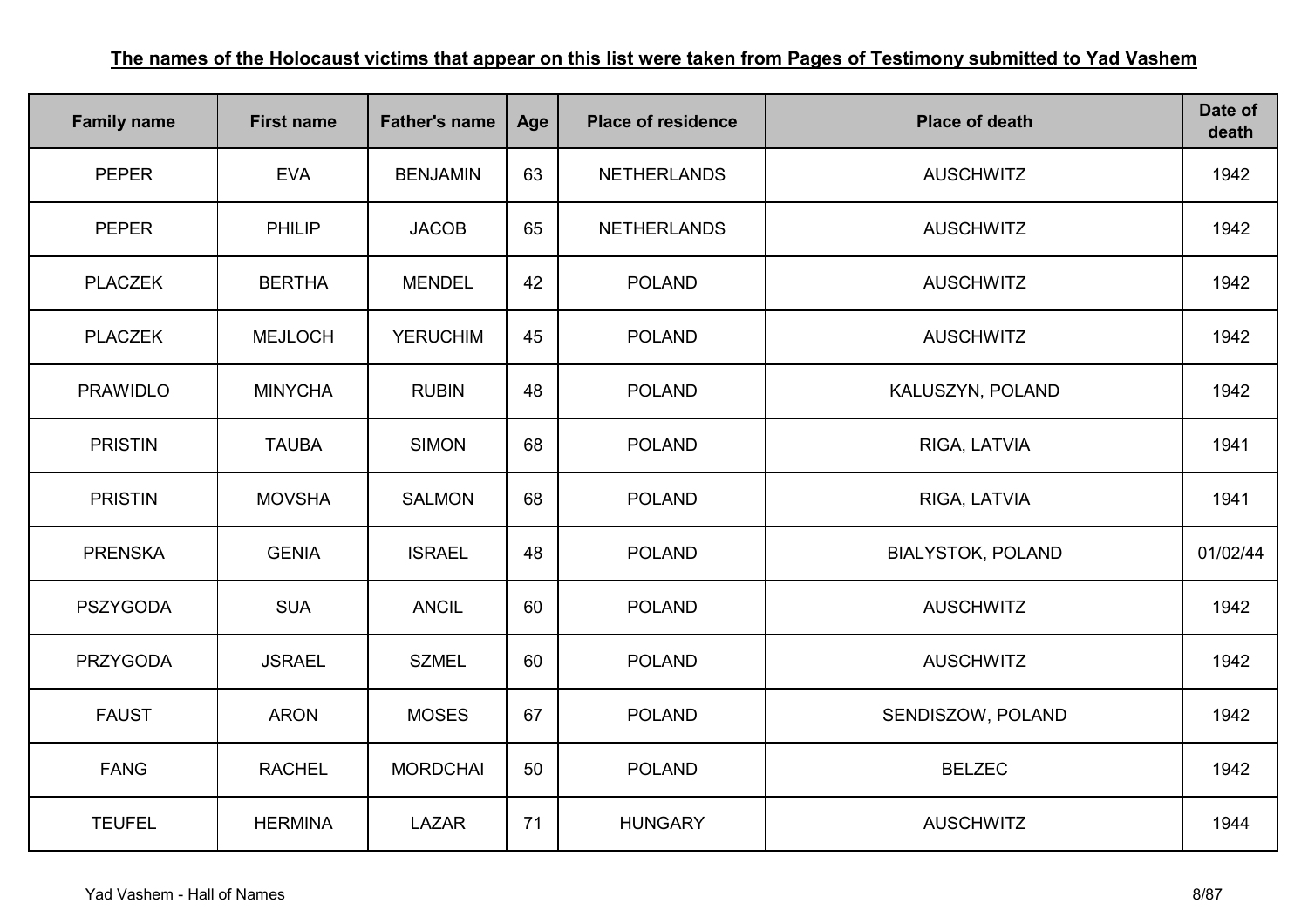| <b>Family name</b> | <b>First name</b> | <b>Father's name</b> | Age | <b>Place of residence</b> | <b>Place of death</b>           | Date of<br>death |
|--------------------|-------------------|----------------------|-----|---------------------------|---------------------------------|------------------|
| <b>FARKACH</b>     | <b>ADOLF</b>      | <b>JONAS</b>         | 38  | <b>HUNGARY</b>            | <b>GERMANY</b>                  | 1944             |
| <b>FARKAS</b>      | <b>JDES</b>       | <b>ARJE</b>          | 44  | <b>ROMANIA</b>            | <b>AUSCHWITZ</b>                | 01/06/44         |
| <b>FARKAS</b>      | LILI              | <b>JAKOB</b>         | 32  | <b>ROMANIA</b>            | <b>AUSCHWITZ</b>                | 1944             |
| <b>FOLCHENFLIG</b> | <b>USER</b>       | <b>LEVI</b>          | 25  | <b>ROMANIA</b>            | NOVO SELITSA, ROMANIA           | 01/07/41         |
| <b>FOLKENFLICK</b> | <b>RACHMIEL</b>   | <b>DAVID</b>         | 52  | <b>POLAND</b>             | <b>TREBLINKA</b>                | 01/10/43         |
| <b>FUDIMAN</b>     | <b>GRISHA</b>     | <b>SHLOIMA</b>       | 30  | <b>USSR</b>               | <b>VINKOVCI, UKRAINE (USSR)</b> | 01/05/42         |
| <b>FUDIMAN</b>     | <b>YOINA</b>      | <b>SHLOIMA</b>       | 43  | <b>USSR</b>               | <b>VINKOVCI, UKRAINE (USSR)</b> | 01/08/41         |
| <b>FUDIMAN</b>     | <b>SHMUL</b>      | <b>YONA</b>          | 18  | <b>USSR</b>               | DUNAYETS, UKRAINE (USSR)        | 1943             |
| <b>FUTRICKI</b>    | <b>HIRSZ</b>      | <b>TANCHUM</b>       | 39  | <b>POLAND</b>             | SLONIM, GHETTO                  | 1942             |
| <b>FUKS</b>        | <b>HANE</b>       | <b>JSAJA</b>         | 22  | <b>POLAND</b>             | SARNAKI, POLAND                 | 22/08/42         |
| <b>FUKS</b>        | <b>LEIB</b>       | <b>HIRSZ</b>         | 62  | <b>POLAND</b>             | OTWOCK, POLAND                  | 1940             |
| <b>FURMAN</b>      | <b>EFRAIM</b>     | <b>JACOV</b>         | 18  | <b>ROMANIA</b>            | <b>TRANSNISTRIA</b>             | 1941             |
| <b>FINGHER</b>     | <b>RIVCA</b>      | <b>VOLF</b>          | 30  | <b>POLAND</b>             | <b>POLAND</b>                   | 01/01/39         |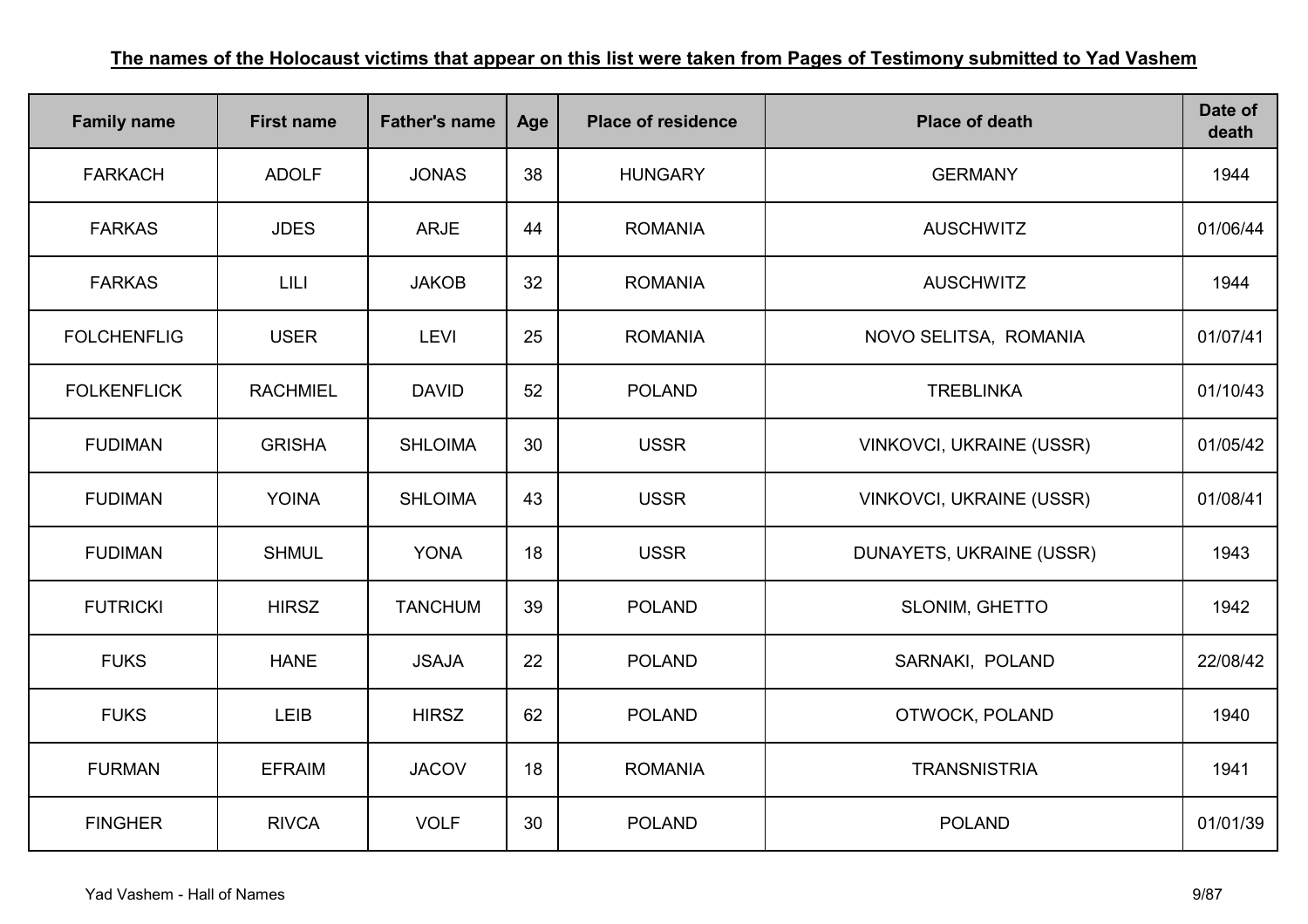| <b>Family name</b> | <b>First name</b> | <b>Father's name</b> | Age | <b>Place of residence</b> | <b>Place of death</b>      | Date of<br>death |
|--------------------|-------------------|----------------------|-----|---------------------------|----------------------------|------------------|
| <b>KAMIL</b>       | <b>ANTSCHEL</b>   | <b>NATHAN</b>        | 30  | <b>AUSTRIA</b>            | <b>AUSCHWITZ</b>           | 1943             |
| <b>KIRSCHEN</b>    | <b>SCHLOMO</b>    | <b>FISCHEL</b>       | 52  | <b>AUSTRIA</b>            | ZBOROW, POLAND             | 1943             |
| <b>RAPAPORT</b>    | <b>JENNIE</b>     | <b>SZEJA</b>         | 42  | <b>POLAND</b>             | <b>BELZEC</b>              | 1942             |
| <b>SCWARZ</b>      | <b>VIGDOR</b>     | <b>MORDECHAI</b>     | 60  | <b>POLAND</b>             | <b>BUCZACZ, POLAND</b>     | 1943             |
| <b>STADTFELD</b>   | <b>REGINA</b>     | <b>MANES</b>         | 62  | <b>POLAND</b>             | <b>GORLICA, POLAND</b>     | 01/08/42         |
| <b>STEIN</b>       | <b>FAJGA</b>      | <b>DAVID</b>         | 21  | PACANOW,                  | <b>BELZEC</b>              | 1942             |
| <b>STEIN</b>       | <b>SIDONIE</b>    | <b>JOSEF</b>         | 90  | <b>AUSTRIA</b>            | YUGOSLAVIA                 | 1940             |
| <b>STEINBERG</b>   | <b>ROSE</b>       | <b>ALBERT</b>        | 55  | <b>GERMANY</b>            | <b>AUSCHWITZ</b>           | 1943             |
| <b>STEINLAUF</b>   | <b>CHAJA</b>      | <b>LEIZER</b>        | 43  | <b>POLAND</b>             | <b>BELZEC</b>              | 01/09/42         |
| <b>STERENBERG</b>  | <b>HAVA</b>       | <b>MOISE</b>         | 36  | <b>ROMANIA</b>            | TRANSNISTRIA,              | 1941             |
| <b>SHMULEVITCH</b> | <b>JAKOB</b>      | <b>ABRAHAM</b>       | 61  | <b>POLAND</b>             | LOWICZ, POLAND             | 1941             |
| <b>GOLDMAN</b>     | <b>JACOB</b>      | <b>SAMUEL</b>        | 29  | <b>POLAND</b>             | ARKHANGELSK, RUSSIA (USSR) | 08/02/42         |
| <b>AMARATJI</b>    | <b>ELEONORA</b>   | <b>RAPHAEL</b>       | 48  | <b>GREECE</b>             | <b>AUSCHWITZ</b>           | 01/04/43         |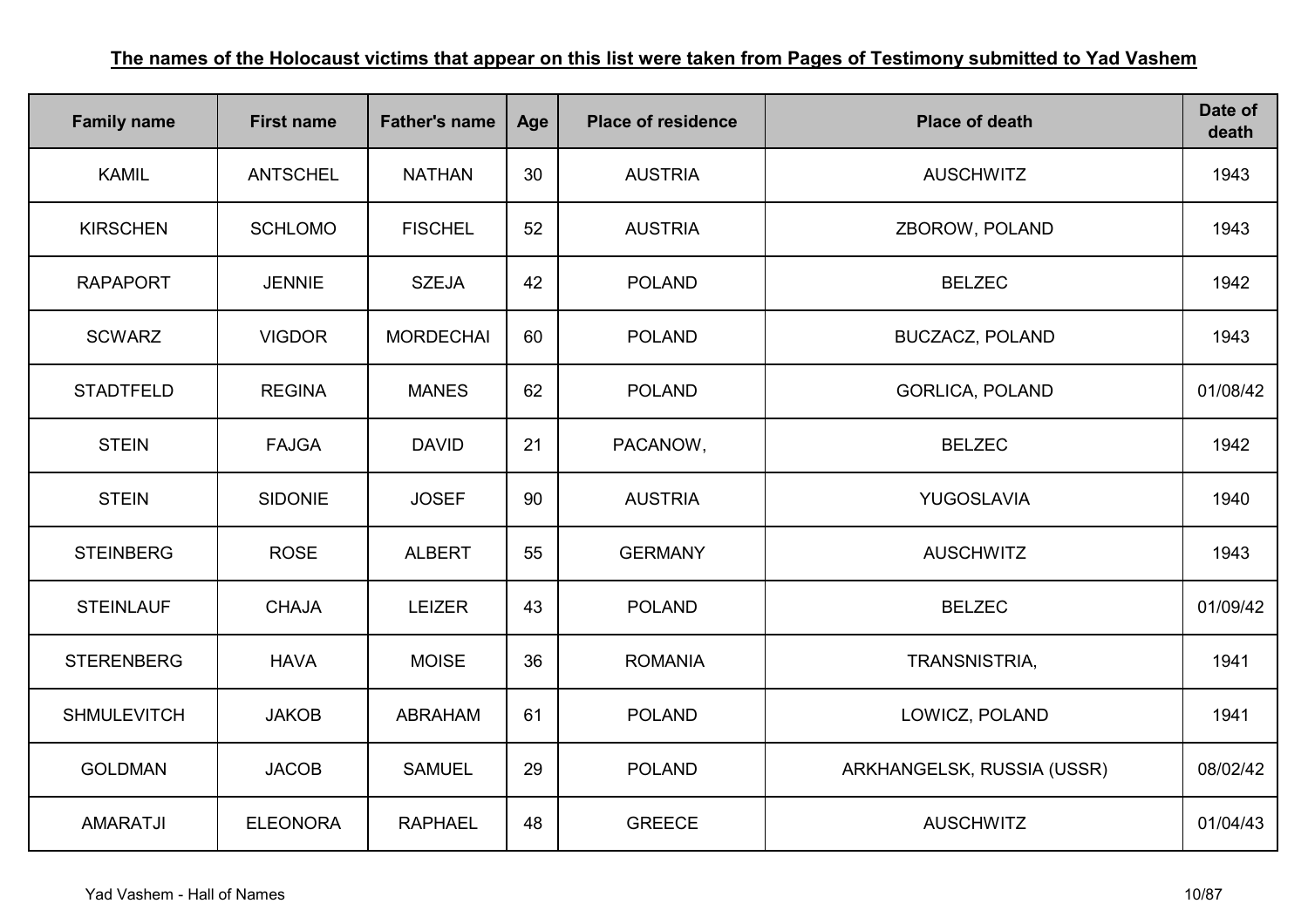| <b>Family name</b> | <b>First name</b> | <b>Father's name</b> | Age | <b>Place of residence</b> | <b>Place of death</b>        | Date of<br>death |
|--------------------|-------------------|----------------------|-----|---------------------------|------------------------------|------------------|
| <b>AMARATJI</b>    | <b>SUZANNE</b>    | <b>ALBERT</b>        | 24  | <b>GREECE</b>             | <b>AUSCHWITZ</b>             | 1943             |
| <b>AMARATJI</b>    | <b>SOLOMON</b>    | <b>ALBERT</b>        | 30  | <b>GREECE</b>             | <b>AUSCHWITZ</b>             | 01/04/43         |
| <b>AROUS</b>       | <b>PROSPER</b>    | <b>ISAAC</b>         | 20  | <b>FRANCE</b>             | <b>AUSCHWITZ</b>             | 23/09/42         |
| <b>UNGAR</b>       | <b>FERENC</b>     | <b>BELA</b>          | 21  | YUGOSLAVIA                | <b>AUSCHWITZ</b>             | 1945             |
| <b>USZEROWICZ</b>  | <b>RACHEL</b>     | <b>WOLF</b>          | 63  | <b>POLAND</b>             | PIOTRKOW TRYBUNALSKI, POLAND | 01/10/42         |
| <b>ICHENHAUSER</b> | <b>FANNY</b>      | <b>EDUARD</b>        | 22  | <b>NETHERLANDS</b>        | <b>BERGEN - BELSEN</b>       | 31/05/45         |
| <b>EIDELSHTEIN</b> | <b>VOLF</b>       | <b>BERKO</b>         | 58  | ODESSA,                   | IZOBILNOYE, RUSSIA (USSR)    | 1942             |
| <b>EZRA</b>        | <b>RAKHEL</b>     | <b>ELIEZER</b>       | 65  | <b>GREECE</b>             | <b>AUSCHWITZ</b>             | 1943             |
| <b>OELSNER</b>     | <b>IRMGARD</b>    | <b>ARTHUR</b>        | 29  | <b>GERMANY</b>            | <b>AUSCHWITZ</b>             | 1943             |
| <b>ENGELMAN</b>    | <b>MAKHLA</b>     | <b>YEHUDA</b>        | 31  | <b>ROMANIA</b>            | <b>AUSCHWITZ</b>             | 1944             |
| <b>ENGEL</b>       | <b>NAFTHAL</b>    | <b>ABRAHAM</b>       | 39  | <b>POLAND</b>             | TRAWNIKI, LUBLIN, POLAND     | 01/05/43         |
| <b>ENTEN</b>       | <b>IGNAC</b>      | <b>NESANEL</b>       | 42  | <b>HUNGARY</b>            | <b>AUSCHWITZ</b>             | 1944             |
| <b>EHRENKRANC</b>  | <b>MENDEL</b>     | <b>JAKOB</b>         | 39  | <b>POLAND</b>             | DOLHE, POLAND                | 1942             |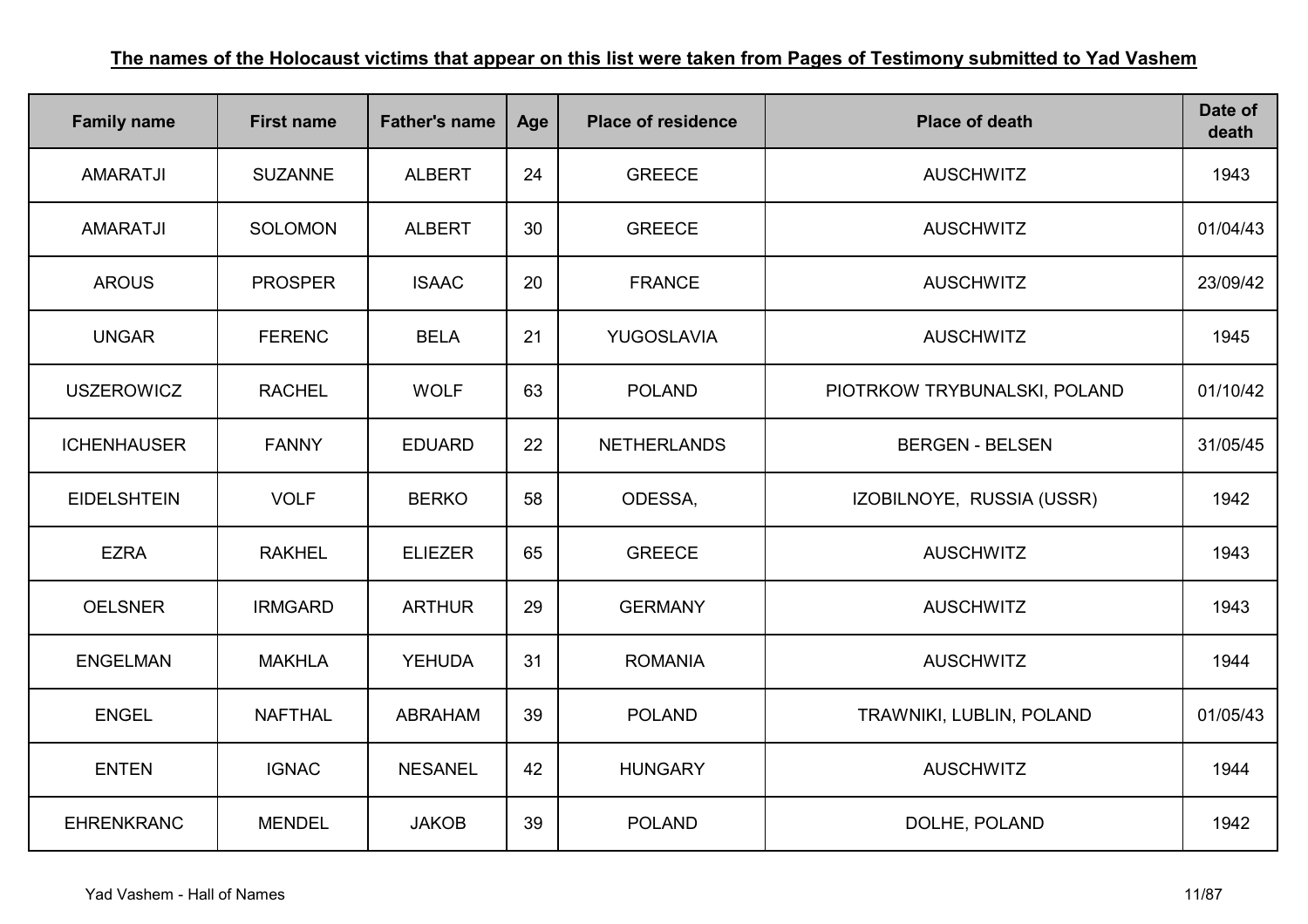| <b>Family name</b>     | <b>First name</b> | <b>Father's name</b> | Age | <b>Place of residence</b> | <b>Place of death</b>     | Date of<br>death |
|------------------------|-------------------|----------------------|-----|---------------------------|---------------------------|------------------|
| <b>ERSTER</b>          | <b>YITSCHUK</b>   | <b>MOISHE</b>        | 25  | <b>POLAND</b>             | <b>AUSCHWITZ</b>          | 1943             |
| <b>BALSAM</b>          | <b>MOSHE</b>      | <b>BERISH</b>        | 26  | <b>POLAND</b>             | <b>BERGEN- BELSEN</b>     | 1945             |
| <b>BODENHEIMER</b>     | <b>GEORGES</b>    | <b>HENRI</b>         | 40  | <b>FRANCE</b>             | <b>AUSCHWITZ</b>          | 10/03/44         |
| <b>BOIMELGRIN</b>      | <b>ELIMELECH</b>  | <b>NATHAN</b>        | 34  | <b>POLAND</b>             | <b>AUSCHWITZ</b>          | 1944             |
| <b>BOSIS</b>           | <b>GITIA</b>      | <b>PINYA</b>         | 50  | <b>USSR</b>               | ULANOV, UKRAINE (USSR)    | 1942             |
| <b>BORESHPOLJSKAYA</b> | <b>ASTAR</b>      | <b>MAER</b>          | 71  | <b>USSR</b>               | <b>BABI YAR</b>           | 1941             |
| <b>BORNSTEIN</b>       | <b>LAJBL</b>      | <b>JOSEF</b>         | 64  | <b>POLAND</b>             | <b>AUSCHWITZ</b>          | 1942             |
| <b>BUZYN</b>           | <b>REGINA</b>     | <b>PINCHAS</b>       | 26  | <b>POLAND</b>             | <b>TREBLINKA</b>          | 1943             |
| <b>BUNIM</b>           | <b>YTZKHAK</b>    | <b>SHMUEL</b>        | 52  | <b>BELGIUM</b>            | <b>AUSCHWITZ</b>          | 15/01/43         |
| <b>BIRNBERG</b>        | <b>MECHEL</b>     | <b>ELIEZER</b>       | 26  | <b>POLAND</b>             | <b>BELZEC</b>             | 1942             |
| <b>BERGER</b>          | <b>GYURI</b>      | <b>SAMUEL</b>        | 23  | <b>HUNGARY</b>            | RUSSIA (USSR)             | 1944             |
| <b>BERLIN</b>          | <b>SAMUEL</b>     | <b>MENACHEM</b>      | 39  | <b>AUSTRIA</b>            | <b>AUSCHWITZ</b>          | 1943             |
| <b>BLANK</b>           | <b>FEIGA</b>      | <b>BORUKH</b>        | 73  | <b>USSR</b>               | BERDICHEV, UKRAINE (USSR) | 1941             |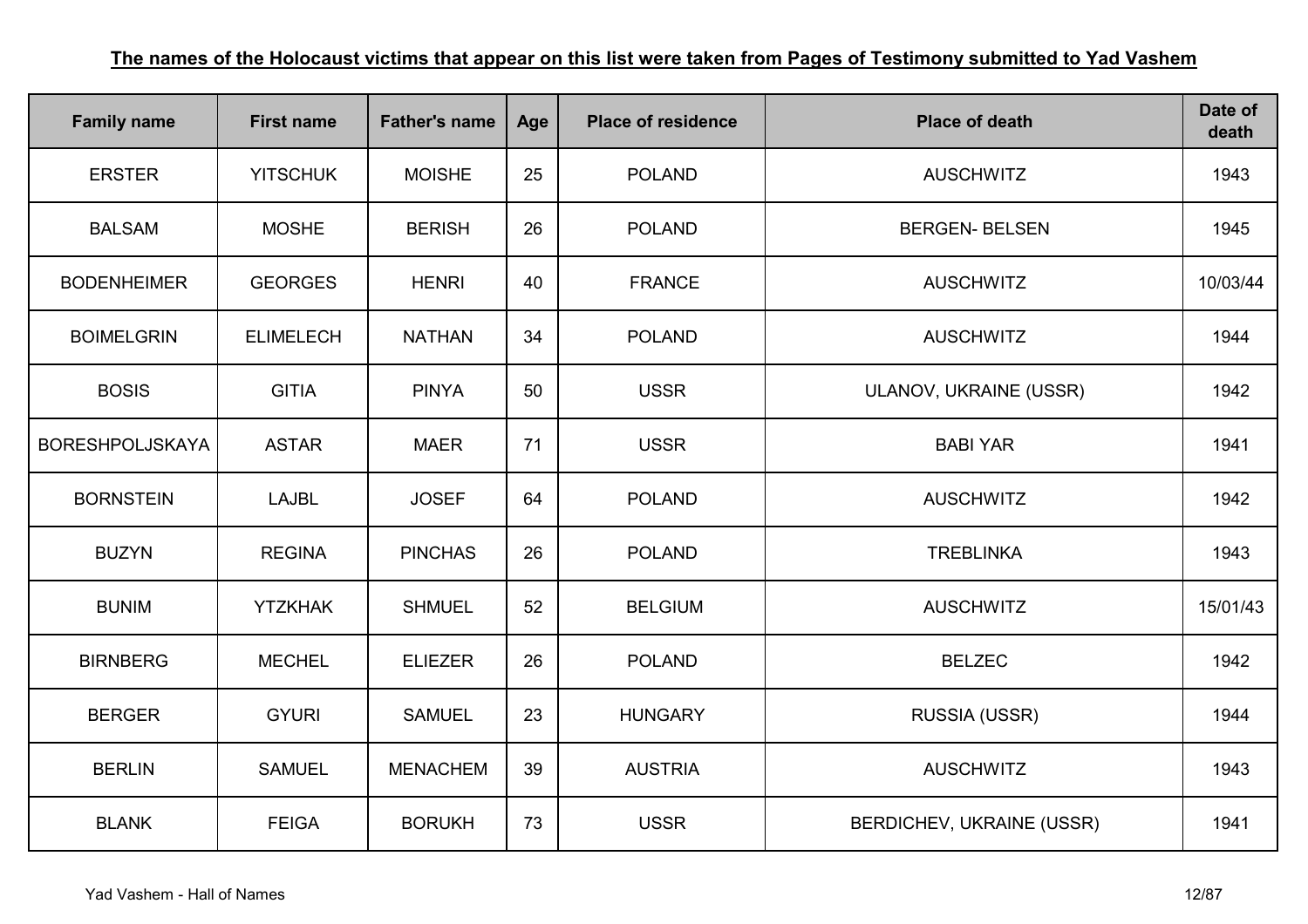| <b>Family name</b> | <b>First name</b> | <b>Father's name</b> | Age | <b>Place of residence</b> | <b>Place of death</b>            | Date of<br>death |
|--------------------|-------------------|----------------------|-----|---------------------------|----------------------------------|------------------|
| <b>BLANK</b>       | <b>DINA</b>       | <b>MIRON</b>         | 36  | <b>USSR</b>               | <b>BERDICHEV, UKRAINE (USSR)</b> | 1941             |
| <b>BLANK</b>       | LEIB              | <b>GERSH</b>         | 61  | <b>USSR</b>               | PROSKUROV, UKRAINE (USSR)        | 05/11/41         |
| <b>BLANK</b>       | LEIB              | <b>GERSH</b>         | 61  | <b>USSR</b>               | PROSKUROV, UKRAINE (USSR)        | 05/11/41         |
| <b>BLINBAUM</b>    | <b>FRYMETA</b>    | <b>ENOCH</b>         | 22  | <b>FRANCE</b>             | <b>AUSCHWITZ</b>                 | 1943             |
| <b>BRON</b>        | <b>RAKHEL</b>     | <b>SHLOMO</b>        | 32  | <b>CZECHOSLOVAKIA</b>     | <b>AUSCHWITZ</b>                 | 1944             |
| <b>BRAND</b>       | <b>SAMUEL</b>     | <b>SOLOMON</b>       | 18  | <b>POLAND</b>             | <b>BELZEC</b>                    | 1942             |
| <b>BRAADBAART</b>  | <b>KAATJE</b>     | <b>HENDRIK</b>       | 50  | <b>NETHERLANDS</b>        | <b>SOBIBOR</b>                   | 1943             |
| <b>GANC</b>        | <b>ELI</b>        | <b>PINKHAS</b>       | 45  | <b>POLAND</b>             | <b>AUSCHWITZ</b>                 | 1944             |
| <b>GORODENSKI</b>  | <b>ARON</b>       | <b>RAFAIL</b>        | 50  | <b>USSR</b>               | MINSK, BELORUSSIA (USSR)         | 1943             |
| <b>GELLES</b>      | <b>BAT SCHEWA</b> | <b>YOSEF</b>         | 22  | <b>ROMANIA</b>            | <b>TRANSNISTRIA</b>              | 1942             |
| <b>GROENTEMAN</b>  | <b>ABRAHAM</b>    | <b>BAREND</b>        | 20  | <b>NETHERLANDS</b>        | <b>SOBIBOR</b>                   | 04/06/43         |
| <b>GRUNBERG</b>    | <b>KALMANNE</b>   | <b>NATHAN</b>        | 54  | <b>ROMANIA</b>            | KOLOZSVAR, ROMANIA               | 01/06/44         |
| <b>GRUNBERG</b>    | <b>USHER</b>      | <b>AARON</b>         | 64  | <b>POLAND</b>             | <b>AUSCHWITZ</b>                 | 1942             |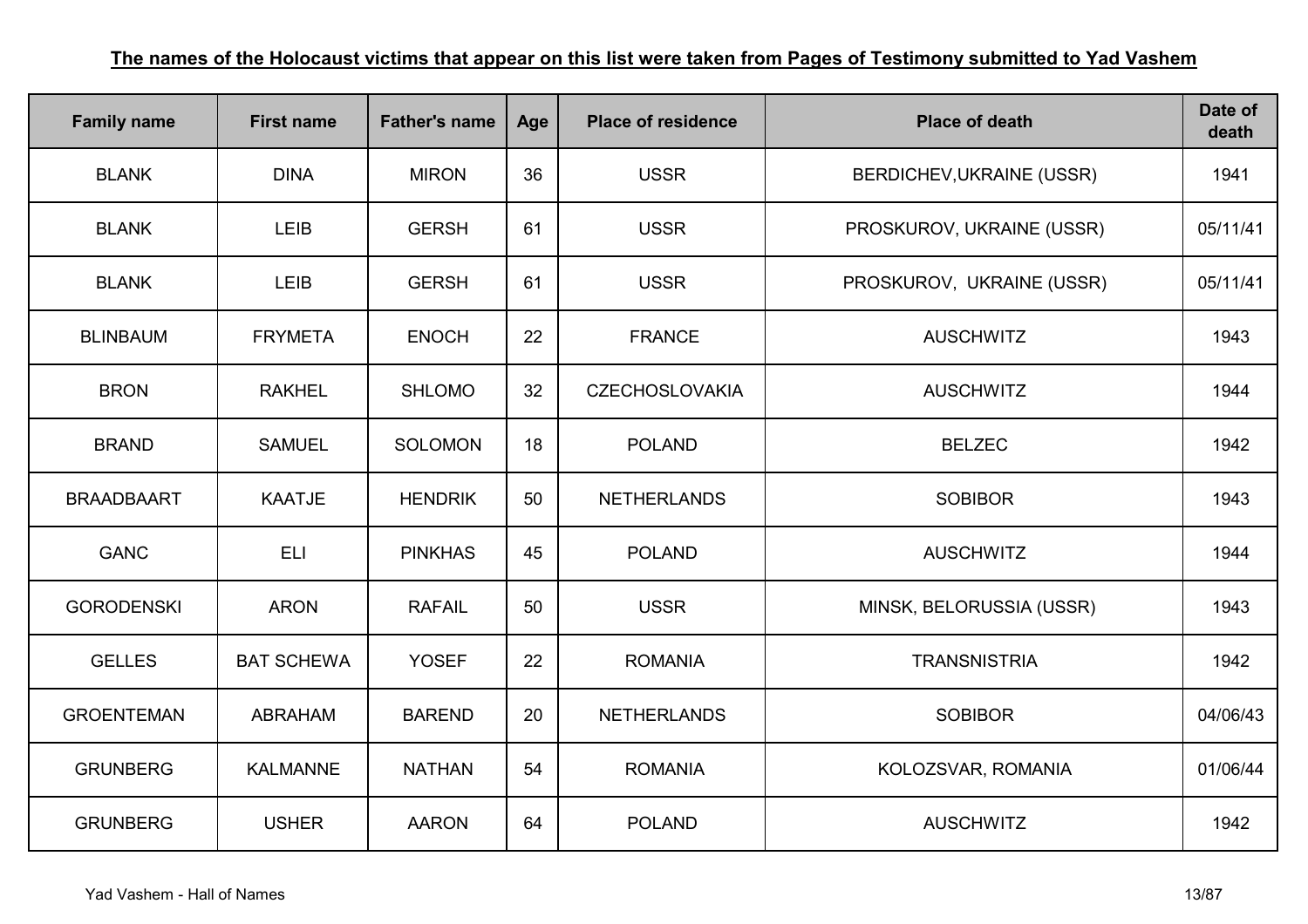| <b>Family name</b> | <b>First name</b> | <b>Father's name</b> | Age | <b>Place of residence</b> | <b>Place of death</b>            | Date of<br>death |
|--------------------|-------------------|----------------------|-----|---------------------------|----------------------------------|------------------|
| <b>DAICH</b>       | <b>BASYA</b>      | <b>SHEPSL</b>        | 50  | <b>USSR</b>               | ULANOV, VINNITSA, UKRAINE (USSR) | 01/07/42         |
| <b>HAAS DE</b>     | <b>ELISABETH</b>  | <b>LEVIE</b>         | 25  | <b>NETHERLANDS</b>        | <b>AUSCHWITZ</b>                 | 1943             |
| <b>VAZ DIAS</b>    | <b>AARON</b>      | <b>JOSEPH</b>        | 60  | <b>NETHERLANDS</b>        | THERESIENSTADT, CZECHOSLOVAKIA   | 17/05/45         |
| <b>WEINKRANTZ</b>  | <b>BENCIAN</b>    | <b>ARIE</b>          | 30  | <b>POLAND</b>             | <b>TREBLINKA</b>                 | 18/01/43         |
| <b>VEROLI DI</b>   | <b>MARIO</b>      | <b>EUGENIO</b>       | 33  | <b>ITALY</b>              | WARSZAWA, POLAND                 | 25/06/44         |
| <b>VERKHOVSKI</b>  | <b>ITKA</b>       | <b>SHMUEL</b>        | 64  | <b>USSR</b>               | RUDNYA, SMOLENSK, RUSSIA (USSR)  | 21/10/41         |
| <b>KHAVIN</b>      | <b>MANIA</b>      | <b>YOSEF</b>         | 36  | <b>USSR</b>               | OSIPOVICHI, BELORUSSIA (USSR)    | 1941             |
| <b>ISRAEL</b>      | <b>NISSIM</b>     | <b>YAACOV</b>        | 70  | <b>ITALY</b>              | <b>AUSCHWITZ</b>                 | 1944             |
| <b>KAHAN</b>       | <b>BEN ZION</b>   | <b>VOLF</b>          | 22  | <b>POLAND</b>             | KOWNO, LITHUANIA                 | 1941             |
| <b>COHEN</b>       | <b>MAZALTOV</b>   | <b>MOSHE</b>         | 45  | <b>FRANCE</b>             | <b>AUSCHWITZ</b>                 | 01/06/43         |
| <b>LICHMAN</b>     | <b>MOTTI</b>      | <b>YOSSEF</b>        | 68  | <b>POLAND</b>             | <b>SOBIBOR</b>                   | 1942             |
| <b>LILIENBAUM</b>  | <b>JOSEPH</b>     | <b>ABRAM</b>         | 34  | <b>FRANCE</b>             | <b>MAJDANEK</b>                  | 06/03/43         |
| <b>LEBER</b>       | <b>MYRIAM</b>     | <b>PINKHIS</b>       | 52  | <b>POLAND</b>             | <b>TREBLINKA</b>                 | 14/10/42         |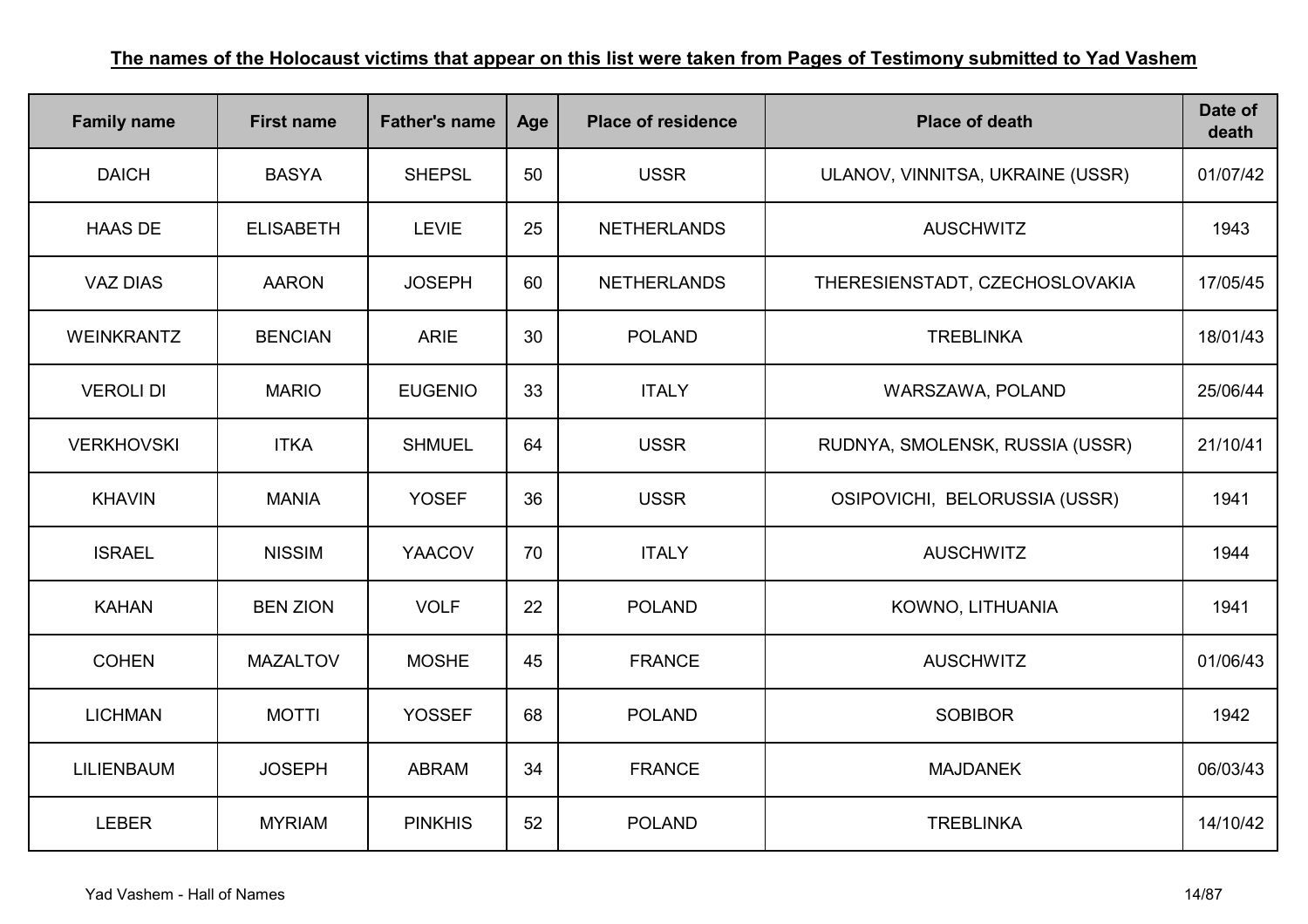| <b>Family name</b> | <b>First name</b> | <b>Father's name</b> | Age | <b>Place of residence</b> | <b>Place of death</b>                | Date of<br>death |
|--------------------|-------------------|----------------------|-----|---------------------------|--------------------------------------|------------------|
| <b>LEVY</b>        | <b>GEORGES</b>    | <b>ABRAHAM</b>       | 43  | <b>FRANCE</b>             | ELLRICH, SAXONY, GERMANY             | 18/02/45         |
| <b>LEVIN</b>       | <b>LUBOV</b>      | <b>ISAAK</b>         | 56  | <b>USSR</b>               | PALKINO, RUSSIA (USSR)               | 01/07/41         |
| <b>LEWKOWICZ</b>   | <b>DAVID</b>      | <b>JCCHAK</b>        | 22  | <b>POLAND</b>             | LESZNO, POLAND                       | 1941             |
| <b>KOHN</b>        | <b>MAX</b>        | <b>CARL</b>          | 76  | <b>GERMANY</b>            | RIVESALTES, FRANCE                   | 1941             |
| <b>LOERINCZ</b>    | <b>DEZSO</b>      | <b>JOZSEF</b>        | 43  | <b>ROMANIA</b>            | <b>AUSCHWITZ</b>                     | 1944             |
| <b>MAZOR</b>       | <b>BENTZION</b>   | <b>BORUKH</b>        | 38  | <b>USSR</b>               | STALINGRAD, RUSSIA (USSR)            | 22/09/43         |
| <b>MAZOR</b>       | <b>BEN ZION</b>   | <b>BORUKH</b>        | 38  | <b>USSR</b>               | STALINGRAD, RUSSIA (USSR)            | 22/09/43         |
| <b>MALAMUD</b>     | <b>BENTZION</b>   | <b>VELV</b>          | 44  | <b>USSR</b>               | CHERNEVTSY, VINNITSA, UKRAINE (USSR) | 1941             |
| <b>MARKUSZ</b>     | <b>JOLAN</b>      | <b>JOZSEF</b>        | 41  | <b>HUNGARY</b>            | <b>AUSCHWITZ</b>                     | 1944             |
| <b>MUSMAN</b>      | <b>CHAIA</b>      | <b>SHMUEL</b>        | 52  | <b>POLAND</b>             | OSTROG, WOLYN, POLAND                | 1942             |
| <b>NOIBAUER</b>    | <b>AVRAHAM</b>    | <b>ALTER</b>         | 45  | <b>CZECHOSLOVAKIA</b>     | <b>AUSCHWITZ</b>                     | 1944             |
|                    | <b>SARA</b>       | <b>MOSE</b>          | 25  | <b>POLAND</b>             | DUBIENKA, LUBLIN, POLAND             | 23/06/43         |
| <b>SOESAN</b>      | <b>BAREND</b>     | <b>SIMON</b>         | 59  | <b>NETHERLANDS</b>        | <b>AUSCHWITZ</b>                     | 1944             |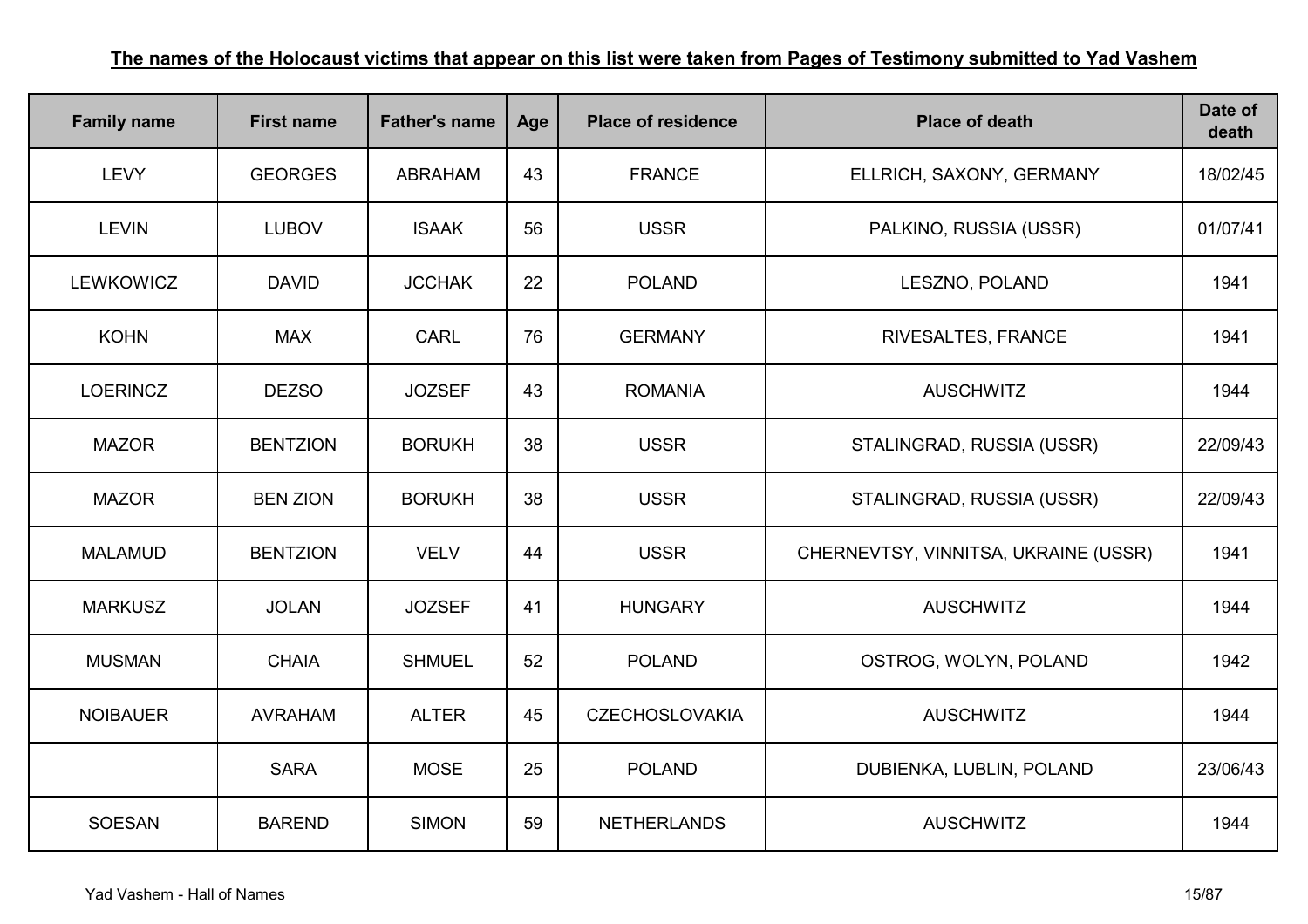| <b>Family name</b> | <b>First name</b> | <b>Father's name</b> | Age | <b>Place of residence</b> | <b>Place of death</b>              | Date of<br>death |
|--------------------|-------------------|----------------------|-----|---------------------------|------------------------------------|------------------|
| <b>SISTAKOVSKI</b> | <b>REIZL</b>      | <b>SMERL</b>         | 54  | <b>POLAND</b>             | BREST, POLESIE, POLAND             | 25/11/41         |
| <b>PAPO</b>        | <b>BENTZION</b>   | <b>AVRAHAM</b>       | 39  | YUGOSLAVIA                | JASENOVAC, HRVATSKA, YUGOSLAVIA    | 1941             |
| <b>POLAK</b>       | <b>BAT SHEBA</b>  | <b>ARIE</b>          | 46  | <b>ROMANIA</b>            | <b>AUSCHWITZ</b>                   | 25/05/44         |
| <b>PORTNOI</b>     | <b>ALTER</b>      | <b>NUTE</b>          | 42  | <b>USSR</b>               | YANUSHPOL, UKRAINE (USSR)          | 29/05/42         |
| <b>PORTNOI</b>     | <b>YAKOV</b>      | <b>NUKHIM</b>        | 38  | <b>USSR</b>               | <b>USSR</b>                        | 1944             |
| <b>PORGES</b>      | <b>FANI</b>       | <b>SALOMON</b>       | 54  | <b>CZECHOSLOVAKIA</b>     | <b>AUSCHWITZ</b>                   | 16/11/44         |
| <b>FABRIKANT</b>   | <b>BEN ZION</b>   | <b>HESSEL</b>        | 36  | <b>USSR</b>               | VETKA, GOMEL, BELORUSSIA (USSR)    | 1942             |
| <b>FURWASSER</b>   | <b>BAT SZEWA</b>  | <b>BERL</b>          | 39  | <b>POLAND</b>             | LUNINIEC, POLESIE, POLAND          | 1941             |
| <b>FISCHER</b>     | <b>YEHOSUA</b>    | <b>JACOB</b>         | 66  | <b>HUNGARY</b>            | <b>AUSCHWITZ</b>                   | 23/05/44         |
| <b>VEIT</b>        | <b>HELENA</b>     | <b>SAMUEL</b>        | 75  | <b>GERMANY</b>            | THERESIENSTADT, CZECHOSLOVAKIA     | 04/09/42         |
| <b>FEDERMAN</b>    | <b>BENTZION</b>   | <b>SHLOMO</b>        | 19  | <b>POLAND</b>             | <b>AUSCHWITZ</b>                   | 1944             |
| <b>FRUCHT</b>      | <b>BAT SHEVA</b>  | <b>HIRSH</b>         | 23  | <b>POLAND</b>             | <b>TREBLINKA</b>                   | 1942             |
| <b>KAPUSTIN</b>    | <b>KIVA</b>       | <b>FROIM</b>         | 61  | <b>USSR</b>               | RECHITSA, GOMEL, BELORUSSIA (USSR) | 1941             |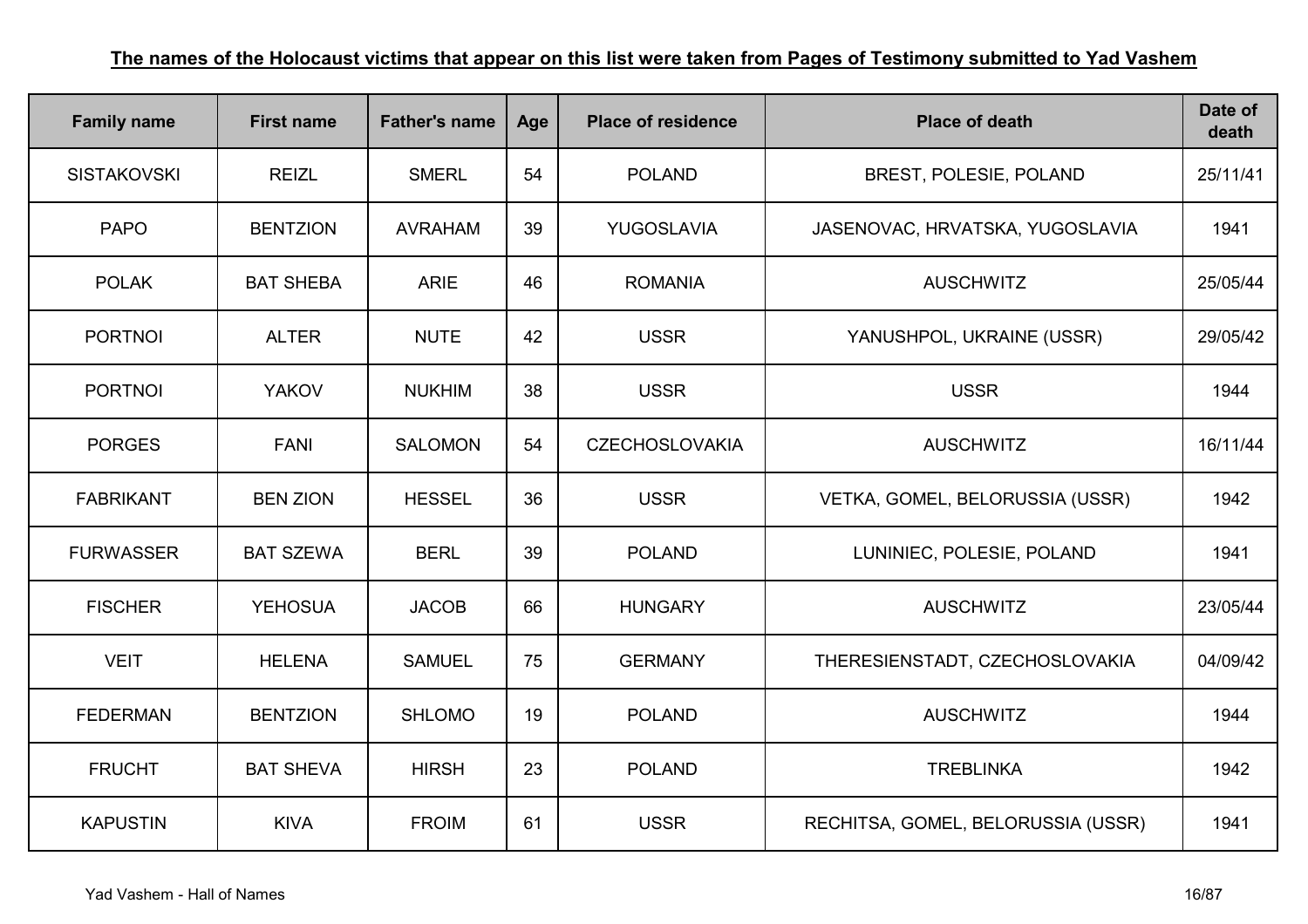| <b>Family name</b> | <b>First name</b> | <b>Father's name</b> | Age | <b>Place of residence</b> | <b>Place of death</b>            | Date of<br>death |
|--------------------|-------------------|----------------------|-----|---------------------------|----------------------------------|------------------|
| <b>KISS</b>        | <b>MIKSA</b>      | <b>SANDOR</b>        | 57  | YUGOSLAVIA                | <b>BUDAPEST, HUNGARY</b>         | 1944             |
| <b>KLEINMAN</b>    | <b>LIBBI</b>      | <b>ELIAS</b>         | 25  | <b>POLAND</b>             | <b>BELZEC</b>                    | 1942             |
| <b>KNOBELMAN</b>   | <b>FLORA</b>      | <b>SALAMON</b>       | 53  | <b>USSR</b>               | ODESSA, UKRAINE (USSR)           | 1941             |
| <b>KRUPIENI</b>    | <b>ELKA</b>       | <b>EFRAIM</b>        | 48  | <b>POLAND</b>             | <b>UNKNOWN</b>                   | 20/01/43         |
| <b>KRYSTAL</b>     | <b>YAKUB</b>      | <b>BENJAMIN</b>      | 18  | <b>POLAND</b>             | <b>CHELMNO</b>                   | 1941             |
| <b>RAUDANSKI</b>   | <b>BERL</b>       | <b>ABA</b>           | 36  | LITHUANIA                 | KAUNAS, LITHUANIA                | 1943             |
| <b>RAWICZ</b>      | <b>ALEXANDER</b>  | <b>JOSEF</b>         | 28  | <b>POLAND</b>             | WARSZAWA, POLAND                 | 1943             |
| <b>RAWKIN</b>      | <b>GITELA</b>     | <b>ISRAEL</b>        | 45  | <b>POLAND</b>             | ROWNE, POLAND                    | 07/11/41         |
| <b>ROZENBLUM</b>   | <b>MOISHE</b>     | <b>HERTZL</b>        | 40  | <b>POLAND</b>             | <b>MAJDANEK</b>                  | 1943             |
| <b>ROJSER</b>      | <b>YOSEF</b>      | <b>MORDEKHAI</b>     | 42  | <b>USSR</b>               | <b>UKRAINE (USSR)</b>            | 1942             |
| <b>RUKHER</b>      | <b>BRANA</b>      | <b>KHAIM</b>         | 42  | <b>USSR</b>               | KAMENETS PODOLSK, UKRAINE (USSR) | 1942             |
| <b>RYTMAN</b>      | <b>BERL</b>       | <b>SHMUEL</b>        | 36  | <b>POLAND</b>             | DOKSZYCE, WILNO, POLAND          | 1942             |
| <b>RECHNITZER</b>  | <b>TERA</b>       | <b>MORIC</b>         | 71  | <b>HUNGARY</b>            | <b>AUSCHWITZ</b>                 | 1944             |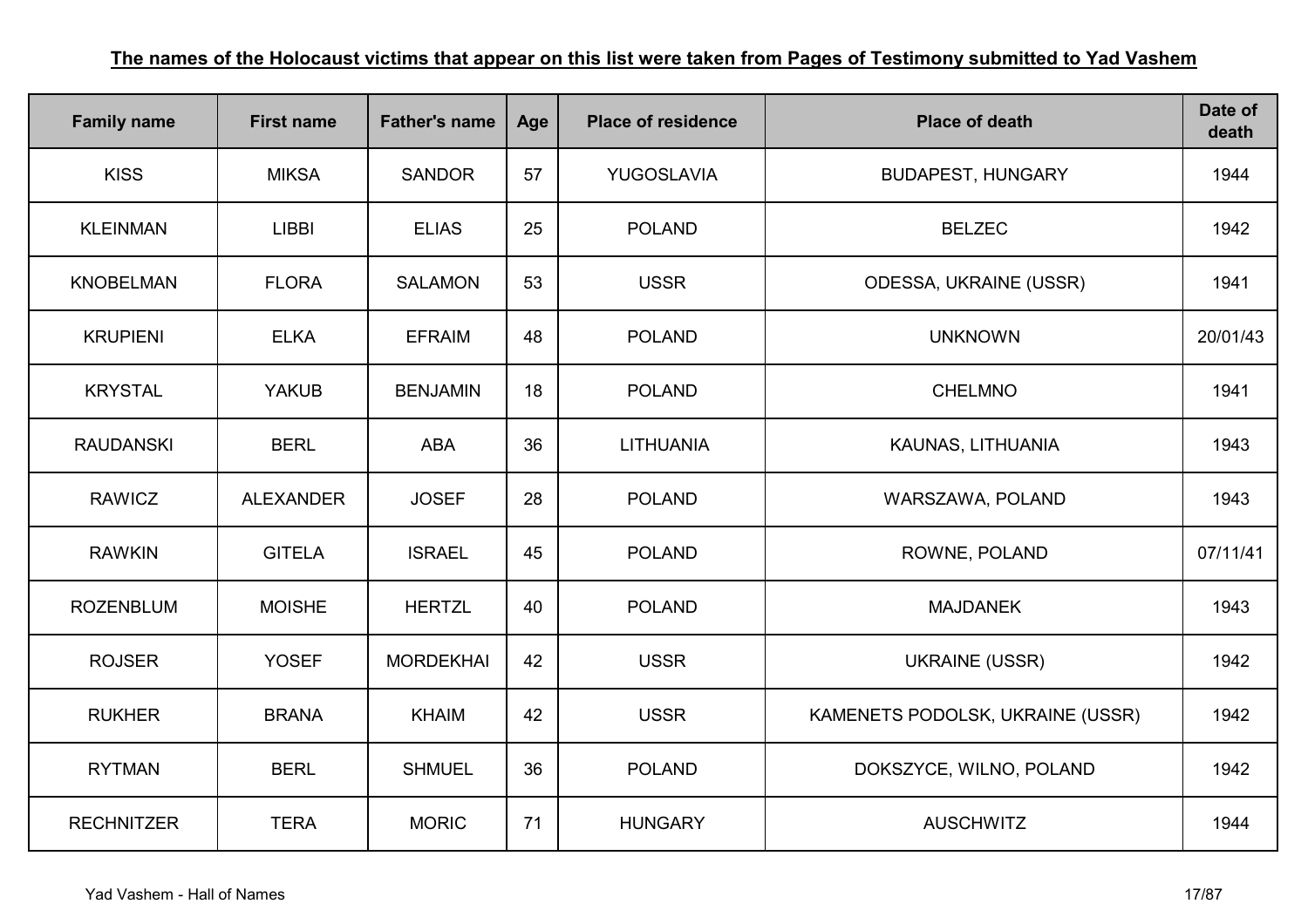| <b>Family name</b> | <b>First name</b> | <b>Father's name</b> | Age | <b>Place of residence</b> | <b>Place of death</b>              | Date of<br>death |
|--------------------|-------------------|----------------------|-----|---------------------------|------------------------------------|------------------|
| <b>ROMER</b>       | <b>ILONKA</b>     | <b>MARTON</b>        | 38  | YUGOSLAVIA                | <b>AUSCHWITZ</b>                   | 1944             |
| <b>RENNERT</b>     | <b>YONAS</b>      | <b>MORDEKHAI</b>     | 52  | <b>ROMANIA</b>            | NEMERCHE, VINNITSA, UKRAINE (USSR) | 1942             |
| <b>SCHANZER</b>    | <b>RUDOLF</b>     | <b>JAKOB</b>         | 22  | <b>POLAND</b>             | <b>USSR</b>                        | 1941             |
| <b>SALOMON</b>     | <b>SAMUEL</b>     | <b>PINKAS</b>        | 27  | <b>POLAND</b>             | TARNOW, KRAKOW, POLAND             | 1942             |
| <b>SALOMON</b>     | <b>BEN</b>        | <b>EISIG</b>         | 21  | <b>ROMANIA</b>            | KOPYCZYNCE, TARNOPOL, POLAND       | 1943             |
| <b>SIMONOVITS</b>  | <b>SALAMON</b>    | <b>YOSZEF</b>        | 51  | <b>CZECHOSLOVAKIA</b>     | <b>BERGEN-BELSEN</b>               | 1944             |
| <b>SPEIER</b>      | <b>BERNI</b>      | <b>NAFTALI</b>       | 46  | <b>GERMANY</b>            | <b>AUSCHWITZ</b>                   | 16/10/44         |
| <b>SZROJT</b>      | <b>BATSHEVA</b>   | <b>BERL</b>          | 49  | <b>POLAND</b>             | <b>SOBIBOR</b>                     | 1942             |
| <b>KLEIN</b>       | <b>SANDOR</b>     | <b>MIKSA</b>         | 59  | <b>HUNGARY</b>            | <b>AUSCHWITZ</b>                   | 1944             |
| <b>KLEIN</b>       | <b>KATALIN</b>    | <b>JAKAB</b>         | 59  | <b>HUNGARY</b>            | <b>AUSCHWITZ</b>                   | 1944             |
| <b>KABRAN</b>      | <b>BENJAMIN</b>   | <b>YEHOSHUA</b>      | 64  | <b>POLAND</b>             | <b>BEREZA, POLAND</b>              | 1942             |
| <b>KABRAN</b>      | <b>SHEINE</b>     | <b>AVRAHAM</b>       | 60  | <b>POLAND</b>             | <b>BEREZA, POLAND</b>              | 1942             |
| <b>KABRAN</b>      | <b>GERSHON</b>    | <b>BENJAMIN</b>      | 31  | <b>POLAND</b>             | BEREZA, POLAND                     | 1942             |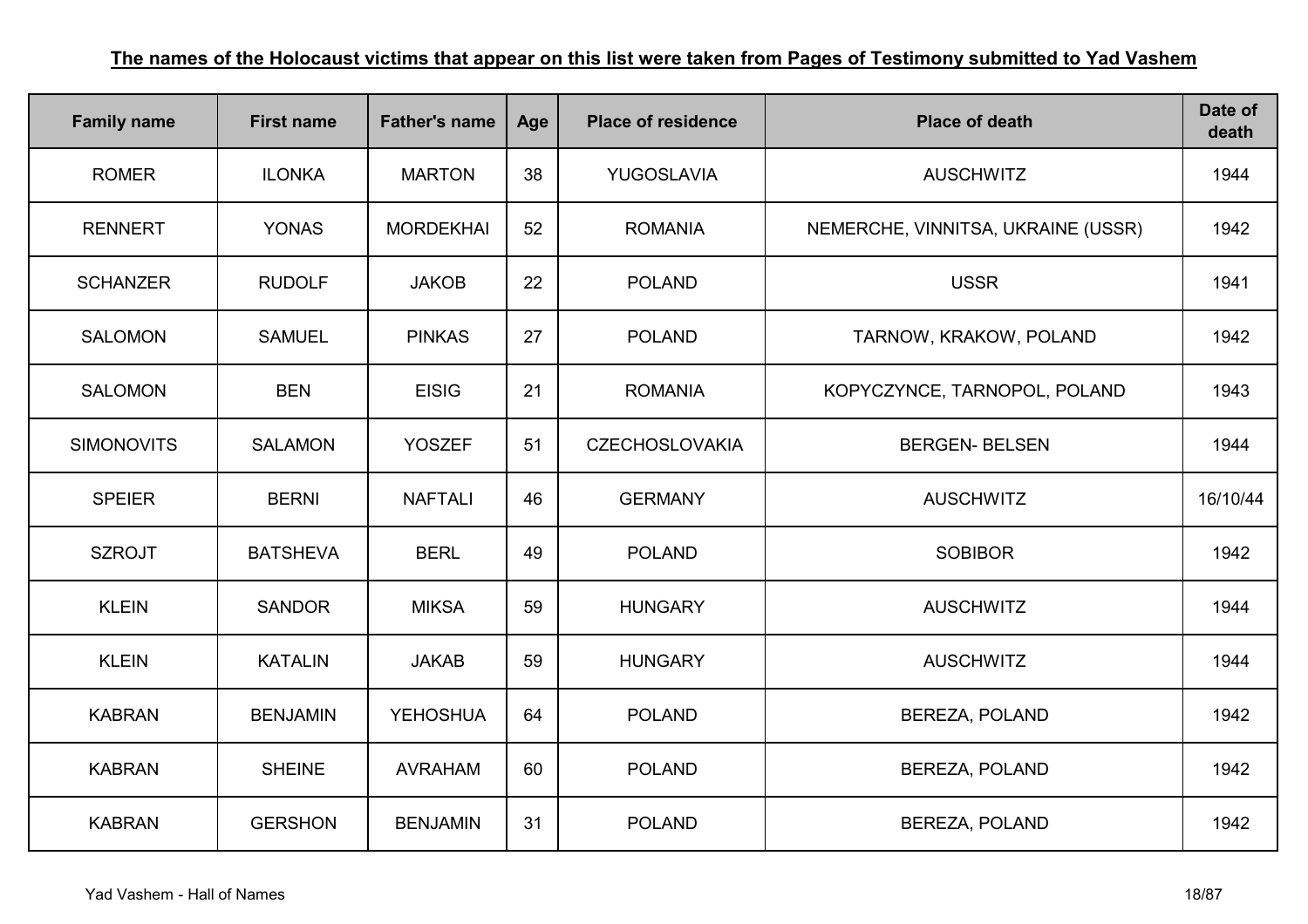| <b>Family name</b> | <b>First name</b> | <b>Father's name</b> | Age | <b>Place of residence</b> | <b>Place of death</b>     | Date of<br>death |
|--------------------|-------------------|----------------------|-----|---------------------------|---------------------------|------------------|
| <b>KABRAN</b>      | <b>ADEL</b>       | <b>BENJAMIN</b>      | 29  | <b>POLAND</b>             | BEREZA, POLAND            | 1942             |
| <b>KABRAN</b>      | <b>AVRAHAM</b>    | <b>BENJAMIN</b>      | 36  | <b>POLAND</b>             | <b>BEREZA, POLAND</b>     | 1942             |
| <b>KABRAN</b>      | <b>GITEL</b>      | <b>AVRAHAM</b>       | 33  | <b>POLAND</b>             | <b>BEREZA, POLAND</b>     | 1942             |
| <b>FRIEDMAN</b>    | <b>ESTER</b>      | <b>BENJAMIN</b>      | 33  | <b>POLAND</b>             | <b>BEREZA, POLAND</b>     | 1942             |
| <b>DOLGIN</b>      | <b>NACHMEN</b>    | <b>AVRAHAM</b>       | 50  | <b>POLAND</b>             | <b>BEREZA, POLAND</b>     | 1942             |
| <b>DOLGIN</b>      | <b>FREDA</b>      | <b>LEIBL</b>         | 48  | <b>POLAND</b>             | BEREZA, POLAND            | 1942             |
| <b>DOLGIN</b>      | <b>UDEL</b>       | <b>NAHMAN</b>        | 21  | <b>POLAND</b>             | <b>BEREZA, POLAND</b>     | 1942             |
| <b>DOLGIN</b>      | <b>FEIGE</b>      | <b>NAHMAN</b>        | 19  | <b>POLAND</b>             | <b>BEREZA, POLAND</b>     | 1942             |
| <b>TEICHER</b>     | <b>LOTKE</b>      | <b>ELIAS</b>         | 28  | <b>POLAND</b>             | DROHOBYCZ, LWOW, POLAND   | 1942             |
| <b>RABINOVITZ</b>  | <b>NOKHIM</b>     | <b>ARIE</b>          | 28  | <b>USSR</b>               | HANKO, FINLAND            | 1941             |
| <b>FARBER</b>      | <b>ALEKSANDER</b> | <b>DAVID</b>         | 27  | <b>USSR</b>               | LENINGRAD, RUSSIA (USSR)  | 17/01/42         |
| <b>MIKHLIN</b>     | <b>ABRAM</b>      | <b>VENIAMIN</b>      | 41  | <b>USSR</b>               | STALINGRAD, RUSSIA (USSR) | 19/11/42         |
| <b>DIKHTER</b>     | <b>KHAIM</b>      | <b>SHULIM</b>        | 30  | <b>POLAND</b>             | LWOW, POLAND              | 1941             |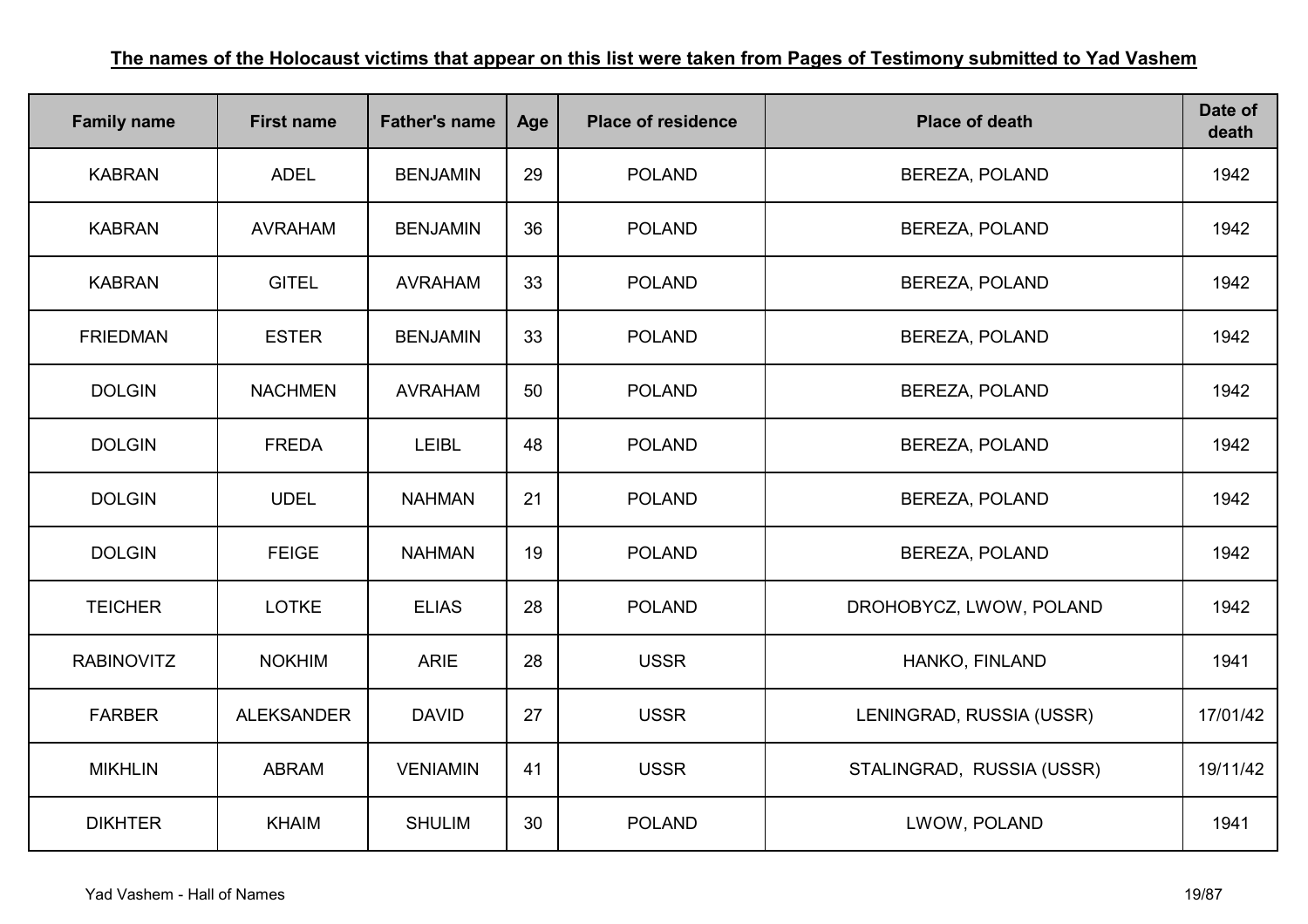| <b>Family name</b> | <b>First name</b> | <b>Father's name</b> | Age | <b>Place of residence</b> | <b>Place of death</b> | Date of<br>death |
|--------------------|-------------------|----------------------|-----|---------------------------|-----------------------|------------------|
| <b>DIKHTER</b>     | <b>ESTER</b>      | <b>ALEKSANDER</b>    | 28  | <b>POLAND</b>             | LUCK, WOLYN, POLAND   | 1942             |
| <b>DIKHTER</b>     | <b>YAKOV</b>      | <b>ALEKSANDER</b>    | 31  | <b>POLAND</b>             | <b>LATVIA</b>         | 08/03/45         |
| <b>BERGER</b>      | <b>KHAIA</b>      | <b>YANKEL</b>        | 51  | <b>POLAND</b>             | DAUGAVPILS, LATVIA    | 1941             |
| <b>SHMARKOVITZ</b> | <b>SARA</b>       | <b>HIRSH</b>         | 26  | <b>POLAND</b>             | RUMBULA, LATVIA       | 1941             |
| <b>PSAVKO</b>      | <b>TAUBE</b>      | <b>HIRSH</b>         | 29  | <b>POLAND</b>             | RUMBULA, LATVIA       | 1941             |
| <b>SHMARKOVITZ</b> | <b>MNUKHA</b>     | <b>LEIBA</b>         | 23  | <b>POLAND</b>             | RUMBULA, LATVIA       | 1941             |
| <b>SHMARKOVITZ</b> | <b>SONIA</b>      | <b>LEIBA</b>         | 26  | <b>POLAND</b>             | RUMBULA, LATVIA       | 1941             |
| <b>SHMARKOVITZ</b> | <b>YANKEL</b>     | <b>LEIBA</b>         | 32  | <b>POLAND</b>             | RIGA, LATVIA          | 1945             |
| <b>SHMARKOVITZ</b> | <b>LEIBA</b>      | <b>MOTEL</b>         | 66  | <b>POLAND</b>             | DAUGAVPILS, LATVIA    | 1941             |
| <b>BORITS</b>      | <b>IRENA</b>      | <b>MAURYCY</b>       | 19  | <b>POLAND</b>             | LWOW, POLAND          | 1941             |
| <b>LEB</b>         | <b>ANDREI</b>     | <b>JOSEF</b>         | 24  | <b>ROMANIA</b>            | <b>UKRAINE (USSR)</b> | 1944             |
| <b>GAL</b>         | <b>HELENA</b>     | <b>LUDVIG</b>        | 44  | <b>CZECHOSLOVAKIA</b>     | <b>AUSCHWITZ</b>      | 04/06/44         |
| <b>LUSTIGOVA</b>   | <b>HELENA</b>     | <b>JULIUS</b>        | 21  | <b>CZECHOSLOVAKIA</b>     | <b>MAJDANEK</b>       | 1942             |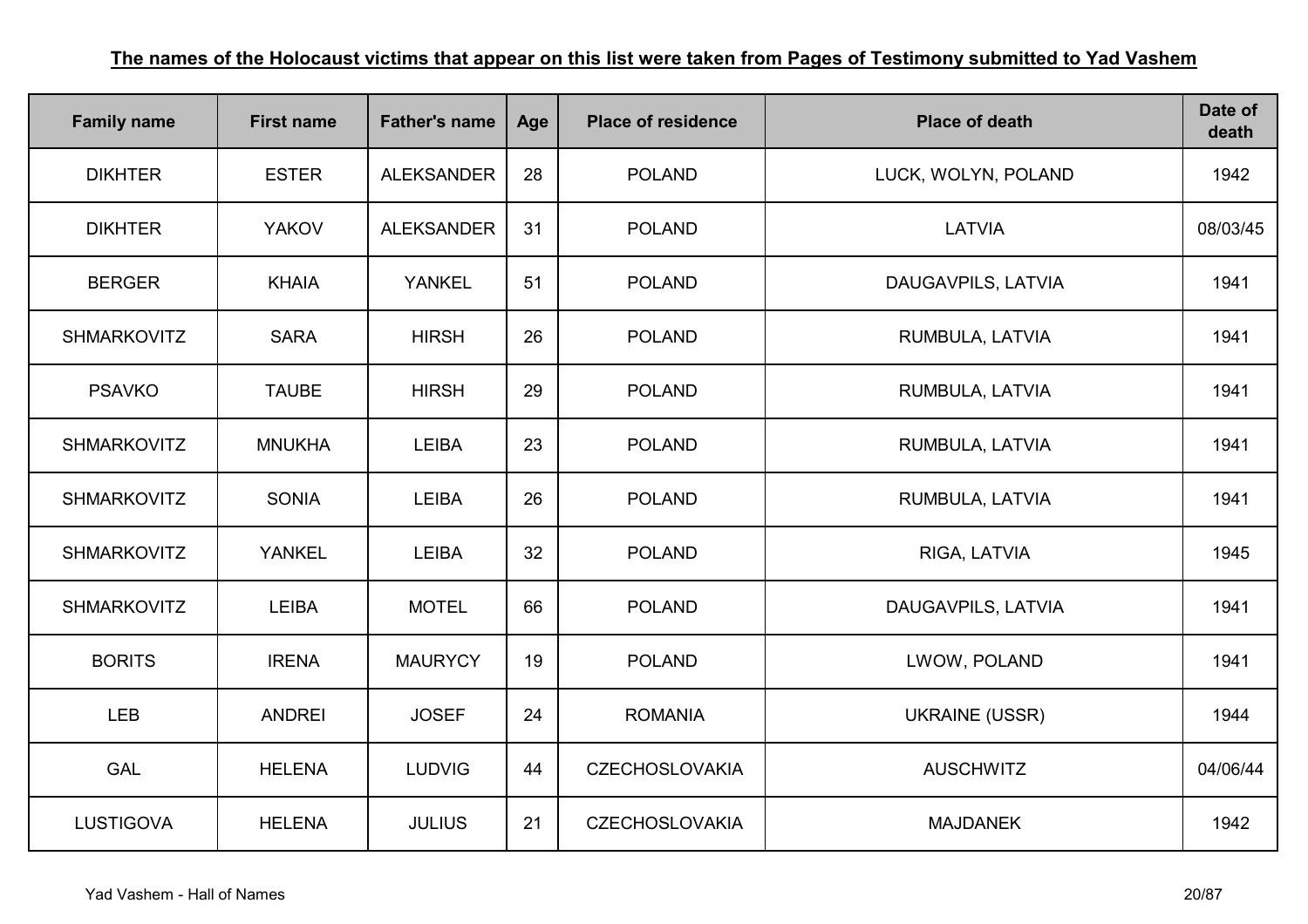| <b>Family name</b> | <b>First name</b> | <b>Father's name</b> | Age | <b>Place of residence</b> | <b>Place of death</b>               | Date of<br>death |
|--------------------|-------------------|----------------------|-----|---------------------------|-------------------------------------|------------------|
| LVOV               | <b>LIUBOV</b>     | <b>DAVID</b>         | 78  | <b>USSR</b>               | <b>BABI YAR</b>                     | 1943             |
| <b>ALEMBIK</b>     | <b>MIETEK</b>     | <b>MAJER</b>         | 34  | <b>POLAND</b>             | <b>AUSCHWITZ</b>                    | 1943             |
| <b>ALEMBIK</b>     | <b>SALA</b>       | <b>MAJER</b>         | 20  | <b>POLAND</b>             | <b>AUSCHWITZ</b>                    | 1943             |
| <b>ALEMBIK</b>     | <b>SEVERYN</b>    | <b>MAJER</b>         | 33  | <b>POLAND</b>             | <b>AUSCHWITZ</b>                    | 1943             |
| <b>BEREZOVSKI</b>  | <b>SEMION</b>     | <b>HERSHL</b>        | 65  | <b>USSR</b>               | DROBITSKIY YAR, UKRAINE (USSR)      | 1941             |
| <b>BEREZOVSKI</b>  | <b>BEILA</b>      | <b>VOLF</b>          | 45  | <b>USSR</b>               | DROBITSKIY YAR, UKRAINE (USSR)      | 1941             |
| <b>RABINOVICH</b>  | <b>KHAIA</b>      | <b>MOISEI</b>        | 61  | <b>USSR</b>               | DROBITSKIY YAR, UKRAINE (USSR)      | 1941             |
| <b>MAYER</b>       | <b>HUGO</b>       | <b>GOTTFRIED</b>     | 78  | <b>GERMANY</b>            | NOE, FRANCE                         | 1942             |
| <b>KHUTORETZKI</b> | <b>BORIS</b>      | <b>MOTL</b>          | 39  | <b>USSR</b>               | KHARKOV, UKRAINE (USSR)             | 09/08/43         |
| <b>AKIERMAN</b>    | <b>CHIL</b>       | <b>ICEK</b>          | 61  | <b>POLAND</b>             | WOLANOW, KIELCE, POLAND             | 1941             |
| <b>AKIERMAN</b>    | <b>GEDALIE</b>    | <b>CHIL</b>          | 31  | <b>POLAND</b>             | <b>BELZEC</b>                       | 1941             |
| <b>GUSOVSKI</b>    | <b>AVRAM</b>      | <b>IZRAIL</b>        | 49  | <b>USSR</b>               | KREMENCHUG, POLTAVA, UKRAINE (USSR) | 1941             |
| <b>NEUBERG</b>     | <b>JACOB</b>      | <b>SZYMON</b>        | 29  | <b>POLAND</b>             | LWOW, POLAND                        | 1941             |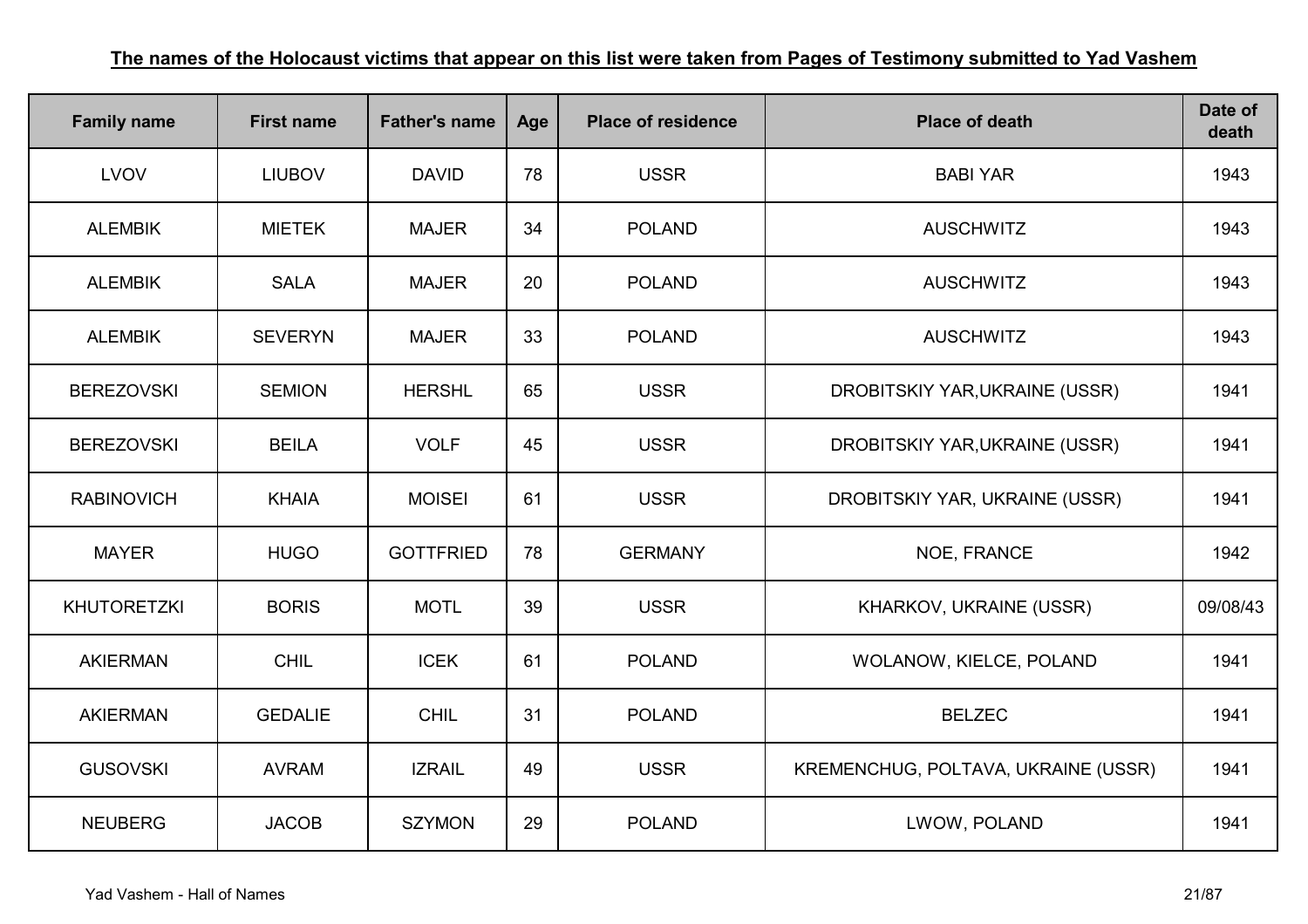| <b>Family name</b> | <b>First name</b> | <b>Father's name</b> | Age | <b>Place of residence</b> | <b>Place of death</b>                    | Date of<br>death |
|--------------------|-------------------|----------------------|-----|---------------------------|------------------------------------------|------------------|
| <b>GUSOVSKI</b>    | <b>SHAIA</b>      | <b>IZRAIL</b>        | 41  | <b>USSR</b>               | ARMAVIR, RUSSIA (USSR)                   | 1942             |
| <b>NAJMAN</b>      | <b>ITCCHAK</b>    | <b>ABRAM</b>         | 56  | <b>POLAND</b>             | <b>TREBLINKA</b>                         | 1942             |
| <b>NAJMAN</b>      | <b>PERLA</b>      | <b>ARON</b>          | 55  | <b>POLAND</b>             | <b>TREBLINKA</b>                         | 1942             |
|                    | <b>MASHA</b>      | <b>AVRUM</b>         | 28  | <b>USSR</b>               | RADOMYSHL, ZHITOMIR, UKRAINE (USSR)      | 1941             |
| <b>GROSSMANN</b>   | <b>ERNO</b>       | <b>JOSEF</b>         | 34  | <b>HUNGARY</b>            | STALINO, UKRAINE (USSR)                  | 13/01/43         |
| <b>GRINVALD</b>    | <b>KHAIM</b>      | <b>IKHIL</b>         | 51  | <b>ROMANIA</b>            | BRAVICEA, BESSARABIA, ROMANIA            | 1941             |
| <b>GRINVALD</b>    | <b>TONI</b>       | <b>MEIR</b>          | 50  | <b>ROMANIA</b>            | BRAVICEA, BESSARABIA, ROMANIA            | 1941             |
| <b>KHAZAN</b>      | <b>VELVEL</b>     | <b>ARIE</b>          | 53  | <b>USSR</b>               | YUBIMOVKA, DNEPROPETROVSK, UKRAINE (USSF | 1942             |
| <b>ADLER</b>       | <b>KLARA</b>      | <b>MAX</b>           | 47  | <b>GERMANY</b>            | RIGA, LATVIA                             | 1941             |
| <b>KHAZAN</b>      | <b>RAKHIL</b>     | <b>ISAAK</b>         | 40  | <b>USSR</b>               | YUBIMOVKA, DNEPROPETROVSK, UKRAINE (USSF | 1942             |
| <b>FRIEDBERGER</b> | <b>MINA</b>       | <b>MAX</b>           | 47  | <b>GERMANY</b>            | RIGA, LATVIA                             | 1941             |
| <b>EINSTEIN</b>    | <b>HERMANN</b>    | <b>JAKOB</b>         | 62  | <b>GERMANY</b>            | STUTTGART, WUERTTEMBERG, GERMANY         | 1940             |
| <b>ARNOLD</b>      | <b>LAURA</b>      | WILHELM              | 53  | <b>POLAND</b>             | LWOW, POLAND                             | 1943             |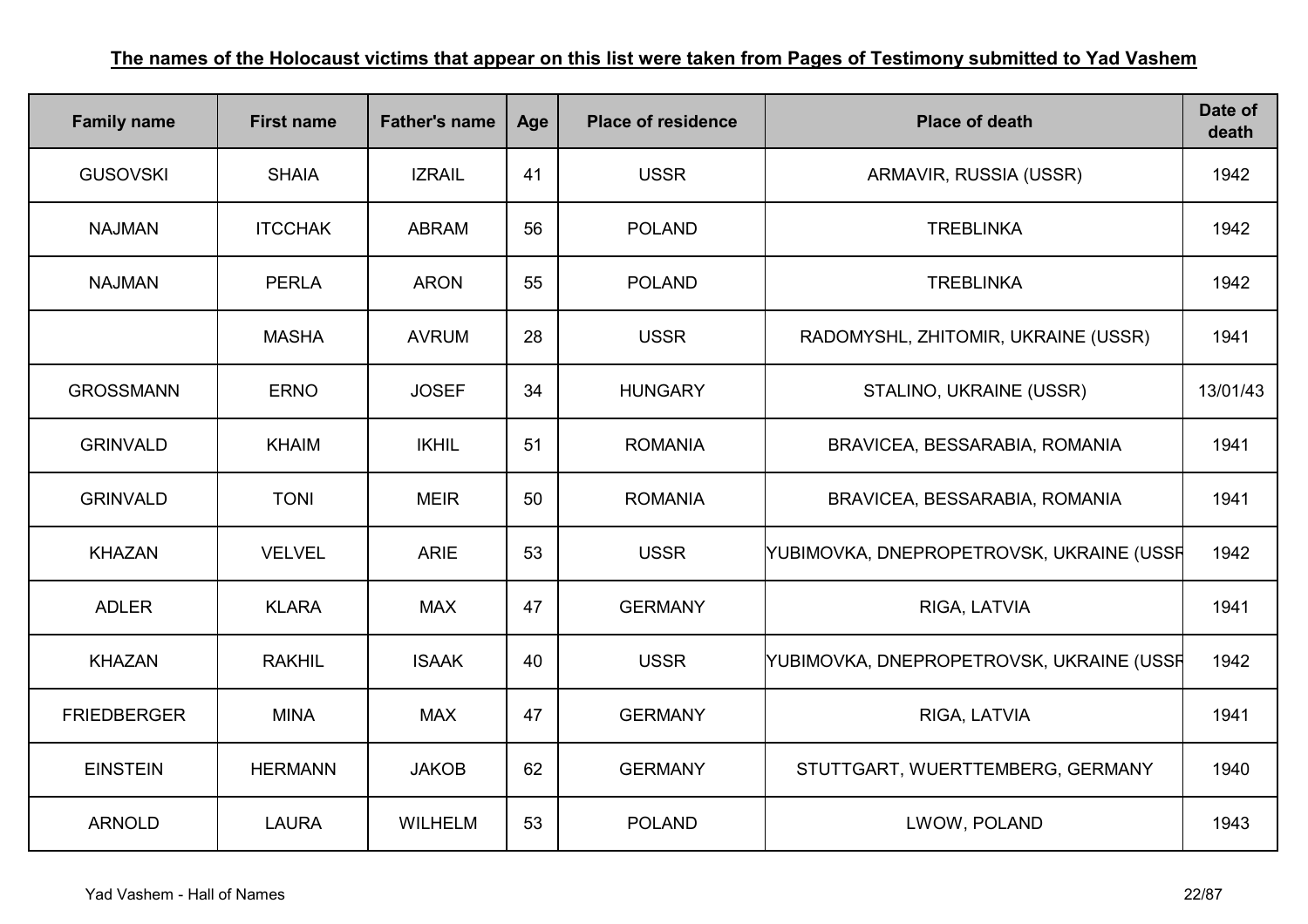| <b>Family name</b> | <b>First name</b> | <b>Father's name</b> | Age | <b>Place of residence</b> | <b>Place of death</b>                   | Date of<br>death |
|--------------------|-------------------|----------------------|-----|---------------------------|-----------------------------------------|------------------|
| <b>ARNOLD</b>      | <b>STEPHANIE</b>  | <b>WILHELM</b>       | 32  | <b>POLAND</b>             | <b>BELZEC</b>                           | 1942             |
| <b>ARNOLD</b>      | <b>FREDERIQUE</b> | <b>WILHELM</b>       | 42  | <b>POLAND</b>             | LWOW, POLAND                            | 1943             |
| <b>ARNOLD</b>      | <b>CECILE</b>     | <b>WILHELM</b>       | 53  | <b>POLAND</b>             | LWOW, POLAND                            | 1943             |
| <b>BOTTON</b>      | <b>ELISE</b>      | <b>MORDECHAI</b>     | 70  | <b>FRANCE</b>             | <b>AUSCHWITZ</b>                        | 1943             |
| <b>BOTTON</b>      | <b>RAPHAEL</b>    | <b>HENRI</b>         | 67  | <b>FRANCE</b>             | <b>AUSCHWITZ</b>                        | 1943             |
| <b>BOTTON</b>      | <b>SAMY</b>       | <b>RAPHAEL</b>       | 41  | <b>FRANCE</b>             | BERSTADT, MAGDEBURG, SAXONY PROV., GERM | 1945             |
| <b>RUBINSHTEIN</b> | <b>LAZAR</b>      | <b>IOSIF</b>         | 42  | <b>USSR</b>               | <b>JEKABPILS, LATVIA</b>                | 01/08/44         |
| <b>GROSSMANN</b>   | <b>HAJNAL</b>     | <b>LAJOS</b>         | 32  | <b>HUNGARY</b>            | <b>AUSCHWITZ</b>                        | 22/05/44         |
| <b>LUKATZKI</b>    | <b>YAKOV</b>      | <b>SHULIM</b>        | 25  | <b>USSR</b>               | VORONEZH, RUSSIA (USSR)                 | 1942             |
| <b>GROSSMANN</b>   | <b>OLGA</b>       | <b>LAJOS</b>         | 34  | <b>HUNGARY</b>            | <b>AUSCHWITZ</b>                        | 1944             |
| <b>KATZ</b>        | <b>KHANAN</b>     | <b>NAKHUM</b>        | 36  | <b>USSR</b>               | ODESSA, UKRAINE (USSR)                  | 01/07/41         |
| <b>MAZUR</b>       | <b>DAVID</b>      | <b>AIZIK</b>         | 30  | <b>ROMANIA</b>            | SOROCA, ROMANIA                         | 21/07/41         |
| <b>MAZUR</b>       | <b>HUNA</b>       | <b>AIZIK</b>         | 36  | <b>ROMANIA</b>            | SOROCA, BESSARABIA, ROMANIA             | 21/07/41         |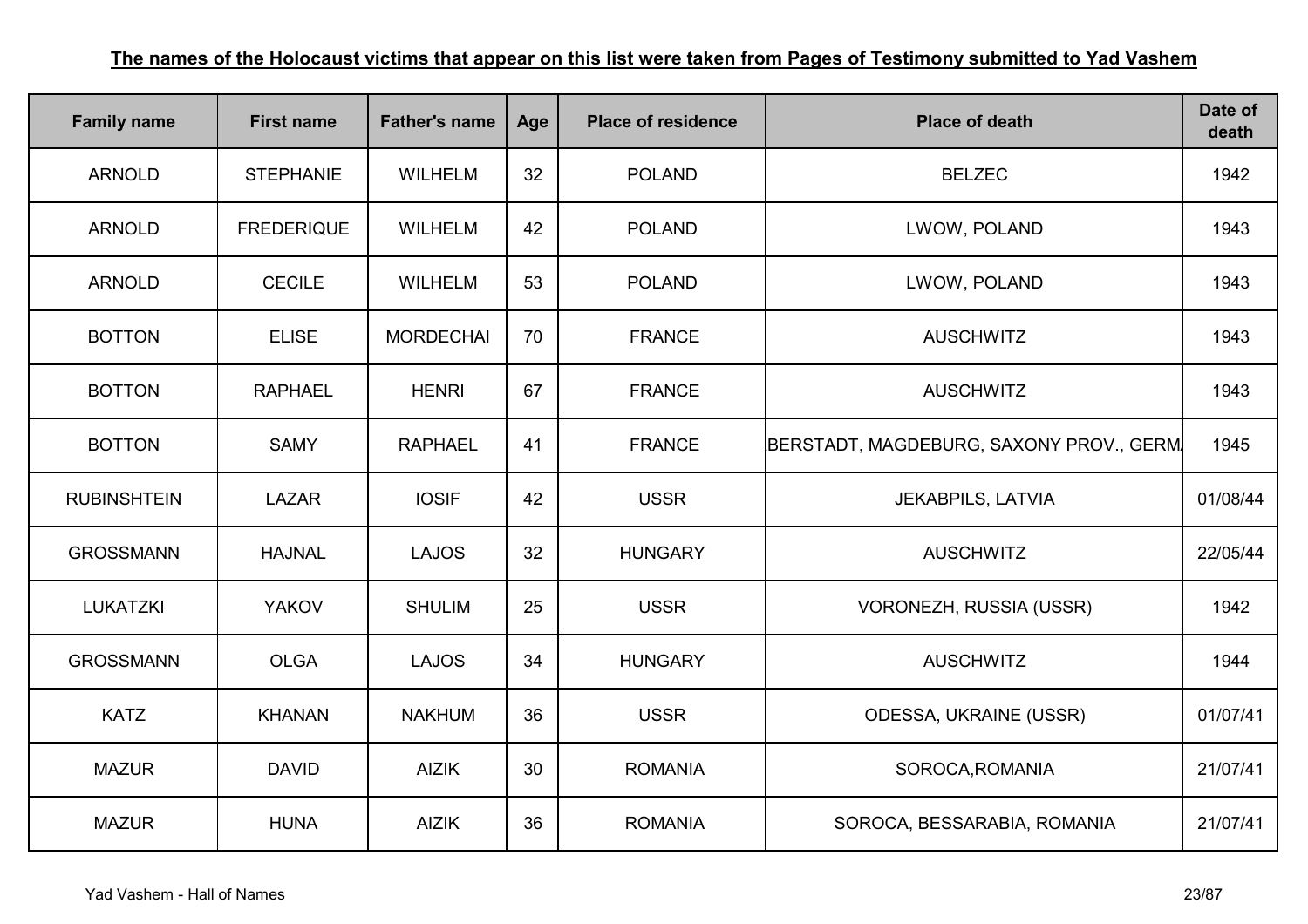| <b>Family name</b>  | <b>First name</b> | <b>Father's name</b> | Age | <b>Place of residence</b> | <b>Place of death</b>      | Date of<br>death |
|---------------------|-------------------|----------------------|-----|---------------------------|----------------------------|------------------|
| <b>FIDEL</b>        | <b>NAKHMAN</b>    | <b>KHAIM</b>         | 43  | <b>ROMANIA</b>            | SOROCA, ROMANIA            | 21/07/41         |
| <b>BEIGEL</b>       | <b>RIVA</b>       | <b>ISRAEL</b>        | 53  | <b>ROMANIA</b>            | REZINA, ROMANIA            | 1941             |
| <b>BEIGEL</b>       | <b>MOISHE</b>     | <b>FROIM</b>         | 53  | <b>ROMANIA</b>            | REZINA, ROMANIA            | 1941             |
| <b>BEIGEL</b>       | <b>MARIAM</b>     | <b>MOISHE</b>        | 18  | <b>ROMANIA</b>            | REZINA, ROMANIA            | 1941             |
| <b>TZUKERMAN</b>    | <b>OSNA</b>       | <b>MOISHE</b>        | 27  | <b>ROMANIA</b>            | REZINA, ROMANIA            | 1941             |
| <b>KUPERSHMIDT</b>  | <b>NAKHMAN</b>    | <b>VELVL</b>         | 45  | <b>USSR</b>               | ODESSA, UKRAINE (USSR)     | 25/10/41         |
| <b>RUBANOVICH</b>   | <b>GILIA</b>      | <b>LEIZER</b>        | 29  | <b>USSR</b>               | KURSK, RUSSIA (USSR)       | 1943             |
| <b>SHEKHTER</b>     | <b>ELIA</b>       | <b>MOISEI</b>        | 36  | <b>USSR</b>               | KALININ, RUSSIA (USSR)     | 1942             |
| <b>SHIKHANOVICH</b> | <b>DAVID</b>      | <b>MARK</b>          | 75  | <b>USSR</b>               | <b>BABI YAR</b>            | 1941             |
| <b>FAINSHTEIN</b>   | <b>KLARA</b>      | <b>DAVID</b>         | 44  | <b>USSR</b>               | UMAN, KIEV, UKRAINE (USSR) | 1942             |
| <b>KRUGLYAK</b>     | <b>KHANA</b>      | <b>DAVID</b>         | 36  | <b>USSR</b>               | UMAN, KIEV, UKRAINE (USSR) | 1942             |
| <b>LERMAN</b>       | <b>BRONIA</b>     | <b>YANKEL</b>        | 25  | <b>USSR</b>               | LUGINY, UKRAINE (USSR)     | 1941             |
| <b>LERMAN</b>       | <b>MIKHEL</b>     | <b>SHMILIK</b>       | 43  | <b>USSR</b>               | LUGINY, UKRAINE (USSR)     | 1941             |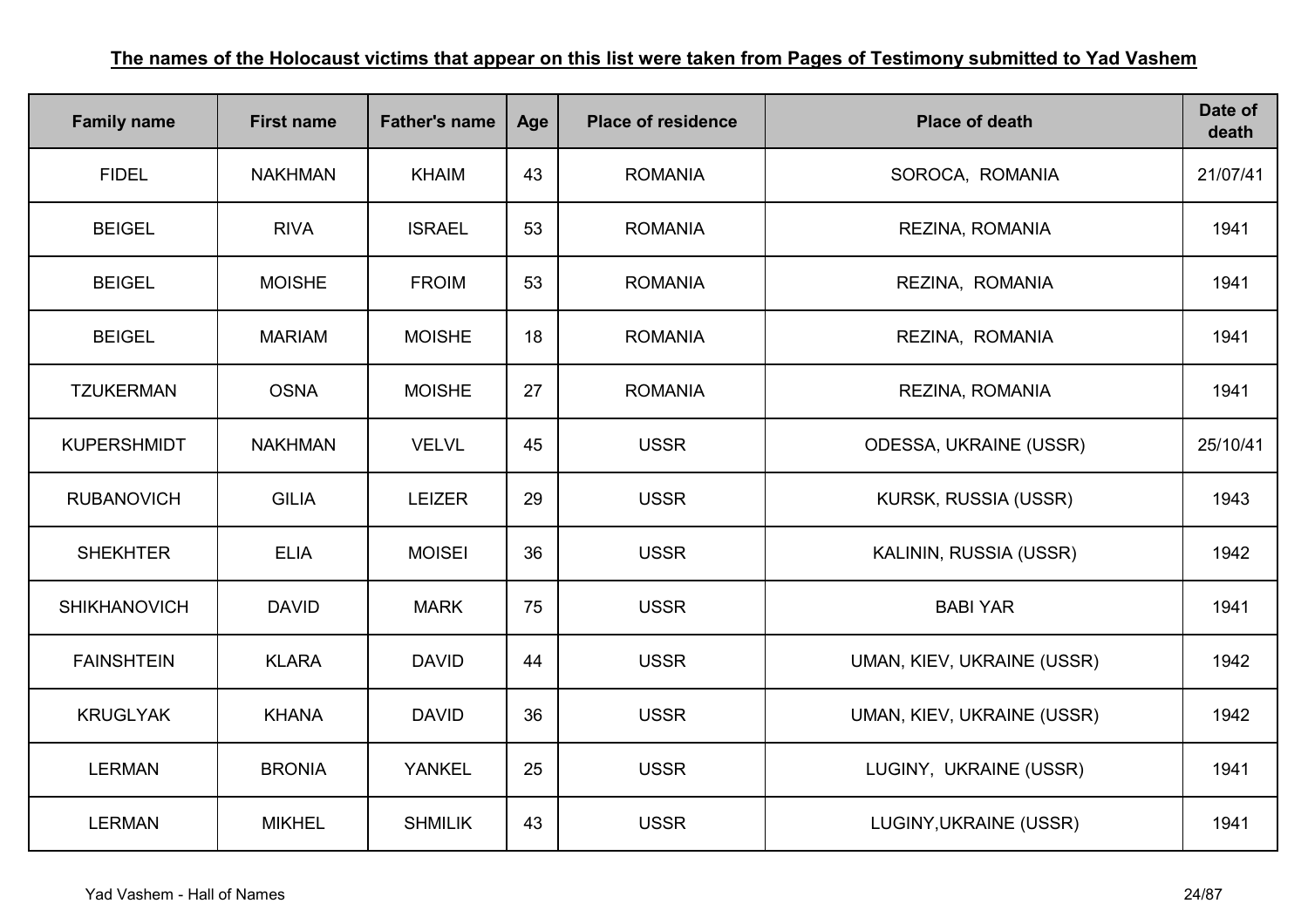| <b>Family name</b> | <b>First name</b> | <b>Father's name</b> | Age | <b>Place of residence</b> | <b>Place of death</b>              | Date of<br>death |
|--------------------|-------------------|----------------------|-----|---------------------------|------------------------------------|------------------|
| <b>GOTLIB</b>      | <b>AIZIK</b>      | <b>ARON</b>          | 53  | <b>POLAND</b>             | ROHATYN, POLAND                    | 1942             |
| <b>LERMAN</b>      | <b>YANKEL</b>     | <b>SHMILIK</b>       | 48  | <b>USSR</b>               | LUGINY, UKRAINE (USSR)             | 1941             |
| <b>LERMAN</b>      | <b>ROKHA</b>      | <b>SRULIK</b>        | 44  | <b>USSR</b>               | LUGINY, UKRAINE (USSR)             | 1941             |
| <b>GOTLIB</b>      | <b>HENDEL</b>     | <b>AIZIK</b>         | 30  | <b>POLAND</b>             | ROHATYN, STANISLAWOW, POLAND       | 1942             |
| <b>GOTLIB</b>      | <b>MOISHE</b>     | <b>AIZIK</b>         | 28  | <b>POLAND</b>             | ROHATYN, STANISLAWOW, POLAND       | 1942             |
| <b>ALEXANDER</b>   | <b>MARGUERITE</b> | <b>ABRAHAM</b>       | 49  | <b>NETHERLANDS</b>        | <b>AUSCHWITZ</b>                   | 1944             |
| <b>KREIMER</b>     | <b>SOSIA</b>      | <b>ABA</b>           | 56  | <b>USSR</b>               | GAISIN, VINNITSA, UKRAINE (USSR)   | 1941             |
| <b>ITIN</b>        | <b>ABRAM</b>      | <b>YEVSEI</b>        | 38  | <b>USSR</b>               | KOENIGSBERG, EAST PRUSSIA, GERMANY | 13/03/45         |
| <b>KREIMER</b>     | <b>YANKEL</b>     | <b>KHAIM</b>         | 60  | <b>USSR</b>               | <b>GAISIN, UKRAINE (USSR)</b>      | 1941             |
| <b>RABINOVICH</b>  | <b>IZRAIL</b>     | <b>ABRAM</b>         | 61  | <b>USSR</b>               | GORKI, BELORUSSIA (USSR)           | 06/10/41         |
| <b>RABINOVICH</b>  | <b>PAVEL</b>      | <b>IZRAIL</b>        | 19  | <b>USSR</b>               | GORKI, BELORUSSIA (USSR)           | 06/10/41         |
| <b>RABINOVICH</b>  | <b>ABRAM</b>      | <b>IZRAIL</b>        | 19  | <b>USSR</b>               | STALINGRAD, RUSSIA (USSR)          | 1943             |
| <b>BORISOV</b>     | <b>ABRAM</b>      | <b>ARON</b>          | 58  | <b>USSR</b>               | <b>BABI YAR</b>                    | 30/09/41         |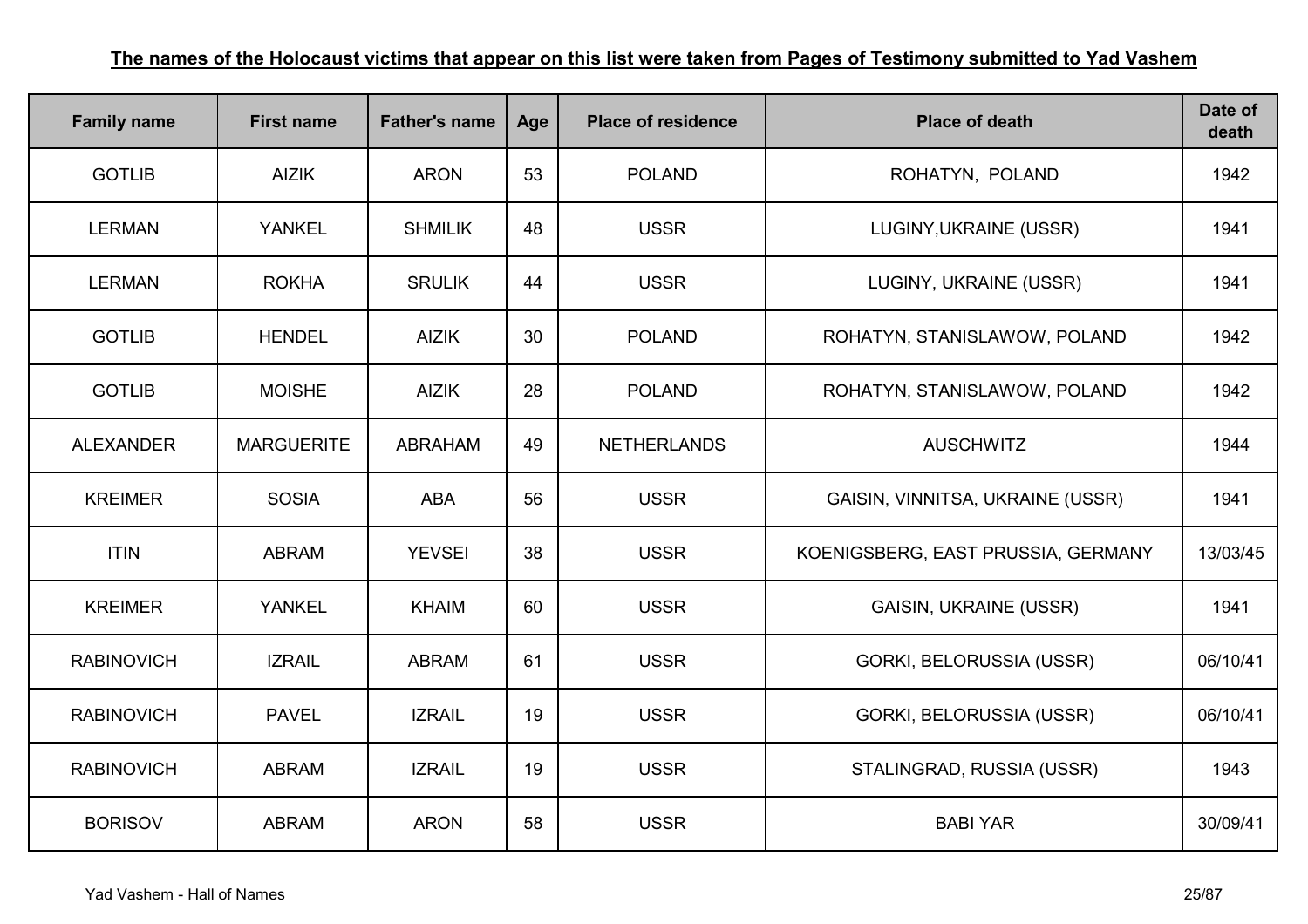| <b>Family name</b> | <b>First name</b> | <b>Father's name</b> | Age | <b>Place of residence</b> | <b>Place of death</b>                  | Date of<br>death |
|--------------------|-------------------|----------------------|-----|---------------------------|----------------------------------------|------------------|
| <b>APEL</b>        | <b>LIA</b>        | <b>DAVID</b>         | 24  | <b>USSR</b>               | TAGANROG, RUSSIA (USSR)                | 1942             |
| <b>FUKSON</b>      | <b>RUVIN</b>      | <b>KHLAVN</b>        | 22  | <b>USSR</b>               | LENINGRAD, RUSSIA (USSR)               | 1941             |
| <b>BOROVSKI</b>    | <b>MENDEL</b>     | <b>ISAAK</b>         | 18  | <b>USSR</b>               | KHARKOV, UKRAINE (USSR)                | 1941             |
| <b>BOROVSKI</b>    | <b>ALEKSANDER</b> | <b>ISAAK</b>         | 32  | <b>USSR</b>               | ODESSA, UKRAINE (USSR)                 | 1941             |
| <b>BELOSTOTZKI</b> | <b>EMANUIL</b>    | <b>ABRAM</b>         | 33  | <b>USSR</b>               | OREL, RUSSIA (USSR)                    | 1942             |
| <b>KRASNOV</b>     | <b>ABRAM</b>      | <b>RAKHMIL</b>       | 27  | <b>USSR</b>               | STALINGRAD, RUSSIA (USSR)              | 1942             |
| <b>GUSAK</b>       | <b>HERSH</b>      | <b>VOLF</b>          | 71  | <b>USSR</b>               | ZHIVOTOVKA, UKRAINE (USSR)             | 1941             |
| <b>MOSTOVOI</b>    | <b>BERTA</b>      | <b>MOISEI</b>        | 61  | <b>USSR</b>               | ZHIVOTOVKA, UKRAINE (USSR)             | 1941             |
| <b>GUSAK</b>       | <b>MUN</b>        | <b>HERSH</b>         | 36  | <b>USSR</b>               | ZHIVOTOVKA, UKRAINE (USSR)             | 1941             |
| <b>GUSAK</b>       | <b>EMA</b>        | <b>HERSH</b>         | 34  | <b>USSR</b>               | ZHIVOTOVKA, UKRAINE (USSR)             | 1941             |
| <b>SHPITZMAN</b>   | <b>YANKEL</b>     | <b>MOISHA</b>        | 56  | <b>USSR</b>               | POGREBISHCHE, VINNITSA, UKRAINE (USSR) | 1941             |
| <b>KRECHMER</b>    | <b>RUVIM</b>      | <b>MOISHE</b>        | 51  | <b>USSR</b>               | ZHLOBIN, BELORUSSIA (USSR)             | 1941             |
| <b>KRECHMER</b>    | <b>IDA</b>        | <b>RUVIM</b>         | 20  | <b>USSR</b>               | ZHLOBIN, GOMEL, BELORUSSIA (USSR)      | 1941             |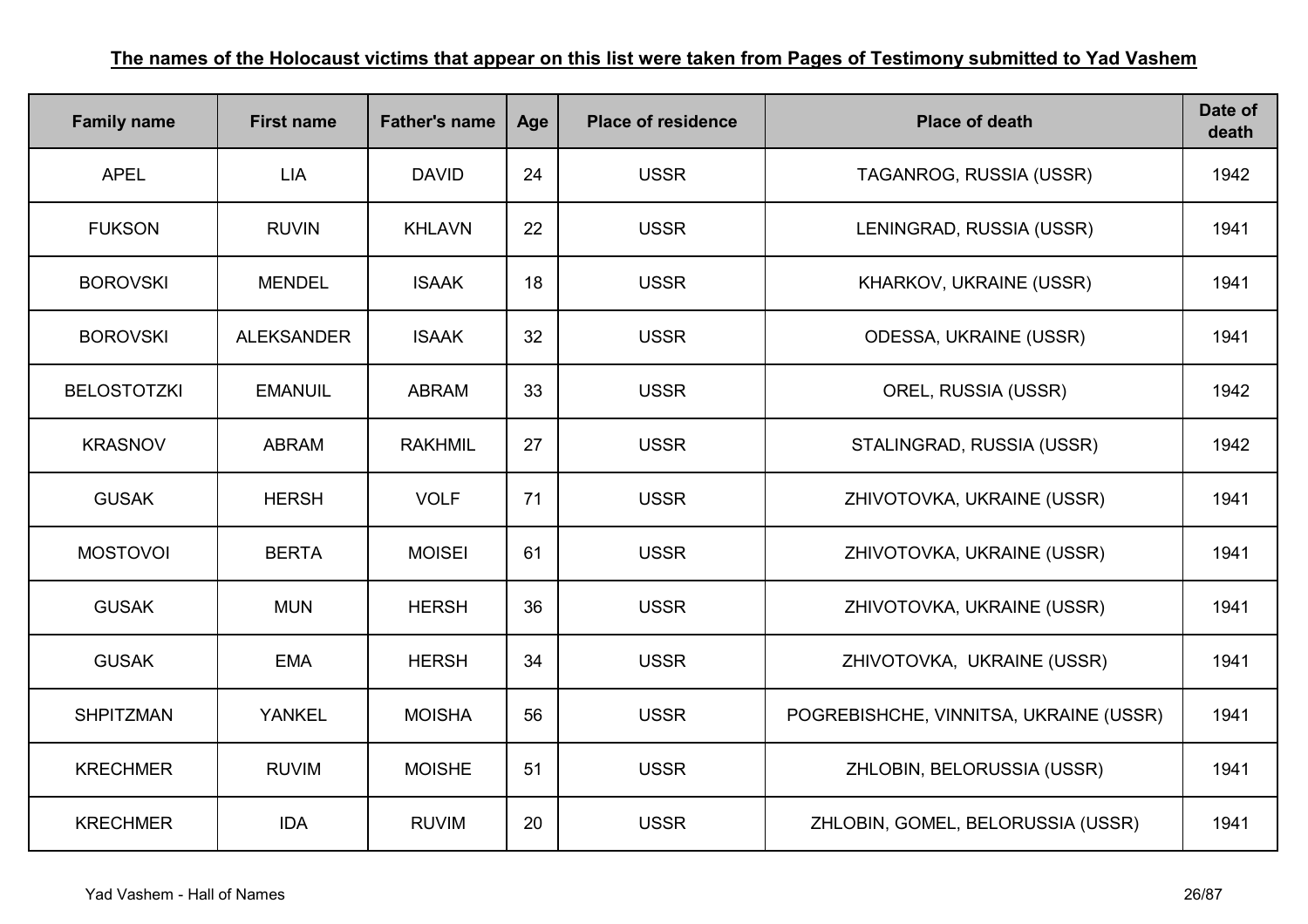| <b>Family name</b> | <b>First name</b> | <b>Father's name</b> | Age | <b>Place of residence</b> | <b>Place of death</b>          | Date of<br>death |
|--------------------|-------------------|----------------------|-----|---------------------------|--------------------------------|------------------|
| <b>KRECHMER</b>    | <b>PEISHA</b>     | <b>MOISHE</b>        | 58  | <b>USSR</b>               | BATSEVICHI, BELORUSSIA (USSR)  | 1941             |
| <b>RUBINCHIK</b>   | <b>KHASHA</b>     | <b>MOISHE</b>        | 47  | <b>USSR</b>               | SVISLOCH, BELORUSSIA (USSR)    | 1941             |
| <b>ISRAEL</b>      | <b>NATALIE</b>    | <b>JOSUA</b>         | 76  | <b>GERMANY</b>            | THERESIENSTADT, CZECHOSLOVAKIA | 08/05/45         |
| <b>GOFMAN</b>      | <b>KLARA</b>      | <b>KHAIM</b>         | 39  | <b>USSR</b>               | <b>ODESSA, UKRAINE (USSR)</b>  | 1941             |
| <b>GRADOWCZYK</b>  | <b>HIRSH</b>      | <b>YOEL</b>          | 67  | <b>POLAND</b>             | <b>TREBLINKA</b>               | 1942             |
| <b>USVITZKI</b>    | <b>IOSIF</b>      | <b>KHAIM</b>         | 33  | <b>USSR</b>               | OREL, RUSSIA (USSR)            | 1943             |
| <b>VOLODARSKI</b>  | <b>YEFIM</b>      | <b>YAKOV</b>         | 36  | <b>USSR</b>               | <b>UKRAINE (USSR)</b>          | 1941             |
| <b>RAIZMAN</b>     | <b>LAZAR</b>      | <b>YAKOV</b>         | 35  | <b>USSR</b>               | VORONEZH, RUSSIA (USSR)        | 1942             |
| <b>GIBSHMAN</b>    | <b>ESTER</b>      | <b>AVRUKHOM</b>      | 33  | <b>POLAND</b>             | STANISLAWOW, POLAND            | 11/05/42         |
| <b>SHEKHTER</b>    | <b>DUVID</b>      | <b>AVRUKHOM</b>      | 20  | <b>POLAND</b>             | STANISLAWOW, POLAND            | 11/05/42         |
| <b>FERSTER</b>     | <b>FULIA</b>      | <b>MORDEKHAI</b>     | 42  | <b>POLAND</b>             | STANISLAWOW, POLAND            | 1942             |
| <b>SHEKHTER</b>    | <b>FEIGA</b>      | <b>DUVID</b>         | 53  | <b>POLAND</b>             | STANISLAWOW, POLAND            | 11/05/42         |
| <b>BINSZTOK</b>    | <b>ITA</b>        | <b>HERSZ</b>         | 37  | <b>POLAND</b>             | <b>CHELMNO</b>                 | 1942             |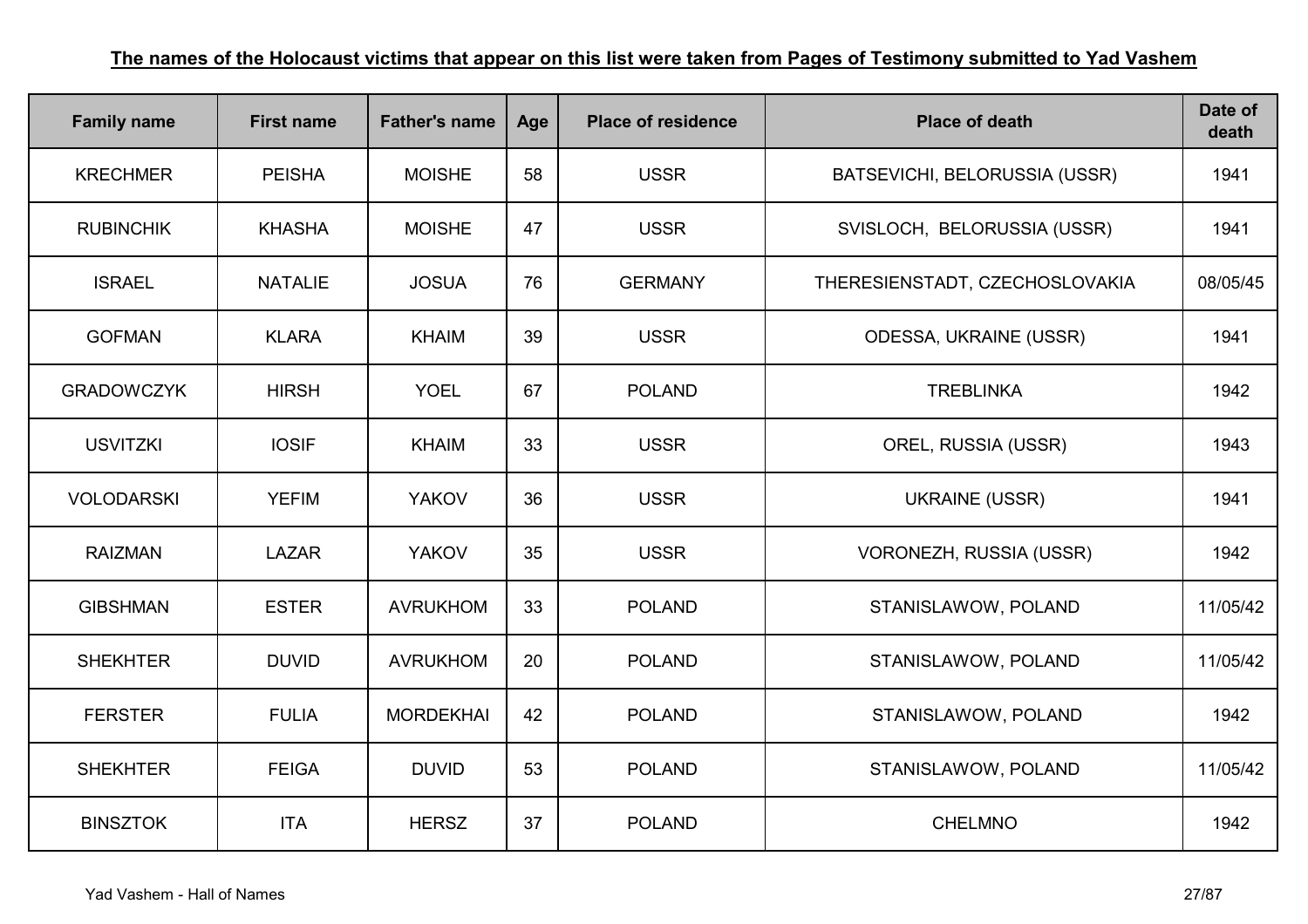| <b>Family name</b> | <b>First name</b> | <b>Father's name</b> | Age | <b>Place of residence</b> | <b>Place of death</b>         | Date of<br>death |
|--------------------|-------------------|----------------------|-----|---------------------------|-------------------------------|------------------|
| <b>BINSZTOK</b>    | <b>SALA</b>       | <b>HERSZ</b>         | 29  | <b>POLAND</b>             | <b>CHELMNO</b>                | 1942             |
| <b>BINSZTOK</b>    | <b>MALKA</b>      | <b>HERSZ</b>         | 27  | <b>POLAND</b>             | <b>CHELMNO</b>                | 1942             |
| <b>BINSZTOK</b>    | <b>ISRAEL</b>     | <b>HERSZ</b>         | 45  | <b>POLAND</b>             | <b>CHELMNO</b>                | 1942             |
| <b>BINSZTOK</b>    | <b>MOJSZE</b>     | <b>HERSZ</b>         | 23  | <b>POLAND</b>             | <b>CHELMNO</b>                | 1942             |
| <b>ERKES</b>       | <b>IOSIF</b>      | <b>SHMUL</b>         | 72  | <b>USSR</b>               | KHARKOV, UKRAINE (USSR)       | 1942             |
| <b>GIBERMAN</b>    | <b>DANIEL</b>     | <b>PAVEL</b>         | 30  | <b>USSR</b>               | <b>RUSSIA (USSR)</b>          | 08/10/41         |
| <b>RUBIN</b>       | <b>IDA</b>        | <b>NAUM</b>          | 19  | <b>USSR</b>               | MOSKVA, MOSKVA, RUSSIA (USSR) | 1942             |
| <b>OREKHOVSKI</b>  | <b>IZIA</b>       | <b>SHAIA</b>         | 18  | <b>USSR</b>               | KIROVOGRAD, UKRAINE (USSR)    | 1942             |
| <b>OREKHOVSKI</b>  | <b>YAKOV</b>      | <b>SHAIA</b>         | 27  | <b>USSR</b>               | KIROVOGRAD, UKRAINE (USSR)    | 1941             |
| <b>OREKHOVSKI</b>  | <b>SHAIA</b>      | <b>PINKHUS</b>       | 57  | <b>USSR</b>               | KIROVOGRAD, UKRAINE (USSR)    | 1942             |
| <b>LEVIN</b>       | <b>FANIA</b>      | <b>BORUKH</b>        | 30  | <b>USSR</b>               | MINSK, BELORUSSIA (USSR)      | 07/11/41         |
| <b>BESSUNGER</b>   | <b>ERNST</b>      | <b>SIEGMUND</b>      | 61  | <b>GERMANY</b>            | <b>BUCHENWALD, GERMANY</b>    | 03/06/42         |
| <b>GINZBURG</b>    | <b>BERL</b>       | <b>BORUKH</b>        | 33  | <b>USSR</b>               | ZHLOBIN, BELORUSSIA (USSR)    | 1941             |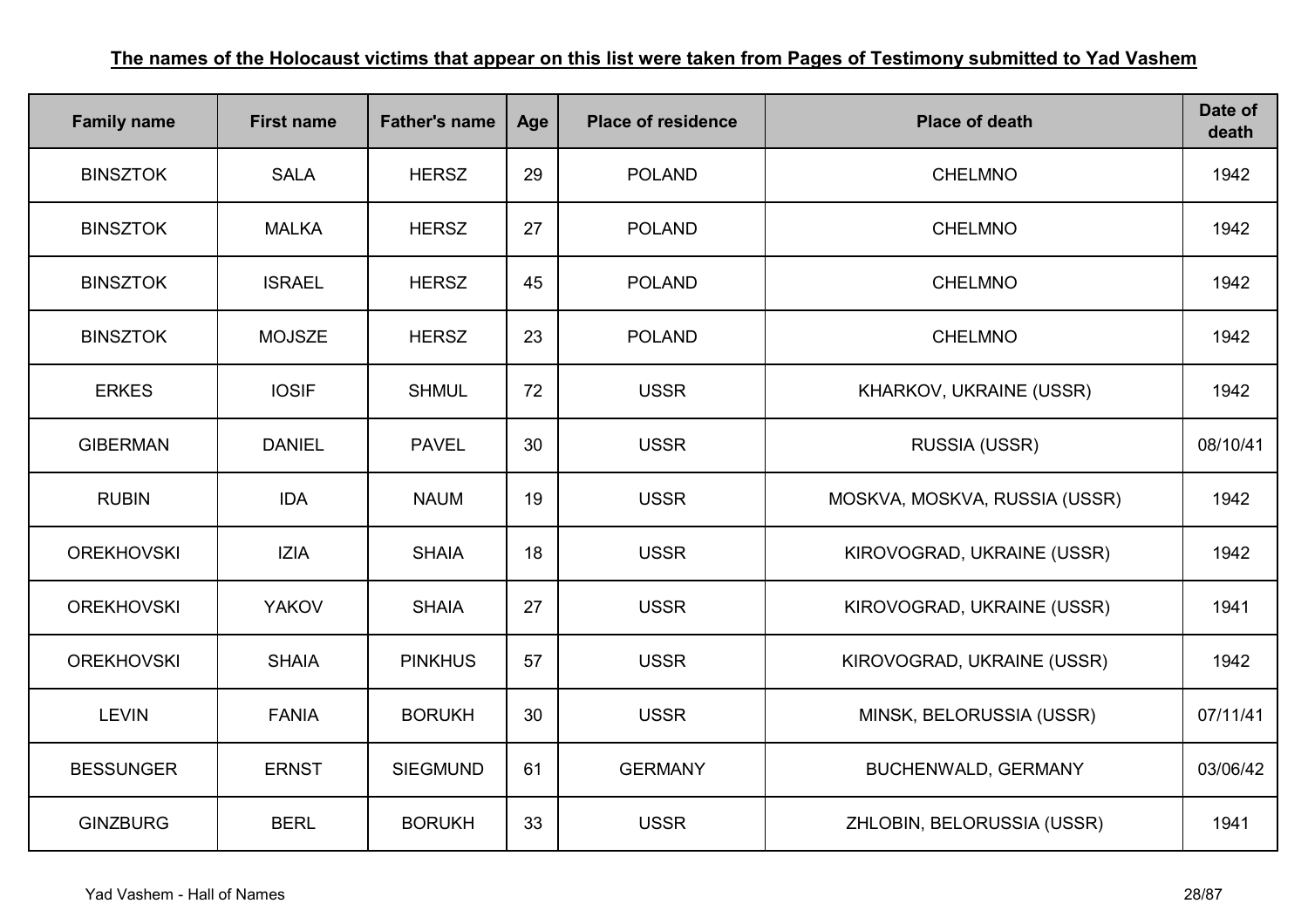| <b>Family name</b> | <b>First name</b> | <b>Father's name</b> | Age | <b>Place of residence</b> | <b>Place of death</b>          | Date of<br>death |
|--------------------|-------------------|----------------------|-----|---------------------------|--------------------------------|------------------|
| <b>FLEISCHER</b>   | <b>JENDA</b>      | <b>KAREL</b>         | 22  | <b>CZECHOSLOVAKIA</b>     | <b>AUSCHWITZ</b>               | 1944             |
| <b>BECKERMANN</b>  | <b>MENDEL</b>     | <b>MOSHE</b>         | 46  | <b>FRANCE</b>             | <b>AUSCHWITZ</b>               | 1942             |
| <b>BERSHADSKI</b>  | <b>GAVRIL</b>     | <b>HERSHEL</b>       | 33  | <b>USSR</b>               | KHARKOV, UKRAINE (USSR)        | 1942             |
| <b>MENIST</b>      | <b>MEYER</b>      | <b>ISAAC</b>         | 37  | <b>NETHERLANDS</b>        | <b>AUSCHWITZ</b>               | 31/12/42         |
| <b>MENIST</b>      | <b>PHILIP</b>     | <b>ISAAC</b>         | 32  | <b>NETHERLANDS</b>        | <b>SOBIBOR</b>                 | 09/07/43         |
| <b>MENIST</b>      | <b>LEENDERT</b>   | <b>ISAAC</b>         | 49  | <b>NETHERLANDS</b>        | <b>SOBIBOR</b>                 | 09/07/43         |
| <b>MENIST</b>      | <b>EMANUEL</b>    | <b>ISAAC</b>         | 43  | <b>NETHERLANDS</b>        | <b>SOBIBOR</b>                 | 09/07/43         |
|                    | <b>KHANA</b>      | <b>KHAIM</b>         | 29  | <b>USSR</b>               | DROBITSKIY YAR, UKRAINE (USSR) | 1942             |
| <b>SEGAL</b>       | <b>SHNEYER</b>    | <b>MEYER</b>         | 48  | LITHUANIA                 | DACHAU, CAMP                   | 26/10/44         |
| <b>BACK</b>        | <b>RACHEL</b>     | <b>ABRAHAM</b>       | 58  | <b>AUSTRIA</b>            | <b>AUSCHWITZ</b>               | 19/10/44         |
| <b>BACK</b>        | <b>ERNST</b>      | <b>ADOLF</b>         | 62  | <b>AUSTRIA</b>            | <b>AUSCHWITZ</b>               | 19/10/44         |
| <b>GROIS</b>       | <b>SAMOIL</b>     | <b>ISAK</b>          | 33  | <b>USSR</b>               | LENINGRAD, RUSSIA (USSR)       | 17/12/44         |
| <b>SHKLYAR</b>     | <b>ARON</b>       | <b>YAKOV</b>         | 73  | <b>USSR</b>               | TEOFIPOL, UKRAINE (USSR)       | 1942             |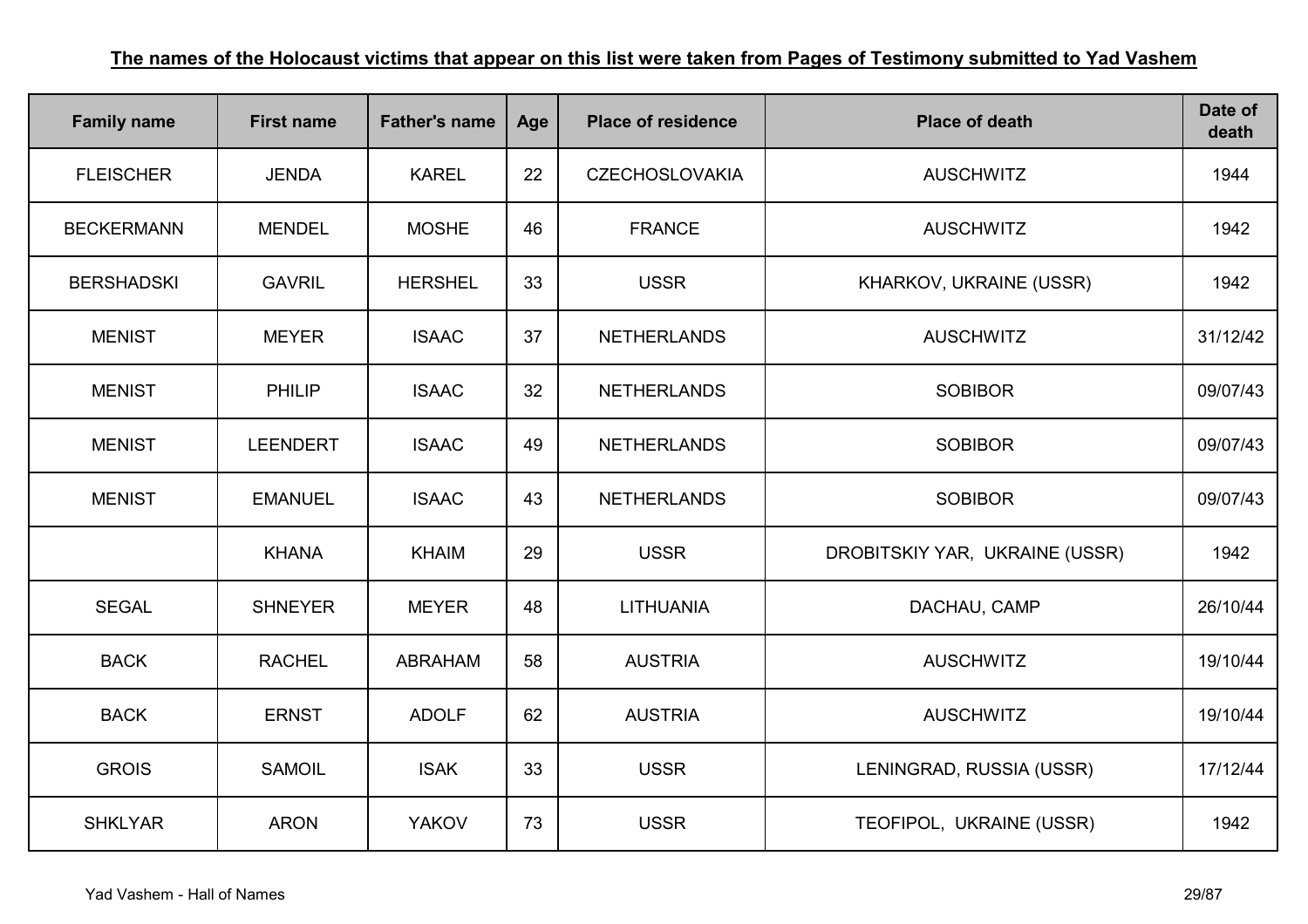| <b>Family name</b> | <b>First name</b> | <b>Father's name</b> | Age | <b>Place of residence</b> | <b>Place of death</b>               | Date of<br>death |
|--------------------|-------------------|----------------------|-----|---------------------------|-------------------------------------|------------------|
| <b>SHKLYAR</b>     | <b>DORA</b>       | <b>GRIGORI</b>       | 70  | <b>USSR</b>               | TEOFIPOL, UKRAINE (USSR)            | 1942             |
| <b>FITERMAN</b>    | <b>SIMA</b>       | <b>ARON</b>          | 42  | <b>USSR</b>               | TEOFIPOL, UKRAINE (USSR)            | 1942             |
| <b>KANTOROVICH</b> | <b>GENIA</b>      | <b>NOKHIM</b>        | 32  | <b>USSR</b>               | GRODZYANKA, BELORUSSIA (USSR)       | 1942             |
| <b>BERENBLIT</b>   | <b>KHAIM</b>      | <b>YANKEL</b>        | 69  | <b>USSR</b>               | KAMENETS PODOLSK, UKRAINE (USSR)    | 1942             |
| <b>IOFE</b>        | <b>DAVID</b>      | <b>BORIS</b>         | 20  | <b>POLAND</b>             | RIGA, LATVIA                        | 1941             |
| <b>PEKAR</b>       | <b>FEIGA</b>      | <b>IOSEL</b>         | 35  | <b>USSR</b>               | KAMENETS PODOLSK, UKRAINE (USSR)    | 1942             |
| <b>IOFE</b>        | <b>BORIS</b>      | <b>IOSIF</b>         | 49  | <b>POLAND</b>             | RIGA, LATVIA                        | 1941             |
| <b>IOFE</b>        | <b>KHAIA</b>      | <b>IOSIF</b>         | 31  | <b>POLAND</b>             | <b>KREUTZBURG, LATVIA</b>           | 1941             |
| <b>IOFE</b>        | <b>RASEL</b>      | <b>IOSIF</b>         | 38  | <b>POLAND</b>             | <b>KREUTZBURG, LATVIA</b>           | 1941             |
| <b>IOFE</b>        | <b>BELA</b>       | <b>DAVID</b>         | 18  | <b>POLAND</b>             | KREUTZBURG, LATVIA                  | 1941             |
| <b>DODIK</b>       | <b>DAVID</b>      | <b>KHAIM</b>         | 47  | <b>USSR</b>               | <b>BAR, UKRAINE (USSR)</b>          | 14/10/42         |
| <b>ERNST</b>       | <b>ARANKA</b>     | <b>MOR</b>           | 36  | <b>HUNGARY</b>            | <b>AUSCHWITZ</b>                    | 1944             |
| <b>ENTIN</b>       | <b>GENUKH</b>     | <b>KHAIM</b>         | 63  | <b>USSR</b>               | LENINGRAD, LENINGRAD, RUSSIA (USSR) | 30/11/41         |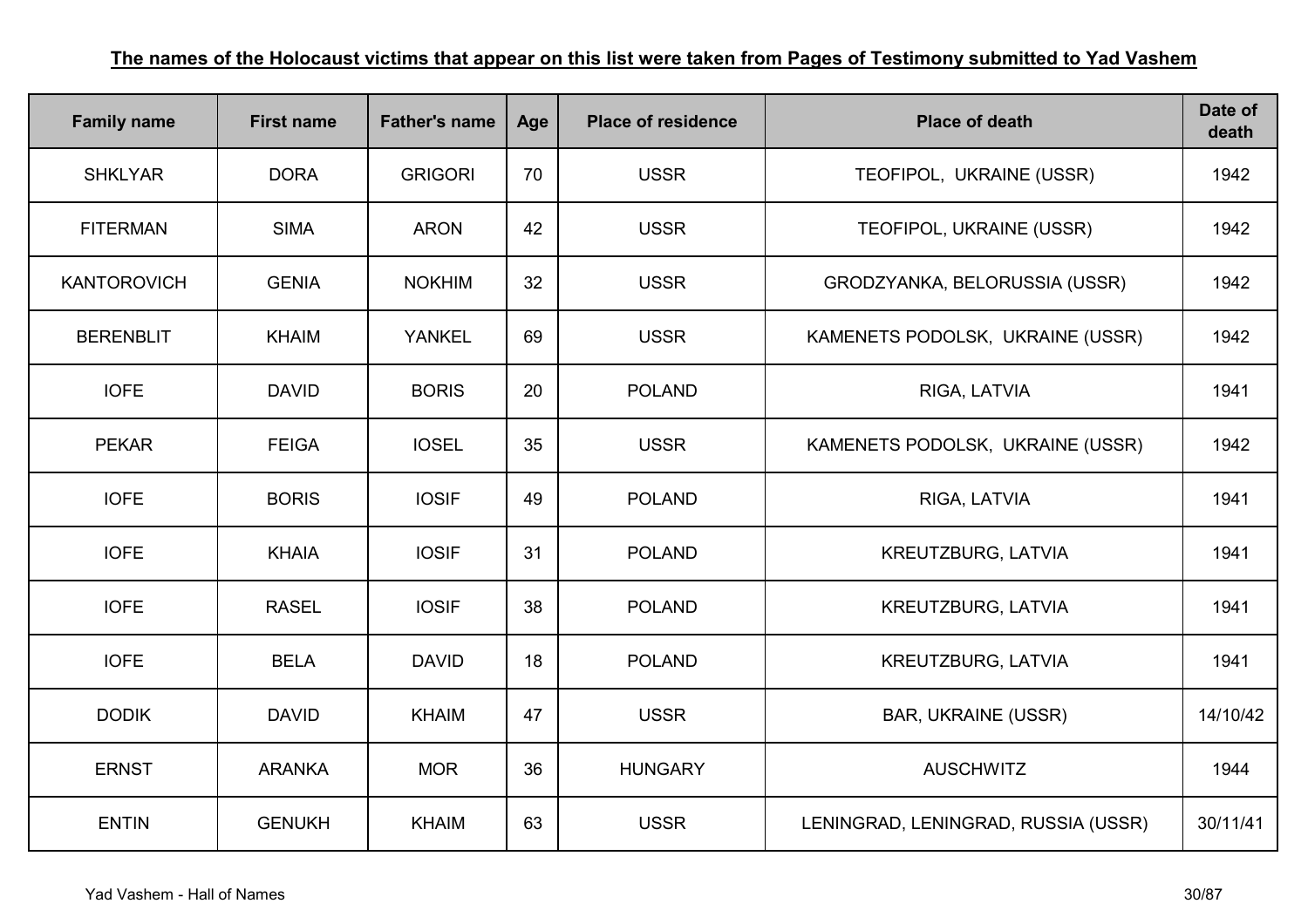| <b>Family name</b> | <b>First name</b> | <b>Father's name</b> | Age | <b>Place of residence</b> | <b>Place of death</b>             | Date of<br>death |
|--------------------|-------------------|----------------------|-----|---------------------------|-----------------------------------|------------------|
| <b>TEPER</b>       | <b>SURA</b>       | <b>IOSIF</b>         | 56  | <b>ROMANIA</b>            | BALTI, BESSARABIA, ROMANIA        | 24/06/41         |
| <b>FOGEL</b>       | <b>GRIGORI</b>    | <b>VULF</b>          | 47  | <b>USSR</b>               | KHERSON, UKRAINE (USSR)           | 1941             |
| <b>FOGEL</b>       | <b>ANA</b>        | <b>PAVEL</b>         | 43  | <b>USSR</b>               | KHERSON, UKRAINE (USSR)           | 1941             |
| <b>VAISER</b>      | <b>LEIB</b>       | <b>MORDEKHAI</b>     | 42  | <b>USSR</b>               | <b>BAR, UKRAINE (USSR)</b>        | 19/08/42         |
| <b>VAISER</b>      | <b>ISRUL</b>      | <b>MORDEKHAI</b>     | 44  | <b>USSR</b>               | <b>BAR, UKRAINE (USSR)</b>        | 19/08/42         |
| <b>VAISER</b>      | <b>MORDEKHAI</b>  | <b>MEIR</b>          | 77  | <b>USSR</b>               | <b>BAR, UKRAINE (USSR)</b>        | 19/08/42         |
| <b>VAINER</b>      | <b>RUKHL</b>      | <b>AZRIEL</b>        | 18  | <b>USSR</b>               | <b>BAR, UKRAINE (USSR)</b>        | 19/08/42         |
| <b>DYSKIN</b>      | <b>IOSIF</b>      | <b>EFROIM</b>        | 43  | <b>USSR</b>               | <b>KARELIA (USSR)</b>             | 04/08/41         |
| <b>SHMOISHMAN</b>  | <b>IOINE</b>      | <b>BORIS</b>         | 20  | <b>ROMANIA</b>            | OLGOPOL, VINNITSA, UKRAINE (USSR) | 1944             |
| <b>BEREZIN</b>     | <b>NEKHAMA</b>    | <b>NATAN</b>         | 70  | <b>USSR</b>               | DONETSK, STALINO, UKRAINE (USSR)  | 27/11/41         |
| <b>SHEIN</b>       | <b>LEIBE</b>      | <b>IOSEL</b>         | 36  | <b>ESTONIA</b>            | <b>TALLINN, ESTONIA</b>           | 1941             |
| <b>SCHINDLER</b>   | <b>HENRIETTE</b>  | <b>BENJAMIN</b>      | 69  | <b>GERMANY</b>            | <b>AUSCHWITZ</b>                  | 1942             |
| <b>GOLDSCHMIDT</b> | <b>BEATE</b>      | <b>ADOLF</b>         | 25  | <b>GERMANY</b>            | <b>AUSCHWITZ</b>                  | 1942             |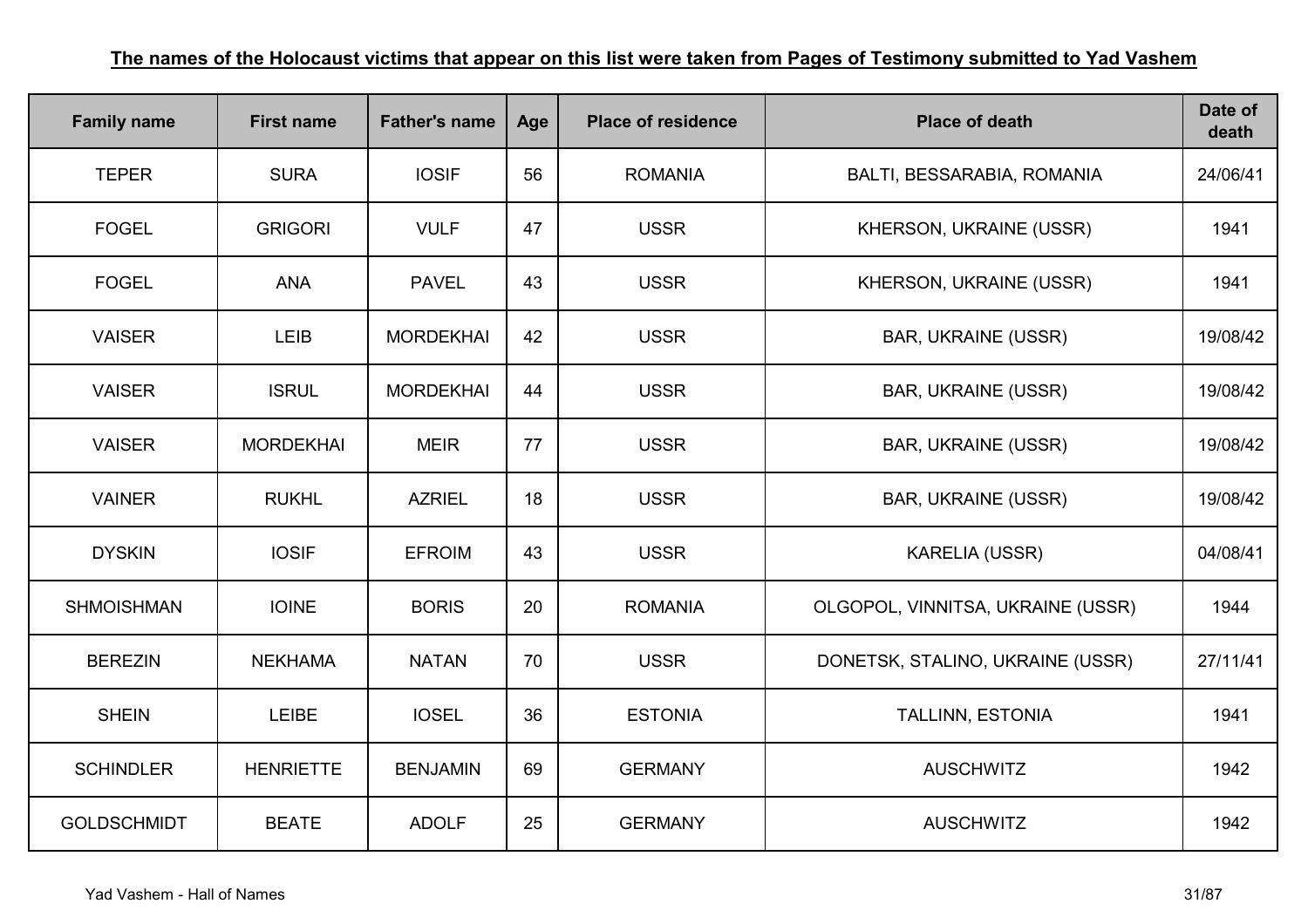| <b>Family name</b> | <b>First name</b> | <b>Father's name</b> | Age | <b>Place of residence</b> | <b>Place of death</b>                | Date of<br>death |
|--------------------|-------------------|----------------------|-----|---------------------------|--------------------------------------|------------------|
| <b>LURI</b>        | <b>ANA</b>        | <b>ABRAM</b>         | 53  | <b>ESTONIA</b>            | TALLINN, ESTONIA                     | 1941             |
| <b>BRAININ</b>     | <b>KUBA</b>       | <b>SHOLOM</b>        | 35  | <b>POLAND</b>             | RIGA, LATVIA                         | 1941             |
| <b>LURI</b>        | <b>ARKADI</b>     | <b>SOLOMON</b>       | 29  | <b>ESTONIA</b>            | <b>TALLINN, ESTONIA</b>              | 1941             |
| <b>PURMEL</b>      | <b>BEILE</b>      | <b>ABRAM</b>         | 44  | <b>POLAND</b>             | STUTTHOF, CAMP                       | 1944             |
| <b>KLOMPUS</b>     | <b>VALENTINA</b>  | <b>MARK</b>          | 23  | <b>ESTONIA</b>            | TALLINN, ESTONIA                     | 1941             |
| <b>BLIDEN</b>      | <b>ASNA</b>       | <b>LUIS</b>          | 45  | <b>POLAND</b>             | RIGA, LATVIA                         | 1941             |
| <b>LIPERT</b>      | <b>IZRAIL</b>     | <b>LUIS</b>          | 49  | <b>POLAND</b>             | LIEPAJA, LATVIA                      | 1941             |
| <b>KATZ</b>        | <b>KHAIM</b>      | <b>ARON</b>          | 43  | <b>USSR</b>               | BOBRUYSK, MOGILEV, BELORUSSIA (USSR) | 1941             |
| <b>STERN</b>       | <b>LINA</b>       | <b>HEINRICH</b>      | 77  | <b>GERMANY</b>            | THERESIENSTADT, CZECHOSLOVAKIA       | 1944             |
| <b>STERN</b>       | <b>SALLY</b>      | <b>MOSHE</b>         | 51  | <b>GERMANY</b>            | THERESIENSTADT, CZECHOSLOVAKIA       | 1944             |
| <b>MEYER</b>       | <b>FLORA</b>      | <b>MOSHE</b>         | 44  | <b>GERMANY</b>            | THERESIENSTADT, CZECHOSLOVAKIA       | 1942             |
| <b>BORZYKOWSKI</b> | <b>RUHLA</b>      | <b>MOSHE</b>         | 40  | <b>POLAND</b>             | <b>TREBLINKA</b>                     | 1942             |
| <b>BORZYKOWSKI</b> | <b>LUBA</b>       | <b>RUBEN</b>         | 19  | <b>POLAND</b>             | <b>TREBLINKA</b>                     | 1942             |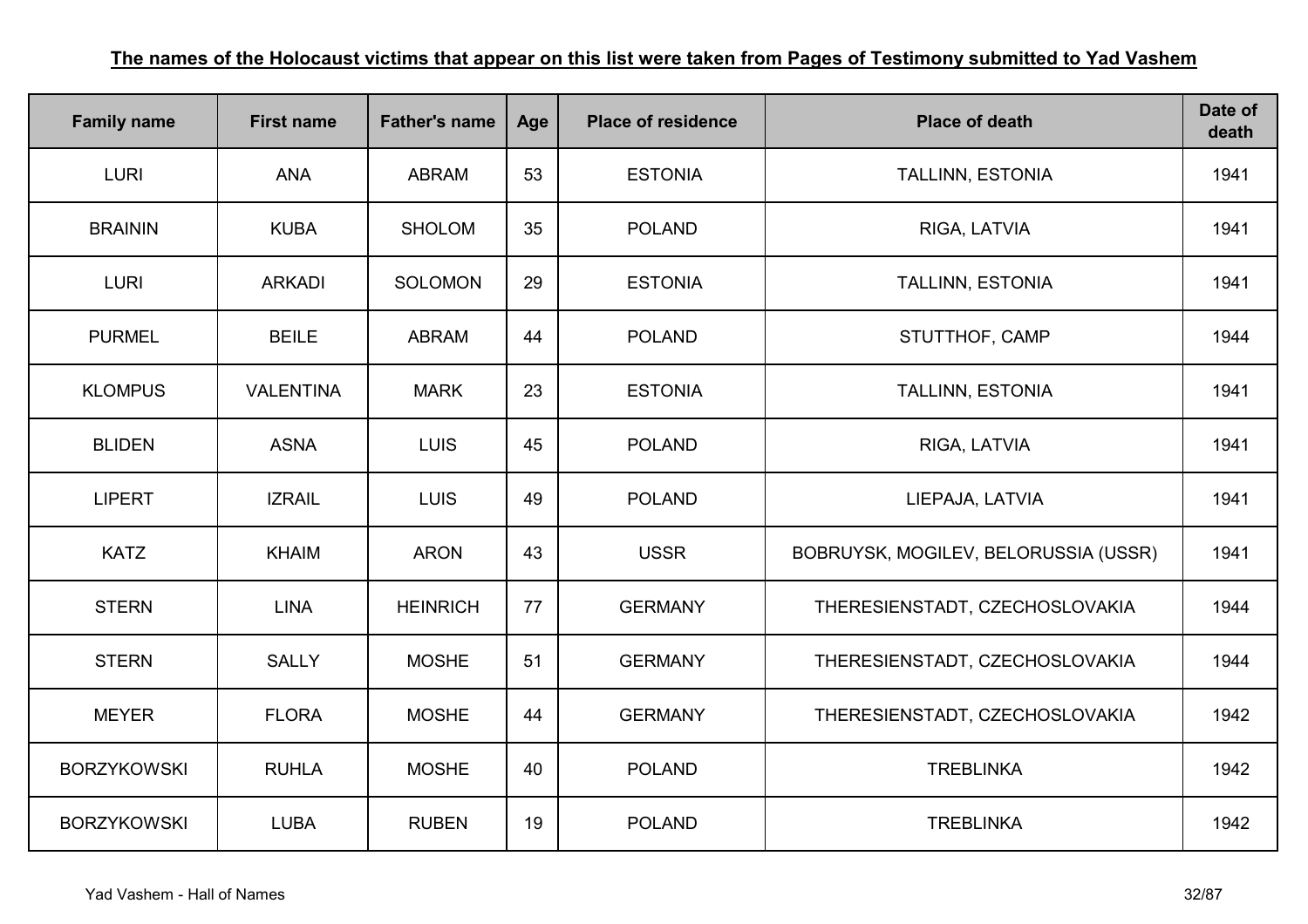| <b>Family name</b> | <b>First name</b> | <b>Father's name</b> | Age | <b>Place of residence</b> | <b>Place of death</b>                 | Date of<br>death |
|--------------------|-------------------|----------------------|-----|---------------------------|---------------------------------------|------------------|
| <b>SHAPIRO</b>     | <b>GEORGI</b>     | <b>MOISEI</b>        | 26  | <b>USSR</b>               | BYKHOV, MOGILEV, BELORUSSIA (USSR)    | 1941             |
| <b>KATZ</b>        | <b>GENIA</b>      | LEIB                 | 40  | <b>USSR</b>               | BOBRUYSK, MOGILEV, BELORUSSIA (USSR)  | 1941             |
| <b>VERKHOVSKI</b>  | <b>ISRAEL</b>     | <b>LAZAR</b>         | 36  | <b>USSR</b>               | KERCH, KRYM, RUSSIA (USSR)            | 12/05/42         |
| <b>BINSZTOK</b>    | <b>MASZA</b>      | <b>MORDKA</b>        | 27  | <b>POLAND</b>             | <b>SOBIBOR</b>                        | 1942             |
| <b>GRAUMAN</b>     | <b>GITLA</b>      | <b>MORDKA</b>        | 41  | <b>POLAND</b>             | <b>SOBIBOR</b>                        | 1942             |
| <b>KREMS</b>       | <b>MOSES</b>      | <b>ABRAHAM</b>       | 52  | <b>POLAND</b>             | JANOW, LWOW, POLAND                   | 1942             |
| <b>SHAMIS</b>      | <b>IOSIF</b>      | <b>ISAK</b>          | 20  | <b>USSR</b>               | SHUMILINO, VITEBSK, BELORUSSIA (USSR) | 27/06/44         |
| <b>KREMS</b>       | <b>ABRAHAM</b>    | <b>MOSES</b>         | 26  | <b>POLAND</b>             | JANOW, POLAND                         | 1942             |
| <b>AINBINDER</b>   | <b>CHAIM</b>      | <b>JOSEF</b>         | 28  | <b>POLAND</b>             | CIECHANOWIEC, BIALYSTOK, POLAND       | 1941             |
| <b>AINBINDER</b>   | <b>SIMCHA</b>     | <b>JOSEF</b>         | 28  | <b>POLAND</b>             | <b>TREBLINKA</b>                      | 1942             |
| <b>KLING</b>       | <b>BORUKH</b>     | <b>MORDKO</b>        | 48  | <b>USSR</b>               | KHMELNIK, UKRAINE (USSR)              | 12/07/43         |
| <b>KLING</b>       | <b>MARIA</b>      | <b>NUTA</b>          | 42  | <b>USSR</b>               | KHMELNIK, UKRAINE (USSR)              | 09/01/42         |
| <b>KLING</b>       | <b>BASIA</b>      | <b>MOISEI</b>        | 44  | <b>USSR</b>               | KHMELNIK, UKRAINE (USSR)              | 09/01/42         |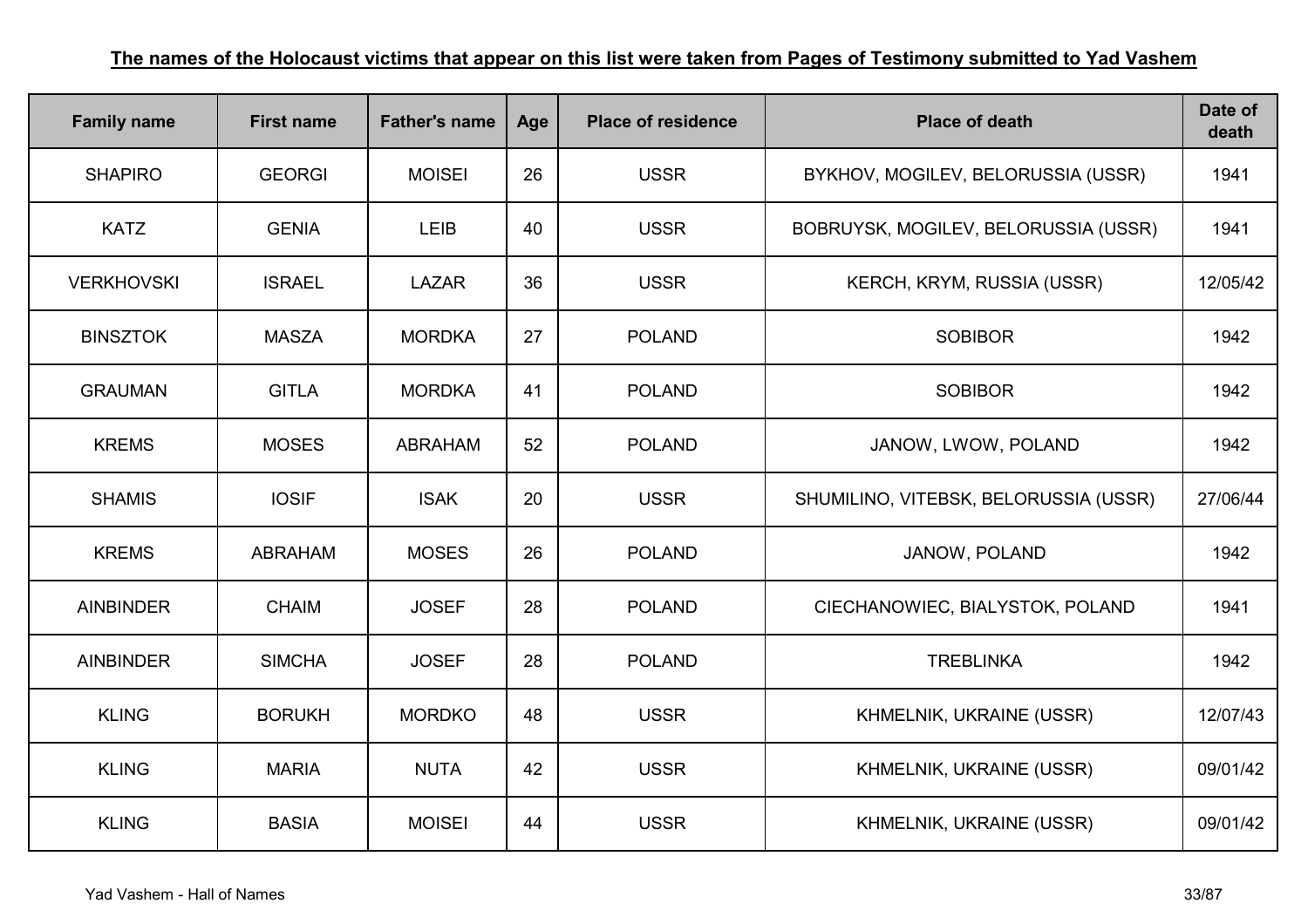| <b>Family name</b> | <b>First name</b> | <b>Father's name</b> | Age | <b>Place of residence</b> | <b>Place of death</b>         | Date of<br>death |
|--------------------|-------------------|----------------------|-----|---------------------------|-------------------------------|------------------|
| <b>RAKHMAN</b>     | <b>LEIB</b>       | <b>IOSIF</b>         | 41  | <b>USSR</b>               | KIROVOGRAD, UKRAINE (USSR)    | 1941             |
| <b>BERMAN</b>      | <b>SAMUEL</b>     | <b>MORDECHAI</b>     | 55  | <b>POLAND</b>             | WARSZAWA, POLAND              | 1943             |
| <b>KLEINER</b>     | <b>BENTZION</b>   | <b>ABRAM</b>         | 67  | <b>POLAND</b>             | ROVNO, WOLYN, POLAND          | 01/11/41         |
| <b>PARIPSKY</b>    | <b>RUVIM</b>      | <b>MARK</b>          | 30  | <b>USSR</b>               | OREL, RUSSIA (USSR)           | 1942             |
| <b>PENOUEL</b>     | YOMTOPH           | <b>JOSEPH</b>        | 46  | <b>FRANCE</b>             | <b>AUSCHWITZ</b>              | 22/06/42         |
| <b>AMITON</b>      | <b>LEONID</b>     | <b>SEMION</b>        | 20  | <b>USSR</b>               | OREL, RUSSIA (USSR)           | 1943             |
| <b>FRISCHAUER</b>  | <b>META</b>       | <b>LEOPOLD</b>       | 47  | <b>GERMANY</b>            | <b>POLAND</b>                 | 01/10/42         |
| <b>LEEUWEN</b>     | <b>AARON</b>      | <b>LEIP</b>          | 77  | <b>NETHERLANDS</b>        | <b>AUSCHWITZ</b>              | 14/01/43         |
| <b>GOLENZER</b>    | <b>IZZAK</b>      | <b>MENDL</b>         | 55  | <b>POLAND</b>             | <b>AUSCHWITZ</b>              | 1943             |
| <b>ALBIN</b>       | <b>BATSHEVA</b>   | <b>ABA</b>           | 35  | <b>POLAND</b>             | TLUSTE WIES, TARNOPOL, POLAND | 05/10/42         |
| <b>KATZNELSON</b>  | <b>LEIZER</b>     | <b>KHATZKEL</b>      | 19  | <b>USSR</b>               | LENINGRAD, RUSSIA (USSR)      | 1941             |
| <b>POSTOLOV</b>    | <b>MOYSHE</b>     | <b>LEYB</b>          | 30  | <b>USSR</b>               | ODESSA, UKRAINE (USSR)        | 1941             |
| <b>RABINOVICH</b>  | <b>FANYA</b>      | <b>GERSHON</b>       | 62  | <b>USSR</b>               | MINSK, BELORUSSIA (USSR)      | 1942             |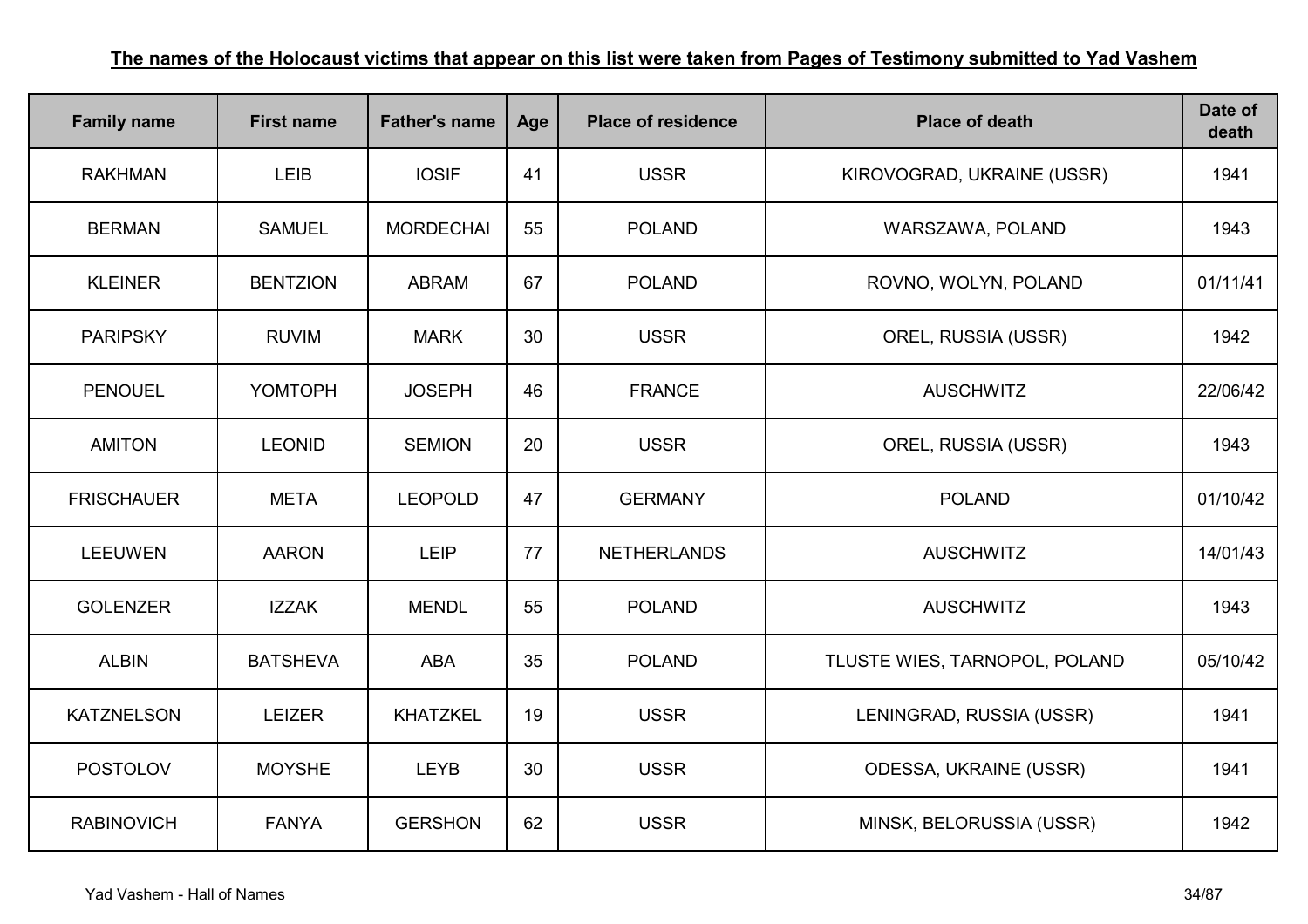| <b>Family name</b> | <b>First name</b> | <b>Father's name</b> | Age | <b>Place of residence</b> | <b>Place of death</b>            | Date of<br>death |
|--------------------|-------------------|----------------------|-----|---------------------------|----------------------------------|------------------|
| VASSERMAN          | <b>YANKEL</b>     | <b>AVRUM</b>         | 41  | <b>USSR</b>               | CHUDNOV, R[-421]C UKRAINE (USSR) | 1941             |
| <b>FELDMAN</b>     | <b>BATSHEVA</b>   | <b>SAMUEL</b>        | 70  | <b>HUNGARY</b>            | <b>AUSCHWITZ</b>                 | 1944             |
| <b>WEISZ</b>       | <b>JOZEFIN</b>    | <b>MARKUS</b>        | 71  | <b>HUNGARY</b>            | <b>AUSCHWITZ</b>                 | 05/07/44         |
| <b>FRIDMAN</b>     | <b>BENYAMIN</b>   | <b>BENTZION</b>      | 27  | <b>POLAND</b>             | LENINGRAD, RUSSIA (USSR)         | 02/09/42         |
| <b>MANEVICH</b>    | <b>ALTER</b>      | <b>YANKEL</b>        | 23  | <b>USSR</b>               | <b>BELORUSSIA (USSR)</b>         | 1941             |
| <b>SANDLER</b>     | <b>BENTZION</b>   | <b>IZRAIL</b>        | 34  | <b>POLAND</b>             | LENINGRAD, RUSSIA (USSR)         | 21/07/42         |
| <b>SHPILBERG</b>   | <b>BENTZION</b>   | <b>ILIA</b>          | 28  | <b>USSR</b>               | LODZ, POLAND                     | 24/03/42         |
| <b>SZEKELY</b>     | <b>EVA</b>        | <b>IGNAC</b>         | 30  | <b>ROMANIA</b>            | <b>AUSCHWITZ</b>                 | 1944             |
| <b>KNIAZIEW</b>    | <b>ABRAM</b>      | <b>BORIS</b>         | 61  | <b>POLAND</b>             | <b>AUSCHWITZ</b>                 | 1944             |
| <b>ROSZMAN</b>     | <b>AVRUM</b>      | <b>DAVID</b>         | 21  | <b>POLAND</b>             | <b>TREBLINKA</b>                 | 1942             |
| <b>SZPAJZMAN</b>   | <b>MOISHE</b>     | <b>NUCHIM</b>        | 18  | <b>POLAND</b>             | <b>TREBLINKA</b>                 | 1942             |
| <b>BRECSLER</b>    | <b>MAYER</b>      | <b>MOISHE</b>        | 35  | <b>POLAND</b>             | <b>TREBLINKA</b>                 | 1942             |
| <b>RADO</b>        | <b>ROBERT</b>     | <b>LEOPOLD</b>       | 69  | YUGOSLAVIA                | <b>AUSCHWITZ</b>                 | 1944             |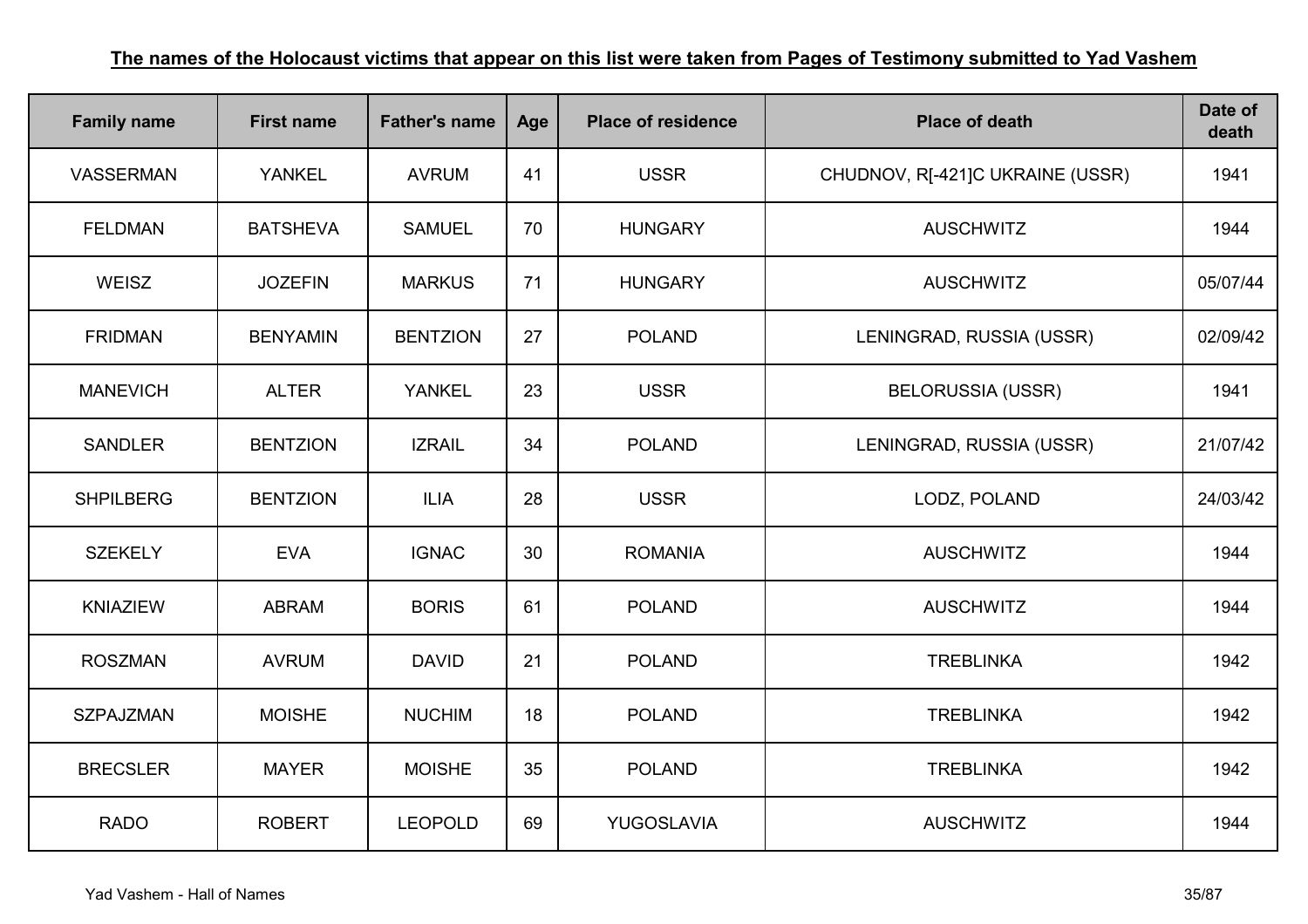| <b>Family name</b> | <b>First name</b> | <b>Father's name</b> | Age | <b>Place of residence</b> | <b>Place of death</b>       | Date of<br>death |
|--------------------|-------------------|----------------------|-----|---------------------------|-----------------------------|------------------|
| <b>KANTOR</b>      | <b>SOFYA</b>      | <b>IOSIF</b>         | 22  | <b>USSR</b>               | SUMY, UKRAINE (USSR)        | 1941             |
| <b>BELENKI</b>     | <b>BENCION</b>    | <b>LEV</b>           | 50  | <b>USSR</b>               | UMANI, KIEV, UKRAINE (USSR) | 1941             |
| <b>DEKHTYAR</b>    | <b>BENTZION</b>   | <b>MOISEI</b>        | 57  | <b>USSR</b>               | TASHKENT, UZBEKISTAN (USSR) | 26/12/42         |
| <b>TRAURIG</b>     | <b>MARGIT</b>     | <b>ALBERT</b>        | 33  | <b>ROMANIA</b>            | <b>AUSCHWITZ</b>            | 1944             |
| <b>SCHWARC</b>     | <b>MARGARET</b>   | <b>SAMUEL</b>        | 34  | <b>HUNGARY</b>            | <b>AUSCHWITZ</b>            | 1944             |
| <b>MOZES</b>       | <b>ROZSI</b>      | <b>LAZAR</b>         | 18  | <b>ROMANIA</b>            | <b>AUSCHWITZ</b>            | 01/05/44         |
| <b>MIHAY</b>       | <b>SANYI</b>      | <b>HERMAN</b>        | 42  | <b>ROMANIA</b>            | <b>AUSCHWITZ</b>            | 1944             |
| <b>DOBB</b>        | <b>SANYI</b>      | <b>LAJOS</b>         | 33  | <b>ROMANIA</b>            | <b>AUSCHWITZ</b>            | 01/06/44         |
| <b>SALAMON</b>     | <b>BOZSI</b>      | <b>SALAMON</b>       | 31  | <b>ROMANIA</b>            | <b>AUSCHWITZ</b>            | 1944             |
| <b>FEKETE</b>      | <b>JENO</b>       | <b>PAL</b>           | 47  | <b>HUNGARY</b>            | <b>AUSCHWITZ</b>            | 1944             |
| DE METZ            | <b>DINA</b>       | <b>IZAK</b>          | 45  | <b>NETHERLANDS</b>        | <b>SOBIBOR</b>              | 10/07/43         |
| <b>LUSZTIG</b>     | <b>IRMA</b>       | <b>LIPOT</b>         | 30  | <b>HUNGARY</b>            | <b>AUSCHWITZ</b>            | 1944             |
| <b>MEYER</b>       | <b>HANNS</b>      | <b>JULIUS</b>        | 28  | <b>POLAND</b>             | RIGA, LATVIA                | 1942             |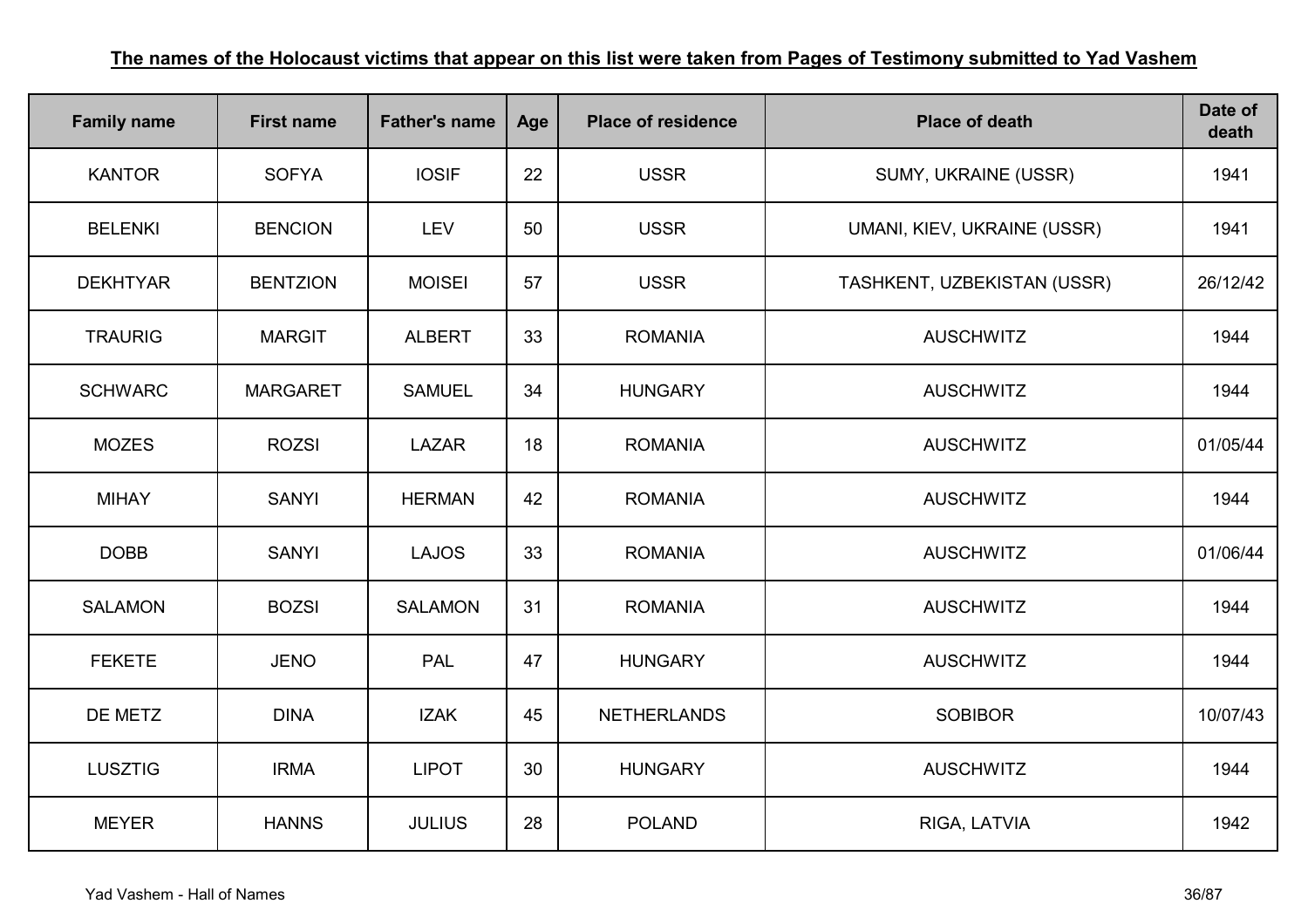| <b>Family name</b> | <b>First name</b> | <b>Father's name</b> | Age | <b>Place of residence</b> | <b>Place of death</b>                | Date of<br>death |
|--------------------|-------------------|----------------------|-----|---------------------------|--------------------------------------|------------------|
| <b>POMERANTZEV</b> | <b>YAKOV</b>      | <b>SEMYON</b>        | 24  | <b>USSR</b>               | <b>USSR</b>                          | 23/01/43         |
| <b>FLEISH</b>      | <b>TOIBA</b>      | <b>FAIVL</b>         | 67  | <b>USSR</b>               | TOKAREVKA, UKRAINE (USSR)            | 1941             |
| <b>FLEISH</b>      | <b>AIZIK</b>      | <b>MOISHA</b>        | 68  | <b>USSR</b>               | TOKAREVKA, UKRAINE (USSR)            | 1941             |
| <b>KIPNIS</b>      | <b>PEISAKH</b>    | <b>ARCHIK</b>        | 21  | <b>USSR</b>               | <b>USSR</b>                          | 1942             |
| <b>BEER DE</b>     | <b>ABRAHAM</b>    | <b>WILLEM</b>        | 50  | <b>NETHERLANDS</b>        | <b>AUSCHWITZ</b>                     | 28/01/44         |
| <b>SHAPIRO</b>     | <b>YASHA</b>      | <b>BORIS</b>         | 27  | <b>USSR</b>               | BOBRUYSK, MOGILEV, BELORUSSIA (USSR) | 1941             |
| <b>ULRICH</b>      | <b>YITEL</b>      | <b>BENJAMIN</b>      | 18  | <b>POLAND</b>             | UHNOW, LWOW, POLAND                  | 1942             |
| <b>SURKIS</b>      | <b>KHAIKA</b>     | <b>GRIGORI</b>       | 36  | <b>USSR</b>               | PECHORA, VINNITSA, UKRAINE (USSR)    | 1942             |
| <b>SURKIS</b>      | <b>MOISEI</b>     | <b>ABRAM</b>         | 38  | <b>USSR</b>               | DNEPROPETROVSK, UKRAINE (USSR)       | 1941             |
| <b>SURKIS</b>      | <b>KHOVA</b>      | <b>ABRAM</b>         | 23  | <b>USSR</b>               | <b>UKRAINE (USSR)</b>                | 1941             |
| <b>SURKIS</b>      | <b>KHEIVET</b>    | <b>ELE</b>           | 65  | <b>USSR</b>               | PECHORA, VINNITSA, UKRAINE (USSR)    | 1941             |
| <b>NEIGAUZ</b>     | <b>MOISEI</b>     | <b>IOSIF</b>         | 63  | <b>USSR</b>               | MARIUPOL, UKRAINE (USSR)             | 1941             |
| <b>PLAKSIN</b>     | <b>LIOVA</b>      | <b>MOISEI</b>        | 23  | <b>USSR</b>               | LENINGRAD, RUSSIA (USSR)             | 1941             |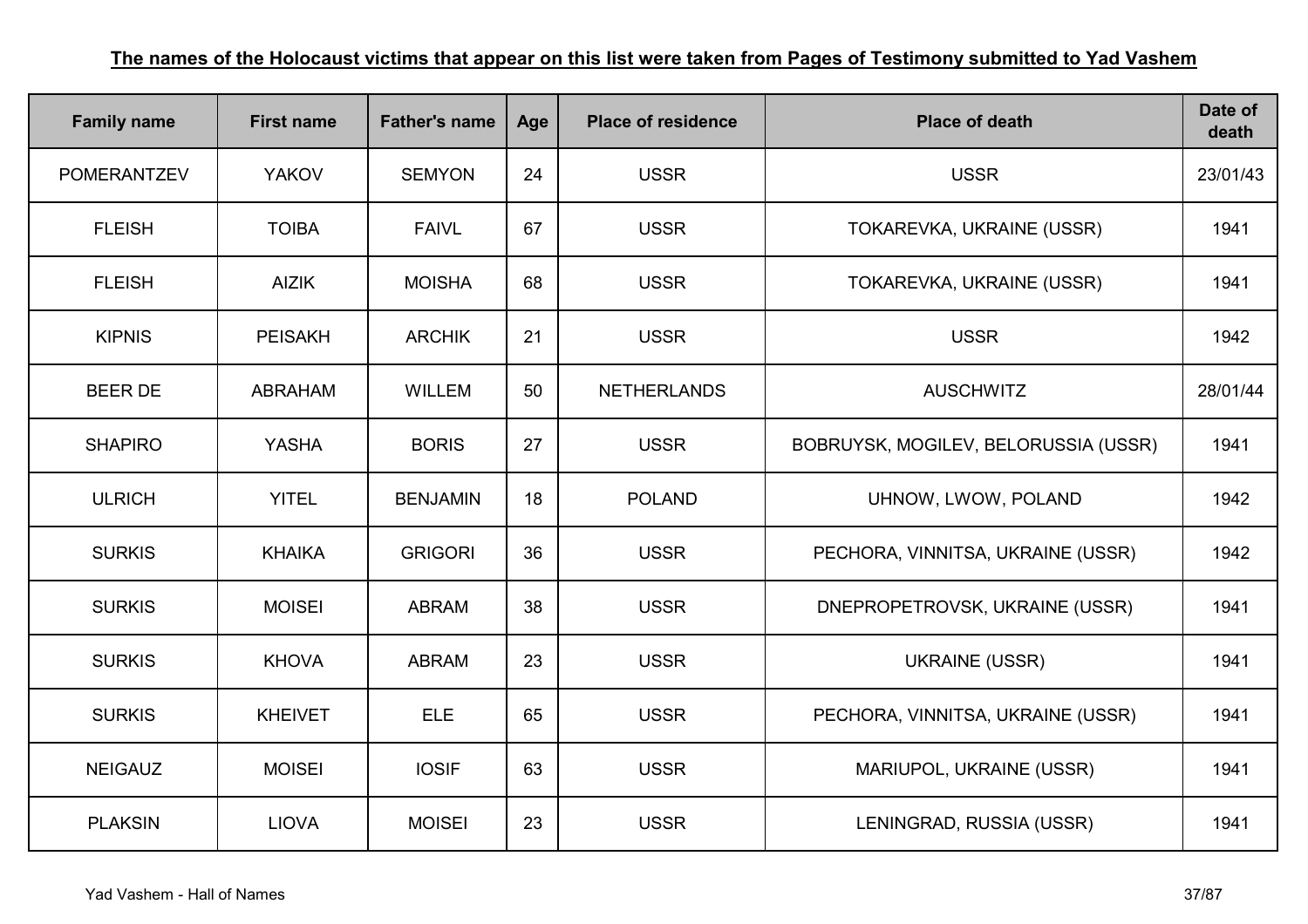| <b>Family name</b> | <b>First name</b> | <b>Father's name</b> | Age | <b>Place of residence</b> | <b>Place of death</b>                   | Date of<br>death |
|--------------------|-------------------|----------------------|-----|---------------------------|-----------------------------------------|------------------|
| <b>SULKIN</b>      | <b>MIRA</b>       | <b>KHAIM</b>         | 27  | <b>USSR</b>               | MARIUPOL, UKRAINE (USSR)                | 1941             |
| <b>GOLDIN</b>      | <b>VERA</b>       | <b>YEFIM</b>         | 35  | <b>USSR</b>               | MARIUPOL, UKRAINE (USSR)                | 1941             |
| <b>GOLDIN</b>      | <b>SOFIA</b>      | <b>IOSIF</b>         | 53  | <b>USSR</b>               | MARIUPOL, UKRAINE (USSR)                | 1941             |
| <b>GOLDIN</b>      | <b>YEFIM</b>      | <b>DAVID</b>         | 55  | <b>USSR</b>               | MARIUPOL, UKRAINE (USSR)                | 1941             |
| <b>SHCHUPAK</b>    | <b>ANA</b>        | <b>AIZIK</b>         | 26  | <b>USSR</b>               | SAMARKAND, UZBEKISTAN (USSR)            | 1942             |
| <b>MAGID</b>       | <b>LEIBA</b>      | <b>ITZEK</b>         | 37  | <b>USSR</b>               | <b>KARELIA (USSR)</b>                   | 1941             |
| <b>LEVSHTEIN</b>   | <b>YANKEL</b>     | <b>SHNEYER</b>       | 52  | <b>POLAND</b>             | <b>GERMANY</b>                          | 1945             |
| <b>KARPMAN</b>     | <b>PEISAKH</b>    | <b>MORDKHE</b>       | 48  | <b>USSR</b>               | SMOLENSK, RUSSIA (USSR)                 | 1943             |
| <b>FIKHMAN</b>     | <b>LEIB</b>       | <b>IOSIF</b>         | 28  | <b>ROMANIA</b>            | BERSHAD, VINNITSA, UKRAINE (USSR)       | 1941             |
| <b>FRIDMAN</b>     | <b>YANKEL</b>     | <b>ITZKHAK</b>       | 61  | <b>ROMANIA</b>            | BERSHAD, VINNITSA, UKRAINE (USSR)       | 1941             |
| <b>FRIDMAN</b>     | <b>ESTER</b>      | <b>MOISEI</b>        | 54  | <b>ROMANIA</b>            | BERSHAD, VINNITSA, UKRAINE (USSR)       | 1941             |
| <b>LERNER</b>      | <b>FRADIA</b>     | <b>IOSIF</b>         | 40  | <b>USSR</b>               | DROBITSKIY YAR, KHARKOV, UKRAINE (USSR) | 28/12/41         |
| <b>KAPLUN</b>      | <b>MOSHE</b>      | <b>FAIBUS</b>        | 54  | <b>USSR</b>               | STARODUB, OREL, RUSSIA (USSR)           | 1942             |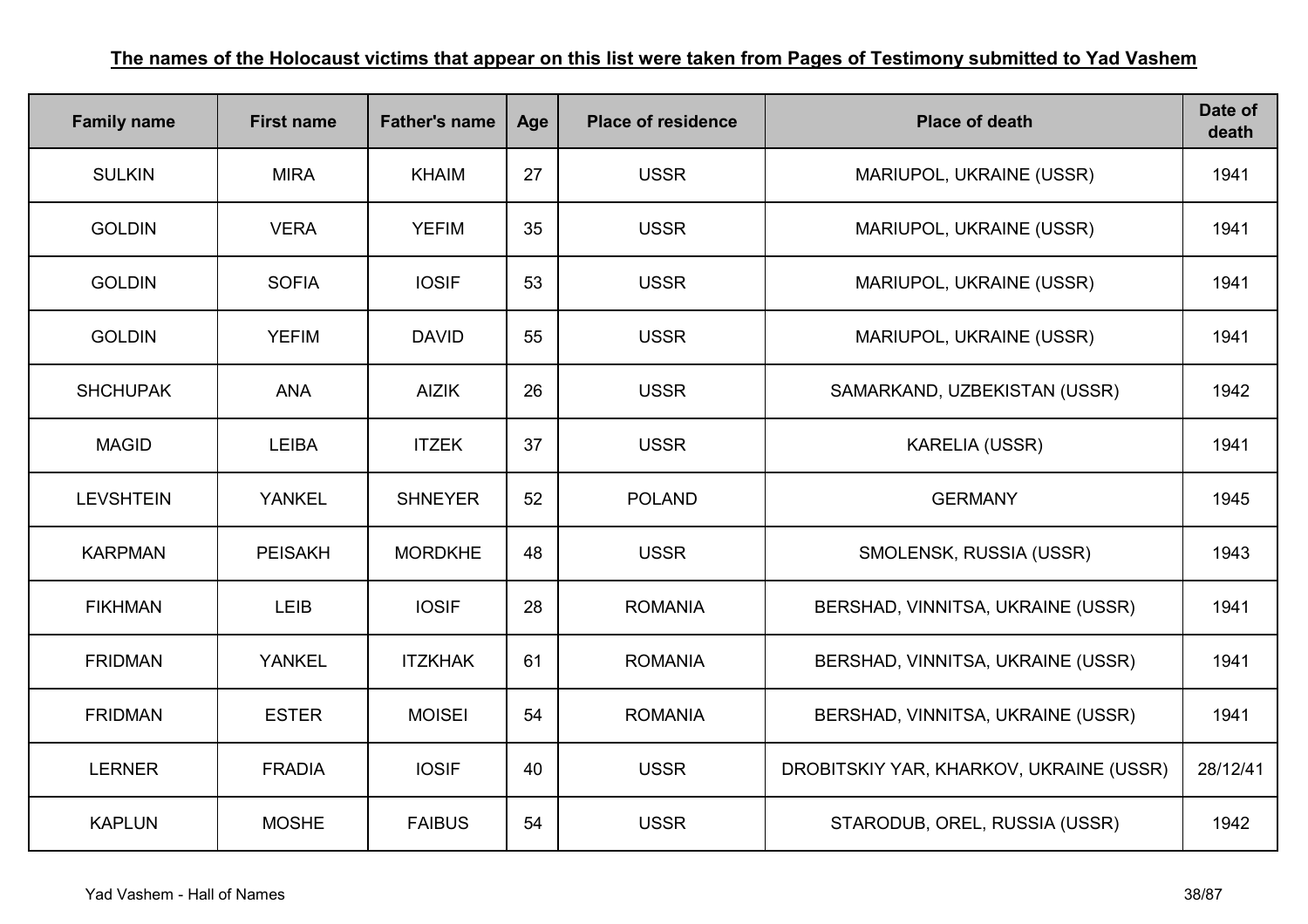| <b>Family name</b> | <b>First name</b> | <b>Father's name</b> | Age | <b>Place of residence</b> | <b>Place of death</b>         | Date of<br>death |
|--------------------|-------------------|----------------------|-----|---------------------------|-------------------------------|------------------|
| <b>ROZENBERG</b>   | <b>OLGA</b>       | <b>YAKOV</b>         | 50  | <b>USSR</b>               | <b>ODESSA, UKRAINE (USSR)</b> | 1941             |
| <b>ROZENBERG</b>   | <b>ARON</b>       | <b>FROIM</b>         | 54  | <b>USSR</b>               | <b>ODESSA, UKRAINE (USSR)</b> | 1941             |
| <b>ROZENBERG</b>   | <b>PINKHAS</b>    | <b>FROIM</b>         | 50  | <b>USSR</b>               | <b>ODESSA, UKRAINE (USSR)</b> | 1941             |
| <b>ROZENBERG</b>   | <b>LIOVA</b>      | <b>FROIM</b>         | 52  | <b>USSR</b>               | <b>ODESSA, UKRAINE (USSR)</b> | 1941             |
| <b>GRINBERG</b>    | <b>KLARA</b>      | <b>FROIM</b>         | 47  | <b>USSR</b>               | <b>ODESSA, UKRAINE (USSR)</b> | 1941             |
| <b>LITVAK</b>      | <b>SHULOM</b>     | <b>KHAIM</b>         | 27  | <b>ROMANIA</b>            | NEMTENI, BESSARABIA, ROMANIA  | 1941             |
| <b>LITVAK</b>      | <b>MOLKA</b>      | <b>IKHIL</b>         | 64  | <b>ROMANIA</b>            | NEMTENI, BESSARABIA, ROMANIA  | 1941             |
| <b>LITVAK</b>      | <b>KHAIM</b>      | <b>DUVYD</b>         | 64  | <b>ROMANIA</b>            | NEMTENI, BESSARABIA, ROMANIA  | 1941             |
| <b>LITVAK</b>      | <b>IOSEF</b>      | <b>DUVYD</b>         | 59  | <b>ROMANIA</b>            | NEMTENI, BESSARABIA, ROMANIA  | 1941             |
| <b>MAKOVSKI</b>    | <b>HINDA</b>      | <b>NAPHTALI</b>      | 53  | <b>BELGIUM</b>            | <b>AUSCHWITZ</b>              | 20/09/43         |
| <b>CZAMANSKI</b>   | <b>ABRAM</b>      | <b>JOSEF</b>         | 56  | <b>POLAND</b>             | <b>AUSCHWITZ</b>              | 1945             |
|                    | <b>GOLDA</b>      | <b>AVRAM</b>         | 35  | <b>POLAND</b>             | LODZ, POLAND                  | 1943             |
|                    | <b>REIEZEL</b>    | <b>AVRAM</b>         | 30  | <b>POLAND</b>             | LODZ, POLAND                  | 1943             |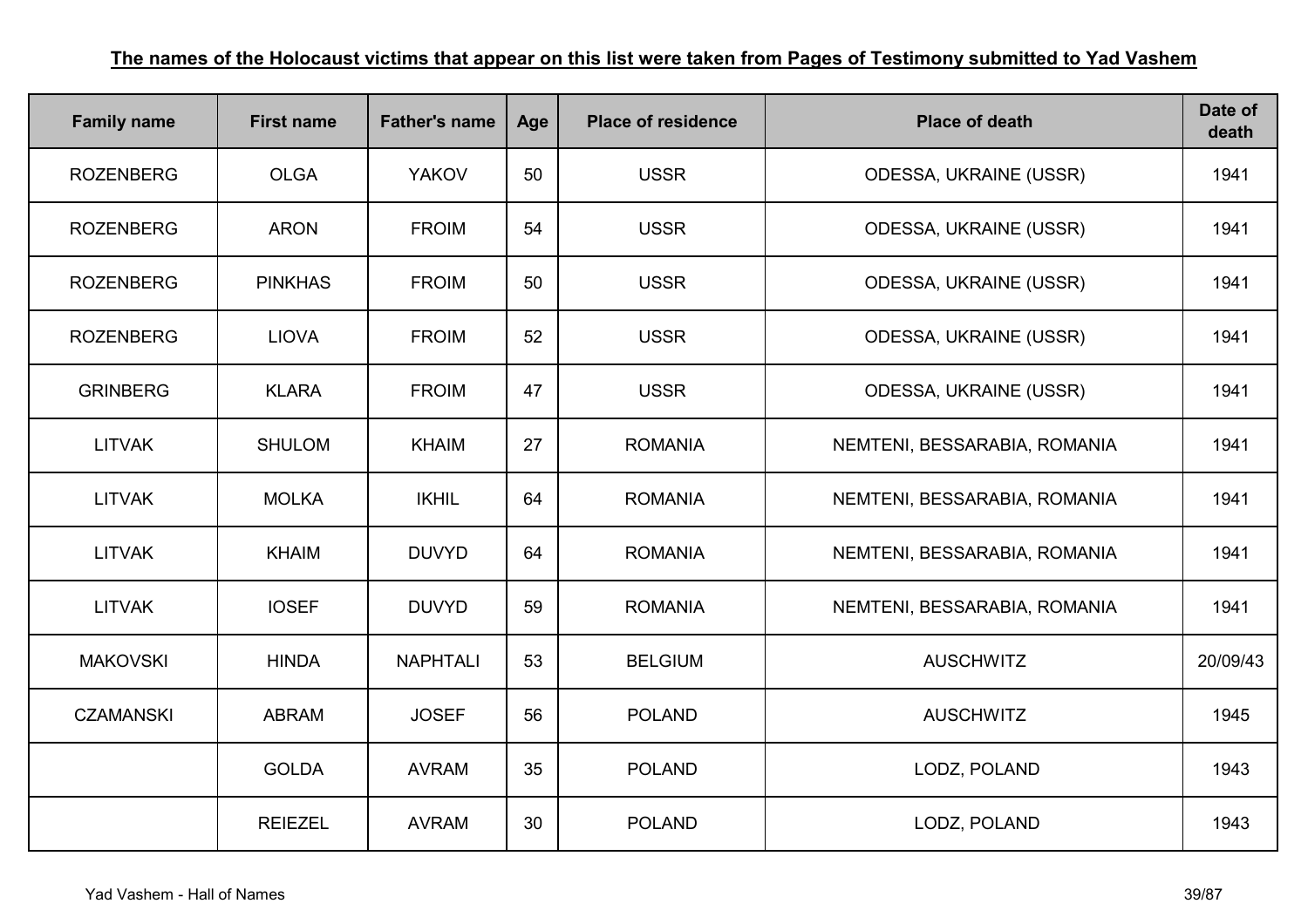| <b>Family name</b> | <b>First name</b> | <b>Father's name</b> | Age | <b>Place of residence</b> | <b>Place of death</b>                   | Date of<br>death |
|--------------------|-------------------|----------------------|-----|---------------------------|-----------------------------------------|------------------|
| <b>PISKUN</b>      | <b>ENIA</b>       | <b>NATAN</b>         | 26  | <b>USSR</b>               | KIYEV, UKRAINE (USSR)                   | 1941             |
| <b>FRUMKIS</b>     | <b>NATAN</b>      | <b>YAKOV</b>         | 52  | <b>USSR</b>               | VINNITSA, UKRAINE (USSR)                | 1941             |
| <b>BEIGEL</b>      | <b>EMILIA</b>     | <b>YEFIM</b>         | 37  | <b>USSR</b>               | VINNITSA, VINNITSA, UKRAINE (USSR)      | 16/04/42         |
| <b>BEIGEL</b>      | <b>DOBRYSH</b>    | <b>IZRAIL</b>        | 59  | <b>USSR</b>               | VINNITSA, VINNITSA, UKRAINE (USSR)      | 16/04/42         |
| <b>GERSHENGORN</b> | <b>IDA</b>        | <b>NATAN</b>         | 21  | <b>USSR</b>               | <b>BELORUSSIA (USSR)</b>                | 1941             |
| <b>LIFSHITZ</b>    | <b>ISER</b>       | <b>MORDUKH</b>       | 24  | <b>USSR</b>               | LENINGRAD, LENINGRAD, RUSSIA (USSR)     | 1942             |
| <b>FIKHMAN</b>     | <b>KHANA</b>      | <b>AVRAAM</b>        | 55  | <b>ROMANIA</b>            | BERSHAD, VINNITSA, UKRAINE (USSR)       | 1941             |
| <b>KERTZER</b>     | <b>ITZKHAK</b>    | <b>NATAN</b>         | 61  | <b>ROMANIA</b>            | BERSHAD, VINNITSA, UKRAINE (USSR)       | 1941             |
| <b>FUCHS</b>       | <b>SYDONIA</b>    | ABRAHAM              | 49  | <b>POLAND</b>             | <b>BELZEC</b>                           | 04/08/42         |
| <b>FUCHS</b>       | <b>SAMUEL</b>     | <b>HENRYK</b>        | 55  | <b>POLAND</b>             | <b>BELZEC</b>                           | 04/08/42         |
| <b>FUCHS</b>       | <b>EGON</b>       | <b>SAMUEL</b>        | 19  | <b>POLAND</b>             | <b>AUSCHWITZ</b>                        | 1943             |
| <b>FISHZON</b>     | <b>POLINA</b>     | <b>ILYA</b>          | 56  | <b>USSR</b>               | DROBITSKIY YAR, KHARKOV, UKRAINE (USSR) | 28/12/41         |
| <b>IOFE</b>        | <b>VERA</b>       | <b>ILYA</b>          | 60  | <b>USSR</b>               | DROBITSKIY YAR, KHARKOV, UKRAINE (USSR) | 28/12/41         |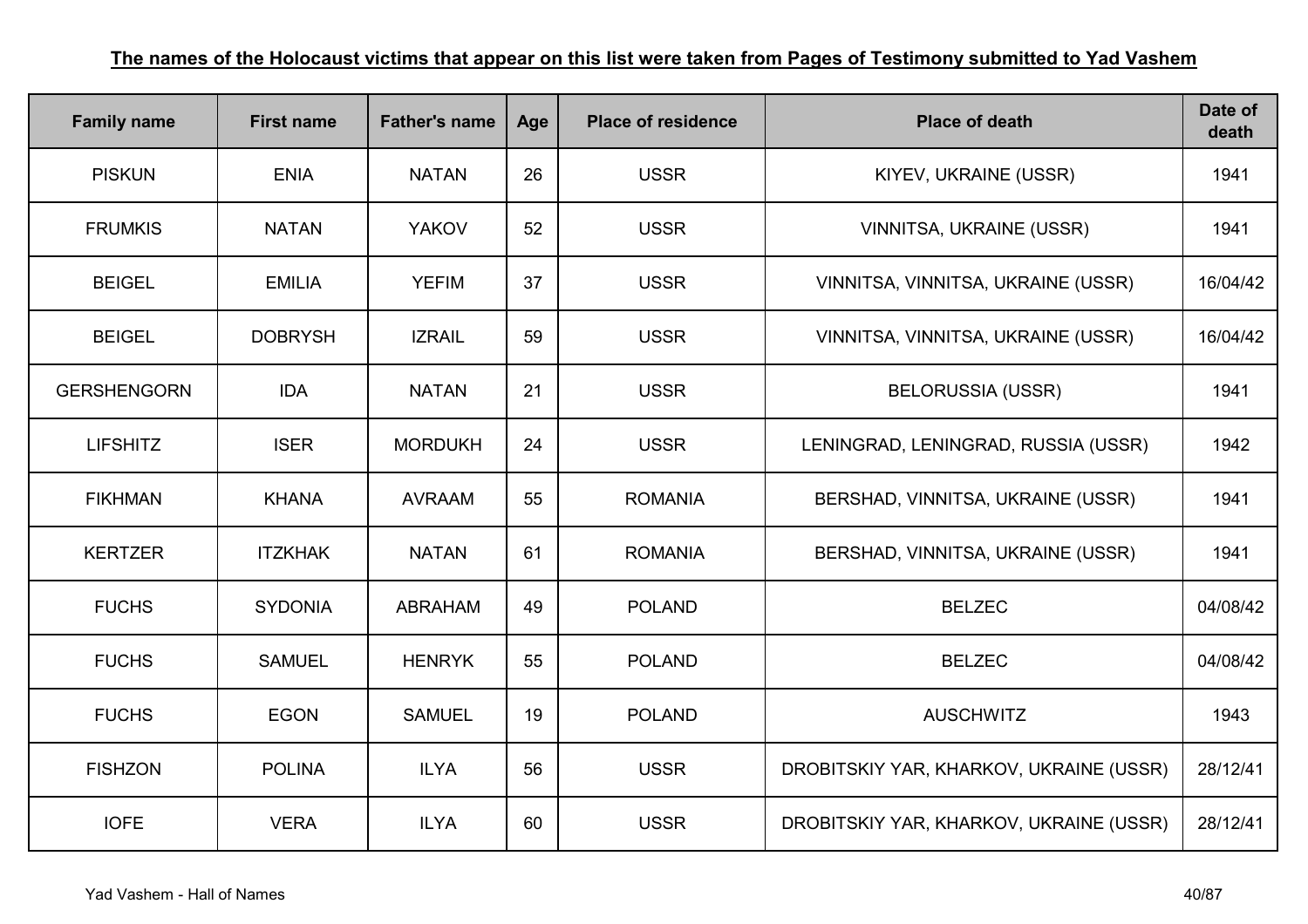| <b>Family name</b> | <b>First name</b> | <b>Father's name</b> | Age | <b>Place of residence</b> | <b>Place of death</b>                   | Date of<br>death |
|--------------------|-------------------|----------------------|-----|---------------------------|-----------------------------------------|------------------|
| WEISZ              | <b>WILHELM</b>    | YISHAJAHU            | 50  | <b>CZECHOSLOVAKIA</b>     | <b>MAUTHAUSEN</b>                       | 1945             |
| <b>DVORKIN</b>     | <b>MOISHA</b>     | <b>KADESH</b>        | 34  | <b>USSR</b>               | LENINGRAD, LENINGRAD, RUSSIA (USSR)     | 1943             |
| <b>LOSHAK</b>      | <b>SARA</b>       | <b>ILYA</b>          | 38  | <b>USSR</b>               | DROBITSKIY YAR, KHARKOV, UKRAINE (USSR) | 28/12/41         |
| <b>DORFMAN</b>     | <b>SONIA</b>      | <b>ELE</b>           | 37  | <b>USSR</b>               | STALINGRAD, RUSSIA (USSR)               | 1942             |
| <b>KHAIT</b>       | <b>SONIA</b>      | <b>SHIMON</b>        | 36  | <b>POLAND</b>             | OSZMIANA, WILNO, POLAND                 | 1941             |
| <b>KOBRINSKI</b>   | <b>MIKHAIL</b>    | <b>YAKOV</b>         | 35  | <b>USSR</b>               | KIEV, UKRAINE (USSR)                    | 1943             |
| <b>ROZENBERG</b>   | <b>RAKHIL</b>     | <b>PINIA</b>         | 20  | <b>USSR</b>               | <b>ODESSA, UKRAINE (USSR)</b>           | 1941             |
| <b>FUKS</b>        | <b>KHAIKA</b>     | <b>PINIA</b>         | 37  | <b>ROMANIA</b>            | BERSHAD, VINNITSA, UKRAINE (USSR)       | 1941             |
| <b>KLEBE</b>       | <b>KLARA</b>      | <b>GUSTAV</b>        | 51  | <b>GERMANY</b>            | LODZ, POLAND                            | 1941             |
| <b>FUKS</b>        | <b>SHAIA</b>      | <b>ERSH</b>          | 42  | <b>ROMANIA</b>            | BERSHAD, VINNITSA, UKRAINE (USSR)       | 1941             |
| <b>LIS</b>         | <b>YANKEL</b>     | <b>IRA</b>           | 43  | <b>ROMANIA</b>            | BERSHAD, VINNITSA, UKRAINE (USSR)       | 1942             |
| <b>KLAU</b>        | <b>THERESE</b>    | <b>MAX</b>           | 48  | <b>GERMANY</b>            | TROEBITZ, SAXONY, GERMANY               | 07/05/45         |
| <b>KLAU</b>        | <b>OSCAR</b>      | <b>LAZARUS</b>       | 55  | <b>GERMANY</b>            | <b>BERGEN, GERMANY</b>                  | 18/04/44         |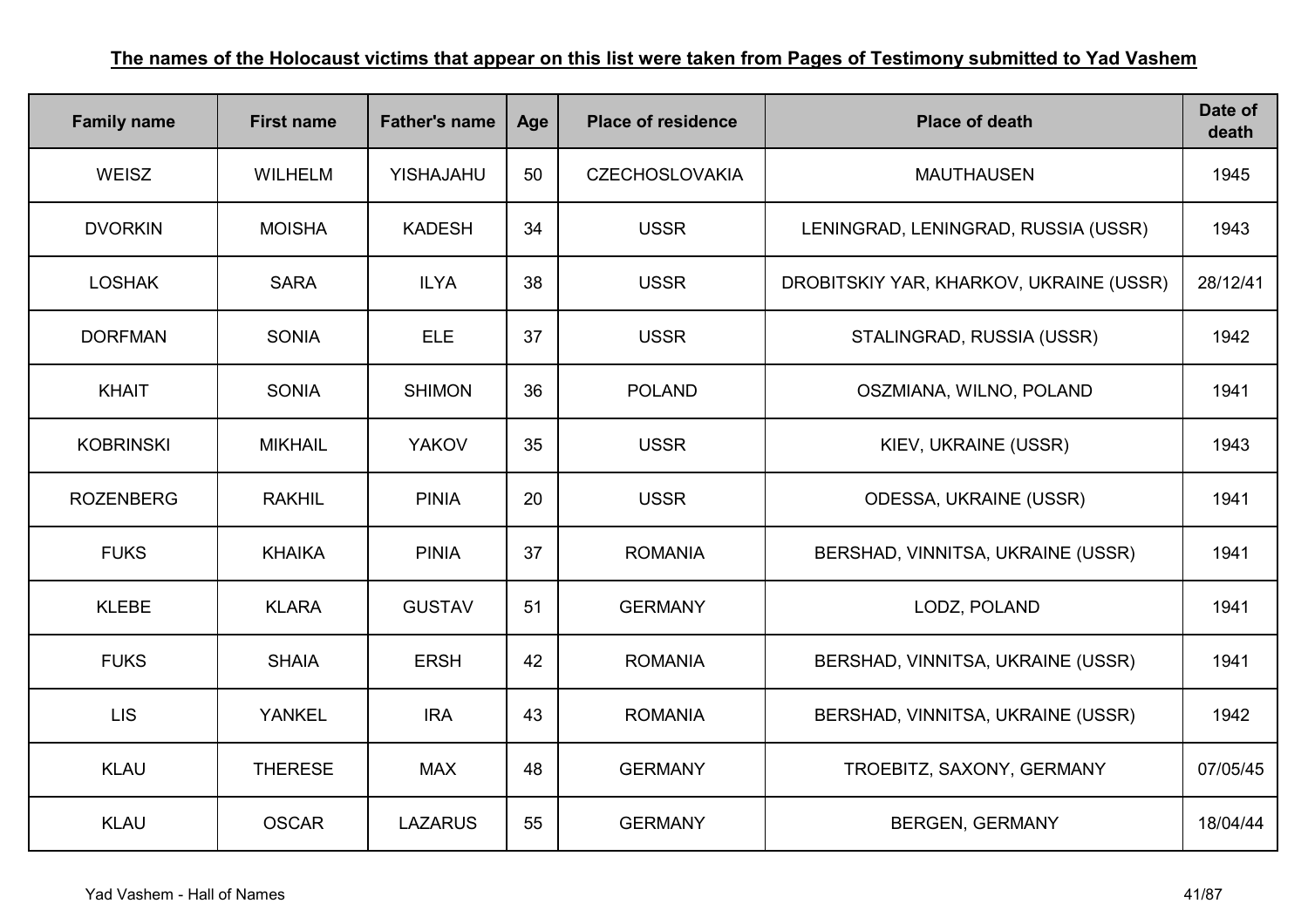| <b>Family name</b> | <b>First name</b> | <b>Father's name</b> | Age | <b>Place of residence</b> | <b>Place of death</b>               | Date of<br>death |
|--------------------|-------------------|----------------------|-----|---------------------------|-------------------------------------|------------------|
| <b>TATARKO</b>     | <b>HANA</b>       | <b>ABRAHAM</b>       | 33  | <b>POLAND</b>             | <b>CHELMNO</b>                      | 1942             |
| <b>TATARKO</b>     | <b>MINDEL</b>     | <b>ABRAHAM</b>       | 32  | <b>POLAND</b>             | <b>CHELMNO</b>                      | 1942             |
| <b>TATARKO</b>     | <b>JOSEF</b>      | <b>ABRAHAM</b>       | 30  | <b>POLAND</b>             | <b>CHELMNO</b>                      | 1942             |
| <b>TATARKO</b>     | <b>JUDITH</b>     | <b>ABRAHAM</b>       | 28  | <b>POLAND</b>             | <b>CHELMNO</b>                      | 1942             |
| <b>KOREN</b>       | <b>TOBA</b>       | <b>HERSHL</b>        | 24  | <b>POLAND</b>             | <b>CHELMNO</b>                      | 1942             |
| <b>LIVSHITZ</b>    | <b>SOLOMON</b>    | <b>SAMUEL</b>        | 69  | <b>USSR</b>               | UFA, BASHKIRIYA ASSR, RUSSIA (USSR) | 23/08/43         |
| <b>KOGAN</b>       | <b>SOLOMON</b>    | <b>MIRON</b>         | 37  | <b>USSR</b>               | <b>UKRAINE (USSR)</b>               | 1941             |
| <b>LETICHEVSKI</b> | <b>AARON</b>      | <b>YAKOV</b>         | 21  | <b>USSR</b>               | KHARKOV, UKRAINE (USSR)             | 1943             |
| <b>LETICHEVSKI</b> | <b>RUVIM</b>      | <b>YAKOV</b>         | 25  | <b>USSR</b>               | KIEV, UKRAINE (USSR)                | 1941             |
| <b>YUROVSKI</b>    | <b>POLIA</b>      | <b>IOSIF</b>         | 43  | <b>USSR</b>               | LUBNY, POLTAVA, UKRAINE (USSR)      | 1941             |
| <b>YUROVSKI</b>    | <b>ISAAK</b>      | <b>BORIS</b>         | 25  | <b>USSR</b>               | LUBNY, POLTAVA, UKRAINE (USSR)      | 1941             |
| <b>DINGFELDER</b>  | <b>SIGMUND</b>    | <b>JULIUS</b>        | 76  | <b>GERMANY</b>            | THERESIENSTADT, CZECHOSLOVAKIA      | 30/09/42         |
| <b>YUROVSKI</b>    | <b>GUTA</b>       | <b>IOSIF</b>         | 40  | <b>USSR</b>               | LUBNY, POLTAVA, UKRAINE (USSR)      | 1941             |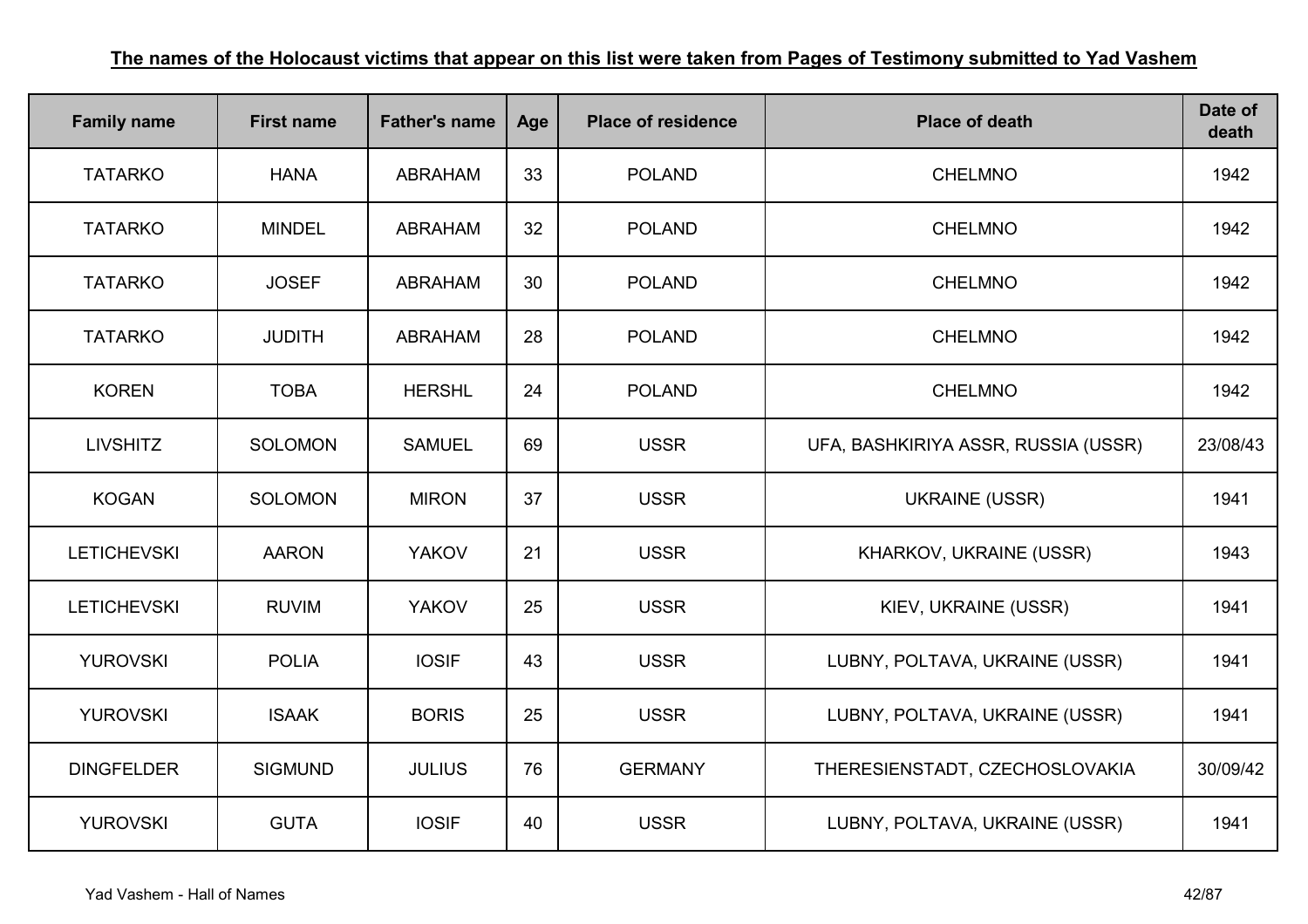| <b>Family name</b>      | <b>First name</b> | <b>Father's name</b> | Age | <b>Place of residence</b> | <b>Place of death</b>          | Date of<br>death |
|-------------------------|-------------------|----------------------|-----|---------------------------|--------------------------------|------------------|
| <b>YUROVSKI</b>         | <b>GESIA</b>      | <b>IOSIF</b>         | 45  | <b>USSR</b>               | LUBNY, POLTAVA, UKRAINE (USSR) | 1941             |
| <b>CIK</b>              | <b>BERTA</b>      | <b>SHLOIME</b>       | 54  | <b>CZECHOSLOVAKIA</b>     | <b>AUSCHWITZ</b>               | 1944             |
| <b>YUROVSKI</b>         | <b>BORIS</b>      | <b>IOSIF</b>         | 51  | <b>USSR</b>               | LUBNY, POLTAVA, UKRAINE (USSR) | 1941             |
| <b>DINGFELDER</b>       | <b>LINA</b>       | <b>LAZARUS</b>       | 68  | <b>GERMANY</b>            | THERESIENSTADT, CZECHOSLOVAKIA | 30/09/42         |
| <b>STEINBERG</b>        | <b>JOSEF</b>      | <b>SHMUEL</b>        | 55  | <b>CZECHOSLOVAKIA</b>     | <b>AUSCHWITZ</b>               | 1944             |
| <b>STEINBERG</b>        | <b>MORRIS</b>     | <b>JOSEF</b>         | 35  | <b>CZECHOSLOVAKIA</b>     | <b>AUSCHWITZ</b>               | 1944             |
| <b>DINGFELDER</b>       | <b>HERMANN</b>    | <b>JULIUS</b>        | 73  | <b>GERMANY</b>            | BUCHENWALD, GERMANY            | 02/09/42         |
| <b>SCHOENBERG</b>       | <b>FREDA</b>      | <b>MOSHE</b>         | 50  | <b>POLAND</b>             | TARNOW, KRAKOW, POLAND         | 1941             |
| <b>DINGFELDER</b>       | <b>EMILIE</b>     | <b>MEIER</b>         | 66  | <b>GERMANY</b>            | THERESIENSTADT, CZECHOSLOVAKIA | 27/09/42         |
| <b>SPALTER</b>          | <b>DAWID</b>      | <b>HENRYK</b>        | 38  | <b>POLAND</b>             | <b>AUSCHWITZ</b>               | 1942             |
| <b>SPALTER</b>          | <b>JOSEF</b>      | <b>HENRYK</b>        | 35  | <b>POLAND</b>             | <b>AUSCHWITZ</b>               | 1942             |
| <b>SPALTER</b>          | <b>WOLF</b>       | <b>HENRYK</b>        | 29  | <b>POLAND</b>             | <b>AUSCHWITZ</b>               | 1942             |
| <b>REICHMANNSDORFER</b> | <b>ISIDOR</b>     | <b>BERNHARD</b>      | 76  | <b>GERMANY</b>            | THERESIENSTADT, CZECHOSLOVAKIA | 23/01/43         |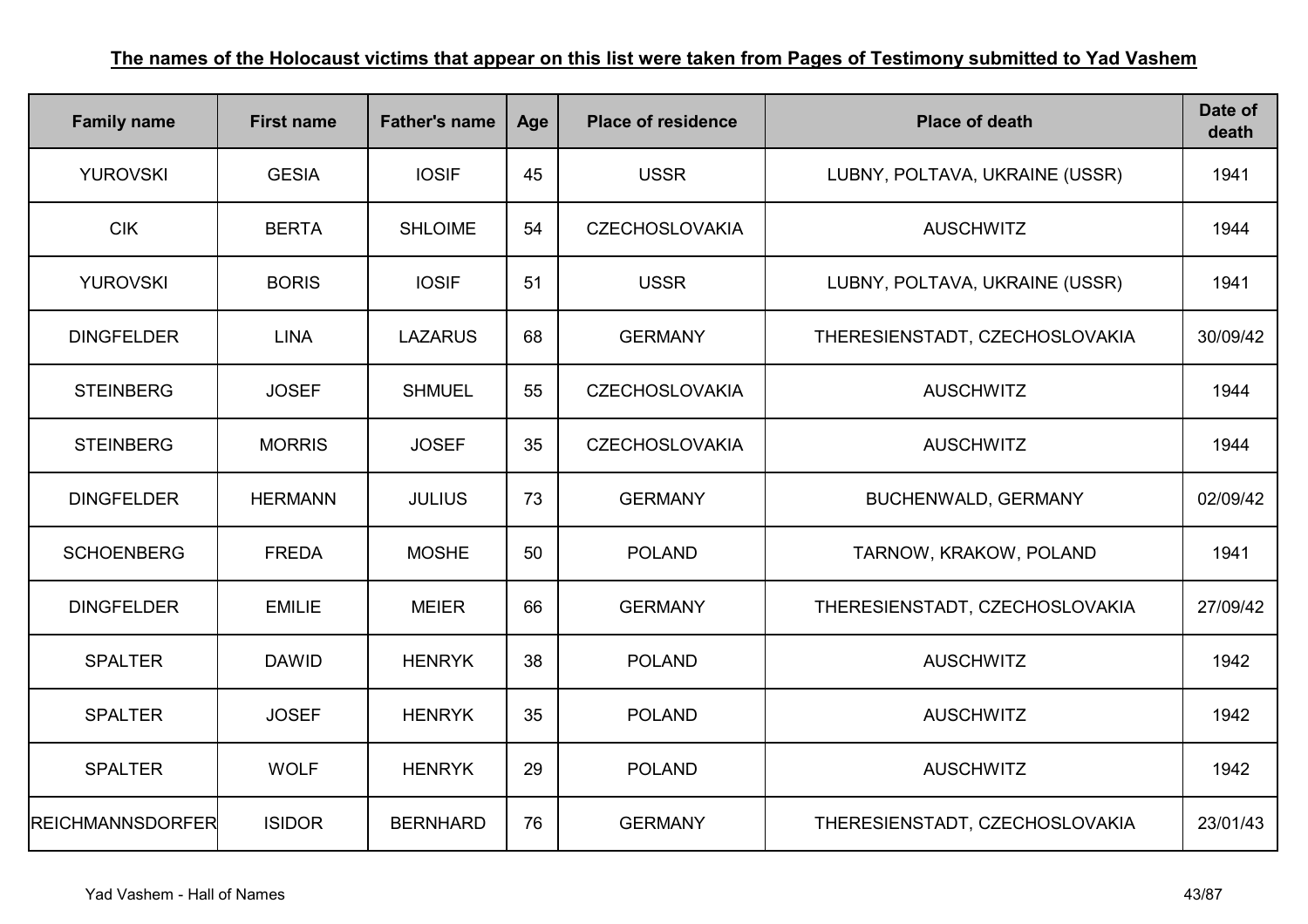| <b>Family name</b> | <b>First name</b> | <b>Father's name</b> | Age | <b>Place of residence</b> | <b>Place of death</b>               | Date of<br>death |
|--------------------|-------------------|----------------------|-----|---------------------------|-------------------------------------|------------------|
| <b>JONG DE</b>     | <b>MOSES</b>      | <b>SIMON</b>         | 64  | <b>GERMANY</b>            | RIGA, LATVIA                        | 31/12/43         |
| <b>GALINSKI</b>    | <b>MATHILDE</b>   | <b>MOSES</b>         | 32  | <b>GERMANY</b>            | IZBICA, POLAND                      | 31/12/45         |
| <b>VRIES DE</b>    | <b>ADOLF</b>      | <b>MOSES</b>         | 69  | <b>GERMANY</b>            | LODZ, POLAND                        | 18/07/42         |
| <b>WORMSER</b>     | <b>LINA</b>       | <b>SELIGMANN</b>     | 57  | <b>GERMANY</b>            | THERESIENSTADT, CZECHOSLOVAKIA      | 16/07/43         |
| <b>WORMSER</b>     | <b>ISAAK</b>      | <b>MOSES</b>         | 65  | <b>GERMANY</b>            | THERESIENSTADT, CZECHOSLOVAKIA      | 06/07/43         |
| <b>FRANK</b>       | <b>SARI</b>       | <b>LAJOS</b>         | 49  | <b>HUNGARY</b>            | <b>BERGEN, GERMANY</b>              | 1945             |
| <b>DINGFELDER</b>  | <b>AUGUST</b>     | <b>ISAAK</b>         | 82  | <b>GERMANY</b>            | THERESIENSTADT, CZECHOSLOVAKIA      | 01/07/44         |
| <b>KHAVIN</b>      | <b>VIKTOR</b>     | <b>SIMON</b>         | 27  | <b>USSR</b>               | KALININ, RUSSIA (USSR)              | 08/09/41         |
| <b>ELIMELEKH</b>   | <b>REVEKA</b>     | <b>SHOLOM</b>        | 33  | <b>USSR</b>               | MOGILEV, MOGILEV, BELORUSSIA (USSR) | 1941             |
| <b>ELIMELEKH</b>   | <b>REVEKA</b>     | <b>GRIGORI</b>       | 32  | <b>USSR</b>               | MOGILEV, MOGILEV, BELORUSSIA (USSR) | 1941             |
| <b>KATZNELSON</b>  | <b>SHAIA</b>      | <b>MOISHE</b>        | 47  | <b>USSR</b>               | CHKALOV, CHKALOV, RUSSIA (USSR)     | 1943             |
| <b>LEVIN</b>       | <b>YECHESKEL</b>  | <b>CHAIM</b>         | 48  | <b>POLAND</b>             | PONARY, WILNO, POLAND               | 1943             |
| <b>REIZMOVICH</b>  | <b>BEILA</b>      | <b>ISRAEL</b>        | 37  | <b>CZECHOSLOVAKIA</b>     | <b>AUSCHWITZ</b>                    | 1944             |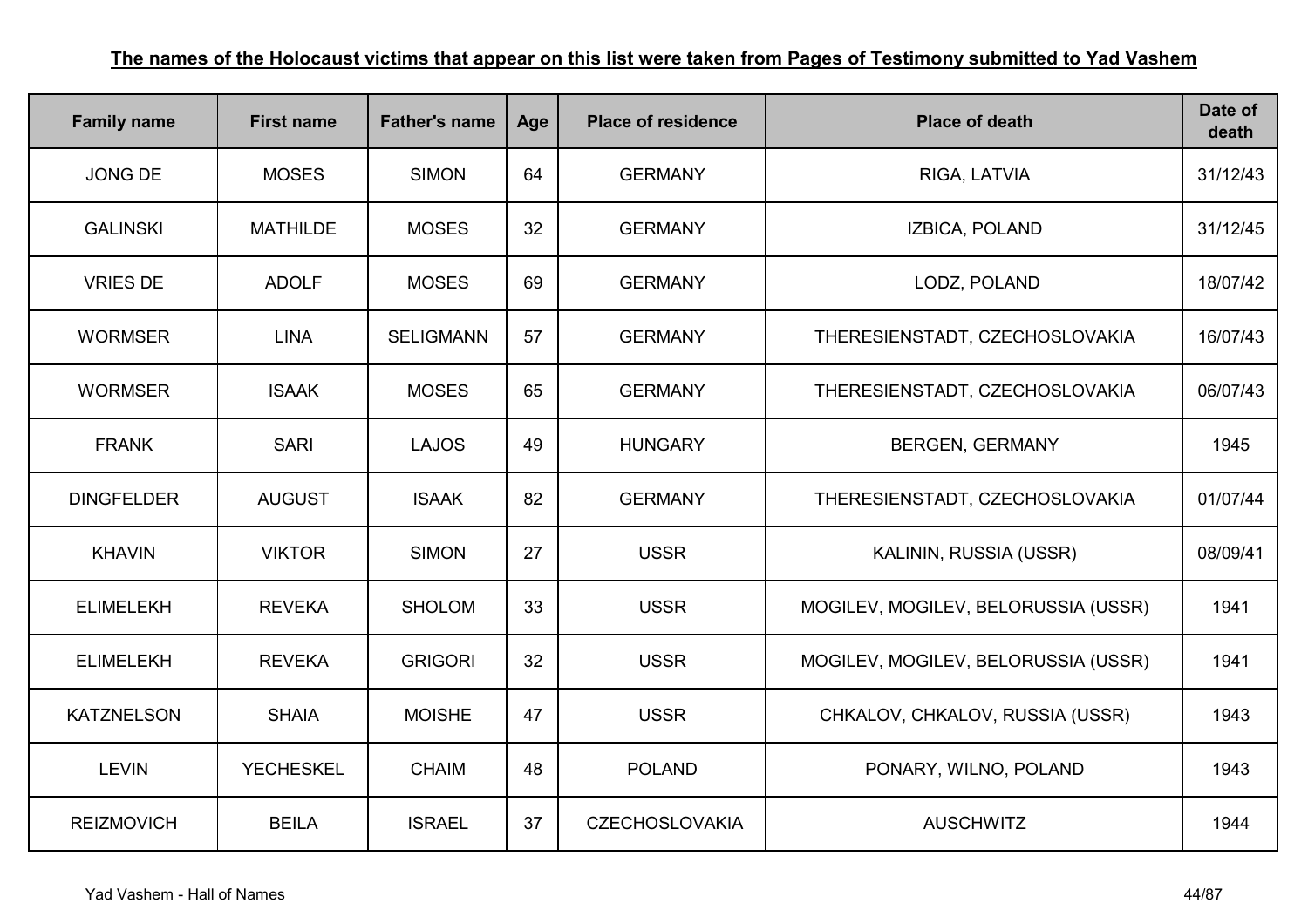| <b>Family name</b> | <b>First name</b> | <b>Father's name</b> | Age | <b>Place of residence</b> | <b>Place of death</b>                | Date of<br>death |
|--------------------|-------------------|----------------------|-----|---------------------------|--------------------------------------|------------------|
| <b>PALUCH</b>      | <b>ESTER</b>      | <b>MOZES</b>         | 33  | <b>POLAND</b>             | SOSNOWIEC, KIELCE, POLAND            | 1942             |
| <b>BLUVSHTEIN</b>  | <b>IOSIF</b>      | <b>SHMILYK</b>       | 26  | <b>USSR</b>               | CHAPOVICHI, ZHITOMIR, UKRAINE (USSR) | 1941             |
| <b>FRIEDMANN</b>   | <b>FRIEDA</b>     | <b>ABRAHAM</b>       | 36  | <b>ROMANIA</b>            | <b>AUSCHWITZ</b>                     | 01/04/44         |
| <b>MOGILEVSKI</b>  | <b>MOISEI</b>     | <b>RUVIM</b>         | 51  | <b>USSR</b>               | LUBNY, POLTAVA, UKRAINE (USSR)       | 1941             |
| <b>MOGILEVSKI</b>  | <b>RAFAIL</b>     | <b>RUVIM</b>         | 47  | <b>USSR</b>               | LUBNY, POLTAVA, UKRAINE (USSR)       | 1941             |
| <b>FIRENSHTEIN</b> | <b>RUKHEL</b>     | <b>SANIA</b>         | 38  | <b>USSR</b>               | KALINOVKA, VINNITSA, UKRAINE (USSR)  | 30/05/42         |
| <b>BEIDER</b>      | <b>TEMA</b>       | <b>KHAIM</b>         | 42  | <b>USSR</b>               | ANDIZHAN, UZBEKISTAN (USSR)          | 01/04/42         |
| <b>SCHWARC</b>     | <b>MOSES</b>      | <b>ALEXANDER</b>     | 41  | <b>POLAND</b>             | <b>BELZEC</b>                        | 06/08/42         |
| <b>LIEB</b>        | <b>PEPI</b>       | <b>ALEXANDER</b>     | 35  | <b>POLAND</b>             | BORYSLAW, POLAND                     | 1943             |
| <b>KLEYMAN</b>     | <b>KHAIM</b>      | <b>FROIM</b>         | 29  | <b>USSR</b>               | GOMEL, BELORUSSIA (USSR)             | 22/10/43         |
| <b>PRESMAN</b>     | <b>SHLIOMA</b>    | <b>ARON</b>          | 21  | <b>USSR</b>               | OSTASHKOV, KALININ, RUSSIA (USSR)    | 1943             |
| <b>GERSHMAN</b>    | <b>ELIA</b>       | <b>YANKEL</b>        | 23  | <b>USSR</b>               | <b>BREST, POLESIE, POLAND</b>        | 1941             |
| <b>KOGAN</b>       | <b>ALEKSANDR</b>  | <b>GRIGORI</b>       | 39  | <b>USSR</b>               | KRASNODAR KRAY, RUSSIA (USSR)        | 09/06/43         |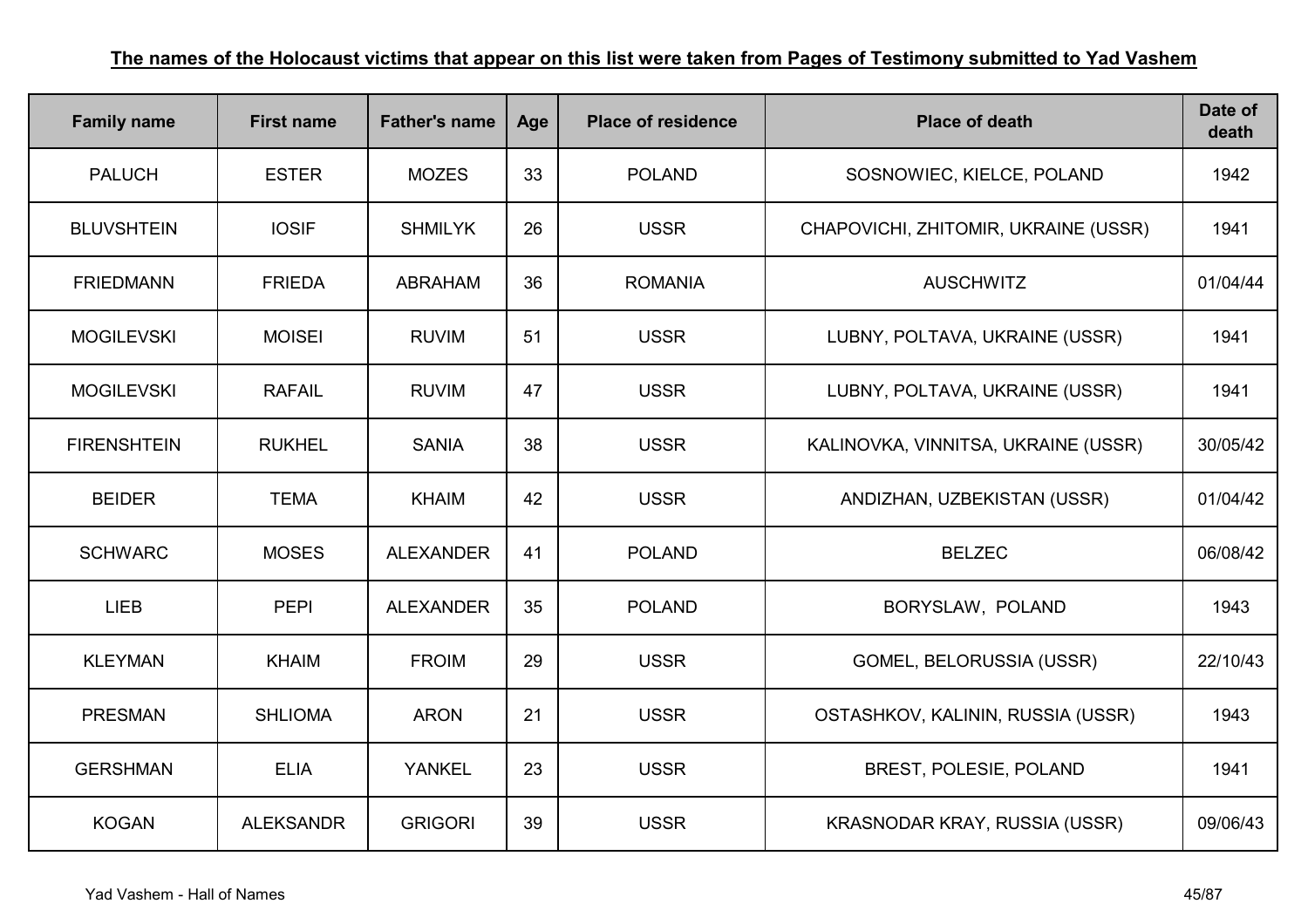| <b>Family name</b>  | <b>First name</b> | <b>Father's name</b> | Age | <b>Place of residence</b> | <b>Place of death</b>             | Date of<br>death |
|---------------------|-------------------|----------------------|-----|---------------------------|-----------------------------------|------------------|
| <b>KALMAN</b>       | <b>MAIER</b>      | <b>SZMUL</b>         | 50  | <b>POLAND</b>             | <b>TREBLINKA</b>                  | 1942             |
| <b>KALMAN</b>       | <b>ESTERA</b>     | <b>JANKIEL</b>       | 49  | <b>POLAND</b>             | <b>TREBLINKA</b>                  | 1942             |
| <b>FISCH</b>        | <b>EUGEN</b>      | <b>MOR</b>           | 65  | <b>HUNGARY</b>            | <b>AUSCHWITZ</b>                  | 06/06/44         |
| <b>FUCHS</b>        | <b>STEFAN</b>     | <b>JAKAB</b>         | 40  | <b>HUNGARY</b>            | VORONEZH, VORONEZH, RUSSIA (USSR) | 1942             |
| <b>FUCHS</b>        | <b>AGNES</b>      | <b>EUGEN</b>         | 31  | <b>CZECHOSLOVAKIA</b>     | <b>AUSCHWITZ</b>                  | 06/06/44         |
| <b>FUCHS</b>        | <b>BELA</b>       | <b>EUGEN</b>         | 39  | <b>CZECHOSLOVAKIA</b>     | BOERNAU, GERMANY                  | 1944             |
| <b>KATZERGINSKI</b> | <b>NEKHA</b>      | <b>GAMLIEL</b>       | 26  | <b>POLAND</b>             | PONARY, WILNO, POLAND             | 1941             |
| <b>VILKOMIRSKI</b>  | <b>DVORA</b>      | <b>CHAIM</b>         | 42  | <b>POLAND</b>             | PONARY, WILNO, POLAND             | 1941             |
| <b>KOPELMAN</b>     | <b>RIVKA</b>      | <b>JOSEF</b>         | 42  | <b>POLAND</b>             | BREST LITOWSK, POLESIE, POLAND    | 07/08/42         |
| <b>BANT</b>         | <b>LEV</b>        | <b>VOLF</b>          | 49  | <b>USSR</b>               | <b>ODESSA, UKRAINE (USSR)</b>     | 1941             |
| <b>RAZNIK</b>       | <b>RAKHIL</b>     | <b>DAVID</b>         | 39  | <b>USSR</b>               | RUDNYA, SMOLENSK, RUSSIA (USSR)   | 1941             |
| <b>BASIN</b>        | <b>KHAIM</b>      | <b>DAVID</b>         | 43  | <b>USSR</b>               | RUDNYA, SMOLENSK, RUSSIA (USSR)   | 1941             |
| <b>LAZAREV</b>      | <b>KHANA</b>      | <b>IZRAIL</b>        | 61  | <b>USSR</b>               | VORONEZH, VORONEZH, RUSSIA (USSR) | 1942             |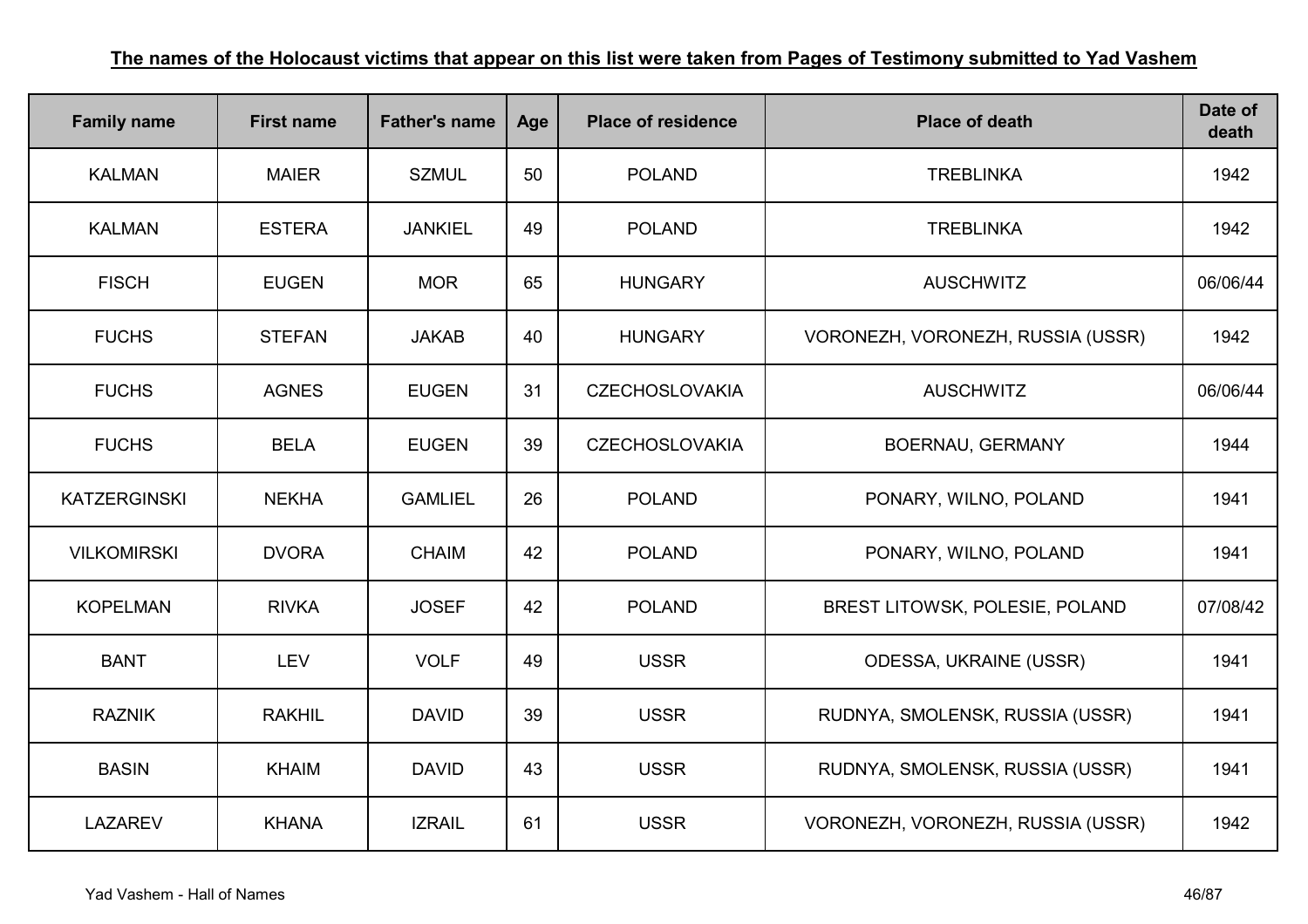| <b>Family name</b> | <b>First name</b> | <b>Father's name</b> | Age | <b>Place of residence</b> | <b>Place of death</b>                            | Date of<br>death |
|--------------------|-------------------|----------------------|-----|---------------------------|--------------------------------------------------|------------------|
| <b>LIVSHITZ</b>    | <b>DVOSIA</b>     | <b>BENIAMIN</b>      | 31  | <b>USSR</b>               | GOMEL, GOMEL, BELORUSSIA (USSR)                  | 1943             |
| <b>SHINDERMAN</b>  | <b>IONTEL</b>     | <b>KHAIM</b>         | 50  | <b>USSR</b>               | MARIUPOL, UKRAINE (USSR)                         | 1941             |
| <b>GOLIK</b>       | <b>MIKHAIL</b>    | <b>BORIS</b>         | 29  | <b>USSR</b>               | MARIUPOL, UKRAINE (USSR)                         | 1941             |
| <b>TAUSSIG</b>     | <b>ROBERT</b>     | <b>KARL</b>          | 22  | <b>CZECHOSLOVAKIA</b>     | <b>AUSCHWITZ</b>                                 | 1942             |
| <b>GENDLER</b>     | <b>MIKHAIL</b>    | <b>YAKOV</b>         | 21  | <b>USSR</b>               | MARIUPOL, UKRAINE (USSR)                         | 1941             |
| <b>GENDLER</b>     | <b>YAKOV</b>      | <b>MARK</b>          | 46  | <b>USSR</b>               | MARIUPOL, UKRAINE (USSR)                         | 1941             |
| <b>GENDLER</b>     | <b>RAKHIL</b>     | <b>NATAN</b>         | 49  | <b>USSR</b>               | MARIUPOL, UKRAINE (USSR)                         | 1941             |
| <b>ROSENFELD</b>   | <b>MORITZ</b>     | <b>YITZCHOK</b>      | 56  | <b>HUNGARY</b>            | <b>AUSCHWITZ</b>                                 | 1944             |
| <b>PEVZNER</b>     | <b>BASIA</b>      | <b>KADYSH</b>        | 25  | <b>USSR</b>               | <b>UZBEKISTAN (USSR)</b>                         | 1941             |
| <b>ROSENFELD</b>   | <b>ESTHER</b>     | <b>LAZER</b>         | 55  | <b>HUNGARY</b>            | <b>AUSCHWITZ</b>                                 | 1944             |
| <b>BELFER</b>      | <b>ROZA</b>       | <b>MOISEI</b>        | 31  | <b>USSR</b>               | <b>SATANOV, KAMENETS PODOLSKI, UKRAINE (USSR</b> | 1941             |
| <b>SZKOLNIK</b>    | <b>FEIGA</b>      | <b>JOSEF</b>         | 76  | <b>USSR</b>               | BRATSLAV, VINNITSA, UKRAINE (USSR)               | 1941             |
| <b>MALKUS</b>      | <b>SOFIA</b>      | <b>SEMION</b>        | 46  | <b>USSR</b>               | NIKOLAYEV, NIKOLAYEV, UKRAINE (USSR)             | 1941             |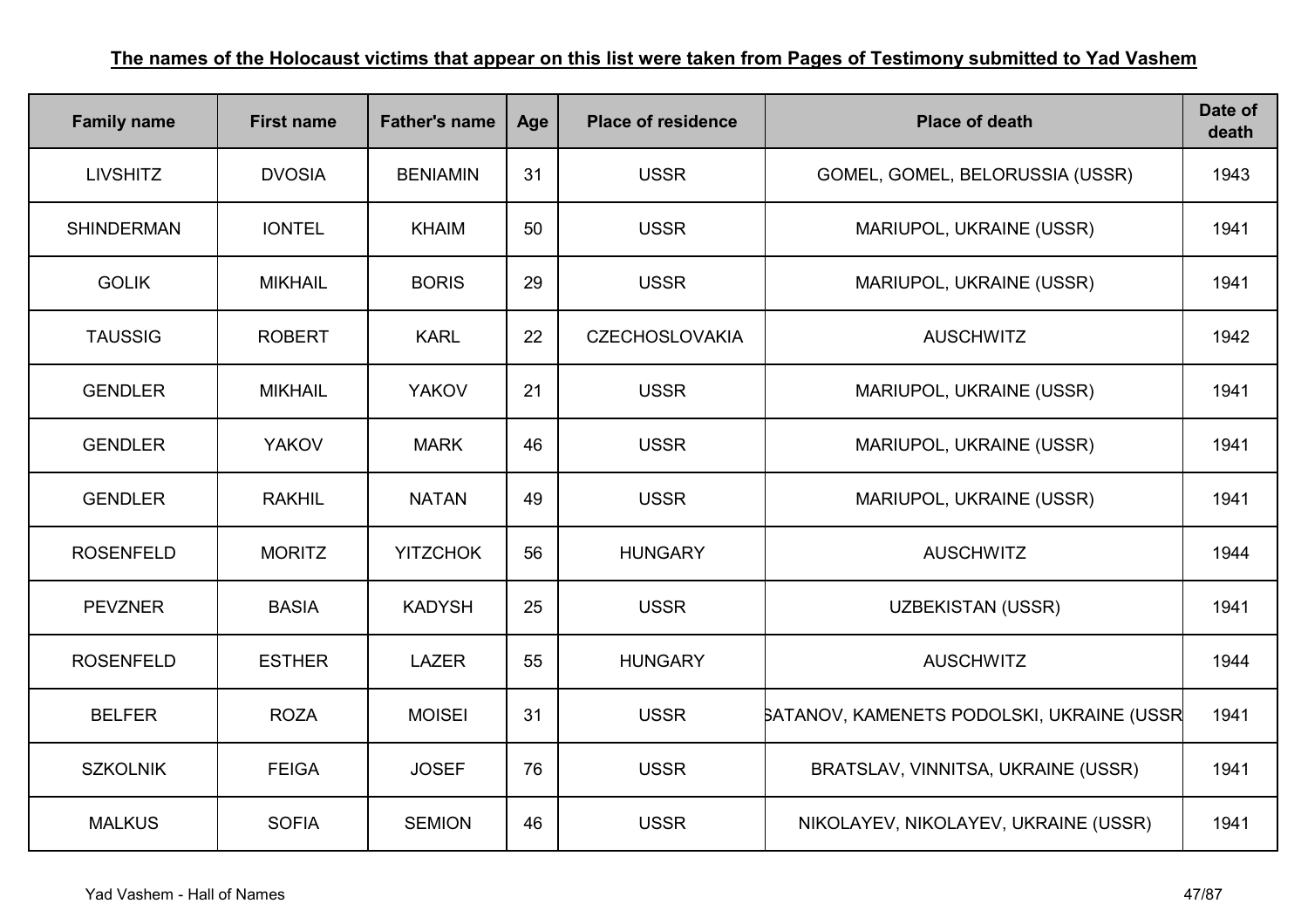| <b>Family name</b> | <b>First name</b> | <b>Father's name</b> | Age | <b>Place of residence</b> | <b>Place of death</b>                      | Date of<br>death |
|--------------------|-------------------|----------------------|-----|---------------------------|--------------------------------------------|------------------|
| <b>ROICH</b>       | <b>KLARA</b>      | <b>JOSEF</b>         | 41  | <b>USSR</b>               | KRASNODAR, RUSSIA (USSR)                   | 1942             |
| <b>TENENBAUM</b>   | <b>SOFA</b>       | <b>MORDKHE</b>       | 18  | <b>USSR</b>               | <b>ODESSA, UKRAINE (USSR)</b>              | 1942             |
| <b>SHIFRIN</b>     | <b>ESTER</b>      | <b>MENDEL</b>        | 35  | <b>USSR</b>               | MINSK, BELORUSSIA (USSR)                   | 1941             |
| <b>MAKHLIN</b>     | <b>SAMUIL</b>     | <b>ABRAM</b>         | 48  | <b>USSR</b>               | MINSK, BELORUSSIA (USSR)                   | 1941             |
| <b>POLTORAK</b>    | <b>SAMUIL</b>     | <b>AVRAM</b>         | 33  | <b>USSR</b>               | KIEV, UKRAINE (USSR)                       | 1941             |
| <b>SCHWAB</b>      | <b>MARTHA</b>     | <b>ELIAS</b>         | 54  | <b>GERMANY</b>            | <b>POLAND</b>                              | 1942             |
| <b>MALAMUD</b>     | <b>ISAAK</b>      | <b>YEVSEI</b>        | 40  | <b>USSR</b>               | ROSTOV NA DONU, RUSSIA (USSR)              | 1943             |
| <b>SHNOL</b>       | <b>MENDL</b>      | <b>YANKEL</b>        | 65  | <b>USSR</b>               | VELIZH, SMOLENSK, RUSSIA (USSR)            | 1942             |
| <b>SHNOL</b>       | <b>ITA</b>        | <b>ABRAM</b>         | 63  | <b>USSR</b>               | VELIZH, SMOLENSK, RUSSIA (USSR)            | 1942             |
| <b>BARANOVSKI</b>  | <b>LENA</b>       | <b>MENDEL</b>        | 32  | <b>USSR</b>               | VELIZH, SMOLENSK, RUSSIA (USSR)            | 1942             |
| <b>MAYZEL</b>      | <b>LIZA</b>       | <b>GRIGORI</b>       | 31  | <b>USSR</b>               | MINSK, BELORUSSIA (USSR)                   | 02/03/42         |
| <b>ADAM</b>        | <b>ITA</b>        | <b>JAKOV</b>         | 62  | <b>POLAND</b>             | <b>BELZEC</b>                              | 28/07/42         |
| <b>TEMER</b>       | <b>ISAAK</b>      | <b>BERL</b>          | 24  | <b>USSR</b>               | IEPETOVKA, KAMENETS PODOLSKI, UKRAINE (USS | 1941             |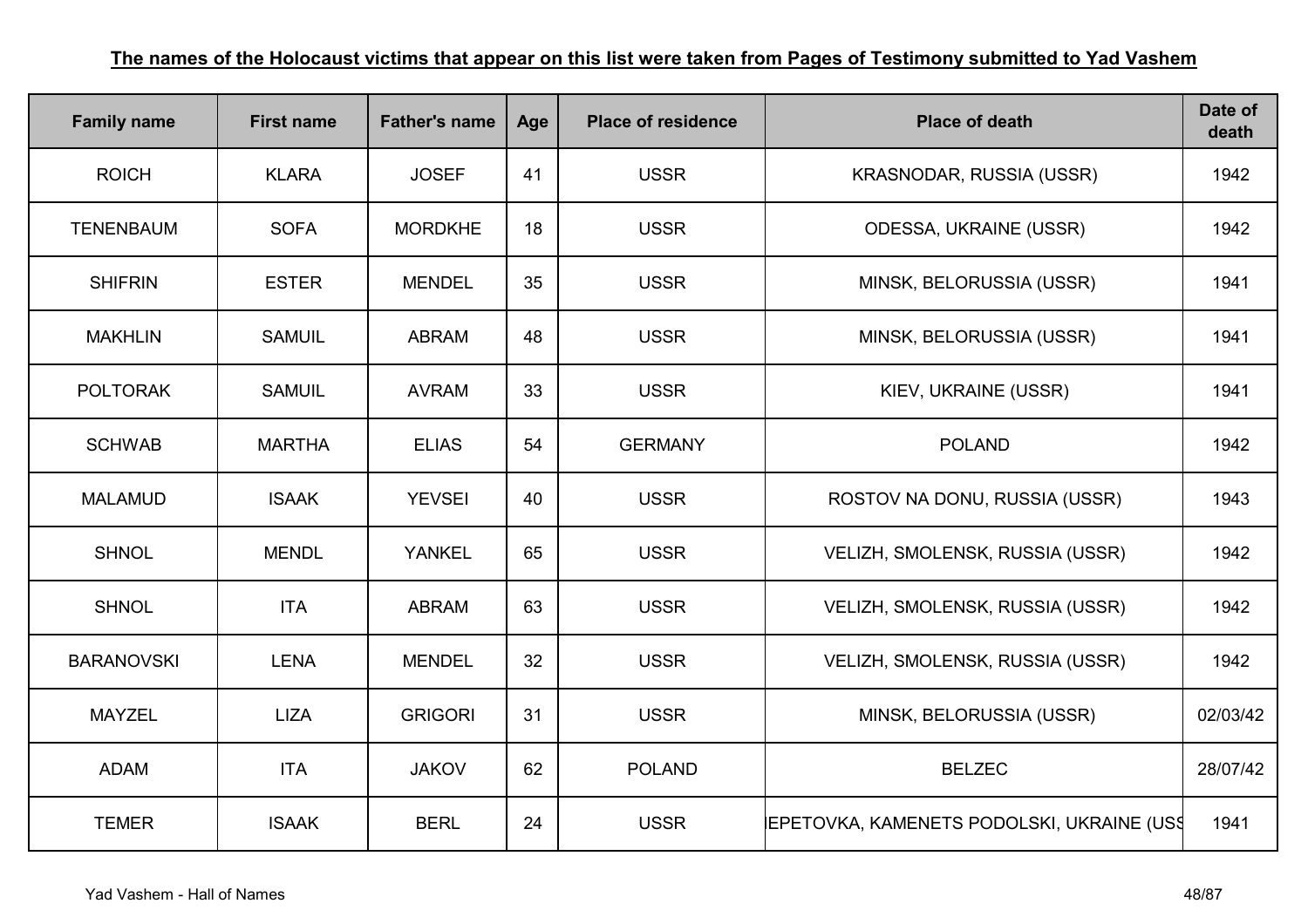| <b>Family name</b> | <b>First name</b> | <b>Father's name</b> | Age | <b>Place of residence</b> | <b>Place of death</b>                              | Date of<br>death |
|--------------------|-------------------|----------------------|-----|---------------------------|----------------------------------------------------|------------------|
| <b>TEMER</b>       | <b>BERL</b>       | <b>ITZIK</b>         | 61  | <b>USSR</b>               | <b>IEPETOVKA, KAMENETS PODOLSKI, UKRAINE (USS)</b> | 1941             |
| <b>MEDVED</b>      | <b>MAKHLIA</b>    | <b>NUTE</b>          | 42  | <b>USSR</b>               | BERDICHEV, ZHITOMIR, UKRAINE (USSR)                | 1941             |
| <b>WASSNER</b>     | <b>RIVKA</b>      | <b>AJZIK</b>         | 55  | <b>POLAND</b>             | GRODEK, LWOW, POLAND                               | 26/01/43         |
| <b>WASSNER</b>     | <b>SARA</b>       | <b>YEHUDA</b>        | 35  | <b>POLAND</b>             | GRODEK, LWOW, POLAND                               | 1942             |
| <b>WASSNER</b>     | <b>MOSHE</b>      | <b>YEHUDA</b>        | 36  | <b>POLAND</b>             | RUDKI, LWOW, POLAND                                | 1941             |
| <b>TUVEL</b>       | <b>ISRUL</b>      | <b>KHAIM</b>         | 48  | <b>POLAND</b>             | KORYTNICA, WOLYN, POLAND                           | 1944             |
| <b>LIN</b>         | <b>GINENDEL</b>   | <b>DAVID</b>         | 51  | <b>POLAND</b>             | BIALYSTOK, BIALYSTOK, POLAND                       | 1943             |
| <b>LIN</b>         | <b>IOSIF</b>      | <b>DAVID</b>         | 51  | <b>POLAND</b>             | BIALYSTOK, BIALYSTOK, POLAND                       | 1943             |
| <b>LIN</b>         | <b>NAKHMAN</b>    | <b>DAVID</b>         | 47  | <b>USSR</b>               | MOSKVA, RUSSIA (USSR)                              | 1941             |
| <b>KLEINER</b>     | <b>YANKEL</b>     | <b>ABRAM</b>         | 55  | <b>USSR</b>               | AKHOVTSY, KAMENETS PODOLSKI, UKRAINE (USS          | 27/06/42         |
| <b>MARDER</b>      | <b>SURA</b>       | <b>ITZIK</b>         | 70  | <b>USSR</b>               | <b>IEPETOVKA, KAMENETS PODOLSKI, UKRAINE (USS)</b> | 1941             |
| <b>BURSHTEIN</b>   | <b>ISAAK</b>      | <b>BENTZION</b>      | 19  | <b>USSR</b>               | LWOW, POLAND                                       | 1944             |
| <b>FLEISHMAN</b>   | <b>ISAAK</b>      | <b>MEYER</b>         | 38  | <b>USSR</b>               | AKHOVTSY, KAMENETS PODOLSKI, UKRAINE (USS          | 27/06/42         |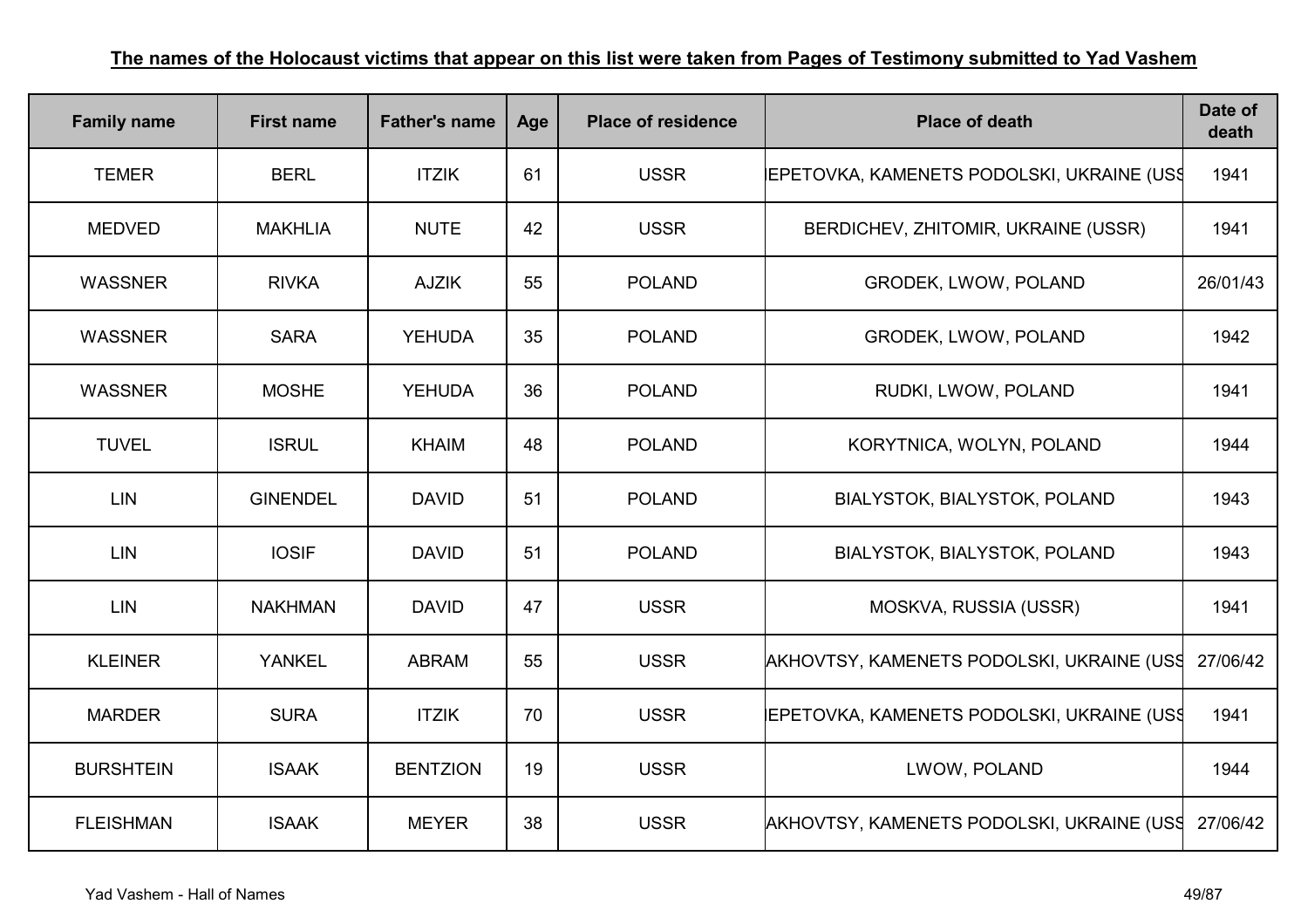| <b>Family name</b> | <b>First name</b> | <b>Father's name</b> | Age | <b>Place of residence</b> | <b>Place of death</b>                             | Date of<br>death |
|--------------------|-------------------|----------------------|-----|---------------------------|---------------------------------------------------|------------------|
| <b>LIFSHITZ</b>    | <b>RUVIM</b>      | <b>NAKHUM</b>        | 24  | <b>USSR</b>               | MOSKVA, RUSSIA (USSR)                             | 1942             |
| <b>ADAM</b>        | <b>DON</b>        | <b>MOSHE</b>         | 70  | <b>POLAND</b>             | PRZEMYSL, LWOW, POLAND                            | 27/07/42         |
| <b>AKSELROD</b>    | <b>TANKHUM</b>    | <b>MORDEKHAI</b>     | 35  | <b>USSR</b>               | SINYAVINO, LENINGRAD, RUSSIA (USSR)               | 29/08/42         |
| <b>GOFMAN</b>      | <b>MEYER</b>      | <b>ARON</b>          | 33  | <b>USSR</b>               | WARSZAWA, POLAND                                  | 01/09/44         |
| <b>LEVIN</b>       | <b>IOSIF</b>      | <b>BEN</b>           | 40  | <b>USSR</b>               | SMOLENSK, RUSSIA (USSR)                           | 1942             |
| <b>LITVAK</b>      | <b>VLADIMIR</b>   | <b>GRIGORI</b>       | 46  | <b>USSR</b>               | <b>AUSTRIA</b>                                    | 1944             |
| <b>GERSHENZON</b>  | <b>MINIA</b>      | <b>MOVSHA</b>        | 39  | <b>USSR</b>               | MINSK, BELORUSSIA (USSR)                          | 1942             |
| <b>BELKIND</b>     | <b>YUDA</b>       | <b>MEYER</b>         | 29  | <b>USSR</b>               | MINSK, BELORUSSIA (USSR)                          | 1941             |
| <b>LERNER</b>      | <b>KHANA</b>      | <b>SRUL</b>          | 47  | <b>USSR</b>               | ZYASLAV, KAMENETS PODOLSKI, UKRAINE (USSR         | 1941             |
| <b>BIRSHTEIN</b>   | <b>TZILIA</b>     | <b>KHAIM</b>         | 39  | <b>USSR</b>               | <b>IEPETOVKA, KAMENETS PODOLSKI, UKRAINE (USS</b> | 1941             |
| <b>BIRSHTEIN</b>   | <b>LIZA</b>       | <b>BUZIA</b>         | 19  | <b>USSR</b>               | <b>IEPETOVKA, KAMENETS PODOLSKI, UKRAINE (USS</b> | 1941             |
| <b>SHTEINBERG</b>  | <b>LEIBA</b>      | <b>IOSIF</b>         | 55  | <b>POLAND</b>             | PINSK, POLESIE, POLAND                            | 1941             |
| <b>MARGOLIN</b>    | <b>MATVEI</b>     | <b>ISROIL</b>        | 33  | <b>USSR</b>               | BAKU, AZERBAIDZHAN (USSR)                         | 1942             |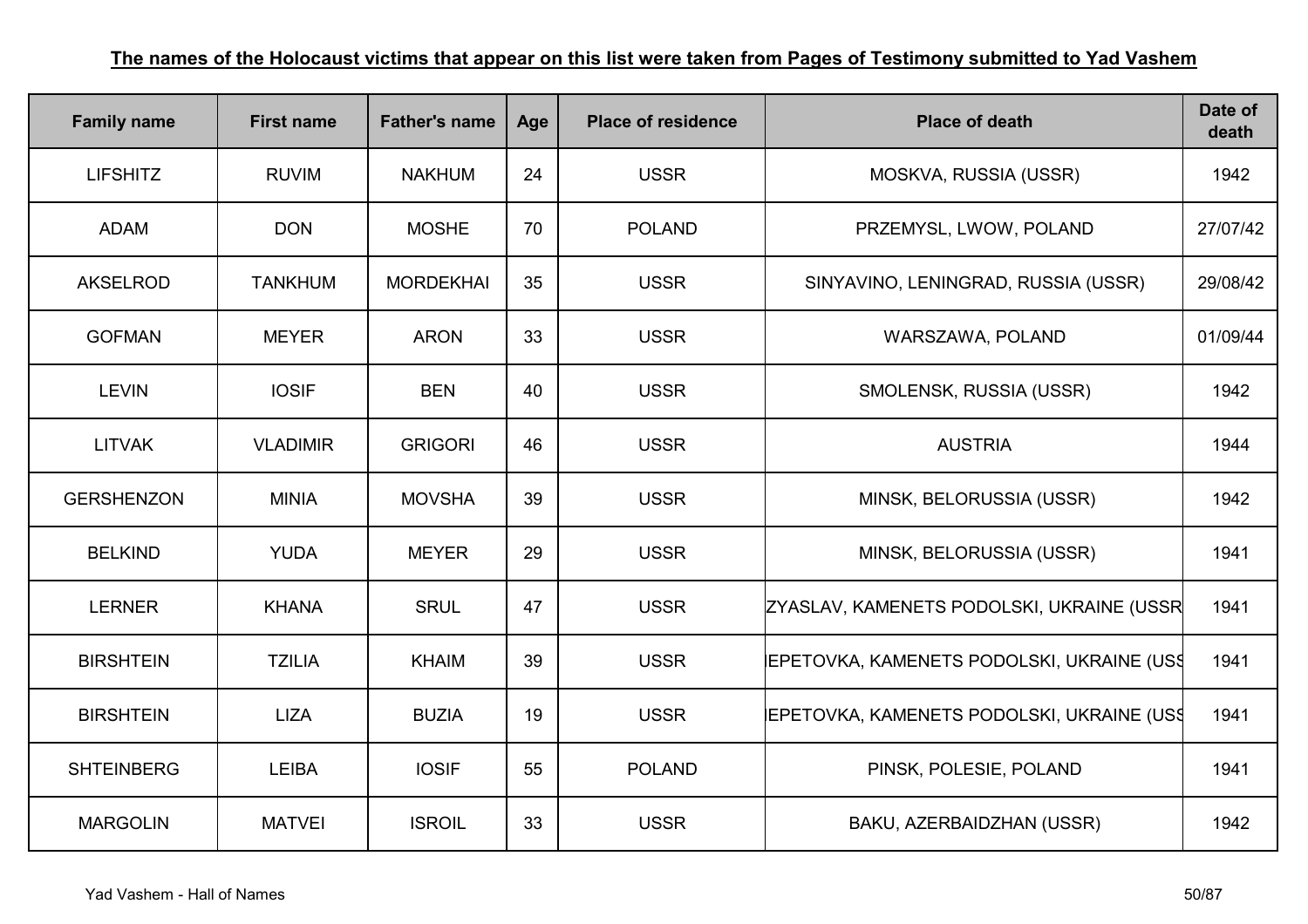| <b>Family name</b> | <b>First name</b> | <b>Father's name</b> | Age | <b>Place of residence</b> | <b>Place of death</b>                | Date of<br>death |
|--------------------|-------------------|----------------------|-----|---------------------------|--------------------------------------|------------------|
| <b>BRODSKI</b>     | <b>ABRAM</b>      | <b>PINKHAS</b>       | 36  | <b>USSR</b>               | STALINGRAD, RUSSIA (USSR)            | 1942             |
| <b>MARGOLIN</b>    | <b>ILYA</b>       | <b>GILEL</b>         | 37  | <b>USSR</b>               | KHARKOV, UKRAINE (USSR)              | 1942             |
| <b>SIROTA</b>      | <b>VOLKO</b>      | <b>LEIZER</b>        | 67  | <b>USSR</b>               | <b>ODESSA, UKRAINE (USSR)</b>        | 1942             |
| <b>SHVARTZMAN</b>  | <b>ISAAK</b>      | <b>GERSH</b>         | 52  | <b>USSR</b>               | ZINKOV, UKRAINE (USSR)               | 1942             |
| <b>BRODSKI</b>     | <b>IDA</b>        | <b>VOLF</b>          | 76  | <b>USSR</b>               | NIKOLAYEV, NIKOLAYEV, UKRAINE (USSR) | 1941             |
| <b>BRODSKI</b>     | <b>ITZKO</b>      | <b>IDA</b>           | 81  | <b>USSR</b>               | NIKOLAYEV, NIKOLAYEV, UKRAINE (USSR) | 1941             |
| <b>SHVARTZMAN</b>  | <b>RAKHEL</b>     | <b>GERSH</b>         | 47  | <b>USSR</b>               | ZINKOV, UKRAINE (USSR)               | 1942             |
| <b>SHVARTZMAN</b>  | <b>IOSI</b>       | <b>ISAAK</b>         | 18  | <b>USSR</b>               | ZINKOV, UKRAINE (USSR)               | 1942             |
| <b>SHVARTZMAN</b>  | <b>IDA</b>        | <b>ISAAK</b>         | 18  | <b>USSR</b>               | ZINKOV, UKRAINE (USSR)               | 1942             |
| <b>STRUGACH</b>    | <b>EVA</b>        | <b>GIRSHL</b>        | 18  | <b>USSR</b>               | MINSK, BELORUSSIA (USSR)             | 03/05/42         |
| <b>STRUGACH</b>    | <b>VENIAMIN</b>   | <b>GIRSHL</b>        | 19  | <b>USSR</b>               | MINSK, BELORUSSIA (USSR)             | 03/05/42         |
| <b>STRUGACH</b>    | <b>ROZA</b>       | <b>GIRSHL</b>        | 21  | <b>USSR</b>               | MINSK, BELORUSSIA (USSR)             | 03/05/42         |
| <b>SHVARTZMAN</b>  | <b>BASIA</b>      | <b>LEIZER</b>        | 47  | <b>USSR</b>               | ZINKOV, UKRAINE (USSR)               | 1942             |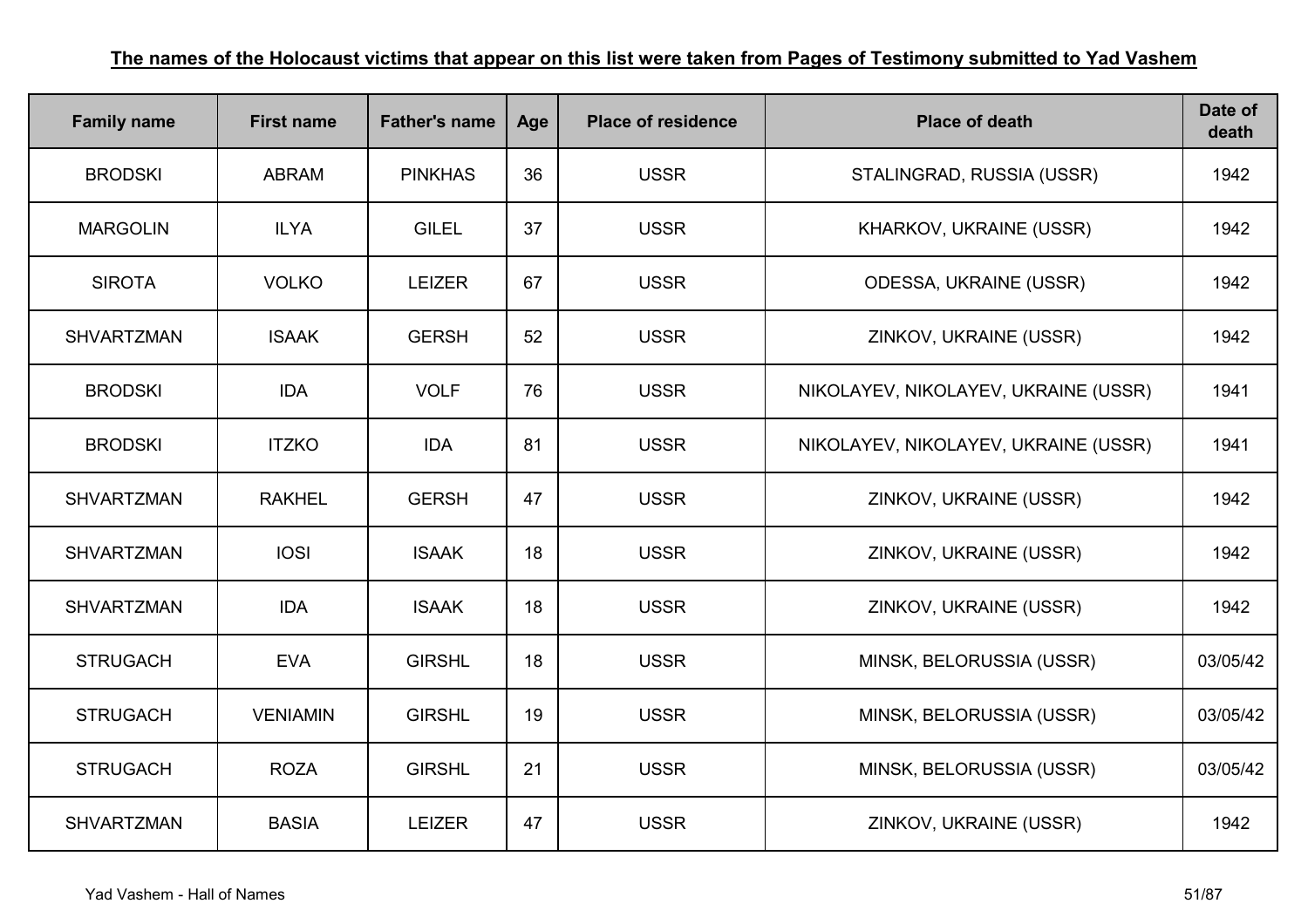| <b>Family name</b> | <b>First name</b> | <b>Father's name</b> | Age | <b>Place of residence</b> | <b>Place of death</b>                 | Date of<br>death |
|--------------------|-------------------|----------------------|-----|---------------------------|---------------------------------------|------------------|
| <b>KOGAN</b>       | <b>BORIS</b>      | <b>YEVSEI</b>        | 43  | <b>USSR</b>               | OREL, RUSSIA (USSR)                   | 1941             |
| <b>LIPOVETZKI</b>  | <b>NAKHUM</b>     | <b>YAKOV</b>         | 32  | <b>USSR</b>               | KIROVOGRAD, UKRAINE (USSR)            | 1941             |
| <b>PUKHOVITZKI</b> | <b>FEIGA</b>      | <b>YUDL</b>          | 39  | <b>USSR</b>               | LELCHITSY, POLESYE, BELORUSSIA (USSR) | 1941             |
| <b>PUKHOVITZKI</b> | <b>SHIMON</b>     | <b>LEIB</b>          | 39  | <b>USSR</b>               | SMOLENSK, RUSSIA (USSR)               | 1941             |
| <b>SHTEINBERG</b>  | <b>TZIVIA</b>     | <b>LEIB</b>          | 24  | <b>POLAND</b>             | PINSK, POLESIE, POLAND                | 1941             |
| <b>PAT</b>         | <b>MOISHE</b>     | <b>GIRSH</b>         | 66  | <b>USSR</b>               | BYKHOV, MOGILEV, BELORUSSIA (USSR)    | 1941             |
| <b>PAT</b>         | <b>ROKHL</b>      | <b>GIRSH</b>         | 62  | <b>USSR</b>               | BYKHOV, MOGILEV, BELORUSSIA (USSR)    | 1941             |
| <b>GROSMAN</b>     | <b>ISAAK</b>      | <b>MARK</b>          | 22  | <b>USSR</b>               | BREST, POLESIE, POLAND                | 1941             |
| <b>GOROKHOVSKI</b> | <b>IZRAIL</b>     | <b>ABRAM</b>         | 34  | <b>USSR</b>               | STALINGRAD, RUSSIA (USSR)             | 1942             |
| <b>YANKELEVICH</b> | <b>SHMULIK</b>    | <b>ABRAM</b>         | 32  | <b>USSR</b>               | <b>ROMANIA</b>                        | 1941             |
| <b>ENGELMAN</b>    | <b>ROZA</b>       | <b>IULIUS</b>        | 41  | <b>HUNGARY</b>            | <b>AUSCHWITZ</b>                      | 19/03/44         |
| <b>ORTENBERG</b>   | <b>ANATOLI</b>    | <b>DAVYD</b>         | 28  | <b>USSR</b>               | KOENIGSBERG, EAST PRUSSIA, GERMANY    | 23/03/45         |
| <b>KHEIFETZ</b>    | <b>YEFIM</b>      | <b>IOSIF</b>         | 30  | <b>USSR</b>               | LENINGRAD, RUSSIA (USSR)              | 1942             |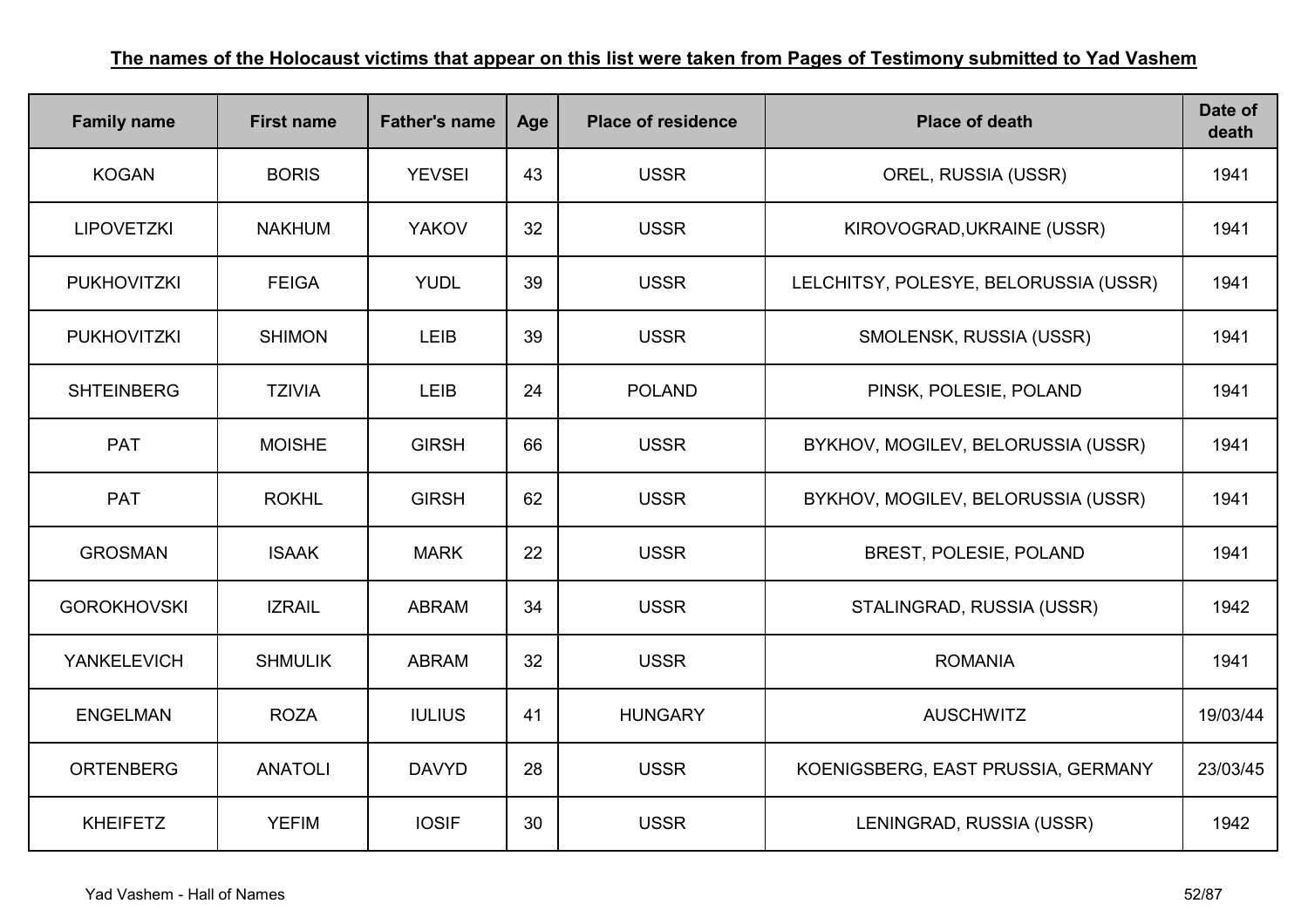| <b>Family name</b> | <b>First name</b> | <b>Father's name</b> | Age | <b>Place of residence</b> | <b>Place of death</b>      | Date of<br>death |
|--------------------|-------------------|----------------------|-----|---------------------------|----------------------------|------------------|
| <b>KOGAN</b>       | <b>ARON</b>       | <b>GILEL</b>         | 31  | <b>USSR</b>               | LENINGRAD, RUSSIA (USSR)   | 1943             |
| <b>SHIFRIN</b>     | <b>MOISEI</b>     | <b>ABRAM</b>         | 40  | <b>USSR</b>               | KHARKOV, UKRAINE (USSR)    | 25/04/43         |
| <b>SHAPSA</b>      | <b>RUVEN</b>      | <b>KHENOKH</b>       | 54  | <b>POLAND</b>             | <b>AUSCHWITZ</b>           | 1944             |
| <b>SHAPSA</b>      | <b>ITZKHAK</b>    | <b>RUVEN</b>         | 18  | <b>POLAND</b>             | <b>AUSCHWITZ</b>           | 1944             |
| <b>SHAPSA</b>      | <b>RIVA</b>       | <b>RUVEN</b>         | 22  | <b>POLAND</b>             | <b>POLAND</b>              | 1942             |
| <b>SHAPSA</b>      | <b>KHERSH</b>     | <b>RUVEN</b>         | 20  | <b>POLAND</b>             | <b>POLAND</b>              | 1942             |
| <b>EPSHTEIN</b>    | <b>TZIPORA</b>    | <b>AVRAM</b>         | 39  | <b>POLAND</b>             | LODZ, POLAND               | 1944             |
| <b>SHAPSA</b>      | <b>FEIGA</b>      | <b>AVRAM</b>         | 50  | <b>POLAND</b>             | <b>AUSCHWITZ</b>           | 1942             |
| <b>PERLOVICH</b>   | <b>MANES</b>      | <b>AVRAM</b>         | 43  | <b>POLAND</b>             | <b>POLAND</b>              | 1942             |
| <b>PERLOVICH</b>   | <b>ITZKHAK</b>    | <b>AVRAM</b>         | 47  | <b>POLAND</b>             | LODZ, POLAND               | 1943             |
| <b>ARONCHIK</b>    | <b>SOLOMON</b>    | <b>LAZAR</b>         | 29  | <b>USSR</b>               | STALINO, UKRAINE (USSR)    | 12/06/42         |
| <b>BARER</b>       | <b>VLADIMIR</b>   | <b>SAMUIL</b>        | 35  | <b>USSR</b>               | ZAPOROZHYE, UKRAINE (USSR) | 08/10/41         |
| <b>SHTEINBERG</b>  | <b>MOSHE</b>      | <b>LEIB</b>          | 31  | <b>POLAND</b>             | PINSK, POLESIE, POLAND     | 1941             |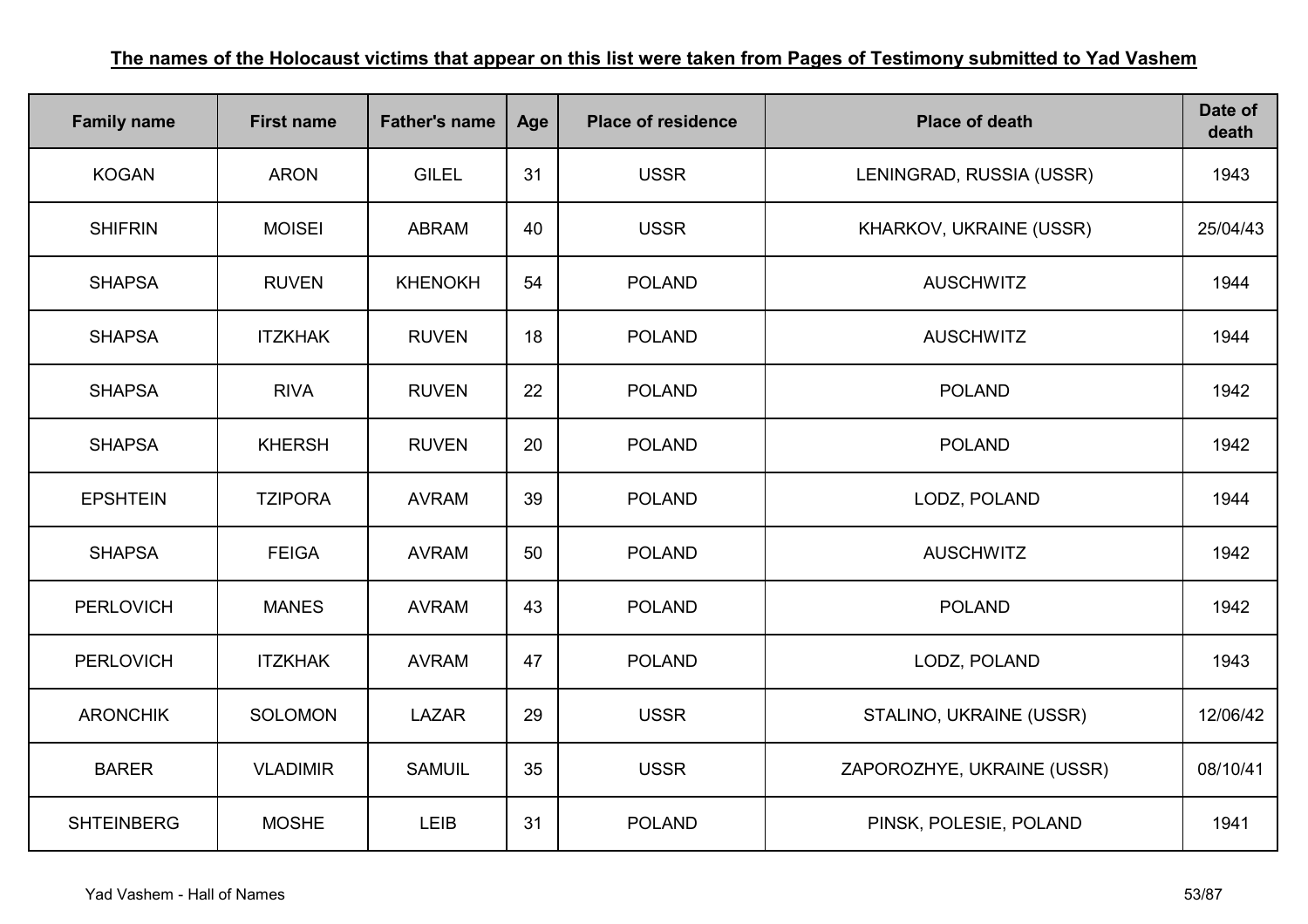| <b>Family name</b> | <b>First name</b> | <b>Father's name</b> | Age | <b>Place of residence</b> | <b>Place of death</b>                 | Date of<br>death |
|--------------------|-------------------|----------------------|-----|---------------------------|---------------------------------------|------------------|
| <b>SAPOZHNIKOV</b> | <b>MALKA</b>      | <b>LEIB</b>          | 26  | <b>USSR</b>               | BERDICHEV, ZHITOMIR, UKRAINE (USSR)   | 1942             |
| <b>SAPOZHNIKOV</b> | <b>RIVA</b>       | <b>LEIB</b>          | 24  | <b>USSR</b>               | BERDICHEV, ZHITOMIR, UKRAINE (USSR)   | 1942             |
| <b>SAPOZHNIKOV</b> | <b>RUKHL</b>      | <b>LEIB</b>          | 20  | <b>USSR</b>               | BERDICHEV, ZHITOMIR, UKRAINE (USSR)   | 1942             |
| <b>VERTLIB</b>     | <b>BLUMA</b>      | <b>BERE</b>          | 45  | <b>USSR</b>               | ANTONOVKA, POLESYE, BELORUSSIA (USSR) | 15/10/41         |
| <b>VERTLIB</b>     | <b>KHAIM</b>      | <b>ALTER</b>         | 54  | <b>USSR</b>               | ANTONOVKA, POLESYE, BELORUSSIA (USSR) | 15/10/41         |
| <b>SHTEINBERG</b>  | <b>ABRAM</b>      | <b>LEIB</b>          | 22  | <b>POLAND</b>             | PINSK, POLESIE, POLAND                | 1941             |
| <b>VERTLIB</b>     | <b>YAKOV</b>      | <b>KHAIM</b>         | 28  | <b>USSR</b>               | KOELN, RHINE PROVINCE, GERMANY        | 13/04/45         |
| <b>SHTEINBERG</b>  | <b>NAKHMAN</b>    | <b>IOSIF</b>         | 70  | <b>POLAND</b>             | PINSK, POLESIE, POLAND                | 1941             |
| <b>SHTEINBERG</b>  | <b>SHAIA</b>      | <b>NAKHMAN</b>       | 35  | <b>POLAND</b>             | PINSK, POLESIE, POLAND                | 1941             |
| <b>LEVIT</b>       | <b>MIKHEL</b>     | <b>MORDUKH</b>       | 39  | <b>USSR</b>               | LUGA, LENINGRAD, RUSSIA (USSR)        | 1941             |
| <b>SHTEINBERG</b>  | <b>LANA</b>       | <b>NAKHMAN</b>       | 32  | <b>POLAND</b>             | PINSK, POLESIE, POLAND                | 1941             |
| <b>GALKIN</b>      | <b>ROZA</b>       | <b>KHAIM</b>         | 32  | <b>USSR</b>               | <b>ODESSA, UKRAINE (USSR)</b>         | 1941             |
| <b>TABAKMAN</b>    | <b>KHANA</b>      | <b>REFUL</b>         | 71  | <b>USSR</b>               | <b>ODESSA, UKRAINE (USSR)</b>         | 1941             |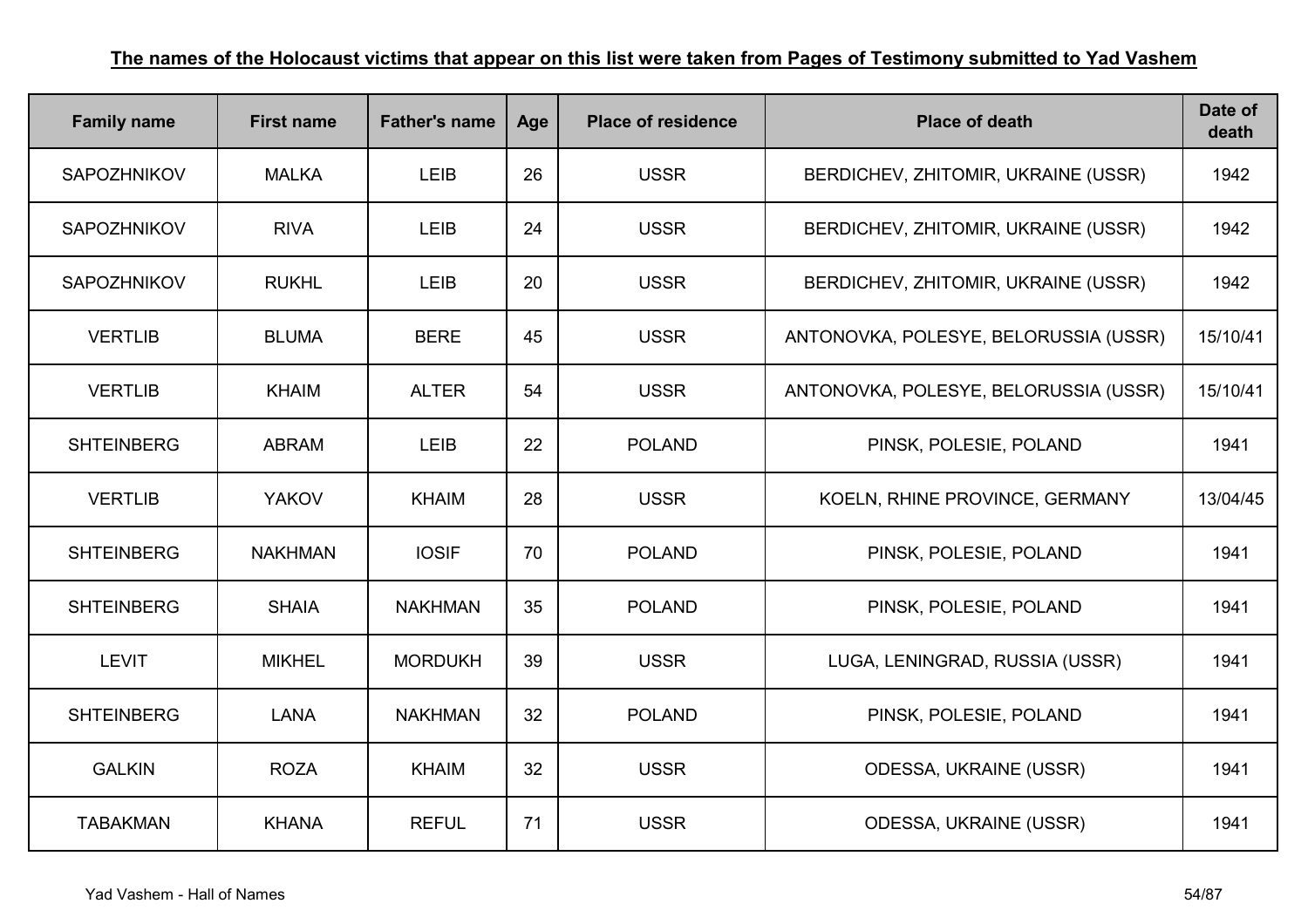| <b>Family name</b> | <b>First name</b> | <b>Father's name</b> | Age | <b>Place of residence</b> | <b>Place of death</b>              | Date of<br>death |
|--------------------|-------------------|----------------------|-----|---------------------------|------------------------------------|------------------|
| <b>FROEHLICH</b>   | <b>ANDREAS</b>    | <b>GEORG</b>         | 20  | <b>GERMANY</b>            | <b>MAUTHAUSEN</b>                  | 1941             |
| <b>SHVETZ</b>      | <b>YUDES</b>      | <b>MORDKHE</b>       | 76  | <b>USSR</b>               | TUROV, POLESYE, BELORUSSIA (USSR)  | 1941             |
| <b>SHVETZ</b>      | <b>OVSEI</b>      | <b>RUVIM</b>         | 75  | <b>USSR</b>               | TUROV, POLESYE, BELORUSSIA (USSR)  | 1941             |
| <b>SHIKHMAN</b>    | <b>ELIA</b>       | <b>MOISEI</b>        | 50  | <b>USSR</b>               | ODESSA, UKRAINE (USSR)             | 1943             |
| <b>SHIKHMAN</b>    | <b>FANIA</b>      | <b>MOISEI</b>        | 49  | <b>USSR</b>               | <b>ODESSA, UKRAINE (USSR)</b>      | 1943             |
| <b>FEIGELSON</b>   | <b>ESTER</b>      | <b>MENDEL</b>        | 53  | <b>POLAND</b>             | <b>TREBLINKA</b>                   | 23/09/43         |
| <b>KOTON</b>       | <b>CHANOCH</b>    | <b>SHMUEL</b>        | 56  | <b>POLAND</b>             | PONARY, WILNO, POLAND              | 1941             |
| <b>SHVARTZBERG</b> | <b>RAIA</b>       | <b>SHMUL</b>         | 23  | <b>USSR</b>               | MINSK, BELORUSSIA (USSR)           | 1942             |
| <b>LEVIN</b>       | <b>BORIS</b>      | <b>YAKOV</b>         | 31  | <b>USSR</b>               | MINSK, BELORUSSIA (USSR)           | 1942             |
| SAPOZNIKOV         | <b>KHUNY</b>      | <b>SHMILYK</b>       | 41  | <b>USSR</b>               | ZVENIGORODKA, KIEV, UKRAINE (USSR) | 1942             |
| VAYNSHTEYN         | <b>IOSIF</b>      | <b>ARON</b>          | 32  | <b>USSR</b>               | LENINGRAD, RUSSIA (USSR)           | 1943             |
| <b>HERSCHMANN</b>  | <b>FRITZ</b>      | <b>ADOLF</b>         | 65  | <b>CZECHOSLOVAKIA</b>     | <b>AUSCHWITZ</b>                   | 09/10/44         |
| <b>BONDY</b>       | <b>JIRI</b>       | <b>ALEX</b>          | 32  | <b>CZECHOSLOVAKIA</b>     | PRAHA, CZECHOSLOVAKIA              | 21/06/42         |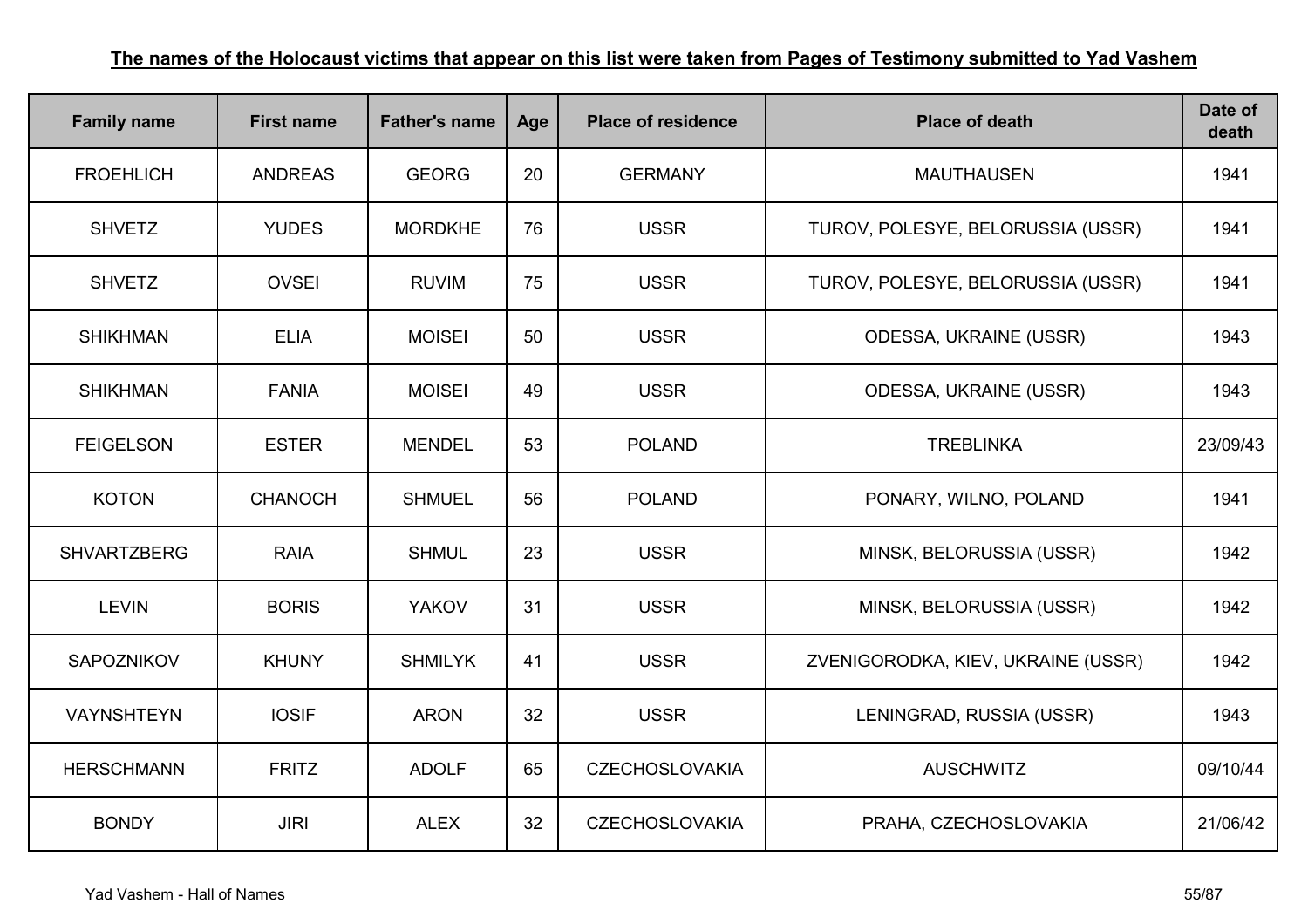| <b>Family name</b> | <b>First name</b> | <b>Father's name</b> | Age | <b>Place of residence</b> | <b>Place of death</b>                           | Date of<br>death |
|--------------------|-------------------|----------------------|-----|---------------------------|-------------------------------------------------|------------------|
| <b>KOPANSKI</b>    | <b>GERSH</b>      | <b>KHAIM</b>         | 34  | <b>ROMANIA</b>            | VORONEZH, RUSSIA (USSR)                         | 17/10/43         |
| <b>KEMELMAKHER</b> | <b>NOIKH</b>      | <b>IZRAIL</b>        | 51  | <b>USSR</b>               | SMOLENSK, RUSSIA (USSR)                         | 1941             |
| <b>GOLDFELD</b>    | <b>ISAAK</b>      | <b>YOYNA</b>         | 29  | <b>USSR</b>               | <b>PROPETROVSK, DNEPROPETROVSK, UKRAINE (U)</b> | 1941             |
| <b>GOLDFELD</b>    | <b>MIKHAIL</b>    | <b>YOYNA</b>         | 37  | <b>USSR</b>               | STALINGRAD, RUSSIA (USSR)                       | 1942             |
| <b>CHERKASKI</b>   | <b>DAVID</b>      | <b>GERSHL</b>        | 35  | <b>USSR</b>               | KIEV, UKRAINE (USSR)                            | 1941             |
| <b>RYABOY</b>      | <b>DAVID</b>      | <b>IOSIF</b>         | 32  | <b>USSR</b>               | KIEV, UKRAINE (USSR)                            | 1941             |
| <b>RYABOY</b>      | <b>RAISA</b>      | <b>IOSIF</b>         | 32  | <b>USSR</b>               | VINNITSA, VINNITSA, UKRAINE (USSR)              | 1941             |
| <b>LISKER</b>      | ABRAHAM           | <b>MAX</b>           | 40  | <b>POLAND</b>             | <b>POLAND</b>                                   | 1945             |
| <b>GRINBERG</b>    | <b>IOSIF</b>      | <b>MOISHE</b>        | 38  | <b>USSR</b>               | BURNOYE, KAZAKHSTAN (USSR)                      | 1944             |
| <b>GRINBLAT</b>    | <b>KHAIA</b>      | <b>IONE</b>          | 23  | <b>USSR</b>               | ERAZHNYA, KAMENETS PODOLSKI, UKRAINE (USS       | 1942             |
| <b>GRINBLAT</b>    | <b>IONE</b>       | <b>MEKHL</b>         | 46  | <b>USSR</b>               | ERAZHNYA, KAMENETS PODOLSKI, UKRAINE (USS       | 1942             |
| <b>GRINBLAT</b>    | <b>BASIA</b>      | <b>BERL</b>          | 45  | <b>USSR</b>               | ERAZHNYA, KAMENETS PODOLSKI, UKRAINE (USS       | 1942             |
| <b>SHOIKHETMAN</b> | LEIB              | <b>BERL</b>          | 43  | LITHUANIA                 | KAUNAS, LITHUANIA                               | 1942             |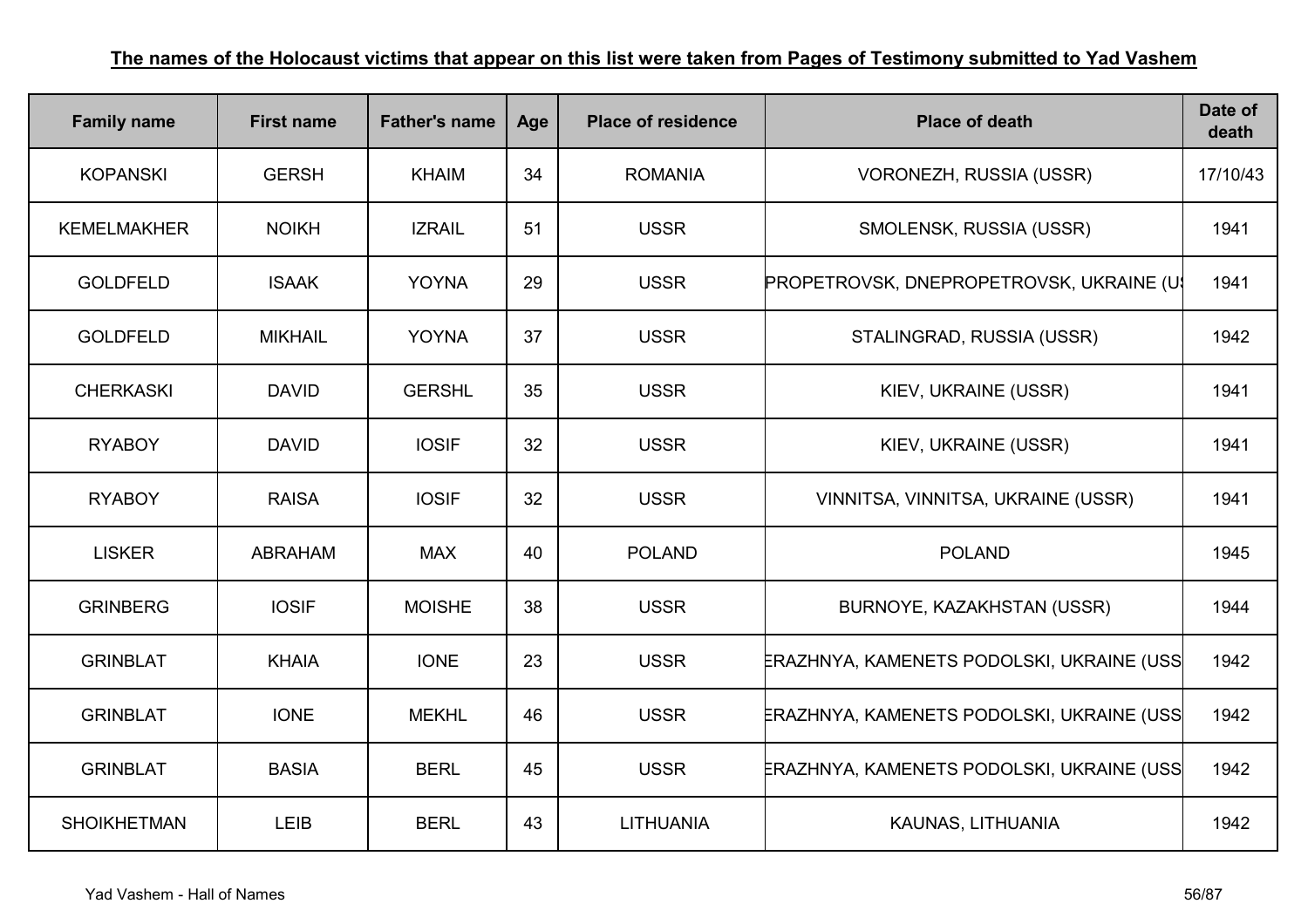| <b>Family name</b> | <b>First name</b> | <b>Father's name</b> | Age | <b>Place of residence</b> | <b>Place of death</b>              | Date of<br>death |
|--------------------|-------------------|----------------------|-----|---------------------------|------------------------------------|------------------|
| <b>BINER</b>       | <b>BRANDL</b>     | <b>BORUKH</b>        | 43  | <b>USSR</b>               | ZHITOMIR, UKRAINE (USSR)           | 1941             |
| <b>DENKER</b>      | <b>IDA</b>        | <b>GERSH</b>         | 40  | <b>USSR</b>               | KHMELNIK, VINNITSA, UKRAINE (USSR) | 1941             |
| <b>GARFUNKEL</b>   | <b>CHAYA</b>      | <b>RAFAEL</b>        | 30  | <b>POLAND</b>             | RIGA, LATVIA                       | 07/10/41         |
| <b>DAVIDSON</b>    | <b>MIRJAM</b>     | <b>RAFAEL</b>        | 30  | <b>POLAND</b>             | RIGA, LATVIA                       | 07/10/41         |
| <b>SHVARTZ</b>     | <b>POLINA</b>     | <b>ISAAK</b>         | 20  | <b>USSR</b>               | ALEKSANDRIYA, UKRAINE (USSR)       | 1942             |
| <b>SHVARTZ</b>     | <b>KHANA</b>      | <b>PEISAKH</b>       | 45  | <b>USSR</b>               | ALEKSANDRIYA, UKRAINE (USSR)       | 1942             |
| <b>POLUS</b>       | <b>RACHMIEL</b>   | <b>GAVRIEL</b>       | 40  | <b>POLAND</b>             | WARSZAWA, POLAND                   | 1940             |
| <b>POLUS</b>       | <b>ITZHAK</b>     | <b>GAVRIEL</b>       | 39  | <b>POLAND</b>             | WARSZAWA, POLAND                   | 1941             |
| <b>BORENSZTAJN</b> | <b>JAKUB</b>      | <b>SENDER</b>        | 21  | <b>POLAND</b>             | ARKHANGELSK, RUSSIA (USSR)         | 27/12/40         |
| <b>BORENSZTAJN</b> | <b>RACHMIEL</b>   | <b>ISRUEL</b>        | 31  | <b>POLAND</b>             | WARSZAWA, POLAND                   | 1941             |
| <b>BRANDIN</b>     | <b>IOSIF</b>      | <b>KHAIM</b>         | 40  | <b>USSR</b>               | DOBRUSH, GOMEL, BELORUSSIA (USSR)  | 1941             |
| <b>RAIGORODSKI</b> | <b>BETIA</b>      | <b>PINKHAS</b>       | 30  | <b>USSR</b>               | <b>ODESSA, UKRAINE (USSR)</b>      | 1942             |
| <b>KRUGLY</b>      | <b>YAKOV</b>      | <b>MARK</b>          | 38  | <b>USSR</b>               | LENINGRAD, RUSSIA (USSR)           | 1941             |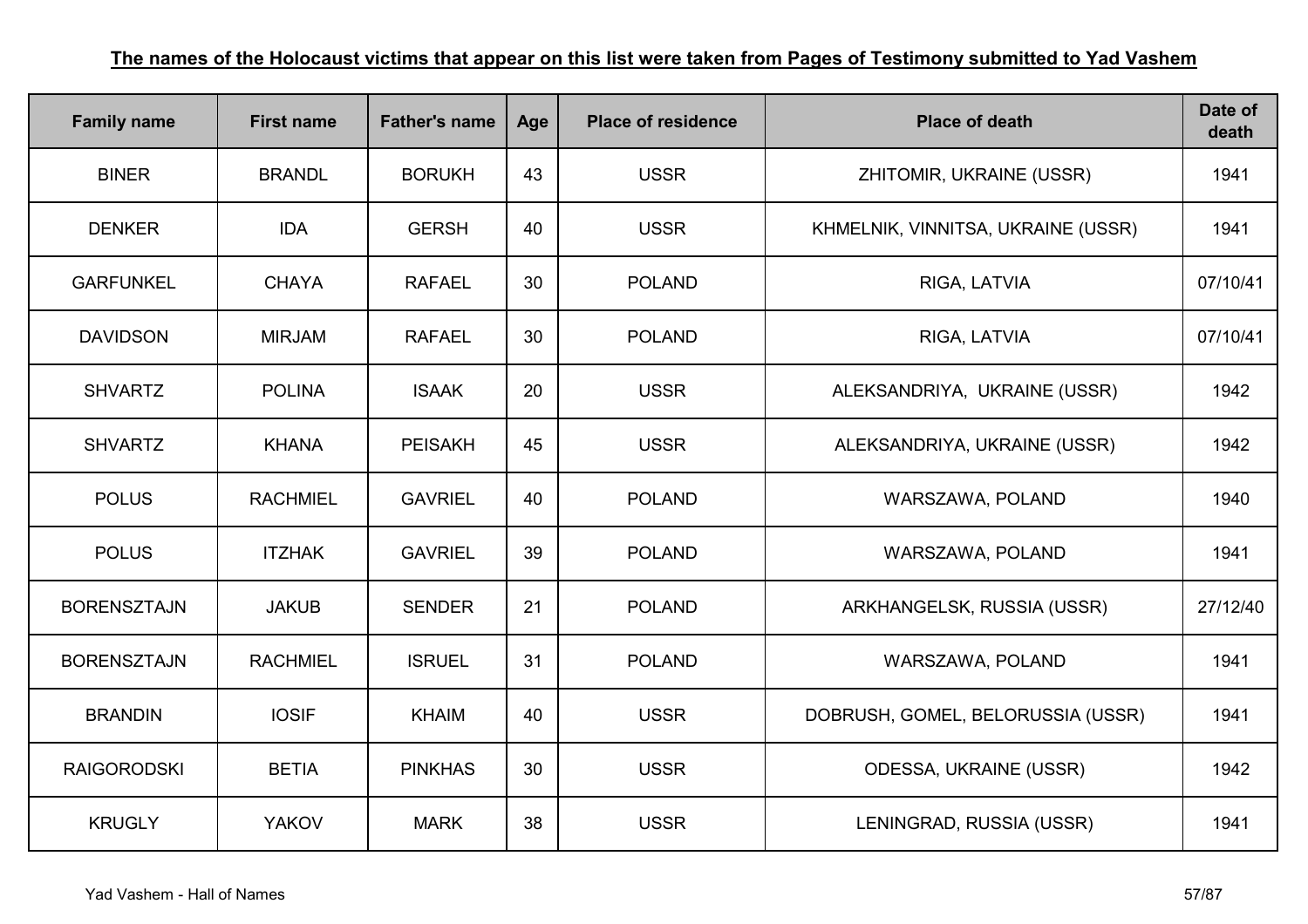| <b>Family name</b> | <b>First name</b> | <b>Father's name</b> | Age | <b>Place of residence</b> | <b>Place of death</b>              | Date of<br>death |
|--------------------|-------------------|----------------------|-----|---------------------------|------------------------------------|------------------|
| <b>SHTEINGART</b>  | <b>BRAINDEL</b>   | <b>RUVIN</b>         | 54  | <b>POLAND</b>             | BASZOWA, WOLYN, POLAND             | 1941             |
| <b>BIDER</b>       | <b>IOSIF</b>      | <b>GERSH</b>         | 75  | <b>USSR</b>               | VINNITSA, VINNITSA, UKRAINE (USSR) | 1942             |
| <b>BIDER</b>       | <b>ANA</b>        | <b>IOSIF</b>         | 40  | <b>USSR</b>               | VINNITSA, VINNITSA, UKRAINE (USSR) | 1942             |
| <b>SUKHMAN</b>     | <b>YUDE</b>       | <b>YUDE</b>          | 41  | <b>USSR</b>               | MINSK, BELORUSSIA (USSR)           | 22/09/41         |
| <b>SUKHMAN</b>     | <b>KHYENE</b>     | <b>SHLEIME</b>       | 35  | <b>USSR</b>               | MINSK, BELORUSSIA (USSR)           | 22/09/41         |
| <b>FELDMAN</b>     | <b>SORE</b>       | <b>YUDE</b>          | 36  | <b>USSR</b>               | MINSK, BELORUSSIA (USSR)           | 22/09/41         |
| <b>FELDMAN</b>     | <b>GENDL</b>      | <b>LEIZER</b>        | 65  | <b>USSR</b>               | MINSK, BELORUSSIA (USSR)           | 22/09/41         |
| <b>FELDMAN</b>     | <b>SHLEIME</b>    | <b>LEIZER</b>        | 71  | <b>USSR</b>               | MINSK, BELORUSSIA (USSR)           | 22/09/41         |
| <b>FELDMAN</b>     | <b>LEIZER</b>     | <b>GENDL</b>         | 29  | <b>USSR</b>               | MINSK, BELORUSSIA (USSR)           | 22/09/41         |
| <b>FELDMAN</b>     | <b>NOKHIM</b>     | <b>GENDL</b>         | 31  | <b>USSR</b>               | MINSK, BELORUSSIA (USSR)           | 22/09/41         |
| <b>FRID</b>        | <b>DYNE</b>       | <b>MOSHE</b>         | 67  | <b>USSR</b>               | MINSK, BELORUSSIA (USSR)           | 22/09/41         |
| <b>FRID</b>        | <b>ROKHL</b>      | <b>MENDL</b>         | 33  | <b>USSR</b>               | MINSK, BELORUSSIA (USSR)           | 22/09/41         |
| <b>FRID</b>        | <b>AVROM</b>      | <b>MENDL</b>         | 33  | <b>USSR</b>               | KURSK, RUSSIA (USSR)               | 1943             |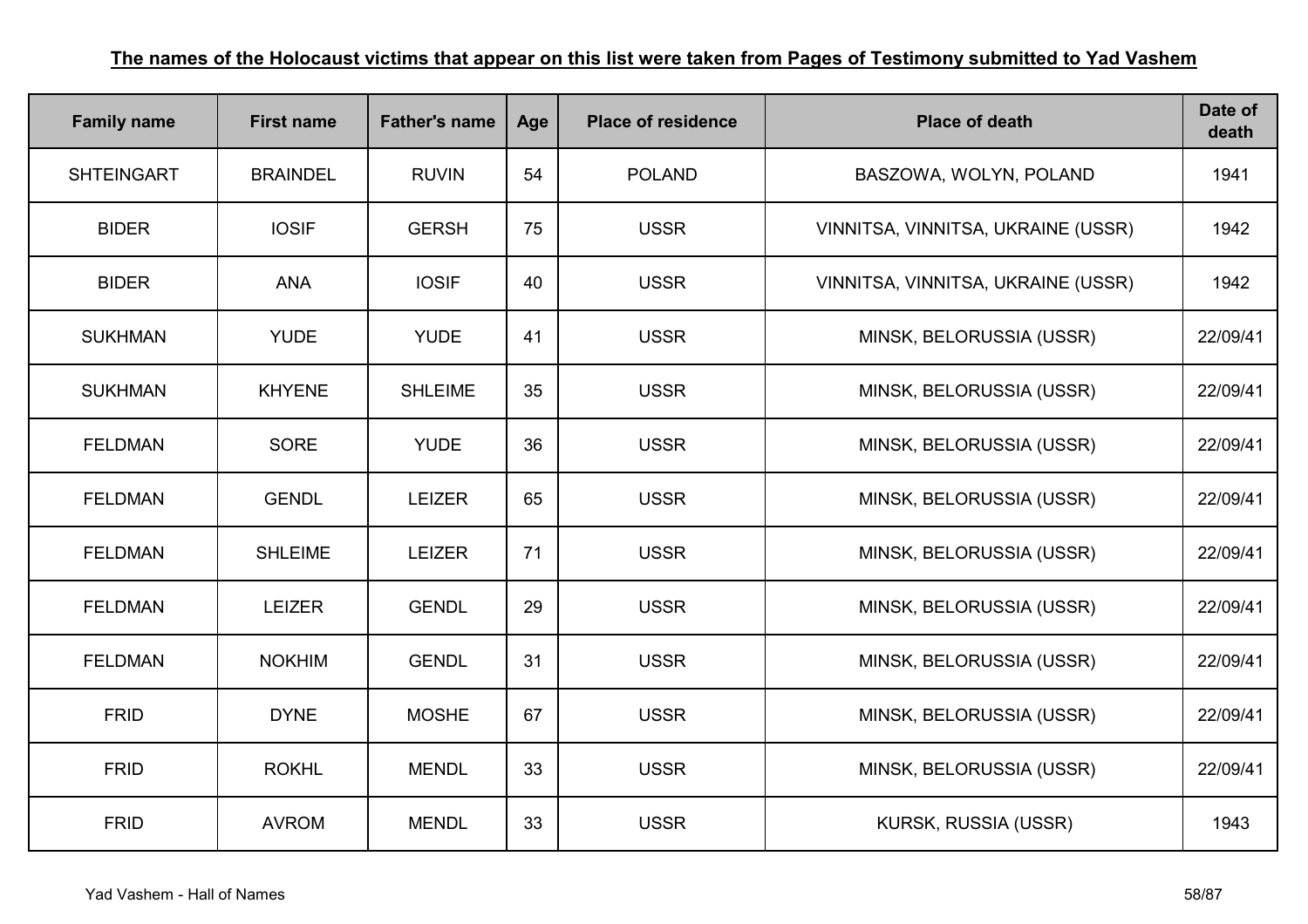| <b>Family name</b>  | <b>First name</b> | <b>Father's name</b> | Age | <b>Place of residence</b> | <b>Place of death</b>               | Date of<br>death |
|---------------------|-------------------|----------------------|-----|---------------------------|-------------------------------------|------------------|
| <b>PAVLOVSKI</b>    | <b>LEV</b>        | <b>SHLIOMA</b>       | 20  | <b>USSR</b>               | PECHORA, VINNITSA, UKRAINE (USSR)   | 1943             |
| <b>PAVLOVSKI</b>    | <b>KLARA</b>      | <b>SHLIOMA</b>       | 23  | <b>USSR</b>               | PECHORA, VINNITSA, UKRAINE (USSR)   | 1943             |
| <b>PEREPELITZKI</b> | <b>MIRLIA</b>     | <b>DAVID</b>         | 63  | <b>USSR</b>               | PECHORA, VINNITSA, UKRAINE (USSR)   | 1942             |
| <b>MASS</b>         | <b>AZIK</b>       | <b>ARON</b>          | 42  | <b>POLAND</b>             | <b>TREBLINKA</b>                    | 1942             |
| <b>TAUB</b>         | <b>LIPOT</b>      | <b>ABRAHAM</b>       | 57  | <b>HUNGARY</b>            | <b>AUSCHWITZ</b>                    | 1944             |
| <b>FAIN</b>         | <b>NAKHMAN</b>    | <b>ARON</b>          | 61  | <b>USSR</b>               | <b>VINNITSA, UKRAINE (USSR)</b>     | 1941             |
| <b>FAIN</b>         | <b>CHARNE</b>     | <b>YEFIM</b>         | 33  | <b>USSR</b>               | PECHORA, VINNITSA, UKRAINE (USSR)   | 1942             |
| <b>ROZENBERG</b>    | <b>ENDA</b>       | <b>YEFIM</b>         | 32  | <b>USSR</b>               | PECHORA, VINNITSA, UKRAINE (USSR)   | 1943             |
| <b>RYZHIK</b>       | <b>ERA</b>        | <b>NAKHMAN</b>       | 27  | <b>USSR</b>               | KHARKOV, UKRAINE (USSR)             | 1941             |
| <b>FRISHLER</b>     | <b>UDIA</b>       | <b>GEDALI</b>        | 45  | <b>USSR</b>               | VINNITSA, VINNITSA, UKRAINE (USSR)  | 1942             |
| <b>FRISHLER</b>     | <b>SHALIA</b>     | <b>YANKEL</b>        | 36  | <b>USSR</b>               | VINNITSA, VINNITSA, UKRAINE (USSR)  | 1942             |
| <b>BEILIN</b>       | <b>BLYUMA</b>     | <b>DAVID</b>         | 53  | <b>USSR</b>               | LENINGRAD, LENINGRAD, RUSSIA (USSR) | 1942             |
| <b>TARADASH</b>     | <b>ROZA</b>       | <b>ISAAK</b>         | 23  | <b>USSR</b>               | PERVOMAYSK, UKRAINE (USSR)          | 1941             |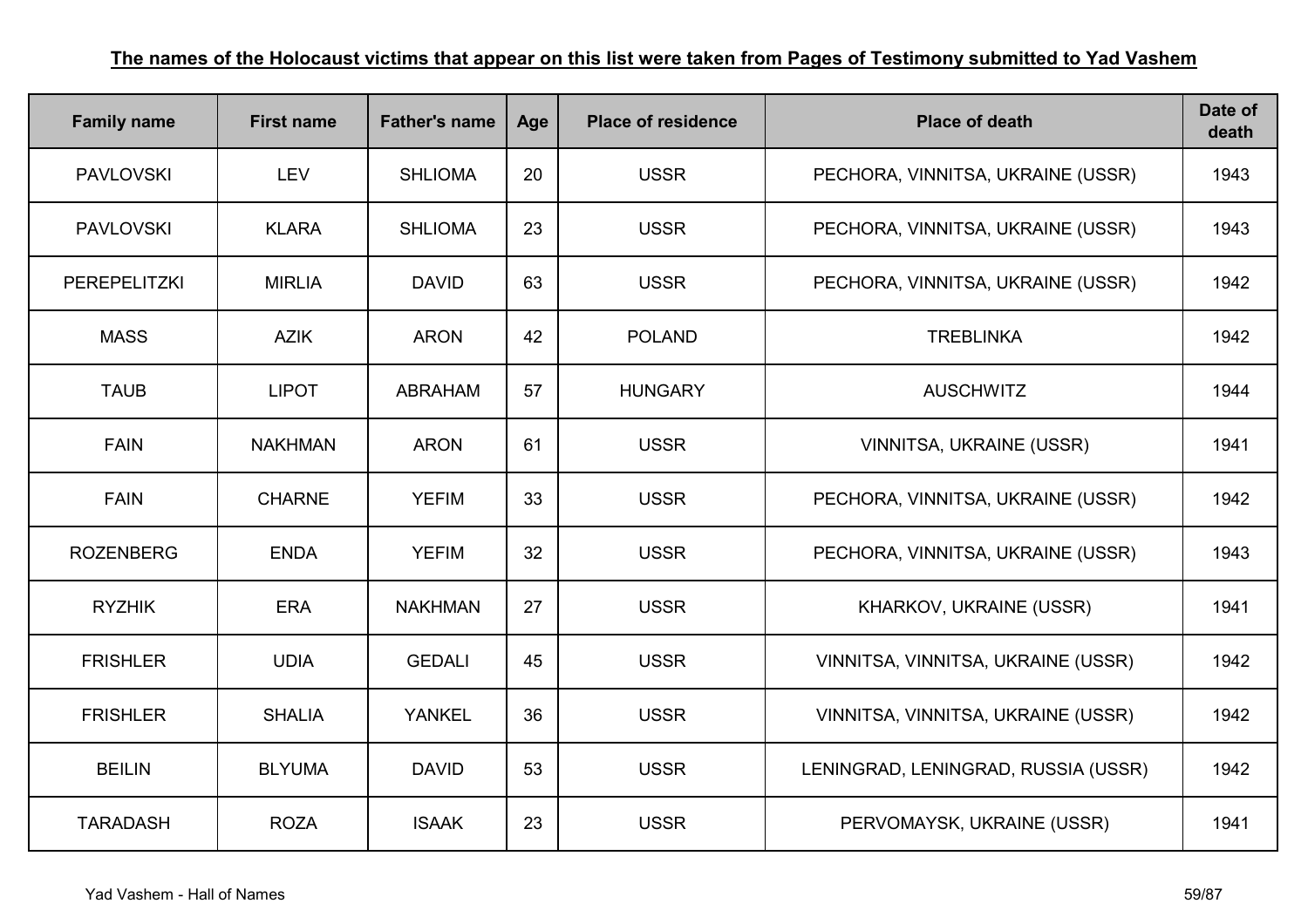| <b>Family name</b> | <b>First name</b> | <b>Father's name</b> | Age | <b>Place of residence</b> | <b>Place of death</b>            | Date of<br>death |
|--------------------|-------------------|----------------------|-----|---------------------------|----------------------------------|------------------|
| <b>SHVARTZMAN</b>  | <b>BENIAMIN</b>   | <b>YANKEL</b>        | 27  | <b>USSR</b>               | SMOLENSK, RUSSIA (USSR)          | 1943             |
| <b>SHERMAN</b>     | <b>SOLOMON</b>    | <b>DAVID</b>         | 57  | <b>USSR</b>               | NIKOLAYEV, UKRAINE (USSR)        | 1942             |
| <b>SHERMAN</b>     | <b>YEVGENIA</b>   | <b>AVIDOR</b>        | 55  | <b>USSR</b>               | NIKOLAYEV, UKRAINE (USSR)        | 1942             |
| <b>FURMAN</b>      | <b>ISAAK</b>      | <b>DUVID</b>         | 35  | <b>USSR</b>               | KHARKOV, KHARKOV, UKRAINE (USSR) | 1942             |
| <b>SHUSTERMAN</b>  | <b>SAMUIL</b>     | <b>AVRAM</b>         | 40  | <b>USSR</b>               | VITEBSK, BELORUSSIA (USSR)       | 1941             |
| <b>SHVARTZBURD</b> | <b>SHMUL</b>      | <b>BORUKH</b>        | 21  | <b>USSR</b>               | KHARKOV, UKRAINE (USSR)          | 1942             |
| <b>FLAT</b>        | <b>BEREL</b>      | <b>ABRAM</b>         | 21  | LITHUANIA                 | UTENA, LITHUANIA                 | 1941             |
| <b>FLAT</b>        | <b>IZRAIL</b>     | <b>ABRAM</b>         | 22  | <b>LITHUANIA</b>          | UTENA, LITHUANIA                 | 1941             |
| <b>FLAT</b>        | <b>ABRAM</b>      | <b>HILEL</b>         | 46  | <b>LITHUANIA</b>          | UTENA, LITHUANIA                 | 1941             |
| <b>KELMER</b>      | <b>JACOB</b>      | <b>JOSHUA</b>        | 45  | <b>POLAND</b>             | <b>CHELMNO</b>                   | 1942             |
| <b>KELMER</b>      | <b>BAYLA</b>      | <b>JACOB</b>         | 22  | <b>POLAND</b>             | <b>CHELMNO</b>                   | 1942             |
| <b>KELMER</b>      | <b>HIRSH</b>      | <b>JOSHUA</b>        | 39  | <b>POLAND</b>             | <b>CHELMNO</b>                   | 1942             |
| <b>FAINSHTEIN</b>  | <b>SARA</b>       | <b>ISAAK</b>         | 31  | <b>USSR</b>               | MARIUPOL, UKRAINE (USSR)         | 1941             |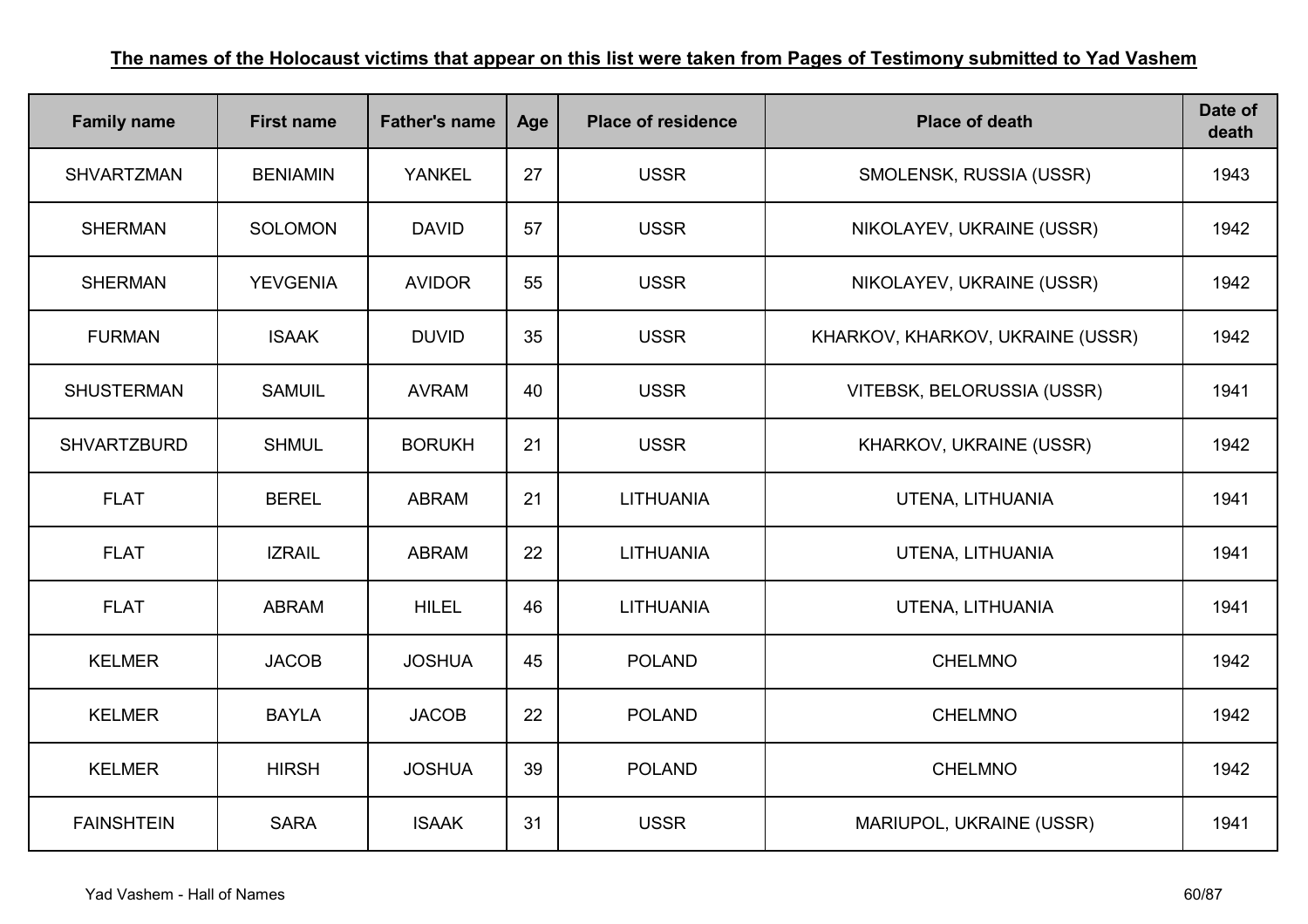| <b>Family name</b>  | <b>First name</b> | <b>Father's name</b> | Age | <b>Place of residence</b> | <b>Place of death</b>             | Date of<br>death |
|---------------------|-------------------|----------------------|-----|---------------------------|-----------------------------------|------------------|
| <b>FAINSHTEIN</b>   | <b>EVA</b>        | <b>MEYER</b>         | 22  | <b>USSR</b>               | MARIUPOL, UKRAINE (USSR)          | 1941             |
| <b>FAINSHTEIN</b>   | <b>GENIA</b>      | <b>BORIS</b>         | 56  | <b>USSR</b>               | MARIUPOL, UKRAINE (USSR)          | 1941             |
| <b>FAINSHTEIN</b>   | <b>MEYER</b>      | <b>BORUKH</b>        | 62  | <b>USSR</b>               | MARIUPOL, UKRAINE (USSR)          | 1941             |
| <b>BENDER</b>       | <b>SARA</b>       | <b>JOSHUA</b>        | 44  | <b>POLAND</b>             | <b>CHELMNO</b>                    | 1942             |
| <b>KOSTYUKOVSKI</b> | <b>IZRAIL</b>     | <b>LIOVA</b>         | 45  | <b>USSR</b>               | GADYACH, POLTAVA, UKRAINE (USSR)  | 1941             |
| <b>SLIOZBERG</b>    | <b>LAZAR</b>      | <b>SHLOMO</b>        | 43  | <b>USSR</b>               | SMOLENSK, SMOLENSK, RUSSIA (USSR) | 29/10/41         |
| <b>SHTEKH</b>       | <b>LEV</b>        | <b>VOLKA</b>         | 26  | <b>USSR</b>               | KIEV, UKRAINE (USSR)              | 1941             |
| <b>SVERDLOV</b>     | <b>LEV</b>        | <b>GRIGORI</b>       | 32  | <b>USSR</b>               | POLTAVA, UKRAINE (USSR)           | 1941             |
| <b>BRUM</b>         | <b>MENDL</b>      | <b>SRUL</b>          | 60  | <b>USSR</b>               | <b>BAR, UKRAINE (USSR)</b>        | 15/10/42         |
| <b>BRUM</b>         | <b>MOISHE</b>     | <b>YANKEL</b>        | 62  | <b>USSR</b>               | <b>BAR, UKRAINE (USSR)</b>        | 15/10/42         |
| <b>MOSHEL</b>       | <b>RIVA</b>       | <b>DAVID</b>         | 40  | <b>USSR</b>               | <b>BAR, UKRAINE (USSR)</b>        | 15/10/42         |
| <b>KATZMAN</b>      | <b>BENTZION</b>   | <b>DAVID</b>         | 46  | <b>USSR</b>               | <b>BAR, UKRAINE (USSR)</b>        | 15/10/42         |
| <b>KATZMAN</b>      | <b>YANKEL</b>     | <b>DAVID</b>         | 44  | <b>USSR</b>               | <b>BAR, UKRAINE (USSR)</b>        | 15/10/42         |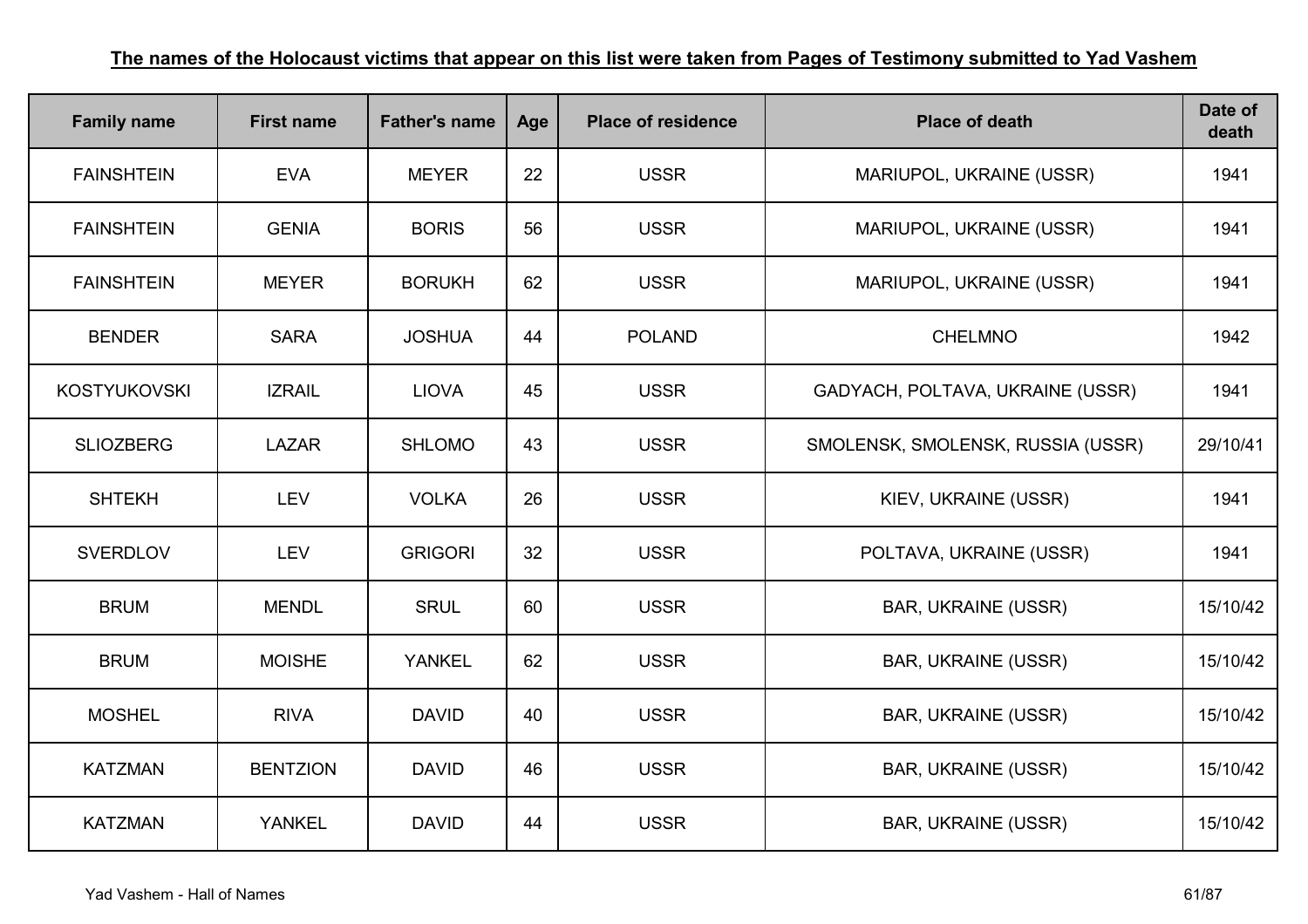| <b>Family name</b> | <b>First name</b> | <b>Father's name</b> | Age | <b>Place of residence</b> | <b>Place of death</b>                    | Date of<br>death |
|--------------------|-------------------|----------------------|-----|---------------------------|------------------------------------------|------------------|
| <b>KATZMAN</b>     | <b>GENIA</b>      | <b>YANKEL</b>        | 18  | <b>USSR</b>               | <b>BAR, UKRAINE (USSR)</b>               | 15/10/42         |
| <b>BELETZKI</b>    | <b>BERTA</b>      | <b>LAZAR</b>         | 40  | <b>USSR</b>               | PROPETROVSK, DNEPROPETROVSK, UKRAINE (U) | 13/10/41         |
| <b>ERLICHMAN</b>   | <b>LEA</b>        | <b>GUTMAN</b>        | 19  | <b>POLAND</b>             | <b>MAJDANEK</b>                          | 1942             |
| <b>BORENSTEIN</b>  | <b>MEYER</b>      | <b>ICEK</b>          | 19  | <b>POLAND</b>             | <b>TREBLINKA</b>                         | 1942             |
| <b>BORENSTEIN</b>  | <b>CHAIM</b>      | <b>ICEK</b>          | 25  | <b>POLAND</b>             | SKARZYSKO, KIELCE, POLAND                | 1942             |
| <b>SHERMAN</b>     | <b>KHENA</b>      | <b>VULF</b>          | 35  | <b>USSR</b>               | MINSK, BELORUSSIA (USSR)                 | 1941             |
| <b>SAPOZHNIK</b>   | <b>ROZA</b>       | <b>IZRAIL</b>        | 21  | <b>USSR</b>               | LIPOVETS, VINNITSA, UKRAINE (USSR)       | 1942             |
| <b>SAPOZHNIK</b>   | <b>IZRAIL</b>     | <b>IOSIF</b>         | 48  | <b>USSR</b>               | LIPOVETS, VINNITSA, UKRAINE (USSR)       | 1942             |
| <b>SAPOZHNIK</b>   | <b>AVRUM</b>      | <b>IOSIF</b>         | 50  | <b>USSR</b>               | LIPOVETS, VINNITSA, UKRAINE (USSR)       | 1942             |
| <b>SHEINKER</b>    | <b>YEVSEI</b>     | <b>ABRAM</b>         | 29  | <b>USSR</b>               | LENINGRAD, RUSSIA (USSR)                 | 1943             |
| <b>KUSHNIR</b>     | <b>ISAAK</b>      | <b>VULF</b>          | 32  | <b>USSR</b>               | <b>GERMANY</b>                           | 1942             |
| <b>IZRAITEL</b>    | <b>ABRUM</b>      | <b>YANKEL</b>        | 34  | <b>USSR</b>               | VINNITSA, VINNITSA, UKRAINE (USSR)       | 16/09/42         |
| <b>TARTAKOVSKI</b> | <b>ADEL</b>       | <b>IOSIF</b>         | 57  | <b>USSR</b>               | VINNITSA, VINNITSA, UKRAINE (USSR)       | 1942             |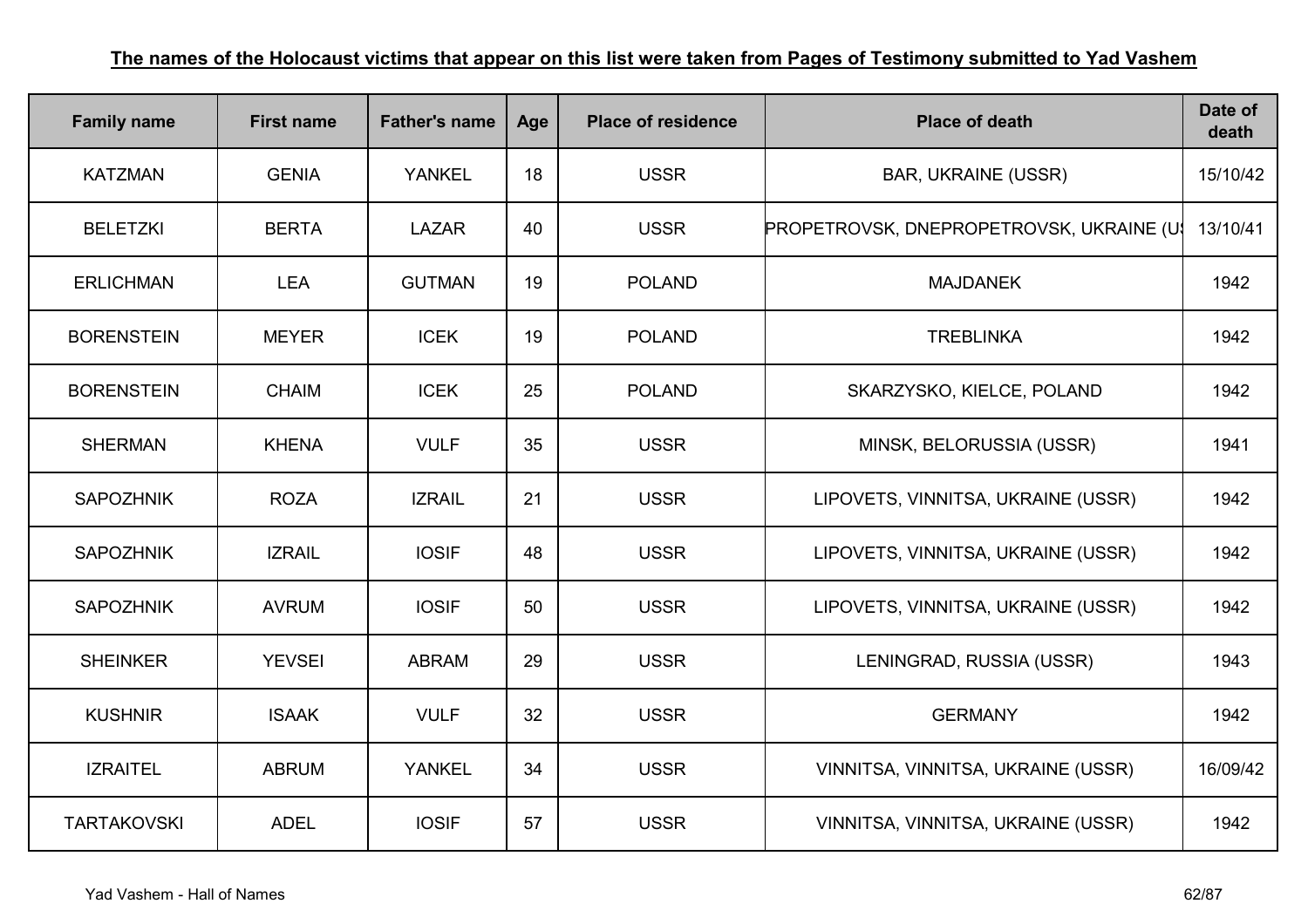| <b>Family name</b> | <b>First name</b> | <b>Father's name</b> | Age | <b>Place of residence</b> | <b>Place of death</b>                  | Date of<br>death |
|--------------------|-------------------|----------------------|-----|---------------------------|----------------------------------------|------------------|
| <b>POLYAK</b>      | <b>ISAAK</b>      | <b>YEFIM</b>         | 49  | <b>USSR</b>               | MOSKVA, RUSSIA (USSR)                  | 1941             |
| <b>GRUSHKO</b>     | <b>RIMA</b>       | <b>ARON</b>          | 38  | <b>USSR</b>               | VINNITSA, VINNITSA, UKRAINE (USSR)     | 1942             |
| <b>RABINOVICH</b>  | <b>ANATOLI</b>    | <b>ARON</b>          | 36  | <b>USSR</b>               | BARVENKOVO, KHARKOV, UKRAINE (USSR)    | 1942             |
| <b>KARDONSKI</b>   | <b>IOSIF</b>      | <b>YUKEL</b>         | 35  | <b>USSR</b>               | DNEPROPETROVSK, UKRAINE (USSR)         | 1941             |
| <b>FEL</b>         | <b>SOFA</b>       | <b>LEIBA</b>         | 28  | <b>USSR</b>               | VINNITSA, VINNITSA, UKRAINE (USSR)     | 19/09/41         |
| <b>FEL</b>         | <b>KHASKEL</b>    | <b>SHLEMA</b>        | 66  | <b>USSR</b>               | VINNITSA, VINNITSA, UKRAINE (USSR)     | 19/09/41         |
| <b>TZEIGER</b>     | <b>FANIA</b>      | <b>MARK</b>          | 50  | <b>USSR</b>               | ZAPOROZHYE, ZAPOROZHYE, UKRAINE (USSR) | 1942             |
| <b>TZEIGER</b>     | <b>MOISEI</b>     | <b>ARON</b>          | 55  | <b>USSR</b>               | ZAPOROZHYE, ZAPOROZHYE, UKRAINE (USSR) | 1942             |
| <b>KRASIK</b>      | <b>ABRAM</b>      | <b>ISAAK</b>         | 49  | <b>USSR</b>               | KLIMOVICHI, MOGILEV, BELORUSSIA (USSR) | 1941             |
| <b>KRASIK</b>      | <b>GILA</b>       | <b>ABRAM</b>         | 19  | <b>USSR</b>               | KLIMOVICHI, MOGILEV, BELORUSSIA (USSR) | 1941             |
| <b>KUCHER</b>      | <b>YAKOV</b>      | <b>LEIB</b>          | 36  | <b>USSR</b>               | <b>ROMANIA</b>                         | 1943             |
| <b>KHALIF</b>      | <b>POLINA</b>     | <b>PINKHAS</b>       | 26  | <b>USSR</b>               | VINNITSA, VINNITSA, UKRAINE (USSR)     | 1942             |
| <b>KOGAN</b>       | <b>KHAIA</b>      | <b>DAVID</b>         | 45  | <b>USSR</b>               | VINNITSA, VINNITSA, UKRAINE (USSR)     | 1942             |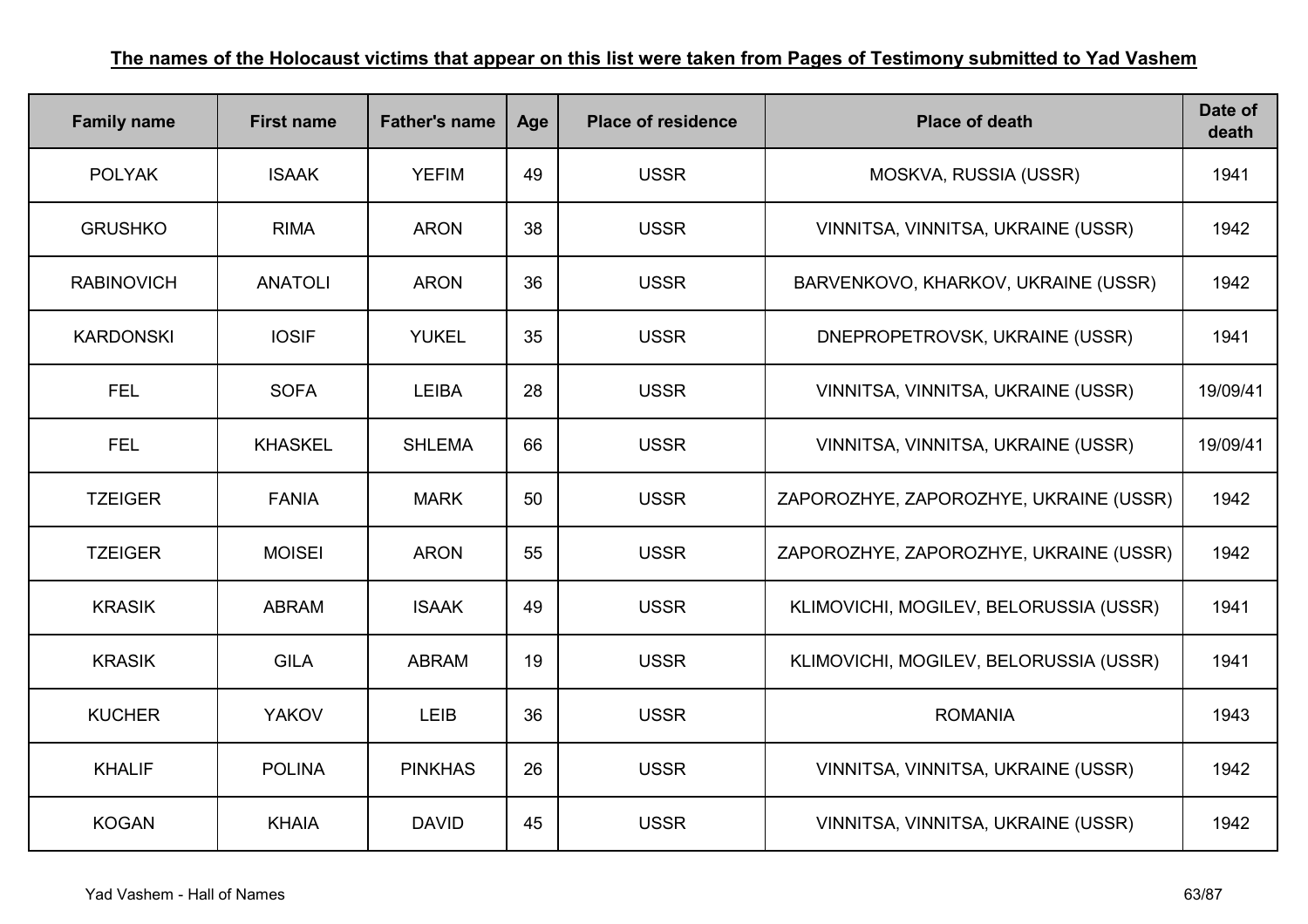| <b>Family name</b> | <b>First name</b> | <b>Father's name</b> | Age | <b>Place of residence</b> | <b>Place of death</b>               | Date of<br>death |
|--------------------|-------------------|----------------------|-----|---------------------------|-------------------------------------|------------------|
| <b>KOGAN</b>       | <b>NEKHAMA</b>    | <b>DAVID</b>         | 27  | <b>USSR</b>               | VINNITSA, VINNITSA, UKRAINE (USSR)  | 1942             |
| <b>KOGAN</b>       | <b>RUVIM</b>      | <b>DAVID</b>         | 39  | <b>USSR</b>               | VINNITSA, VINNITSA, UKRAINE (USSR)  | 1942             |
| <b>KOGAN</b>       | <b>ESTER</b>      | <b>DAVID</b>         | 29  | <b>USSR</b>               | VINNITSA, VINNITSA, UKRAINE (USSR)  | 1942             |
| <b>GITMAN</b>      | <b>SHIMON</b>     | <b>YANKEL</b>        | 47  | <b>USSR</b>               | <b>GERMANY</b>                      | 11/02/45         |
| <b>KATZ</b>        | <b>YUTKO</b>      | <b>OVSHEI</b>        | 53  | <b>USSR</b>               | STALINGRAD, RUSSIA (USSR)           | 1942             |
| <b>KANTOR</b>      | LEIB              | <b>YUTKA</b>         | 32  | <b>USSR</b>               | VINNITSA, VINNITSA, UKRAINE (USSR)  | 16/04/42         |
| <b>KATZNELSON</b>  | <b>MAKS</b>       | <b>LEIBA</b>         | 44  | <b>USSR</b>               | DNEPROPETROVSK, UKRAINE (USSR)      | 15/11/43         |
| <b>VIKHMAN</b>     | <b>LIA</b>        | <b>LEIBA</b>         | 35  | <b>USSR</b>               | LENINGRAD, LENINGRAD, RUSSIA (USSR) | 08/03/42         |
| <b>GURARI</b>      | <b>YUDA</b>       | <b>SIMON</b>         | 33  | <b>USSR</b>               | LENINGRAD, LENINGRAD, RUSSIA (USSR) | 27/12/41         |
| <b>GURARI</b>      | <b>FANIA</b>      | <b>MENDEL</b>        | 40  | <b>USSR</b>               | LENINGRAD, LENINGRAD, RUSSIA (USSR) | 14/02/42         |
| <b>GOKKES</b>      | <b>JACOB</b>      | <b>HERTOG</b>        | 42  | <b>NETHERLANDS</b>        | <b>SOBIBOR</b>                      | 09/07/43         |
| <b>SHEKHTER</b>    | <b>ABA</b>        | <b>SHULIM</b>        | 43  | <b>ROMANIA</b>            | BULBOACA, BESSARABIA, ROMANIA       | 1941             |
| <b>MITELMAN</b>    | <b>MEYER</b>      | <b>ARON</b>          | 39  | <b>ROMANIA</b>            | MOLDAVIYA ASSR, UKRAINE (USSR)      | 1941             |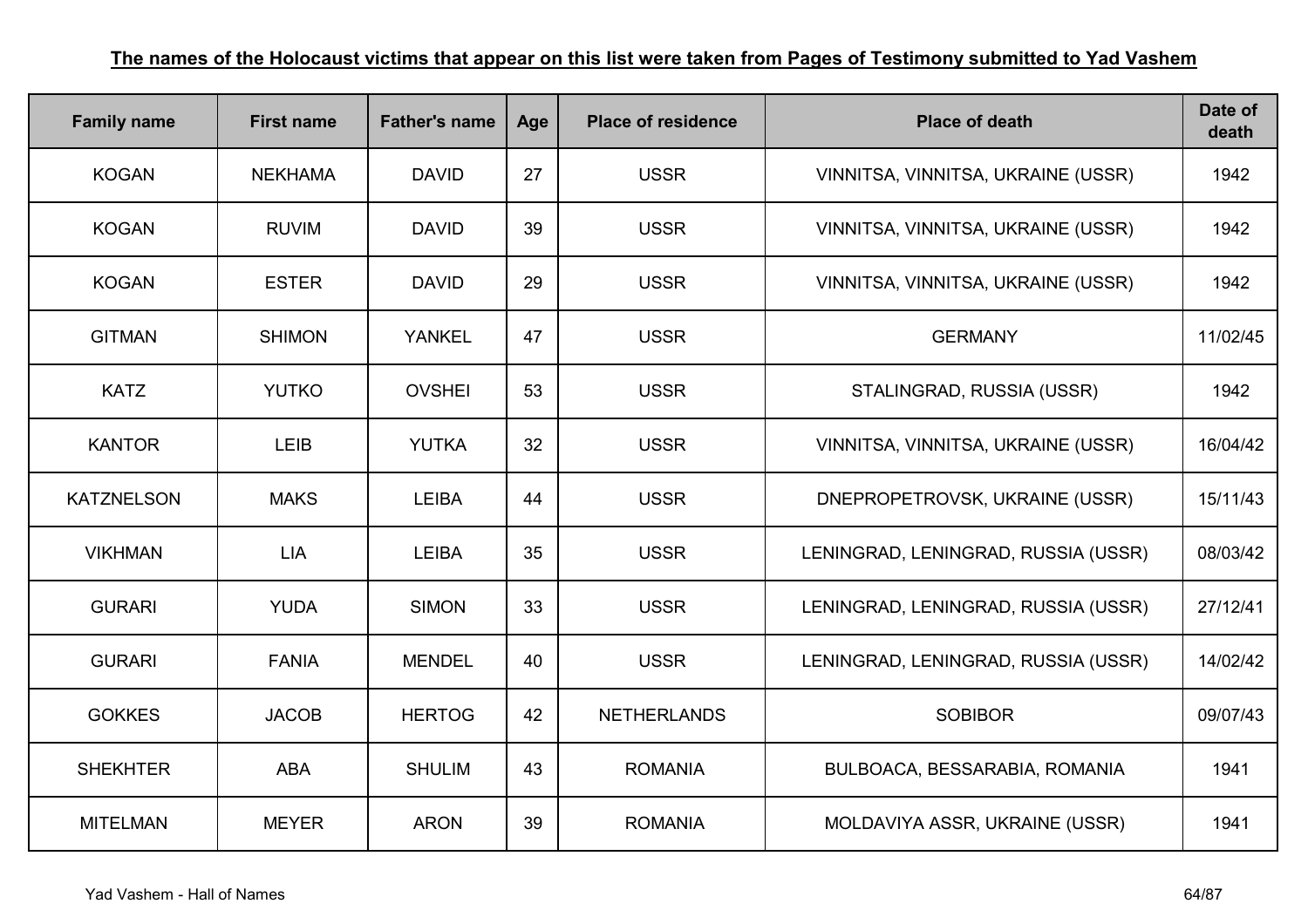| <b>Family name</b> | <b>First name</b> | <b>Father's name</b> | Age | <b>Place of residence</b> | <b>Place of death</b>              | Date of<br>death |
|--------------------|-------------------|----------------------|-----|---------------------------|------------------------------------|------------------|
| <b>GOLUB</b>       | <b>MOISEI</b>     | <b>BARUKH</b>        | 41  | <b>USSR</b>               | MINSK, BELORUSSIA (USSR)           | 1943             |
| <b>GRUTZKI</b>     | <b>YAKOV</b>      | <b>DAVID</b>         | 45  | <b>USSR</b>               | <b>ODESSA, UKRAINE (USSR)</b>      | 1941             |
| <b>BERSHADSKI</b>  | <b>MARK</b>       | <b>LEIB</b>          | 23  | <b>USSR</b>               | SMOLENSK, RUSSIA (USSR)            | 26/03/42         |
| <b>GINZBURG</b>    | <b>MOISEI</b>     | <b>DUVID</b>         | 34  | <b>USSR</b>               | SMOLENSK, RUSSIA (USSR)            | 1941             |
| <b>KAAN</b>        | <b>BIBI</b>       | <b>BENIAMIN</b>      | 48  | <b>ROMANIA</b>            | OBODOVKA, VINNITSA, UKRAINE (USSR) | 1941             |
| <b>FELER</b>       | <b>MAKS</b>       | <b>LEO</b>           | 44  | <b>ROMANIA</b>            | OBODOVKA, VINNITSA, UKRAINE (USSR) | 1941             |
| <b>BICHLER</b>     | <b>ELIZABETT</b>  | <b>KAROLY</b>        | 42  | <b>HUNGARY</b>            | <b>SOBIBOR</b>                     | 21/06/44         |
| <b>GROSZ</b>       | <b>JOZSEF</b>     | <b>LAZAR</b>         | 54  | <b>HUNGARY</b>            | <b>AUSCHWITZ</b>                   | 1944             |
| <b>POLAK</b>       | <b>RACHEL</b>     | <b>HERTOG</b>        | 51  | <b>NETHERLANDS</b>        | <b>SOBIBOR</b>                     | 04/06/43         |
| <b>GOKKES</b>      | <b>JOZEPH</b>     | <b>HERTOG</b>        | 38  | <b>NETHERLANDS</b>        | <b>AUSCHWITZ</b>                   | 30/09/42         |
| <b>KOPELEVICH</b>  | <b>YAKOV</b>      | <b>IOSIF</b>         | 34  | <b>POLAND</b>             | DOKSZYCE, WILNO, POLAND            | 1942             |
| <b>KOPELEVICH</b>  | <b>SHAIA</b>      | <b>IOSIF</b>         | 36  | <b>POLAND</b>             | DOKSZYCE, WILNO, POLAND            | 1942             |
| <b>LEWANDOWSKI</b> | <b>LINA</b>       | <b>JULIUS</b>        | 68  | <b>GERMANY</b>            | <b>SOBIBOR</b>                     | 14/05/43         |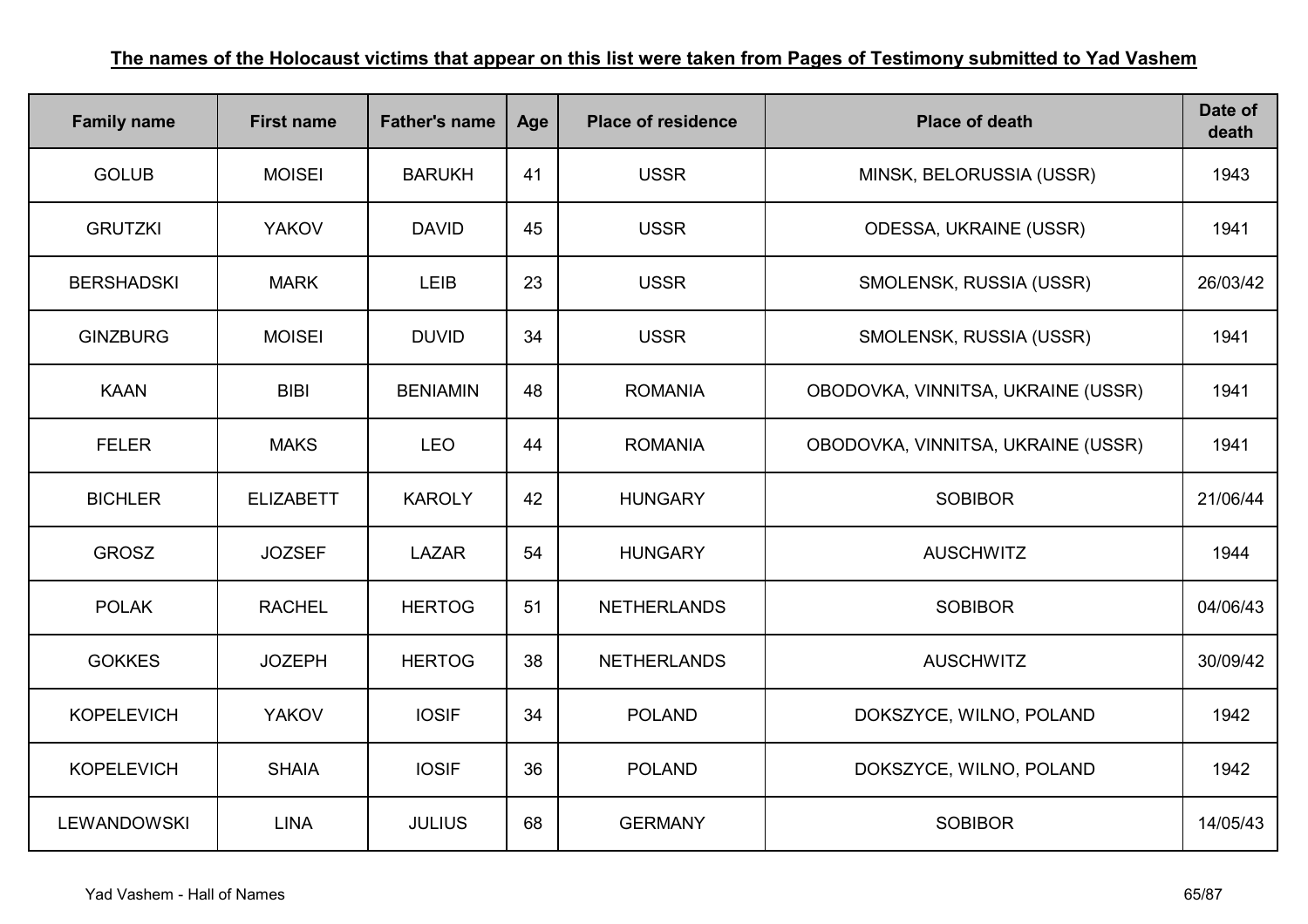| <b>Family name</b> | <b>First name</b> | <b>Father's name</b> | Age | <b>Place of residence</b> | <b>Place of death</b>                | Date of<br>death |
|--------------------|-------------------|----------------------|-----|---------------------------|--------------------------------------|------------------|
| <b>LICHOLAT</b>    | <b>CHAJA</b>      | <b>MAX</b>           | 36  | <b>BELGIUM</b>            | <b>AUSCHWITZ</b>                     | 1943             |
| <b>KUYT</b>        | <b>ESTELLA</b>    | <b>WOLF</b>          | 46  | <b>NETHERLANDS</b>        | <b>AUSCHWITZ</b>                     | 12/02/43         |
| <b>BONDAR</b>      | <b>DUVID</b>      | <b>KHAIM</b>         | 55  | <b>USSR</b>               | BERSHAD, VINNITSA, UKRAINE (USSR)    | 1944             |
| <b>BONDAR</b>      | <b>MEYER</b>      | <b>DUVID</b>         | 37  | <b>USSR</b>               | BERSHAD, VINNITSA, UKRAINE (USSR)    | 1944             |
| <b>GALPERIN</b>    | <b>KHASIA</b>     | <b>AVRAAM</b>        | 45  | <b>USSR</b>               | MINSK, BELORUSSIA (USSR)             | 1943             |
| <b>GALPERIN</b>    | <b>NAUM</b>       | <b>KAUFMAN</b>       | 46  | <b>USSR</b>               | MINSK, BELORUSSIA (USSR)             | 1942             |
| <b>TABACHNIK</b>   | <b>SIMKHA</b>     | <b>LEIB</b>          | 24  | <b>USSR</b>               | MURMANSK, RUSSIA (USSR)              | 1941             |
| <b>FIKS</b>        | <b>SRUL</b>       | <b>SHLEMA</b>        | 58  | <b>ROMANIA</b>            | REGAR, TADZHIKISTAN (USSR)           | 02/02/43         |
| <b>FIKS</b>        | <b>SIMA</b>       | <b>BERL</b>          | 52  | <b>ROMANIA</b>            | REGAR, TADZHIKISTAN (USSR)           | 20/12/42         |
| <b>FURMAN</b>      | <b>MEYER</b>      | <b>GERSHEL</b>       | 41  | <b>USSR</b>               | BUDENNOVKA, ZHITOMIR, UKRAINE (USSR) | 1943             |
| <b>FRENKEL</b>     | <b>POLINA</b>     | <b>IKHIL</b>         | 37  | <b>ROMANIA</b>            | SOROCA, BESSARABIA, ROMANIA          | 1942             |
| <b>FRENKEL</b>     | <b>IOSIF</b>      | <b>IKHIL</b>         | 40  | <b>ROMANIA</b>            | SOROCA, BESSARABIA, ROMANIA          | 1942             |
| <b>FRENKEL</b>     | <b>DORA</b>       | <b>ISAAK</b>         | 63  | <b>ROMANIA</b>            | SOROCA, BESSARABIA, ROMANIA          | 1942             |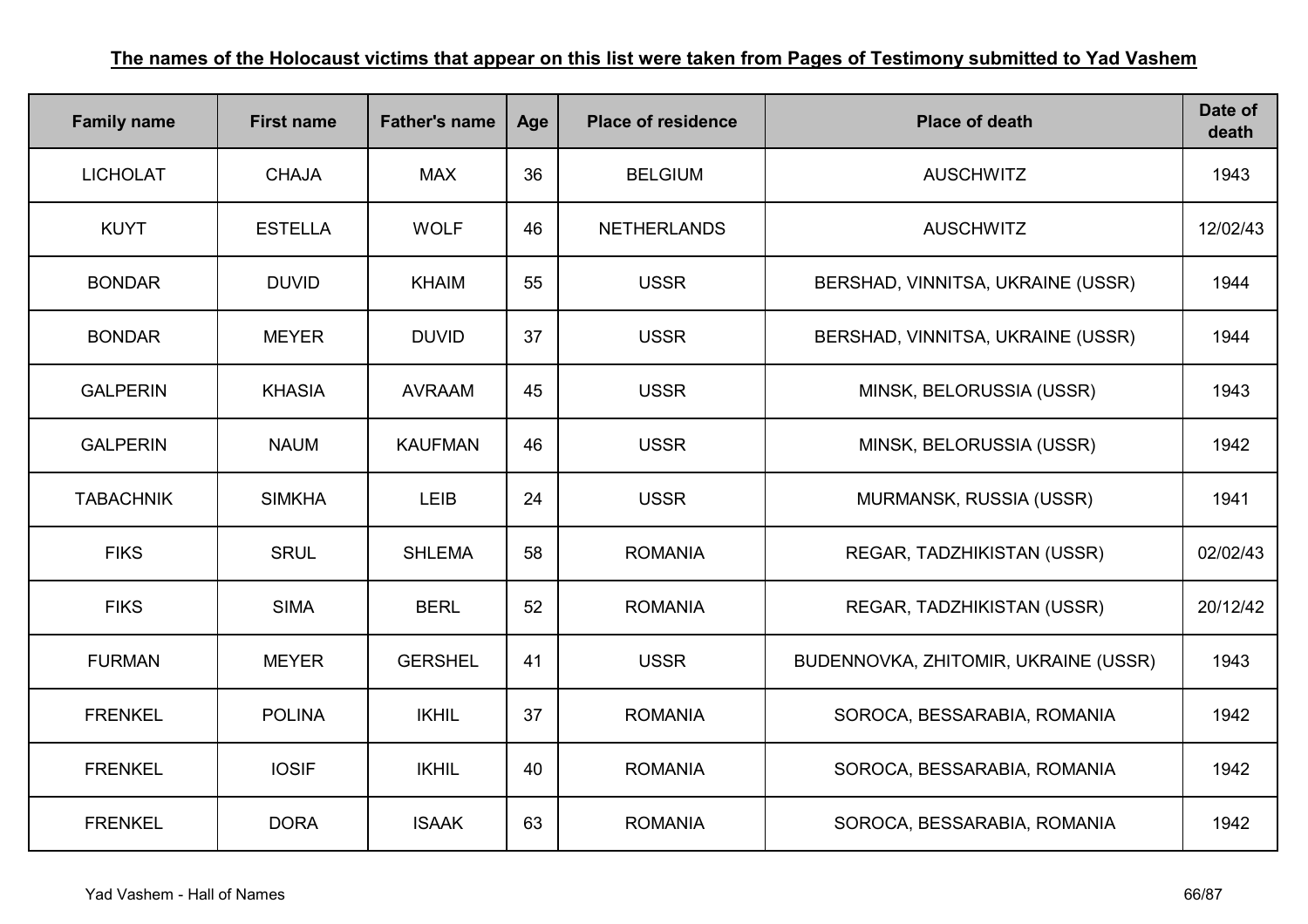| <b>Family name</b>  | <b>First name</b> | <b>Father's name</b> | Age | <b>Place of residence</b> | <b>Place of death</b>              | Date of<br>death |
|---------------------|-------------------|----------------------|-----|---------------------------|------------------------------------|------------------|
| <b>KUSHNIR</b>      | <b>NAUM</b>       | <b>SHMUEL</b>        | 33  | <b>USSR</b>               | MEZHIROV, VINNITSA, UKRAINE (USSR) | 1941             |
| <b>KUSHNIR</b>      | <b>MORDEKHAI</b>  | <b>SHMUEL</b>        | 36  | <b>USSR</b>               | MEZHIROV, VINNITSA, UKRAINE (USSR) | 1941             |
| <b>GOLDBERG</b>     | <b>ROZA</b>       | <b>YAKOV</b>         | 28  | <b>USSR</b>               | VINNITSA, VINNITSA, UKRAINE (USSR) | 1942             |
| <b>LEVI</b>         | <b>KLARA</b>      | <b>YAKOV</b>         | 44  | <b>USSR</b>               | <b>KRYM, RUSSIA (USSR)</b>         | 17/12/41         |
| <b>KOHEN</b>        | <b>KHANA</b>      | <b>YAKOV</b>         | 31  | <b>USSR</b>               | KRYM, RUSSIA (USSR)                | 17/12/41         |
| <b>GURVICH</b>      | <b>MALKA</b>      | <b>ISHIE</b>         | 57  | <b>USSR</b>               | MINSK, BELORUSSIA (USSR)           | 1942             |
| <b>GURVICH</b>      | <b>FRIDMAN</b>    | <b>GIRSH</b>         | 60  | <b>USSR</b>               | MINSK, BELORUSSIA (USSR)           | 1942             |
| <b>GURVICH</b>      | <b>GETZL</b>      | <b>FRIDMAN</b>       | 24  | <b>USSR</b>               | MINSK, BELORUSSIA (USSR)           | 1941             |
| <b>SHATZ</b>        | <b>MIKHAIL</b>    | <b>RAKHMIL</b>       | 30  | <b>USSR</b>               | RAIGORODOK, UKRAINE (USSR)         | 24/11/42         |
| <b>SHATZ</b>        | <b>SARA</b>       | <b>RAKHMIL</b>       | 24  | <b>USSR</b>               | RAIGORODOK, UKRAINE (USSR)         | 25/11/42         |
| <b>GUTTMANN</b>     | <b>LEOPOLD</b>    | <b>ADOLF</b>         | 36  | <b>CZECHOSLOVAKIA</b>     | <b>MAJDANEK</b>                    | 1942             |
| <b>SHATZ</b>        | <b>RAKHMIL</b>    | <b>LIBER</b>         | 54  | <b>USSR</b>               | RAIGORODOK, UKRAINE (USSR)         | 24/11/42         |
| <b>BERDICHEVSKI</b> | <b>SRULIK</b>     | <b>DAVID</b>         | 20  | <b>USSR</b>               | RAIGORODOK, UKRAINE (USSR)         | 15/09/41         |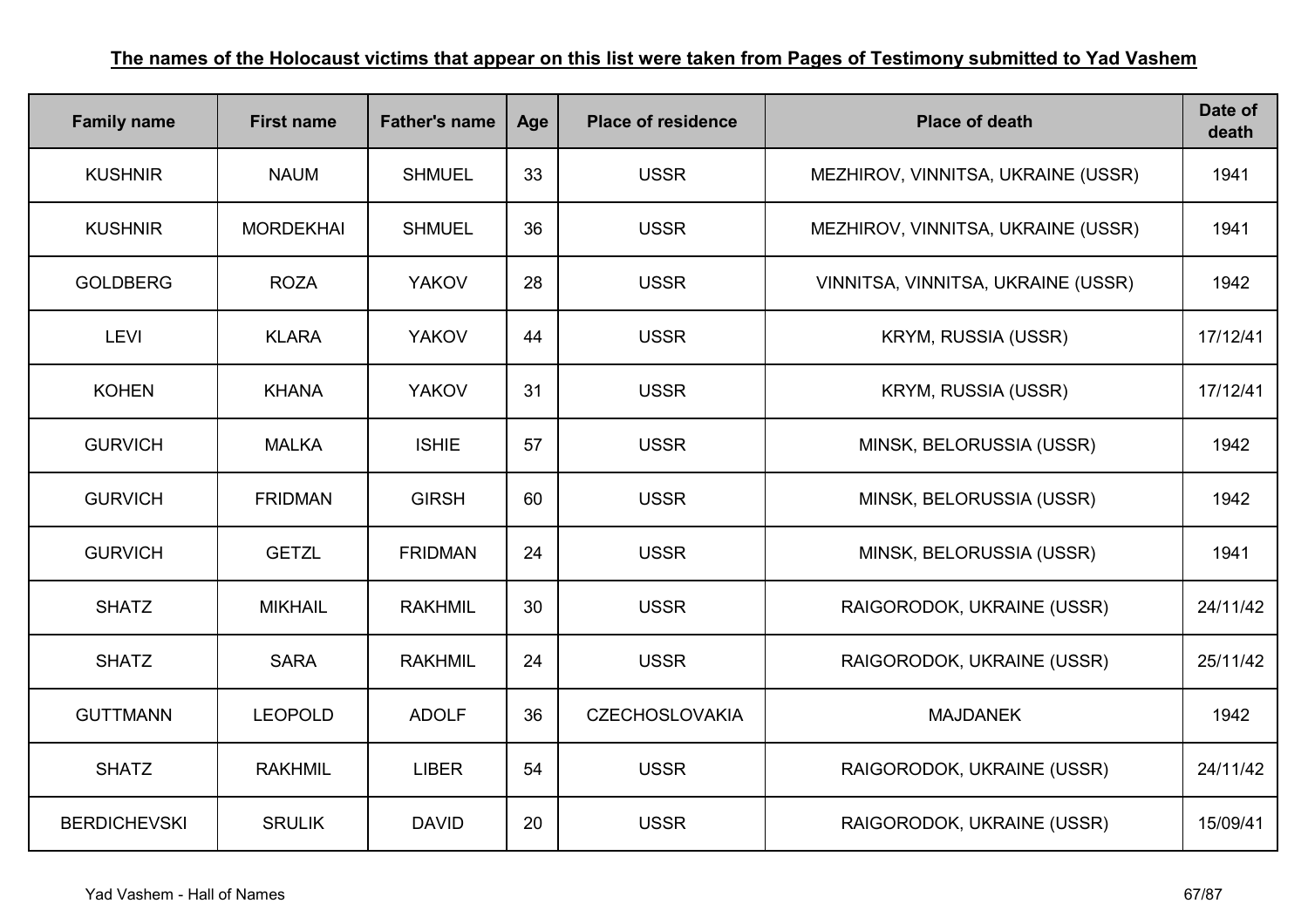| <b>Family name</b> | <b>First name</b> | <b>Father's name</b> | Age | <b>Place of residence</b> | <b>Place of death</b>               | Date of<br>death |
|--------------------|-------------------|----------------------|-----|---------------------------|-------------------------------------|------------------|
| <b>VALDMAN</b>     | <b>GOLDA</b>      | <b>YAKOV</b>         | 32  | <b>USSR</b>               | VINNITSA, VINNITSA, UKRAINE (USSR)  | 1942             |
| <b>BORODYANSKI</b> | <b>BORUKH</b>     | <b>MORDUKH</b>       | 30  | <b>USSR</b>               | KIEV, UKRAINE (USSR)                | 1941             |
| <b>GITSHTEIN</b>   | <b>RAKHEL</b>     | <b>YAKOV</b>         | 51  | <b>USSR</b>               | VINNITSA, VINNITSA, UKRAINE (USSR)  | 1942             |
| <b>KOGAN</b>       | <b>FEIGA</b>      | <b>YAKOV</b>         | 45  | <b>USSR</b>               | YANOV, VINNITSA, UKRAINE (USSR)     | 30/05/42         |
| <b>BAKSHI</b>      | <b>SARA</b>       | <b>KHAIM</b>         | 37  | <b>USSR</b>               | <b>KRYM, RUSSIA (USSR)</b>          | 17/12/41         |
| <b>LEVI</b>        | <b>MISHA</b>      | <b>KHAIM</b>         | 51  | <b>USSR</b>               | <b>KRYM, RUSSIA (USSR)</b>          | 17/12/41         |
| <b>REICH</b>       | <b>RICHARD</b>    | <b>MORITZ</b>        | 67  | <b>CZECHOSLOVAKIA</b>     | <b>TREBLINKA</b>                    | 1942             |
| <b>PERL</b>        | <b>MAIER</b>      | <b>MOSE</b>          | 49  | <b>HUNGARY</b>            | <b>AUSCHWITZ</b>                    | 1944             |
| <b>GALPER</b>      | <b>ESTER</b>      | LEIB                 | 43  | <b>USSR</b>               | LENINGRAD, LENINGRAD, RUSSIA (USSR) | 30/03/42         |
| <b>VALER</b>       | <b>IDL</b>        | <b>SHOIL</b>         | 47  | <b>USSR</b>               | <b>ODESSA, UKRAINE (USSR)</b>       | 1941             |
| <b>VALER</b>       | <b>LEIZER</b>     | <b>SHOIL</b>         | 53  | <b>USSR</b>               | ODESSA, UKRAINE (USSR)              | 1941             |
| <b>GOROKHOVSKI</b> | <b>KHANA</b>      | <b>DAVID</b>         | 43  | <b>USSR</b>               | <b>ODESSA, UKRAINE (USSR)</b>       | 1941             |
| <b>ENGEL</b>       | <b>SAROLTA</b>    | <b>IGNAC</b>         | 45  | <b>HUNGARY</b>            | <b>AUSCHWITZ</b>                    | 1944             |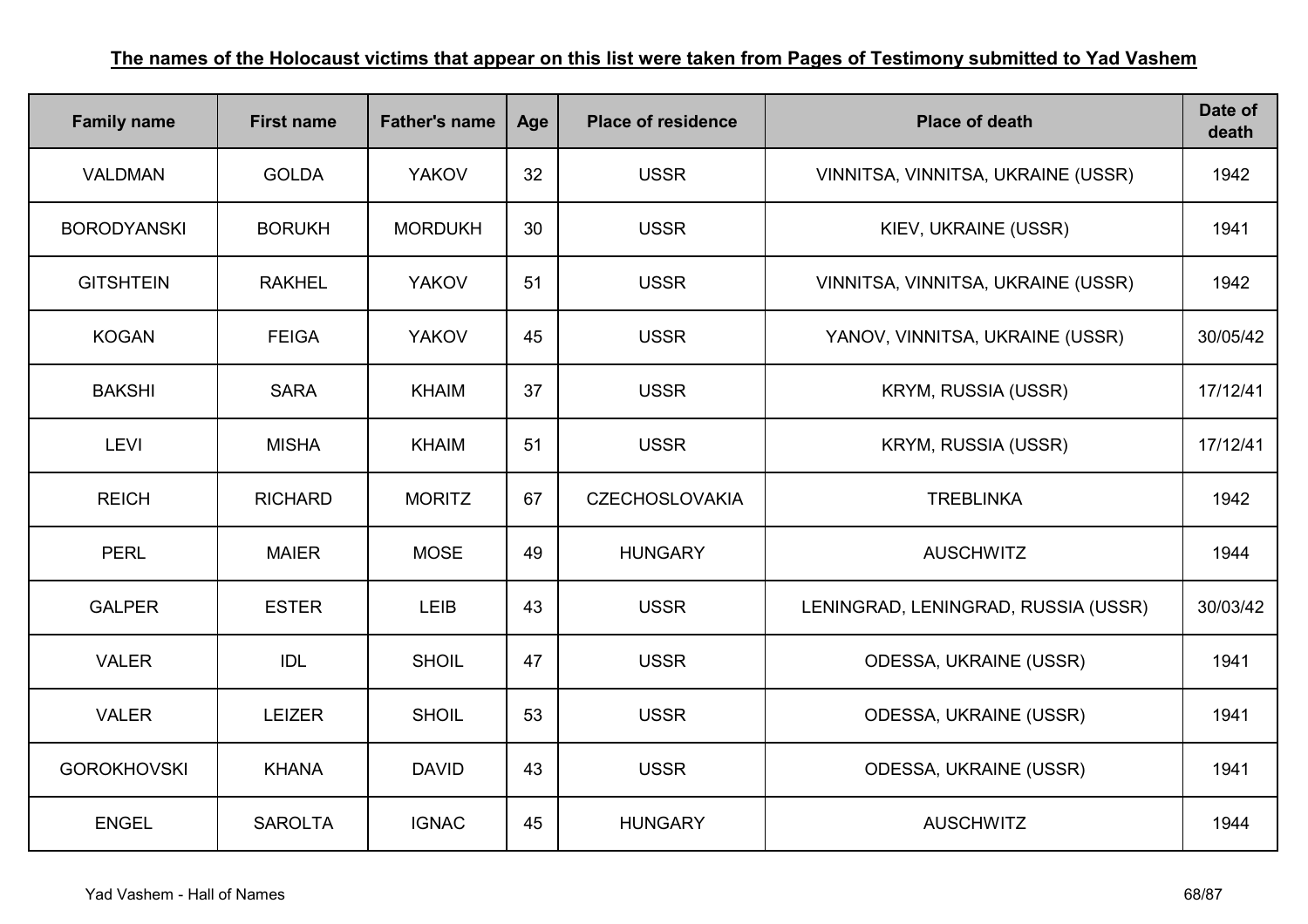| <b>Family name</b> | <b>First name</b> | <b>Father's name</b> | Age | <b>Place of residence</b> | <b>Place of death</b>      | Date of<br>death |
|--------------------|-------------------|----------------------|-----|---------------------------|----------------------------|------------------|
| <b>ENGEL</b>       | <b>ISTVAN</b>     | <b>IGNAC</b>         | 49  | <b>HUNGARY</b>            | <b>AUSCHWITZ</b>           | 1944             |
| <b>GOLDMANN</b>    | <b>IREN</b>       | <b>IGNAC</b>         | 44  | <b>HUNGARY</b>            | <b>AUSCHWITZ</b>           | 1944             |
| <b>CSILLAG</b>     | <b>LAURA</b>      | <b>IGNAC</b>         | 51  | <b>HUNGARY</b>            | LICHTENWOERTH, AUSTRIA     | 1944             |
| <b>SZEGO</b>       | <b>MARGIT</b>     | <b>JOZSEF</b>        | 35  | <b>HUNGARY</b>            | <b>AUSCHWITZ</b>           | 1944             |
| <b>BARNA</b>       | <b>SANDOR</b>     | <b>JOZSEF</b>        | 39  | <b>HUNGARY</b>            | <b>BUCHENWALD, GERMANY</b> | 1944             |
| <b>ENGEL</b>       | <b>ROZA</b>       | <b>LORINC</b>        | 67  | <b>HUNGARY</b>            | <b>AUSCHWITZ</b>           | 1944             |
| <b>BARNA</b>       | <b>BERTA</b>      | <b>JOZSEF</b>        | 56  | <b>HUNGARY</b>            | <b>AUSCHWITZ</b>           | 1944             |
| <b>BARNA</b>       | <b>JOZSEF</b>     | <b>LASZLO</b>        | 59  | <b>HUNGARY</b>            | <b>AUSCHWITZ</b>           | 1944             |
| <b>BRANDES</b>     | <b>SHMUL</b>      | <b>PINKHUS</b>       | 46  | <b>USSR</b>               | ODESSA, UKRAINE (USSR)     | 1941             |
| <b>LEVENSHTEIN</b> | <b>SHAUL</b>      | <b>MOSHE</b>         | 78  | <b>POLAND</b>             | <b>KRAKOW, POLAND</b>      | 1943             |
| <b>BRANDES</b>     | <b>SHIMEN</b>     | <b>PINKHUS</b>       | 43  | <b>USSR</b>               | ODESSA, UKRAINE (USSR)     | 1941             |
| <b>LEVENSHTEIN</b> | <b>YITZHAK</b>    | <b>SHAUL</b>         | 34  | <b>POLAND</b>             | <b>BELZEC</b>              | 1944             |
| <b>LEVENSHTEIN</b> | <b>RIKEL</b>      | <b>NAFTALI</b>       | 32  | <b>POLAND</b>             | <b>BELZEC</b>              | 1943             |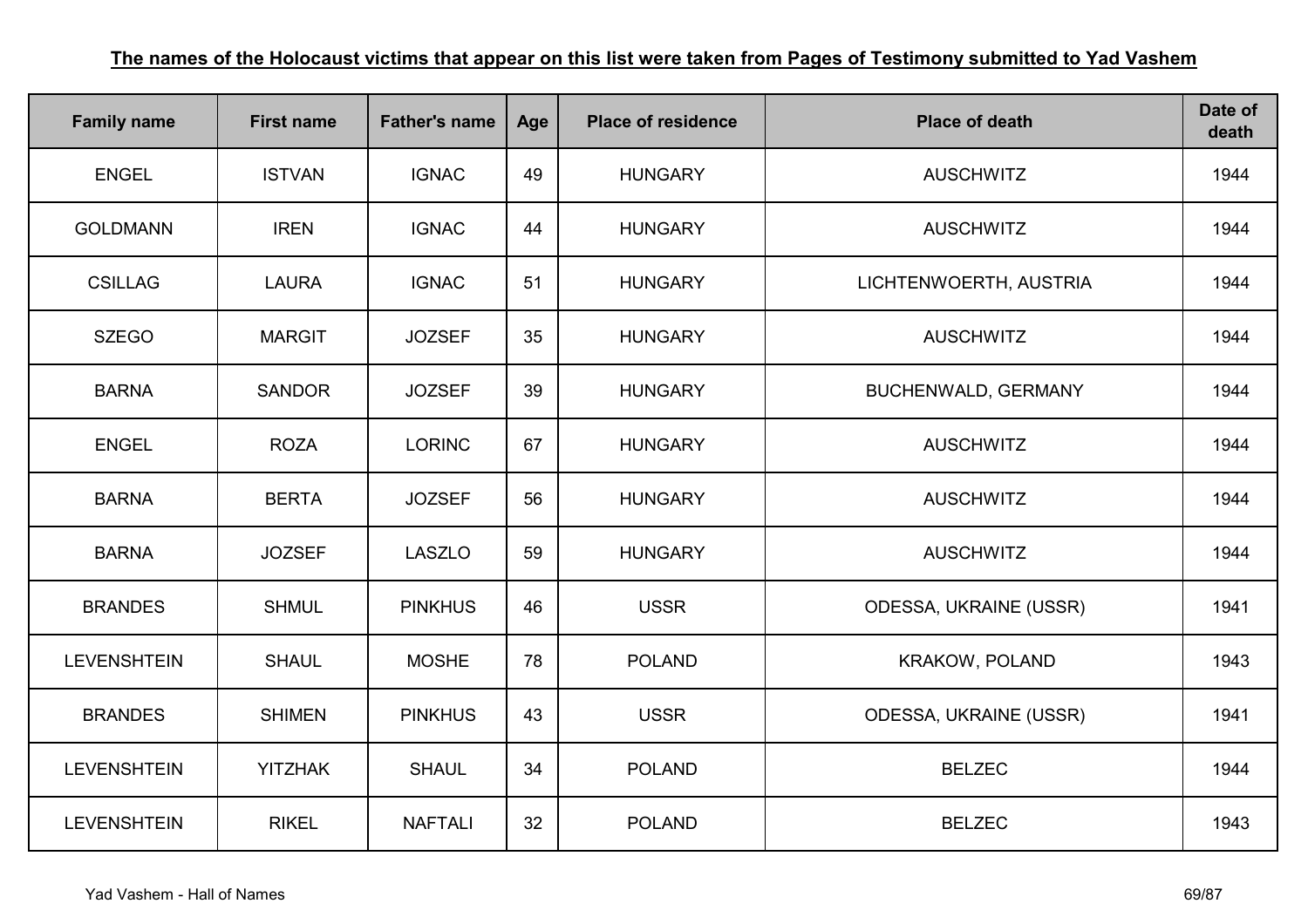| <b>Family name</b> | <b>First name</b> | <b>Father's name</b> | Age | <b>Place of residence</b> | <b>Place of death</b>                    | Date of<br>death |
|--------------------|-------------------|----------------------|-----|---------------------------|------------------------------------------|------------------|
| <b>LEVENSHTEIN</b> | <b>JOSEF</b>      | <b>SHAUL</b>         | 30  | <b>POLAND</b>             | JANOW, POLAND                            | 1944             |
| <b>LEVENSHTEIN</b> | <b>MOSHE</b>      | <b>SHAUL</b>         | 26  | <b>POLAND</b>             | <b>KRAKOW, POLAND</b>                    | 01/01/39         |
| <b>LEINER</b>      | <b>LEOPOLD</b>    | <b>MOSHE</b>         | 31  | <b>POLAND</b>             | <b>MAUTHAUSEN</b>                        | 1945             |
| <b>MARKEL</b>      | <b>KAROL</b>      | <b>MARCUS</b>        | 51  | <b>POLAND</b>             | LWOW, POLAND                             | 08/08/41         |
| <b>FURMAN</b>      | <b>ABA</b>        | <b>BORUKH</b>        | 41  | <b>USSR</b>               | LELCHITSY, POLESYE, BELORUSSIA (USSR)    | 1944             |
| <b>ALTGENUG</b>    | <b>JOSEPH</b>     | <b>HERMANN</b>       | 53  | <b>GERMANY</b>            | MINSK, BELORUSSIA (USSR)                 | 28/07/42         |
| <b>ALTGENUG</b>    | <b>SIEGMUND</b>   | <b>HERMANN</b>       | 52  | <b>GERMANY</b>            | MINSK, BELORUSSIA (USSR)                 | 28/07/42         |
| <b>ALTGENUG</b>    | <b>JAKOB</b>      | <b>HERMANN</b>       | 42  | <b>GERMANY</b>            | MINSK, BELORUSSIA (USSR)                 | 28/07/42         |
| <b>KANTZLER</b>    | <b>KHANA</b>      | <b>FAIVA</b>         | 34  | <b>USSR</b>               | MINSK, BELORUSSIA (USSR)                 | 23/03/43         |
| <b>MUCHA</b>       | <b>MOSHE</b>      | <b>YECHIEL</b>       | 28  | <b>POLAND</b>             | <b>MAJDANEK</b>                          | 1944             |
| <b>LITVIN</b>      | <b>BORIS</b>      | <b>ISAAK</b>         | 19  | <b>USSR</b>               | STALINGRAD, RUSSIA (USSR)                | 1942             |
| <b>PALEI</b>       | <b>GERSHN</b>     | <b>ABRAM</b>         | 58  | <b>USSR</b>               | BOBRUYSK, MOGILEV, BELORUSSIA (USSR)     | 07/11/41         |
| <b>FIGLER</b>      | <b>GOLDA</b>      | <b>DUVID</b>         | 55  | <b>USSR</b>               | TIRASPOL, MOLDAVIYA ASSR, UKRAINE (USSR) | 1941             |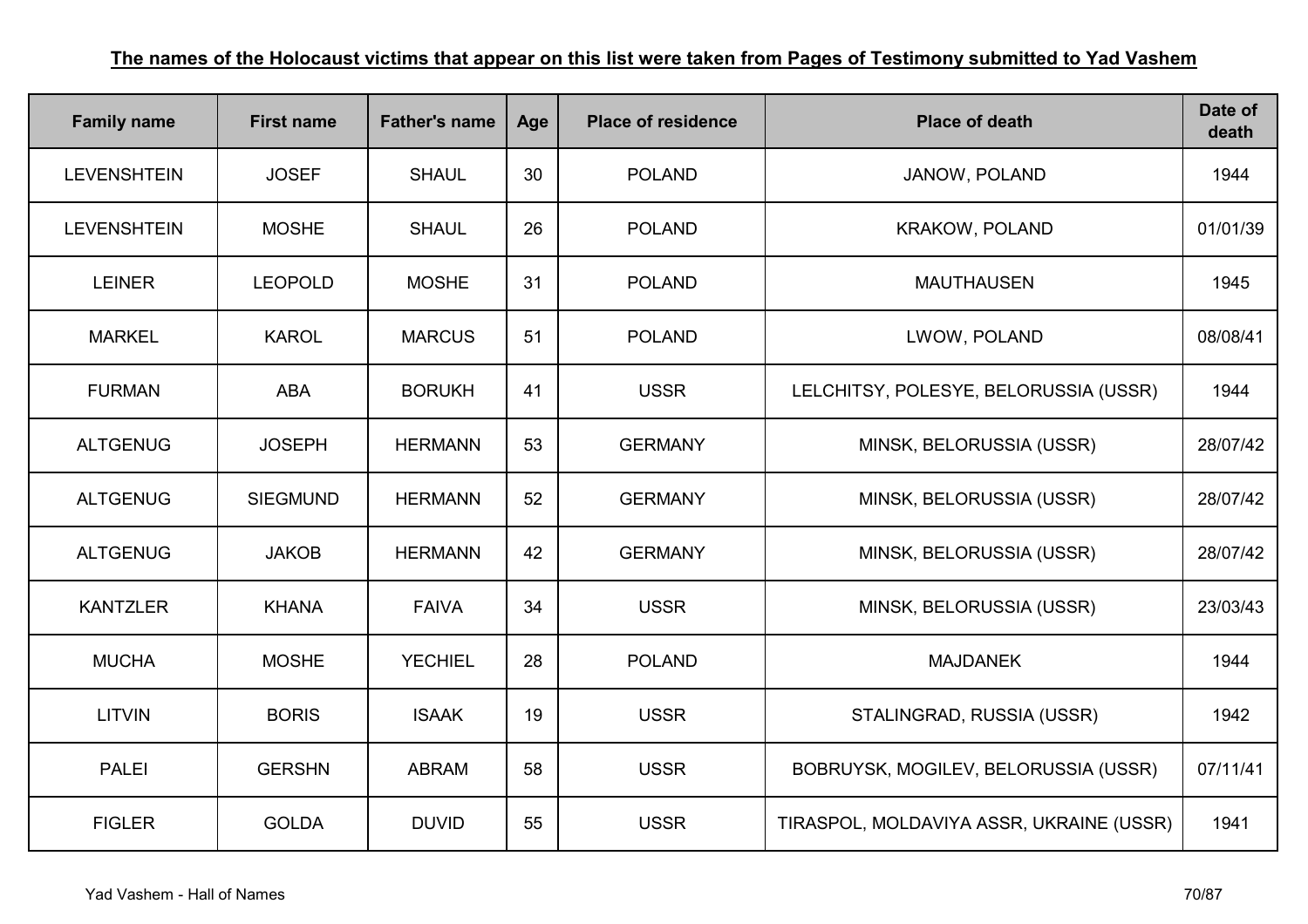| <b>Family name</b> | <b>First name</b>  | <b>Father's name</b> | Age | <b>Place of residence</b> | <b>Place of death</b>                    | Date of<br>death |
|--------------------|--------------------|----------------------|-----|---------------------------|------------------------------------------|------------------|
| <b>FIGLER</b>      | <b>BERL</b>        | <b>ITZIK</b>         | 58  | <b>USSR</b>               | TIRASPOL, MOLDAVIYA ASSR, UKRAINE (USSR) | 1941             |
| <b>TEPFER</b>      | <b>ANNA</b>        | <b>YTZKHAK</b>       | 34  | <b>HUNGARY</b>            | <b>AUSCHWITZ</b>                         | 1944             |
| <b>DAVIDOVITS</b>  | <b>DAVID</b>       | <b>YTZKHAK</b>       | 21  | <b>HUNGARY</b>            | <b>AUSCHWITZ</b>                         | 1944             |
| <b>DAVIDOVITS</b>  | <b>MARGIT</b>      | <b>ELJE</b>          | 36  | <b>HUNGARY</b>            | <b>AUSCHWITZ</b>                         | 1944             |
| <b>MARK</b>        | <b>SANE</b>        | <b>YANKEL</b>        | 39  | <b>USSR</b>               | KIROVOGRAD, UKRAINE (USSR)               | 15/12/43         |
| <b>SONIS</b>       | <b>IZRAIL</b>      | <b>VOLKO</b>         | 40  | <b>USSR</b>               | SMOLENSK, RUSSIA (USSR)                  | 1943             |
| <b>HIRSCH</b>      | <b>HERMAN</b>      | <b>BARUCH</b>        | 61  | <b>POLAND</b>             | WIELICZKA, KRAKOW, POLAND                | 1943             |
| <b>HIRSCH</b>      | <b>SALOMEA</b>     | <b>NORBERT</b>       | 60  | <b>POLAND</b>             | WIELICZKA, KRAKOW, POLAND                | 1943             |
| <b>MARGULIES</b>   | <b>MAXIMILLIAN</b> | <b>NORBERT</b>       | 48  | <b>POLAND</b>             | <b>MAUTHAUSEN</b>                        | 1945             |
| <b>BIRNBAUM</b>    | <b>LUDWIKA</b>     | <b>HERMAN</b>        | 36  | <b>POLAND</b>             | <b>TREBLINKA</b>                         | 1943             |
| <b>REZNIK</b>      | <b>GENIA</b>       | <b>SIMKHA</b>        | 21  | <b>USSR</b>               | <b>BELORUSSIA (USSR)</b>                 | 1941             |
| <b>FINKLER</b>     | <b>RAKHIL</b>      | <b>ISHAI</b>         | 44  | <b>USSR</b>               | DROBITSKIY YAR, KHARKOV, UKRAINE (USSR)  | 1942             |
| <b>FINKLER</b>     | <b>YEVSEI</b>      | GIL                  | 46  | <b>USSR</b>               | DROBITSKIY YAR, KHARKOV, UKRAINE (USSR)  | 1942             |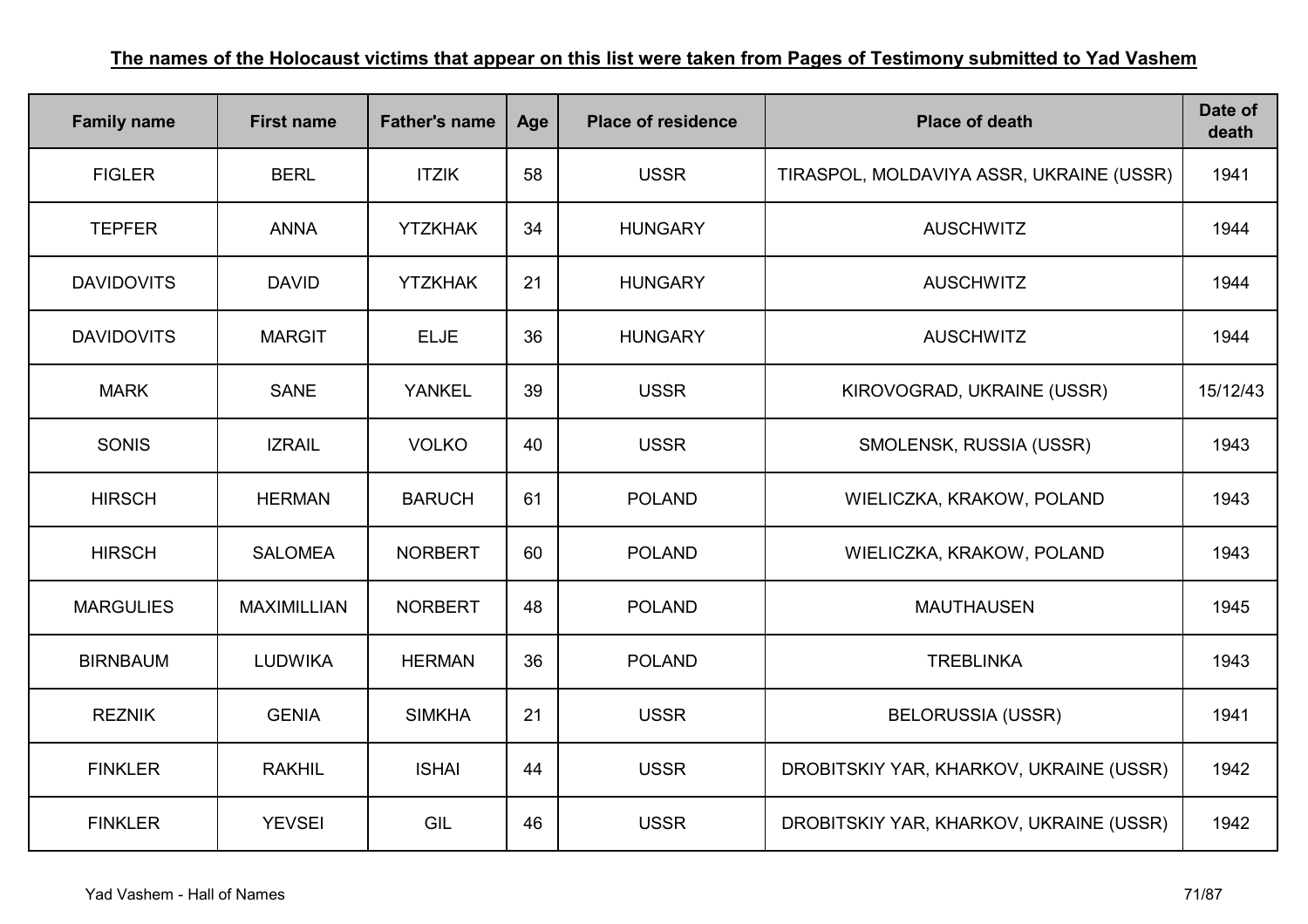| <b>Family name</b> | <b>First name</b> | <b>Father's name</b> | Age | <b>Place of residence</b> | <b>Place of death</b>                   | Date of<br>death |
|--------------------|-------------------|----------------------|-----|---------------------------|-----------------------------------------|------------------|
| <b>OKUN</b>        | <b>SOLOMON</b>    | <b>IOSEL</b>         | 40  | <b>USSR</b>               | LENINGRAD, RUSSIA (USSR)                | 1941             |
| <b>BLYAKHER</b>    | <b>MOISEI</b>     | <b>ARON</b>          | 49  | <b>USSR</b>               | TAGANROG, ROSTOV NA DONU, RUSSIA (USSR) | 1941             |
| <b>BLYAKHER</b>    | <b>LIA</b>        | <b>BORIS</b>         | 46  | <b>USSR</b>               | TAGANROG, ROSTOV NA DONU, RUSSIA (USSR) | 1941             |
| <b>TKACH</b>       | <b>IZRAIL</b>     | <b>FAVEL</b>         | 35  | <b>USSR</b>               | STALINGRAD, RUSSIA (USSR)               | 1942             |
| <b>FISHMAN</b>     | <b>MORDUKH</b>    | <b>AIZIK</b>         | 28  | <b>USSR</b>               | <b>UKRAINE (USSR)</b>                   | 1942             |
| <b>FISHMAN</b>     | <b>YAKOV</b>      | <b>AIZIK</b>         | 21  | <b>USSR</b>               | MOSKVA, RUSSIA (USSR)                   | 1942             |
| <b>ABRAMOVICH</b>  | <b>EIDEL</b>      | <b>NEKHEMIA</b>      | 45  | <b>POLAND</b>             | ZIELONKA, WILNO, POLAND                 | 1942             |
| <b>GRINBERG</b>    | <b>TZIRL</b>      | <b>YANKEL</b>        | 49  | CHERKASY,                 | CHERKASSY, KIEV, UKRAINE (USSR)         | 1941             |
| <b>KAUFMAN</b>     | <b>GYORGY</b>     | <b>MANO</b>          | 23  | <b>HUNGARY</b>            | <b>AUSCHWITZ</b>                        | 1944             |
| <b>FISH</b>        | <b>MIKHAIL</b>    | <b>ISAAK</b>         | 32  | <b>USSR</b>               | MOSKVA, RUSSIA (USSR)                   | 1941             |
| <b>FELGENDLER</b>  | <b>KHAIM</b>      | <b>RUVIN</b>         | 44  | <b>POLAND</b>             | SARNY, WOLYN, POLAND                    | 1941             |
| <b>DIVINSKI</b>    | <b>BENTZION</b>   | <b>MOISEI</b>        | 25  | <b>USSR</b>               | KALININ, RUSSIA (USSR)                  | 20/12/43         |
| <b>CZARNOBRODA</b> | <b>SOLOMON</b>    | <b>DAVID</b>         | 29  | <b>POLAND</b>             | BUCHENWALD, GERMANY                     | 1944             |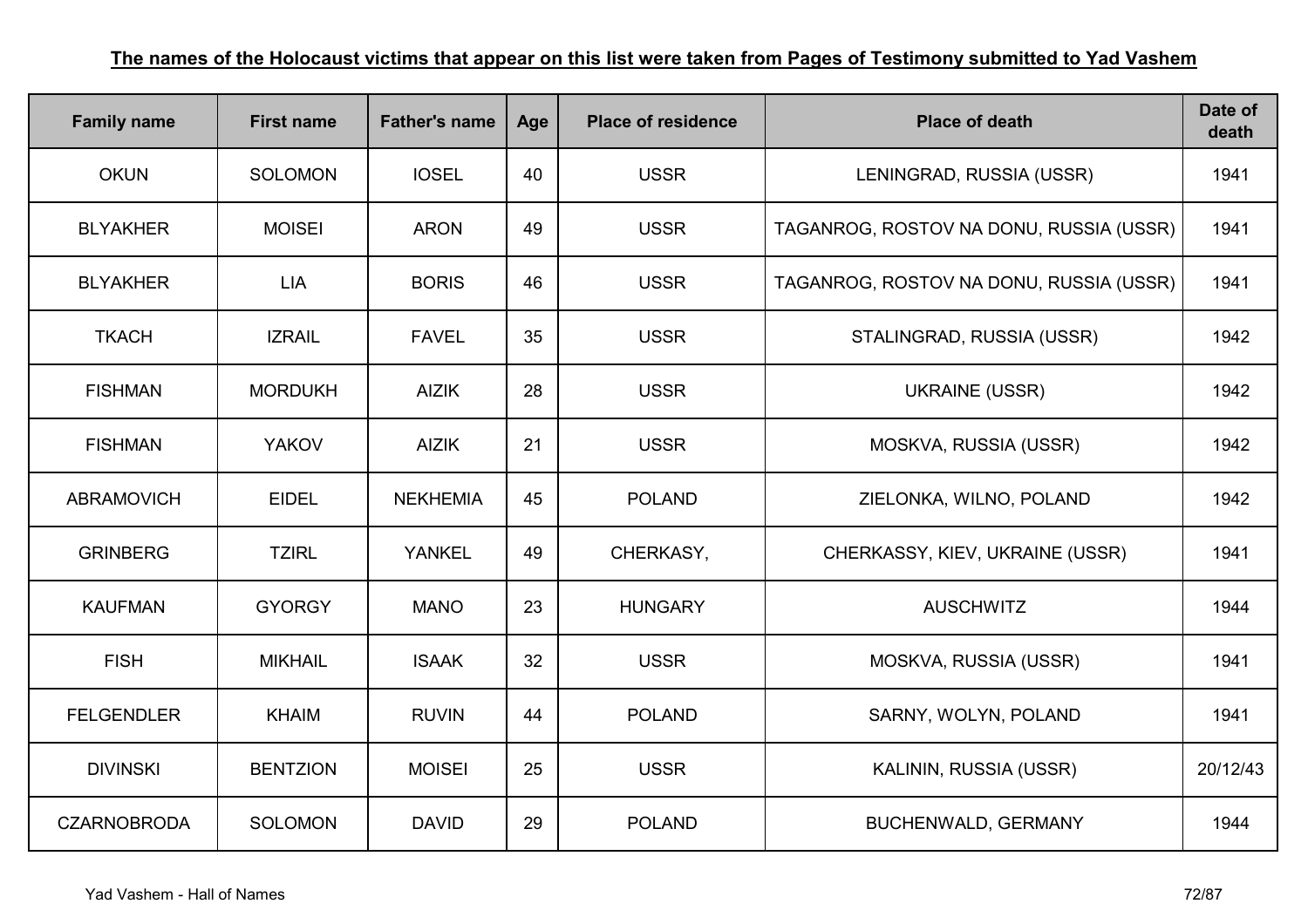| <b>Family name</b> | <b>First name</b> | <b>Father's name</b> | Age | <b>Place of residence</b> | <b>Place of death</b>         | Date of<br>death |
|--------------------|-------------------|----------------------|-----|---------------------------|-------------------------------|------------------|
| <b>FEYGIN</b>      | <b>IOSIF</b>      | <b>LEIBA</b>         | 69  | <b>USSR</b>               | KORMA, BELORUSSIA (USSR)      | 1941             |
| <b>PORTNOY</b>     | <b>ALEKSANDR</b>  | <b>YAKOV</b>         | 30  | <b>USSR</b>               | <b>POLAND</b>                 | 1945             |
| <b>GUREVICH</b>    | LEV               | <b>GILEL</b>         | 34  | <b>USSR</b>               | KALININ, RUSSIA (USSR)        | 1942             |
| <b>SINDALOVSKI</b> | <b>BORIS</b>      | <b>KHAIM</b>         | 21  | <b>USSR</b>               | LENINGRAD, RUSSIA (USSR)      | 1943             |
| <b>SIMANOVSKI</b>  | <b>LEV</b>        | <b>YUDA</b>          | 37  | <b>USSR</b>               | KURSK, RUSSIA (USSR)          | 01/09/43         |
| <b>SOKOLSKI</b>    | <b>POLIA</b>      | <b>ISAAK</b>         | 20  | <b>USSR</b>               | <b>ODESSA, UKRAINE (USSR)</b> | 1942             |
| <b>LUSTYK</b>      | <b>JOEL</b>       | <b>NACHMAN</b>       | 32  | <b>FRANCE</b>             | <b>AUSCHWITZ</b>              | 1942             |
| <b>GLUSKIN</b>     | <b>BORIS</b>      | <b>IZRAIL</b>        | 18  | <b>USSR</b>               | KHARKOV, UKRAINE (USSR)       | 1943             |
| <b>KAGANOV</b>     | <b>PIOTR</b>      | <b>BORIS</b>         | 37  | <b>USSR</b>               | SMOLENSK, RUSSIA (USSR)       | 1941             |
| <b>FRADKIN</b>     | <b>DOBRUSIA</b>   | <b>MARK</b>          | 24  | <b>USSR</b>               | KLINTSY, OREL, RUSSIA (USSR)  | 1942             |
| <b>LANGER</b>      | <b>VALTER</b>     | <b>EMIL</b>          | 40  | <b>CZECHOSLOVAKIA</b>     | <b>MAUTHAUSEN</b>             | 01/10/42         |
| <b>SCHAMES</b>     | <b>MARTHA</b>     | <b>EMIL</b>          | 42  | <b>FRANCE</b>             | <b>AUSCHWITZ</b>              | 06/11/42         |
| <b>DOHAN</b>       | <b>MORITZ</b>     | <b>JAKOB</b>         | 62  | <b>CZECHOSLOVAKIA</b>     | <b>BERGEN, GERMANY</b>        | 1945             |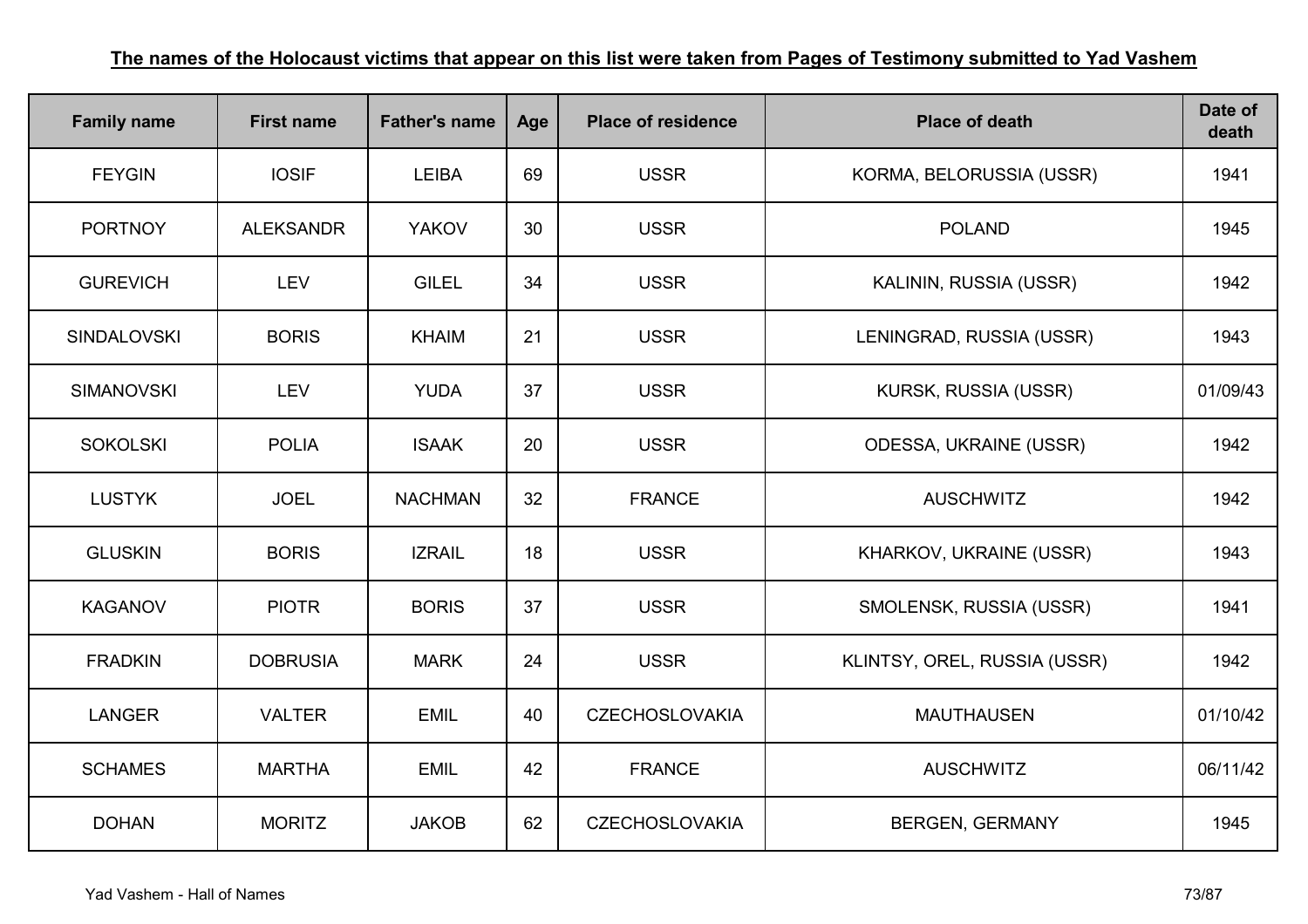| <b>Family name</b> | <b>First name</b> | <b>Father's name</b> | Age | <b>Place of residence</b> | <b>Place of death</b>      | Date of<br>death |
|--------------------|-------------------|----------------------|-----|---------------------------|----------------------------|------------------|
| <b>DANTZIS</b>     | <b>MORIS</b>      | <b>SHLOIME</b>       | 27  | <b>USSR</b>               | STALINO, UKRAINE (USSR)    | 1942             |
| <b>DANTZIS</b>     | <b>FAIVUSH</b>    | <b>SHLOIME</b>       | 19  | <b>USSR</b>               | LENINGRAD, RUSSIA (USSR)   | 10/02/42         |
| <b>SHOR</b>        | <b>DAVID</b>      | <b>IOSIF</b>         | 30  | <b>USSR</b>               | POLTAVA, UKRAINE (USSR)    | 1941             |
| <b>SHOR</b>        | <b>FROIM</b>      | <b>IOSIF</b>         | 28  | <b>USSR</b>               | STALINO, UKRAINE (USSR)    | 1941             |
| <b>POPOVICH</b>    | <b>AVIGDOR</b>    | <b>ARIE</b>          | 42  | <b>ROMANIA</b>            | <b>AUSCHWITZ</b>           | 1945             |
| <b>KARTIN</b>      | <b>SOLOMON</b>    | <b>AVRAM</b>         | 55  | <b>AUSTRIA</b>            | <b>BUCHENWALD, GERMANY</b> | 01/01/39         |
| <b>ANTLER</b>      | <b>ISAAK</b>      | <b>ISRAEL</b>        | 61  | <b>AUSTRIA</b>            | <b>BUCHENWALD, GERMANY</b> | 09/12/40         |
| <b>SPIRO</b>       | <b>STEFA</b>      | <b>SAMUEL</b>        | 23  | <b>POLAND</b>             | <b>TREBLINKA</b>           | 1942             |
| <b>KLEIMAN</b>     | YANKEL            | <b>MEKHL</b>         | 36  | <b>ROMANIA</b>            | <b>POLAND</b>              | 15/04/45         |
| <b>GRUENHUT</b>    | <b>SANDOR</b>     | <b>NATHAN</b>        | 49  | <b>HUNGARY</b>            | <b>AUSCHWITZ</b>           | 1944             |
| <b>SHMILOVICH</b>  | <b>MOISHE</b>     | <b>ABRAHAM</b>       | 35  | <b>CZECHOSLOVAKIA</b>     | <b>AUSCHWITZ</b>           | 1944             |
| <b>KOVACS</b>      | <b>NANDOR</b>     | <b>JACOB</b>         | 63  | <b>HUNGARY</b>            | <b>BUDAPEST, HUNGARY</b>   | 17/10/44         |
| <b>KOVACS</b>      | <b>IMRE</b>       | <b>NANDOR</b>        | 31  | <b>HUNGARY</b>            | <b>UNITED KINGDOM</b>      | 15/02/43         |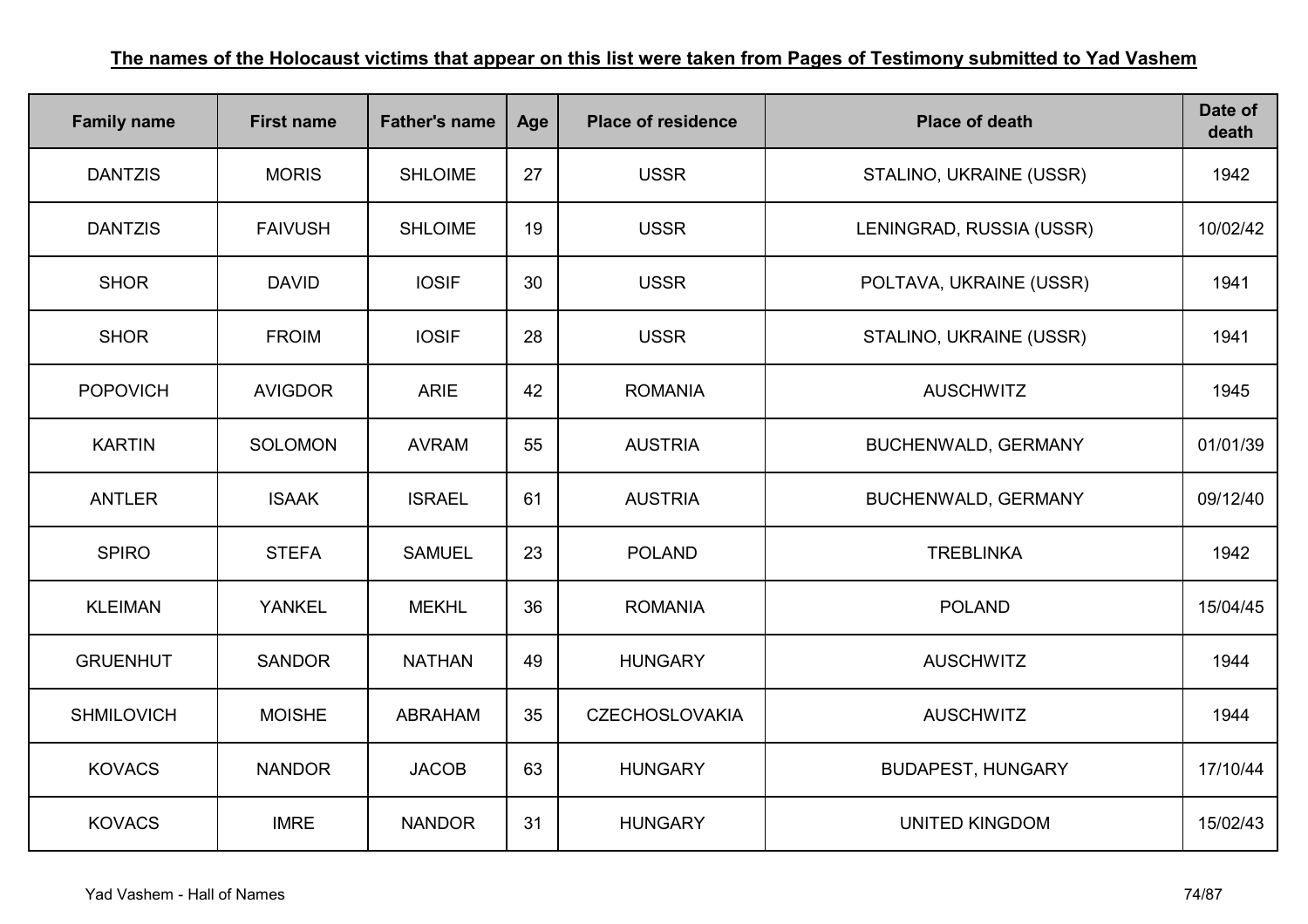| <b>Family name</b> | <b>First name</b> | <b>Father's name</b> | Age | <b>Place of residence</b> | <b>Place of death</b>                 | Date of<br>death |
|--------------------|-------------------|----------------------|-----|---------------------------|---------------------------------------|------------------|
| <b>LUX</b>         | <b>MENYHERT</b>   | <b>HERMAN</b>        | 37  | <b>HUNGARY</b>            | ARKHANGELSKOYE, UKRAINE (USSR)        | 15/01/43         |
| <b>SCHLESINGER</b> | <b>LASZLO</b>     | <b>JENO</b>          | 30  | <b>HUNGARY</b>            | <b>BUDAPEST, HUNGARY</b>              | 21/10/44         |
| <b>HELLER</b>      | <b>ERNA</b>       | <b>AKIBA</b>         | 39  | <b>CZECHOSLOVAKIA</b>     | <b>AUSCHWITZ</b>                      | 1944             |
| <b>GRUENVALD</b>   | <b>TEREZ</b>      | <b>DAVID</b>         | 31  | <b>HUNGARY</b>            | <b>AUSCHWITZ</b>                      | 1944             |
| <b>SILLER</b>      | <b>AVRAM</b>      | <b>ITZKHAK</b>       | 45  | <b>ROMANIA</b>            | <b>TRANSNISTRIA</b>                   | 1941             |
| <b>FINKEL</b>      | <b>TALIK</b>      | <b>ITZKHAK</b>       | 70  | <b>ROMANIA</b>            | TORKANOVKA, VINNITSA, UKRAINE (USSR)  | 1941             |
| <b>GURALNIK</b>    | <b>LEV</b>        | <b>MOISEI</b>        | 45  | <b>USSR</b>               | MOSKVA, RUSSIA (USSR)                 | 1941             |
| <b>PERSITZ</b>     | <b>ESTER</b>      | <b>LEIBA</b>         | 25  | <b>USSR</b>               | BELYNICHI, MOGILEV, BELORUSSIA (USSR) | 1941             |
| <b>PERSITZ</b>     | <b>FRIDA</b>      | <b>LEIBA</b>         | 20  | <b>USSR</b>               | BELYNICHI, MOGILEV, BELORUSSIA (USSR) | 1941             |
| <b>KALER</b>       | <b>BENIAMIN</b>   | <b>NAFTALI</b>       | 23  | <b>HUNGARY</b>            | <b>BUDAPEST, HUNGARY</b>              | 1944             |
| <b>KALER</b>       | <b>SHALOM</b>     | <b>NAFTALI</b>       | 35  | <b>CZECHOSLOVAKIA</b>     | <b>AUSCHWITZ</b>                      | 1944             |
| <b>KALER</b>       | <b>ISRAEL</b>     | <b>NAFTALI</b>       | 28  | <b>CZECHOSLOVAKIA</b>     | <b>AUSCHWITZ</b>                      | 1944             |
| <b>LIBERMAN</b>    | <b>SARA</b>       | <b>NAFTALI</b>       | 27  | <b>CZECHOSLOVAKIA</b>     | <b>AUSCHWITZ</b>                      | 1944             |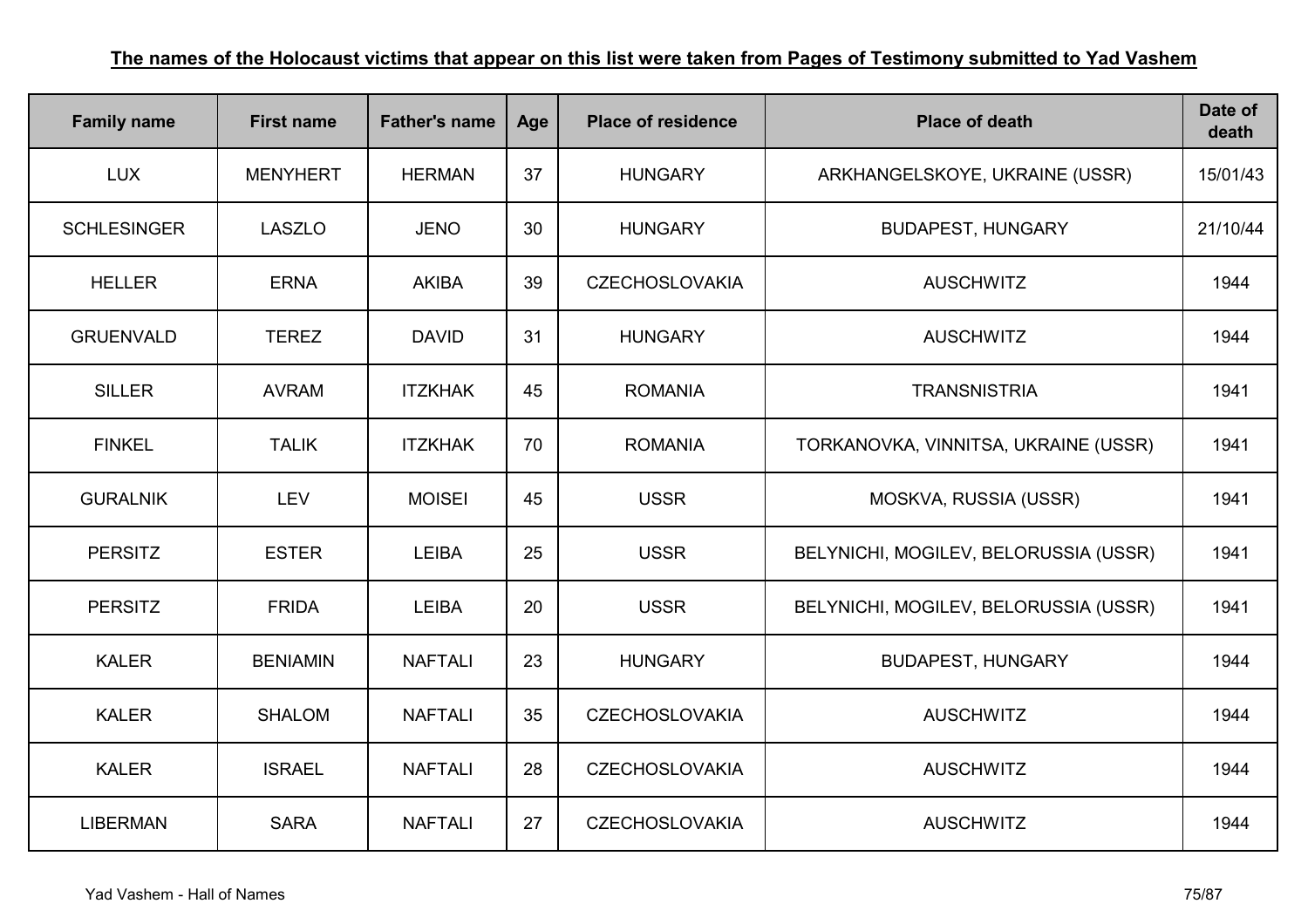| <b>Family name</b> | <b>First name</b> | <b>Father's name</b> | Age | <b>Place of residence</b> | <b>Place of death</b>               | Date of<br>death |
|--------------------|-------------------|----------------------|-----|---------------------------|-------------------------------------|------------------|
| <b>FIGELMAN</b>    | <b>SOLOMON</b>    | <b>MOISEI</b>        | 49  | <b>USSR</b>               | LENINGRAD, LENINGRAD, RUSSIA (USSR) | 21/02/42         |
| <b>KALER</b>       | <b>NAFTALI</b>    | <b>FALIK</b>         | 69  | <b>HUNGARY</b>            | <b>AUSCHWITZ</b>                    | 1944             |
| <b>MANDEL</b>      | <b>YAKOV</b>      | <b>YEFIM</b>         | 37  | <b>USSR</b>               | KHARKOV, UKRAINE (USSR)             | 1943             |
| <b>BRAND</b>       | <b>MARCELI</b>    | <b>ABRAM</b>         | 30  | <b>POLAND</b>             | KORCZYNA, LWOW, POLAND              | 1943             |
| <b>FRIDENTAL</b>   | <b>MIKHAIL</b>    | <b>MOISEI</b>        | 34  | <b>USSR</b>               | ROSTOV NA DONU, RUSSIA (USSR)       | 1942             |
| <b>FRIDENTAL</b>   | <b>GRIGORI</b>    | <b>MOISEI</b>        | 43  | <b>USSR</b>               | MINSK, BELORUSSIA (USSR)            | 23/09/43         |
| <b>FELDMAN</b>     | <b>BASIA</b>      | <b>VULF</b>          | 41  | <b>USSR</b>               | MINSK, BELORUSSIA (USSR)            | 1941             |
| <b>FRID</b>        | <b>PESIA</b>      | <b>KALMEN</b>        | 66  | <b>USSR</b>               | MINSK, BELORUSSIA (USSR)            | 1942             |
| <b>LOKSHIN</b>     | <b>KHAIM</b>      | <b>RUVIM</b>         | 66  | <b>USSR</b>               | LENINGRAD, LENINGRAD, RUSSIA (USSR) | 05/08/42         |
| <b>KOKIN</b>       | <b>IOSIF</b>      | <b>LEIBA</b>         | 27  | <b>USSR</b>               | ZHITOMIR, UKRAINE (USSR)            | 09/12/43         |
| <b>SPIVAK</b>      | <b>VERA</b>       | <b>ABRAM</b>         | 70  | <b>USSR</b>               | LENINGRAD, LENINGRAD, RUSSIA (USSR) | 14/10/42         |
| SOLOVYOV           | <b>IOSIF</b>      | <b>DAVID</b>         | 41  | <b>USSR</b>               | MOSKVA, RUSSIA (USSR)               | 1942             |
| <b>FUKS</b>        | <b>BORIS</b>      | <b>YAKOV</b>         | 32  | <b>USSR</b>               | SMOLENSK, RUSSIA (USSR)             | 1941             |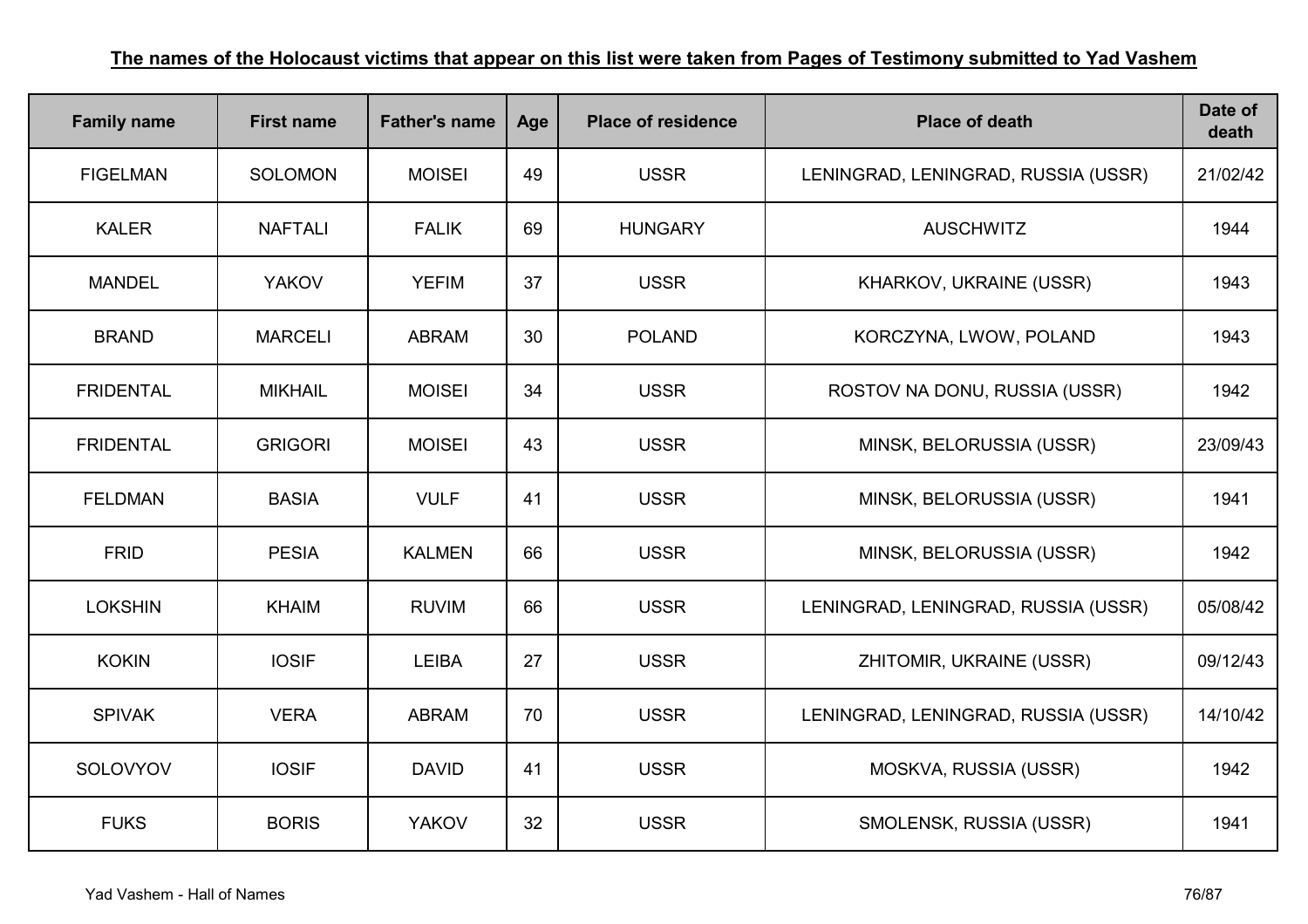| <b>Family name</b> | <b>First name</b> | <b>Father's name</b> | Age | <b>Place of residence</b> | <b>Place of death</b>                     | Date of<br>death |
|--------------------|-------------------|----------------------|-----|---------------------------|-------------------------------------------|------------------|
| <b>FUKS</b>        | <b>LEONID</b>     | <b>YAKOV</b>         | 36  | <b>USSR</b>               | OREL, RUSSIA (USSR)                       | 08/07/43         |
| <b>SMOLYAR</b>     | <b>KHAVA</b>      | <b>VOLF</b>          | 44  | <b>USSR</b>               | VINNITSA, VINNITSA, UKRAINE (USSR)        | 1942             |
| <b>SHTERN</b>      | <b>YAKOV</b>      | <b>BARUKH</b>        | 63  | <b>USSR</b>               | OBKOVTSY, KAMENETS PODOLSKI, UKRAINE (US  | 14/08/42         |
| <b>SHTERN</b>      | <b>RAKHEL</b>     | <b>YAKOV</b>         | 26  | <b>USSR</b>               | OBKOVTSY, KAMENETS PODOLSKI, UKRAINE (US  | 14/08/42         |
| <b>SHTERN</b>      | <b>ANA</b>        | <b>YAKOV</b>         | 18  | <b>USSR</b>               | LOBKOVTSY, KAMENETS PODOLSKI, UKRAINE (US | 14/08/42         |
| <b>POMBRIK</b>     | <b>YAKOV</b>      | <b>SHULIM</b>        | 35  | <b>USSR</b>               | SMOLENSK, RUSSIA (USSR)                   | 1943             |
| <b>MILSHTEIN</b>   | <b>MIRIAM</b>     | <b>ISRAEL</b>        | 56  | <b>USSR</b>               | OBKOVTSY, KAMENETS PODOLSKI, UKRAINE (US  | 14/08/42         |
| <b>POMBRIK</b>     | <b>SEMION</b>     | <b>SHULIM</b>        | 32  | <b>USSR</b>               | ZHITOMIR, UKRAINE (USSR)                  | 1943             |
| <b>FREIDMAN</b>    | <b>ELKA</b>       | <b>ITZIK</b>         | 27  | <b>USSR</b>               | YALTUSHKOV, VINNITSA, UKRAINE (USSR)      | 1942             |
| <b>GLUZ</b>        | <b>ITZIK</b>      | <b>DAVID</b>         | 46  | <b>USSR</b>               | YALTUSHKOV, VINNITSA, UKRAINE (USSR)      | 1942             |
| <b>GLUZ</b>        | <b>IOSIF</b>      | <b>ITZIK</b>         | 19  | <b>USSR</b>               | YALTUSHKOV, VINNITSA, UKRAINE (USSR)      | 1942             |
| <b>SIGAL</b>       | <b>MORDKO</b>     | <b>MENDEL</b>        | 48  | <b>USSR</b>               | ERAZHNYA, KAMENETS PODOLSKI, UKRAINE (USS | 1941             |
| <b>KOYFMAN</b>     | <b>MOSHE</b>      | <b>ISRAIL</b>        | 31  | <b>ROMANIA</b>            | BESSARABIA, ROMANIA                       | 1941             |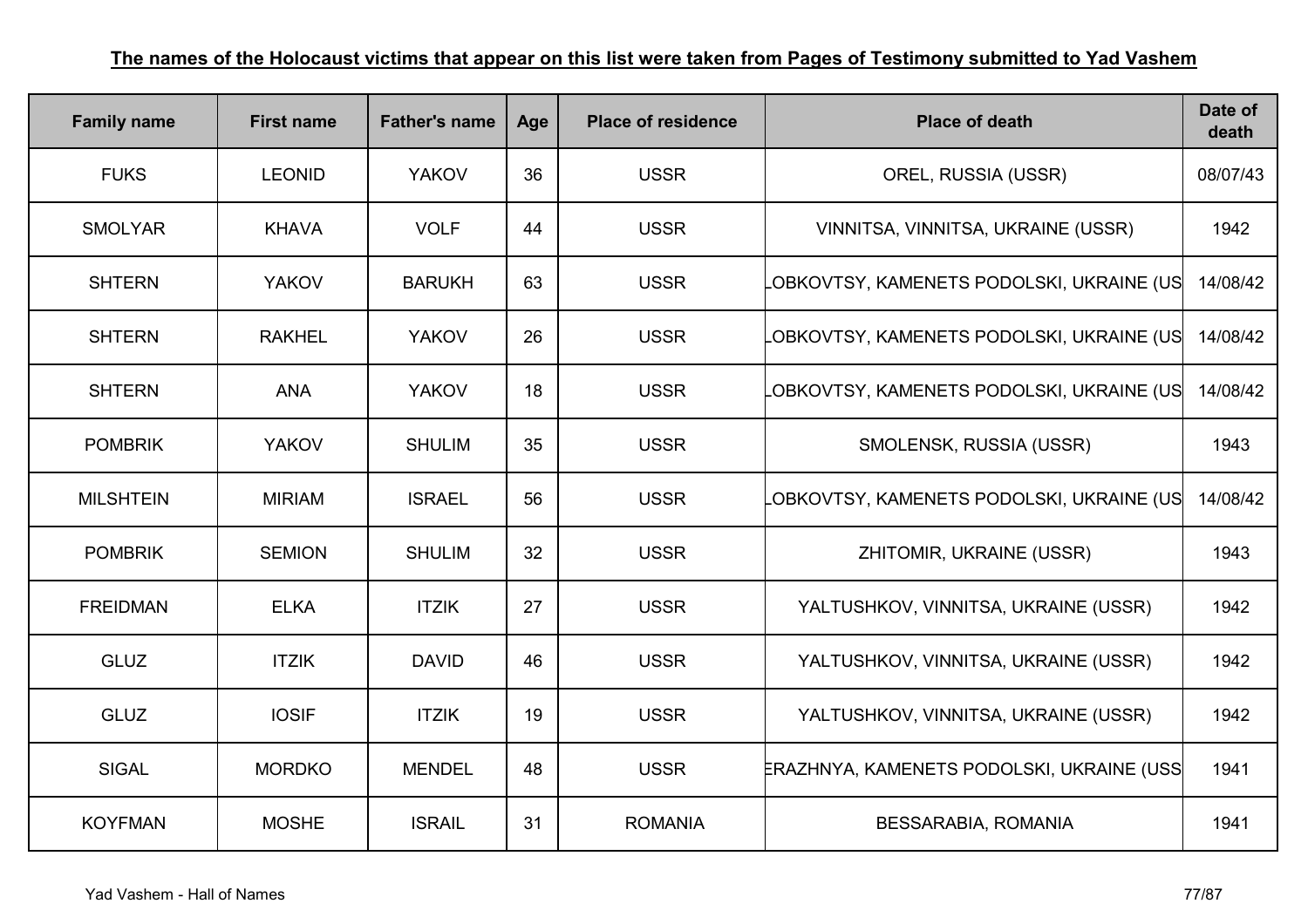| <b>Family name</b> | <b>First name</b> | <b>Father's name</b> | Age | <b>Place of residence</b> | <b>Place of death</b>                           | Date of<br>death |
|--------------------|-------------------|----------------------|-----|---------------------------|-------------------------------------------------|------------------|
| <b>LEKHTER</b>     | <b>KHAIKA</b>     | <b>DAVID</b>         | 52  | <b>USSR</b>               | VINNITSA, VINNITSA, UKRAINE (USSR)              | 1941             |
| <b>LEKHTER</b>     | <b>NUKHIM</b>     | <b>LAZER</b>         | 55  | <b>USSR</b>               | VINNITSA, VINNITSA, UKRAINE (USSR)              | 1941             |
| <b>STEIN</b>       | <b>YOSEF</b>      | <b>CHAJIM</b>        | 52  | <b>GERMANY</b>            | RIGA, LATVIA                                    | 1942             |
| <b>MEYERSON</b>    | YELIZAVETA        | <b>SEMION</b>        | 37  | <b>USSR</b>               | <b>PROPETROVSK, DNEPROPETROVSK, UKRAINE (U)</b> | 1942             |
| <b>STEIN</b>       | <b>MALKA</b>      | <b>ADOLF</b>         | 47  | <b>GERMANY</b>            | RIGA, LATVIA                                    | 1942             |
| <b>SOKOLINSKI</b>  | <b>ARON</b>       | <b>BERK</b>          | 39  | <b>USSR</b>               | SEVASTOPOL, KRYM, RUSSIA (USSR)                 | 1942             |
| <b>SHARF</b>       | <b>REGINA</b>     | <b>HERMAN</b>        | 38  | <b>POLAND</b>             | BRODY, TARNOPOL, POLAND                         | 1943             |
| <b>BILIG</b>       | <b>MIKHAL</b>     | <b>DAVID</b>         | 67  | <b>USSR</b>               | KRASNODAR KRAY, RUSSIA (USSR)                   | 1941             |
| <b>BRAND</b>       | <b>HELA</b>       | <b>ABRAM</b>         | 18  | <b>POLAND</b>             | KORCZYNA, LWOW, POLAND                          | 1943             |
| <b>BRAND</b>       | <b>RACHELA</b>    | <b>ABRAM</b>         | 19  | <b>POLAND</b>             | KORCZYNA, LWOW, POLAND                          | 1943             |
| <b>FUKSON</b>      | <b>FAYVEL</b>     | <b>PINKHUS</b>       | 26  | <b>USSR</b>               | LENINGRAD, RUSSIA (USSR)                        | 10/01/42         |
| <b>RUBINSHTEIN</b> | <b>YAKOV</b>      | <b>ABRAM</b>         | 43  | <b>POLAND</b>             | STOLPCE, NOWOGRODEK, POLAND                     | 1941             |
| <b>SHTERN</b>      | <b>SHEVA</b>      | <b>ISRAEL</b>        | 59  | <b>USSR</b>               | OBKOVTSY, KAMENETS PODOLSKI, UKRAINE (US        | 14/08/42         |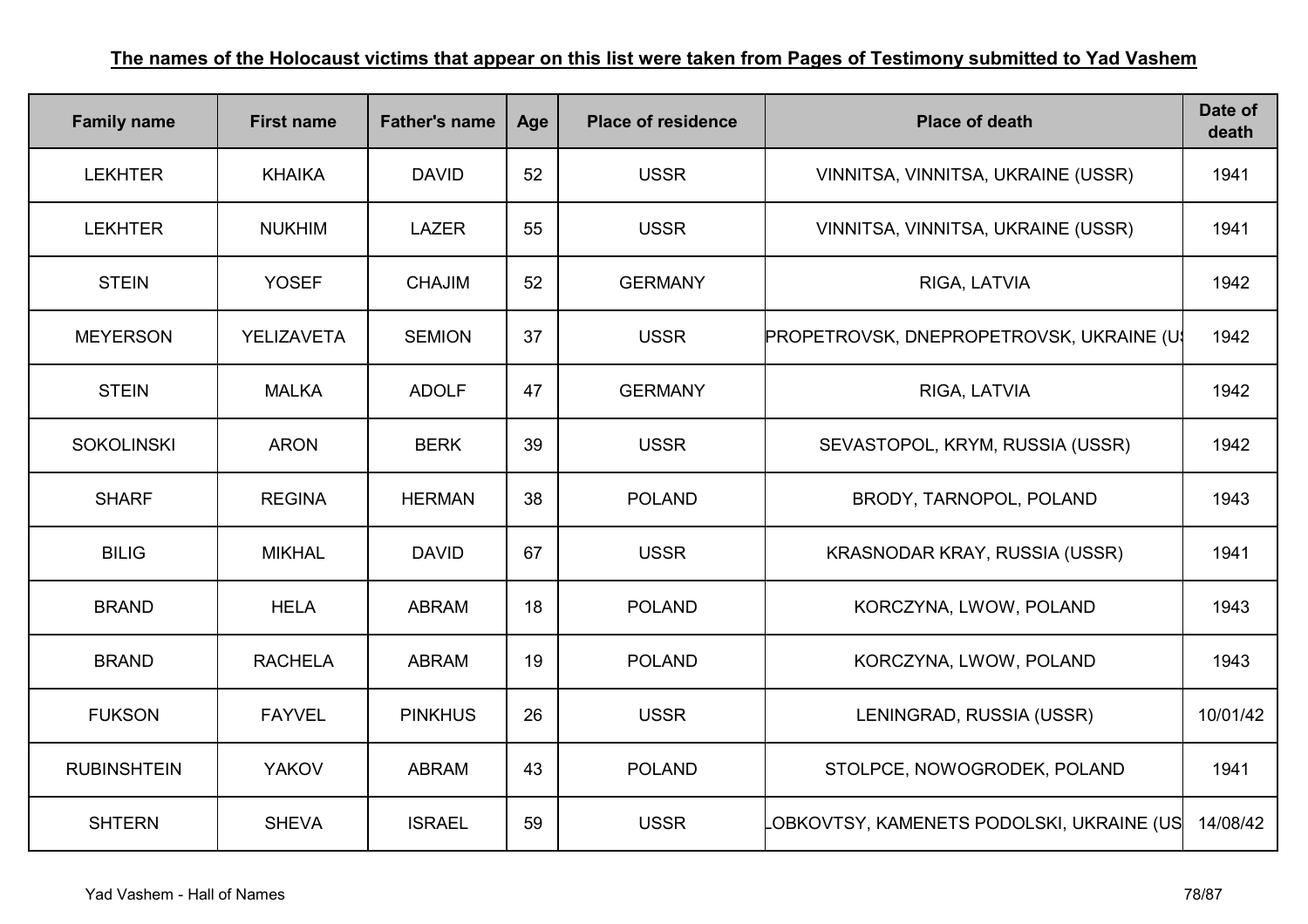| <b>Family name</b> | <b>First name</b> | <b>Father's name</b> | Age | <b>Place of residence</b> | <b>Place of death</b>                 | Date of<br>death |
|--------------------|-------------------|----------------------|-----|---------------------------|---------------------------------------|------------------|
| <b>SCHMIDT</b>     | <b>YTZKHAK</b>    | <b>SHLOMA</b>        | 60  | <b>CZECHOSLOVAKIA</b>     | <b>AUSCHWITZ</b>                      | 1944             |
| <b>IOFE</b>        | <b>FANIA</b>      | <b>MENDEL</b>        | 32  | <b>USSR</b>               | TOLOCHIN, VITEBSK, BELORUSSIA (USSR)  | 1941             |
| <b>SEGAL</b>       | <b>LEON</b>       | <b>MOISEI</b>        | 48  | <b>USSR</b>               | LENINGRAD, LENINGRAD, RUSSIA (USSR)   | 07/02/42         |
| <b>ODESKI</b>      | <b>SHAIA</b>      | <b>MOSHE</b>         | 53  | <b>ROMANIA</b>            | ODESSA, UKRAINE (USSR)                | 1941             |
| <b>ODESKI</b>      | <b>FEIGA</b>      | <b>ABRAM</b>         | 48  | <b>ROMANIA</b>            | ODESSA, UKRAINE (USSR)                | 1941             |
| <b>GOLDFELD</b>    | <b>SAMUIL</b>     | <b>RUVIN</b>         | 62  | <b>USSR</b>               | BOBRINETS, KIROVOGRAD, UKRAINE (USSR) | 1942             |
| <b>AJZENBERG</b>   | <b>CYPRA</b>      | <b>BEREK</b>         | 35  | <b>FRANCE</b>             | <b>AUSCHWITZ</b>                      | 1942             |
| <b>AJZENBERG</b>   | <b>RAFAL</b>      | <b>KSYL</b>          | 38  | <b>FRANCE</b>             | <b>AUSCHWITZ</b>                      | 1942             |
| <b>GLASEL</b>      | <b>ALBERT</b>     | <b>FELIX</b>         | 63  | <b>CZECHOSLOVAKIA</b>     | <b>AUSCHWITZ</b>                      | 1943             |
| <b>REICHFELD</b>   | <b>KORNELIA</b>   | <b>FELIX</b>         | 61  | <b>CZECHOSLOVAKIA</b>     | <b>AUSCHWITZ</b>                      | 1944             |
| <b>SUESS</b>       | <b>ADA</b>        | <b>EDUARD</b>        | 32  | <b>CZECHOSLOVAKIA</b>     | <b>AUSCHWITZ</b>                      | 1944             |
| <b>ROZMARIN</b>    | <b>BRONIA</b>     | <b>VOLKO</b>         | 37  | <b>USSR</b>               | VINNITSA, VINNITSA, UKRAINE (USSR)    | 1943             |
| <b>ROZMARIN</b>    | <b>VOLKO</b>      | <b>MEILAKH</b>       | 65  | <b>USSR</b>               | VINNITSA, VINNITSA, UKRAINE (USSR)    | 1943             |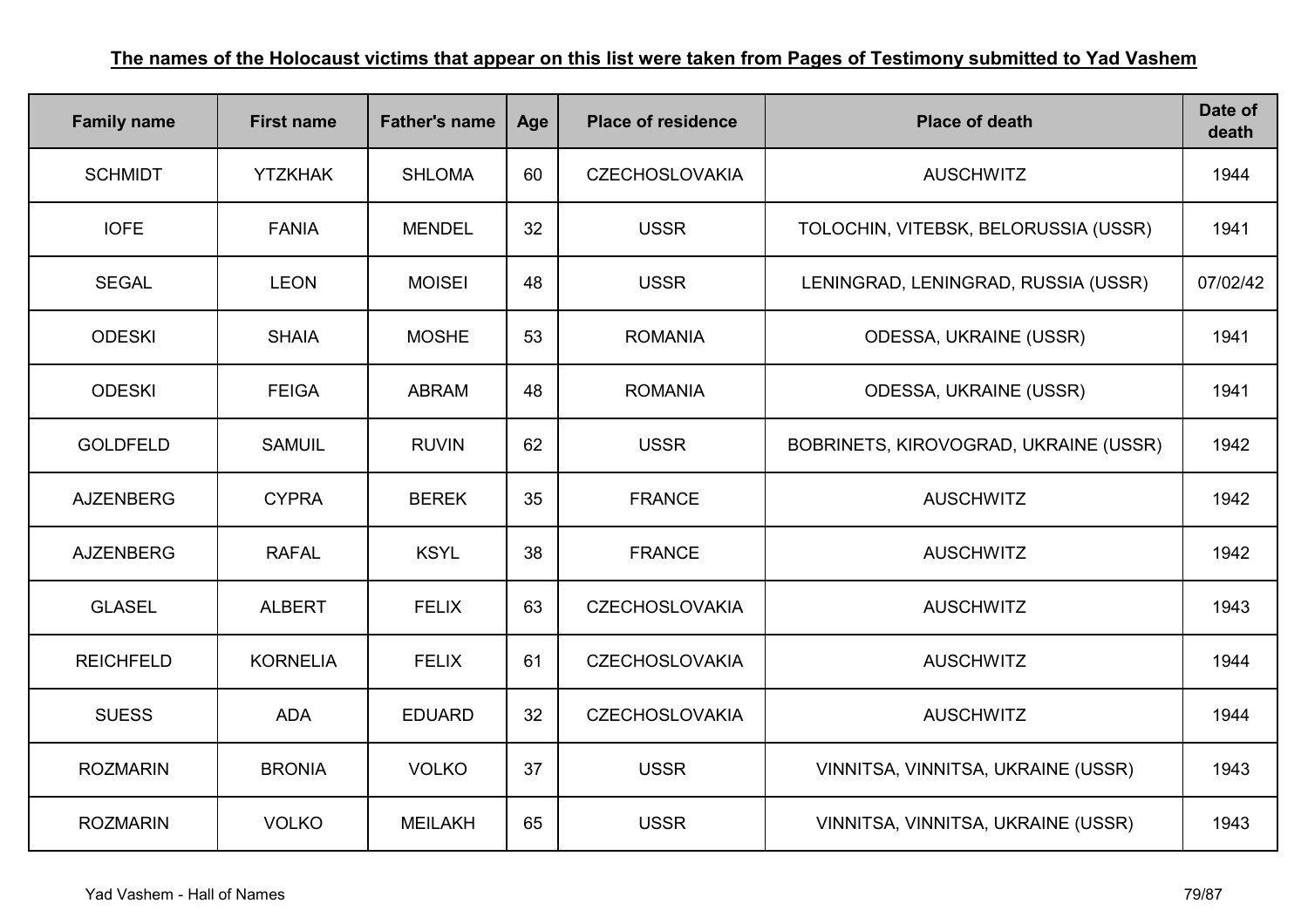| <b>Family name</b> | <b>First name</b> | <b>Father's name</b> | Age | <b>Place of residence</b> | <b>Place of death</b>        | Date of<br>death |
|--------------------|-------------------|----------------------|-----|---------------------------|------------------------------|------------------|
| <b>SCHEIN</b>      | <b>PINIA</b>      | <b>JACOB</b>         | 42  | <b>BELGIUM</b>            | LILLE, FRANCE                | 10/11/42         |
| <b>HAGOUEL</b>     | <b>BELLA</b>      | <b>MOSHE</b>         | 25  | <b>GREECE</b>             | <b>AUSCHWITZ</b>             | 1943             |
| <b>ABULAFIA</b>    | <b>VICTORIA</b>   | <b>MOSHE</b>         | 28  | <b>GREECE</b>             | <b>AUSCHWITZ</b>             | 1943             |
| <b>GILDIN</b>      | <b>PERE</b>       | <b>PINKHOS</b>       | 18  | <b>POLAND</b>             | KRASLAVA, LATVIA             | 1941             |
| <b>STERNIN</b>     | <b>SAMUIL</b>     | <b>SOLOMON</b>       | 60  | <b>USSR</b>               | SAMARKAND, UZBEKISTAN (USSR) | 30/12/42         |
| <b>GILDIN</b>      | <b>PINKHOS</b>    | <b>ABRAM</b>         | 55  | <b>POLAND</b>             | KRASLAVA, LATVIA             | 1941             |
| <b>BLOBSHTEIN</b>  | <b>HINDA</b>      | <b>DAVID</b>         | 42  | <b>CZECHOSLOVAKIA</b>     | <b>AUSCHWITZ</b>             | 1944             |
| <b>SPIVAK</b>      | <b>SHMUL</b>      | <b>SHULIA</b>        | 43  | <b>USSR</b>               | ZHITOMIR, UKRAINE (USSR)     | 1943             |
| <b>SPIVAK</b>      | <b>LEA</b>        | <b>ABRAM</b>         | 36  | <b>USSR</b>               | ZHITOMIR, UKRAINE (USSR)     | 1943             |
| <b>GORDIN</b>      | <b>KHAIM</b>      | ABA                  | 41  | <b>POLAND</b>             | KRASLAVA, LATVIA             | 1941             |
| <b>FRIEDMANN</b>   | <b>ROZA</b>       | <b>JAKOB</b>         | 51  | <b>HUNGARY</b>            | <b>AUSCHWITZ</b>             | 1944             |
| <b>FRIEDMANN</b>   | <b>SANDOR</b>     | <b>ADOLF</b>         | 49  | <b>HUNGARY</b>            | <b>AUSCHWITZ</b>             | 1945             |
| <b>BIDERMAN</b>    | <b>ARANKA</b>     | <b>ADOLF</b>         | 30  | <b>HUNGARY</b>            | <b>AUSCHWITZ</b>             | 1944             |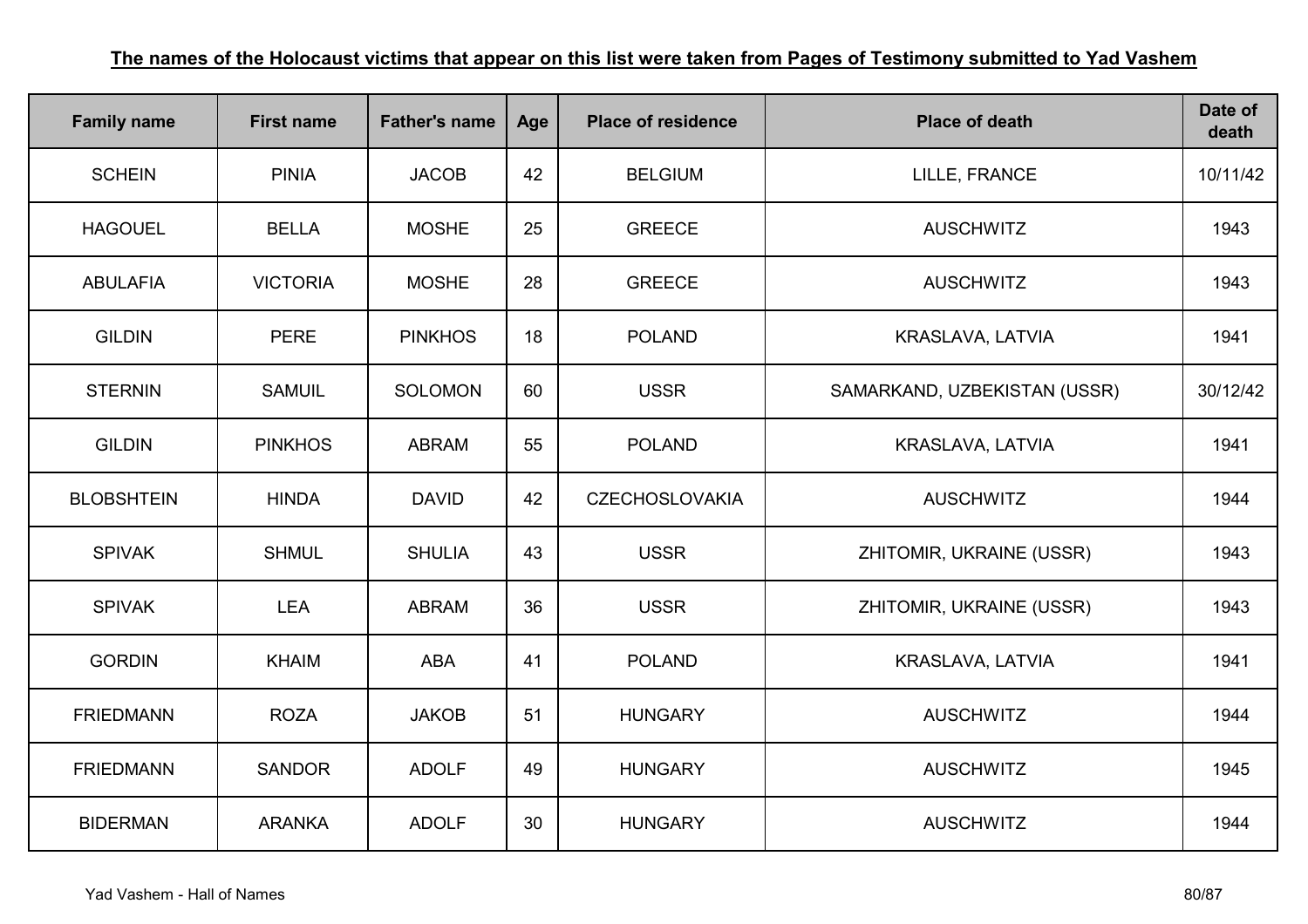| <b>Family name</b> | <b>First name</b> | <b>Father's name</b> | Age | <b>Place of residence</b> | <b>Place of death</b>         | Date of<br>death |
|--------------------|-------------------|----------------------|-----|---------------------------|-------------------------------|------------------|
| <b>GROSSZ</b>      | <b>HERMINA</b>    | <b>JAKAB</b>         | 46  | <b>HUNGARY</b>            | <b>AUSCHWITZ</b>              | 1944             |
| <b>SCHOENSTEIN</b> | <b>SANDOR</b>     | <b>JAKAB</b>         | 44  | <b>HUNGARY</b>            | <b>AUSCHWITZ</b>              | 1944             |
| <b>BLOBSHTEIN</b>  | <b>SHLOMO</b>     | <b>SHMUEL</b>        | 48  | <b>CZECHOSLOVAKIA</b>     | <b>AUSCHWITZ</b>              | 1944             |
| <b>STERN</b>       | <b>ROZSI</b>      | <b>IGNAC</b>         | 28  | <b>HUNGARY</b>            | <b>BERGEN, GERMANY</b>        | 1945             |
| <b>LERNER</b>      | <b>ISRAEL</b>     | <b>NAFTALI</b>       | 54  | <b>POLAND</b>             | OSTROG, WOLYN, POLAND         | 01/01/39         |
| <b>BERMAN</b>      | <b>BERMAN</b>     | <b>GRISHA</b>        | 24  | <b>USSR</b>               | <b>ODESSA, UKRAINE (USSR)</b> | 1942             |
| <b>BERMAN</b>      | <b>MIKHAIL</b>    | <b>KHAIM</b>         | 26  | <b>USSR</b>               | <b>ODESSA, UKRAINE (USSR)</b> | 1942             |
| <b>SCHWARCZ</b>    | <b>ADOLF</b>      | <b>MEIR</b>          | 76  | <b>CZECHOSLOVAKIA</b>     | <b>AUSCHWITZ</b>              | 22/06/44         |
| <b>KERTESZ</b>     | <b>IREN</b>       | <b>VILMOS</b>        | 36  | <b>HUNGARY</b>            | <b>AUSCHWITZ</b>              | 1944             |
| <b>KERTESZ</b>     | <b>KLARA</b>      | <b>VILMOS</b>        | 38  | <b>HUNGARY</b>            | <b>AUSCHWITZ</b>              | 1944             |
| <b>VOROBEICHIK</b> | <b>ISAAK</b>      | <b>KALMAN</b>        | 63  | <b>USSR</b>               | MINSK, BELORUSSIA (USSR)      | 1942             |
| <b>VOROBEICHIK</b> | <b>SARA</b>       | <b>GIRSH</b>         | 61  | <b>USSR</b>               | MINSK, BELORUSSIA (USSR)      | 1942             |
| <b>LERNER</b>      | <b>JAKOV</b>      | <b>NAFTALI</b>       | 40  | <b>POLAND</b>             | OSTROG, WOLYN, POLAND         | 01/01/39         |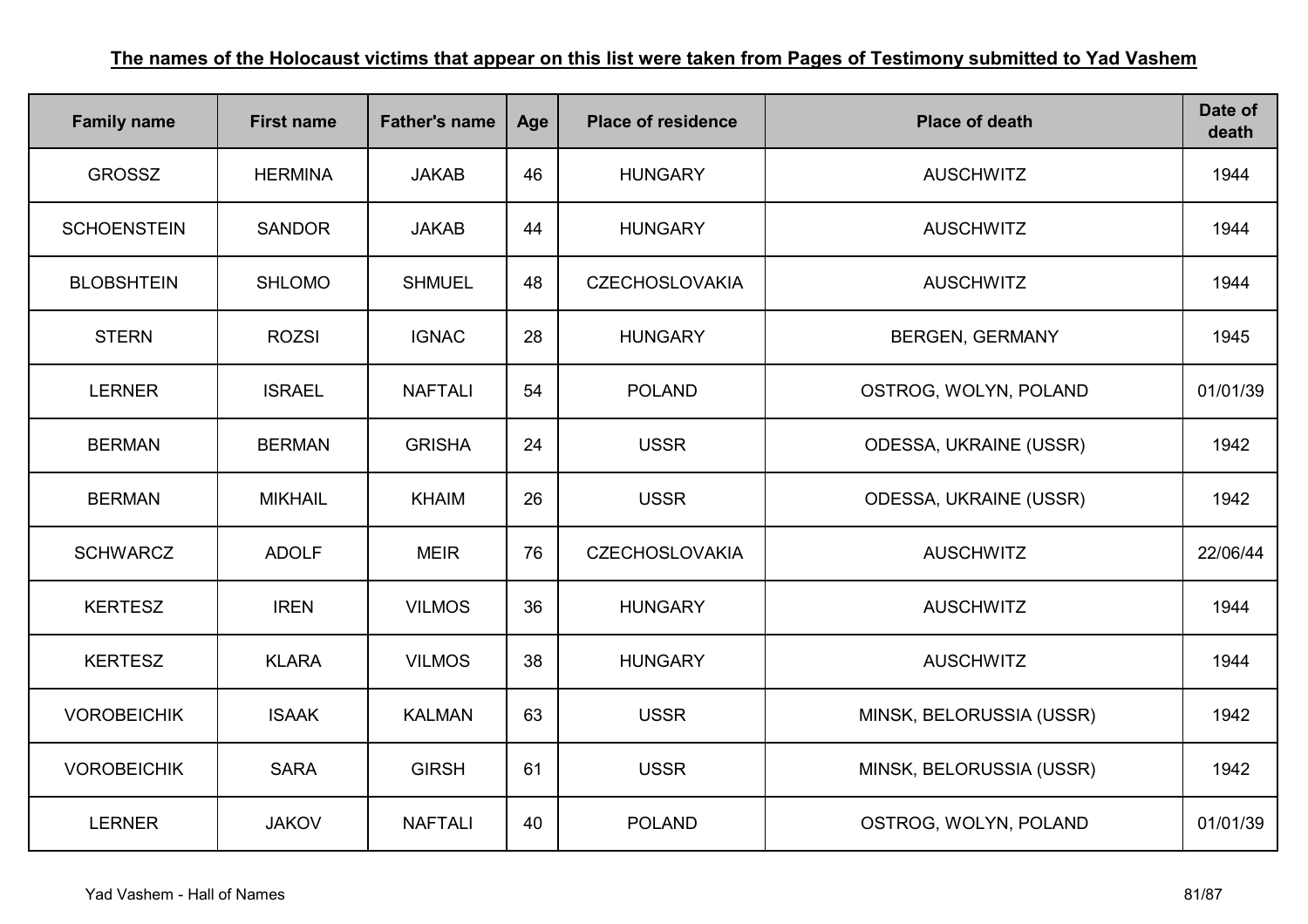| <b>Family name</b> | <b>First name</b> | <b>Father's name</b> | Age | <b>Place of residence</b> | <b>Place of death</b> | Date of<br>death |
|--------------------|-------------------|----------------------|-----|---------------------------|-----------------------|------------------|
| <b>FEIGELMAN</b>   | <b>SHLEMA</b>     | <b>NOKHIM</b>        | 40  | <b>USSR</b>               | KURSK, RUSSIA (USSR)  | 1943             |
| <b>STEINER</b>     | <b>ESTER</b>      | <b>ADOLF</b>         | 43  | <b>CZECHOSLOVAKIA</b>     | <b>AUSCHWITZ</b>      | 18/09/42         |
| <b>STEINER</b>     | <b>MARCEL</b>     | <b>ADOLF</b>         | 47  | <b>CZECHOSLOVAKIA</b>     | <b>AUSCHWITZ</b>      | 1942             |
| <b>REICH</b>       | <b>JOZSEF</b>     | <b>DAVID</b>         | 58  | <b>HUNGARY</b>            | <b>AUSCHWITZ</b>      | 1944             |
| <b>REICH</b>       | <b>GITEL</b>      | <b>JOEL</b>          | 56  | <b>HUNGARY</b>            | <b>AUSCHWITZ</b>      | 1944             |
| <b>FUCHS</b>       | <b>REGINA</b>     | <b>MARKUSZ</b>       | 50  | <b>CZECHOSLOVAKIA</b>     | <b>AUSCHWITZ</b>      | 1944             |
| <b>LAUFER</b>      | <b>HELEN</b>      | <b>MARKUSZ</b>       | 54  | <b>CZECHOSLOVAKIA</b>     | <b>AUSCHWITZ</b>      | 1944             |
| <b>SPORN</b>       | <b>MAURITZIU</b>  | <b>LAZAR</b>         | 54  | <b>ROMANIA</b>            | <b>AUSCHWITZ</b>      | 1944             |
| <b>ADLER</b>       | <b>SARI</b>       | <b>MARTON</b>        | 52  | <b>HUNGARY</b>            | <b>AUSCHWITZ</b>      | 10/06/44         |
| WEISZ              | <b>ELLA</b>       | <b>MOR</b>           | 52  | <b>HUNGARY</b>            | <b>AUSCHWITZ</b>      | 10/06/44         |
| <b>HERCZ</b>       | <b>MANCI</b>      | <b>IZIDOR</b>        | 49  | <b>HUNGARY</b>            | <b>AUSCHWITZ</b>      | 10/06/44         |
| <b>HERCZOG</b>     | <b>MARTA</b>      | <b>HUGO</b>          | 33  | <b>HUNGARY</b>            | <b>AUSCHWITZ</b>      | 1944             |
| <b>WELLISCH</b>    | <b>LEO</b>        | <b>RUDOLF</b>        | 56  | <b>HUNGARY</b>            | BUCHENWALD, GERMANY   | 04/12/44         |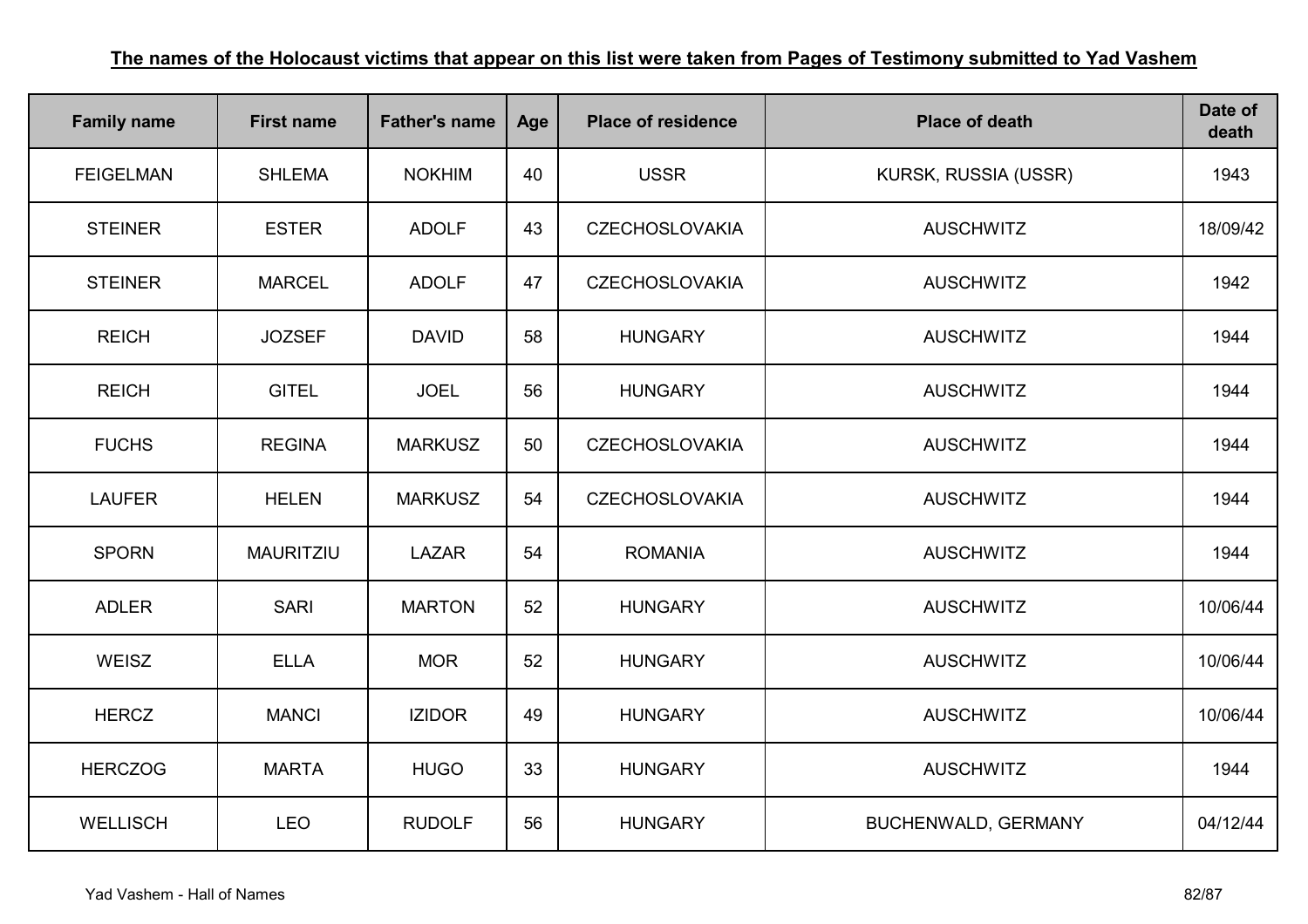| <b>Family name</b> | <b>First name</b> | <b>Father's name</b> | Age | <b>Place of residence</b> | <b>Place of death</b>          | Date of<br>death |
|--------------------|-------------------|----------------------|-----|---------------------------|--------------------------------|------------------|
| <b>FRIED</b>       | <b>HERMINA</b>    | <b>SAMUEL</b>        | 41  | <b>HUNGARY</b>            | <b>AUSCHWITZ</b>               | 06/07/44         |
| <b>STERN</b>       | <b>HERMINE</b>    | <b>SALOMON</b>       | 46  | <b>HUNGARY</b>            | <b>AUSCHWITZ</b>               | 1944             |
| <b>STERN</b>       | <b>ERZSEBET</b>   | <b>MOR</b>           | 22  | <b>HUNGARY</b>            | <b>AUSCHWITZ</b>               | 1944             |
| <b>STRAUSS</b>     | <b>JOHANNA</b>    | <b>PHILIPP</b>       | 71  | <b>GERMANY</b>            | THERESIENSTADT, CZECHOSLOVAKIA | 1942             |
| <b>STRAUSS</b>     | <b>OSKAR</b>      | <b>MOSES</b>         | 47  | <b>GERMANY</b>            | IZBICA, POLAND                 | 1942             |
| <b>ITALIAANDER</b> | <b>BETJE</b>      | <b>ABRAHAM</b>       | 48  | <b>NETHERLANDS</b>        | <b>AUSCHWITZ</b>               | 30/09/42         |
| <b>HAMMEL</b>      | <b>ISRAEL</b>     | <b>PHILIP</b>        | 52  | <b>NETHERLANDS</b>        | <b>AUSCHWITZ</b>               | 30/09/42         |
| <b>ADLER</b>       | <b>MARIA</b>      | <b>JOZSEF</b>        | 20  | <b>HUNGARY</b>            | RAVENSBRUECK, GERMANY          | 1945             |
| <b>SCHWARTZ</b>    | <b>KATALIN</b>    | <b>FARKAS</b>        | 41  | <b>HUNGARY</b>            | <b>AUSCHWITZ</b>               | 26/05/44         |
| <b>SCHWARTZ</b>    | <b>MORIC</b>      | <b>BENYAMIN</b>      | 49  | <b>HUNGARY</b>            | <b>AUSCHWITZ</b>               | 26/05/44         |
| <b>YUFA</b>        | <b>ITA</b>        | <b>SHMUL</b>         | 63  | <b>USSR</b>               | ZHITOMIR, UKRAINE (USSR)       | 1941             |
| <b>BEIGEL</b>      | <b>ESTER</b>      | <b>LEIB</b>          | 45  | <b>USSR</b>               | ZHITOMIR, UKRAINE (USSR)       | 1941             |
| <b>GORODETZKI</b>  | <b>GUTA</b>       | <b>MOISHA</b>        | 60  | <b>POLAND</b>             | RIGA, LATVIA                   | 1941             |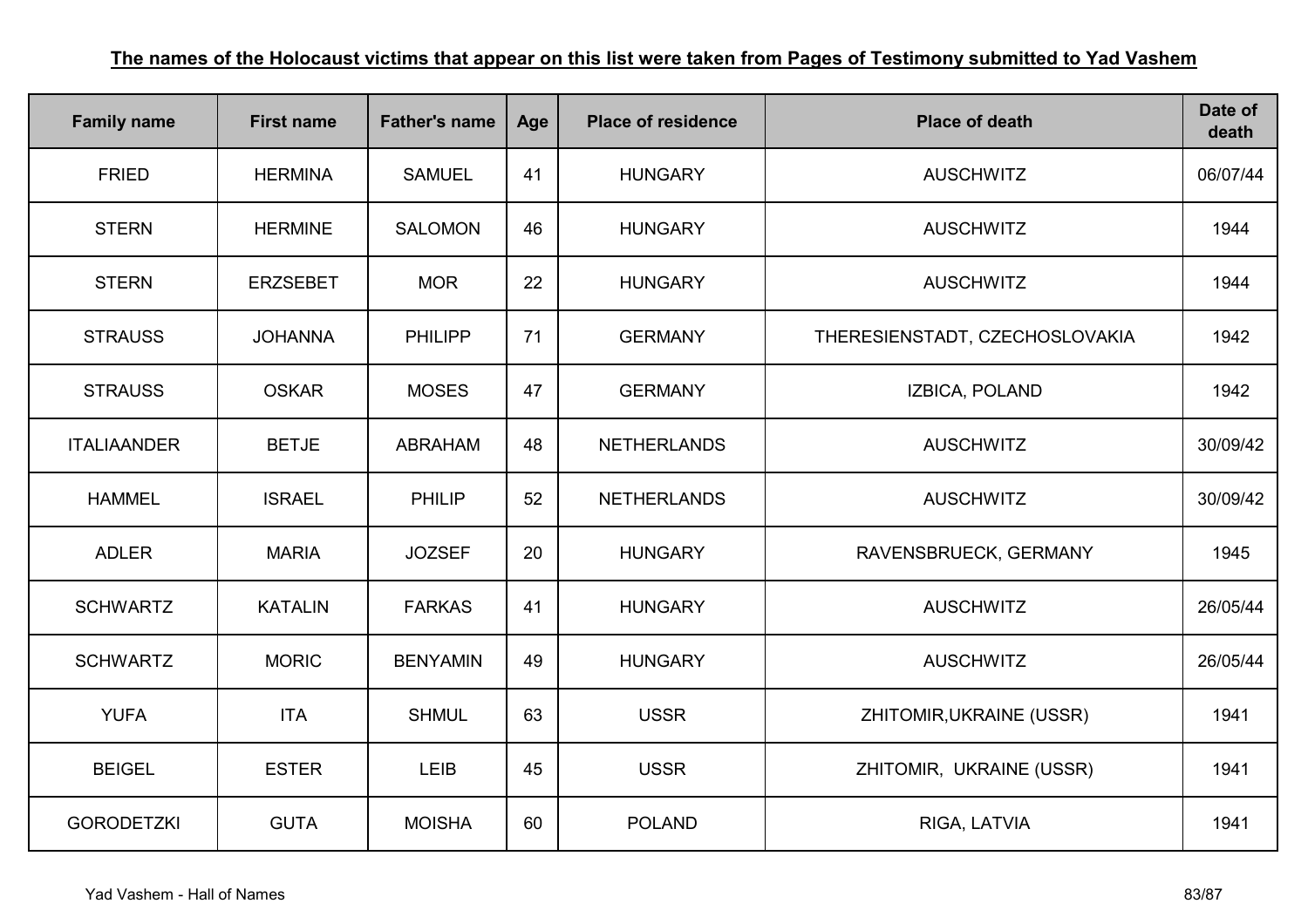| <b>Family name</b> | <b>First name</b> | <b>Father's name</b> | Age | <b>Place of residence</b> | <b>Place of death</b>                      | Date of<br>death |
|--------------------|-------------------|----------------------|-----|---------------------------|--------------------------------------------|------------------|
| <b>ROZENBERG</b>   | <b>FANIA</b>      | <b>MOISHE</b>        | 45  | <b>POLAND</b>             | DAGDA, LATVIA                              | 1941             |
| <b>VULFSON</b>     | <b>GOLDA</b>      | <b>LEIBA</b>         | 21  | <b>POLAND</b>             | RIGA, LATVIA                               | 1941             |
| <b>GURVICH</b>     | <b>BENTZION</b>   | <b>MOISHE</b>        | 49  | <b>POLAND</b>             | RIGA, LATVIA                               | 1941             |
| <b>GURVICH</b>     | <b>SAMUIL</b>     | <b>MOISHA</b>        | 47  | <b>POLAND</b>             | RIGA, LATVIA                               | 1941             |
| <b>EIDELMAN</b>    | <b>ISAAK</b>      | <b>YANKEL</b>        | 42  | <b>USSR</b>               | ROPOL, ORDZHONIKIDZE STAVR KRAI, RUSSIA (U | 1942             |
| <b>BAICH</b>       | <b>YULI</b>       | <b>MORDKHAI</b>      | 27  | <b>USSR</b>               | <b>UKRAINE (USSR)</b>                      | 1942             |
| <b>HERSKOVITZ</b>  | <b>BER</b>        | <b>MOSHE</b>         | 31  | <b>CZECHOSLOVAKIA</b>     | <b>AUSCHWITZ</b>                           | 1944             |
| <b>KACER</b>       | <b>HELENA</b>     | <b>RICHARD</b>       | 18  | <b>CZECHOSLOVAKIA</b>     | <b>AUSCHWITZ</b>                           | 23/01/43         |
| <b>ROIZMAN</b>     | <b>NAUM</b>       | <b>ITZKHOK</b>       | 45  | <b>USSR</b>               | SIMFEROPOL, KRYM, RUSSIA (USSR)            | 1941             |
| <b>STERNLICHT</b>  | <b>OTTO</b>       | <b>BERNARD</b>       | 40  | <b>CZECHOSLOVAKIA</b>     | <b>TREBLINKA</b>                           | 1942             |
| <b>STERNLICHT</b>  | <b>ERVIN</b>      | <b>BERNARD</b>       | 45  | <b>CZECHOSLOVAKIA</b>     | <b>TREBLINKA</b>                           | 1942             |
| <b>STERNLICHT</b>  | <b>ALFRED</b>     | <b>BERNARD</b>       | 49  | <b>CZECHOSLOVAKIA</b>     | LWOW, POLAND                               | 1943             |
| <b>BRODAVKA</b>    | <b>ARNOST</b>     | <b>SHLOMA</b>        | 29  | <b>CZECHOSLOVAKIA</b>     | BRNO, CZECHOSLOVAKIA                       | 05/06/42         |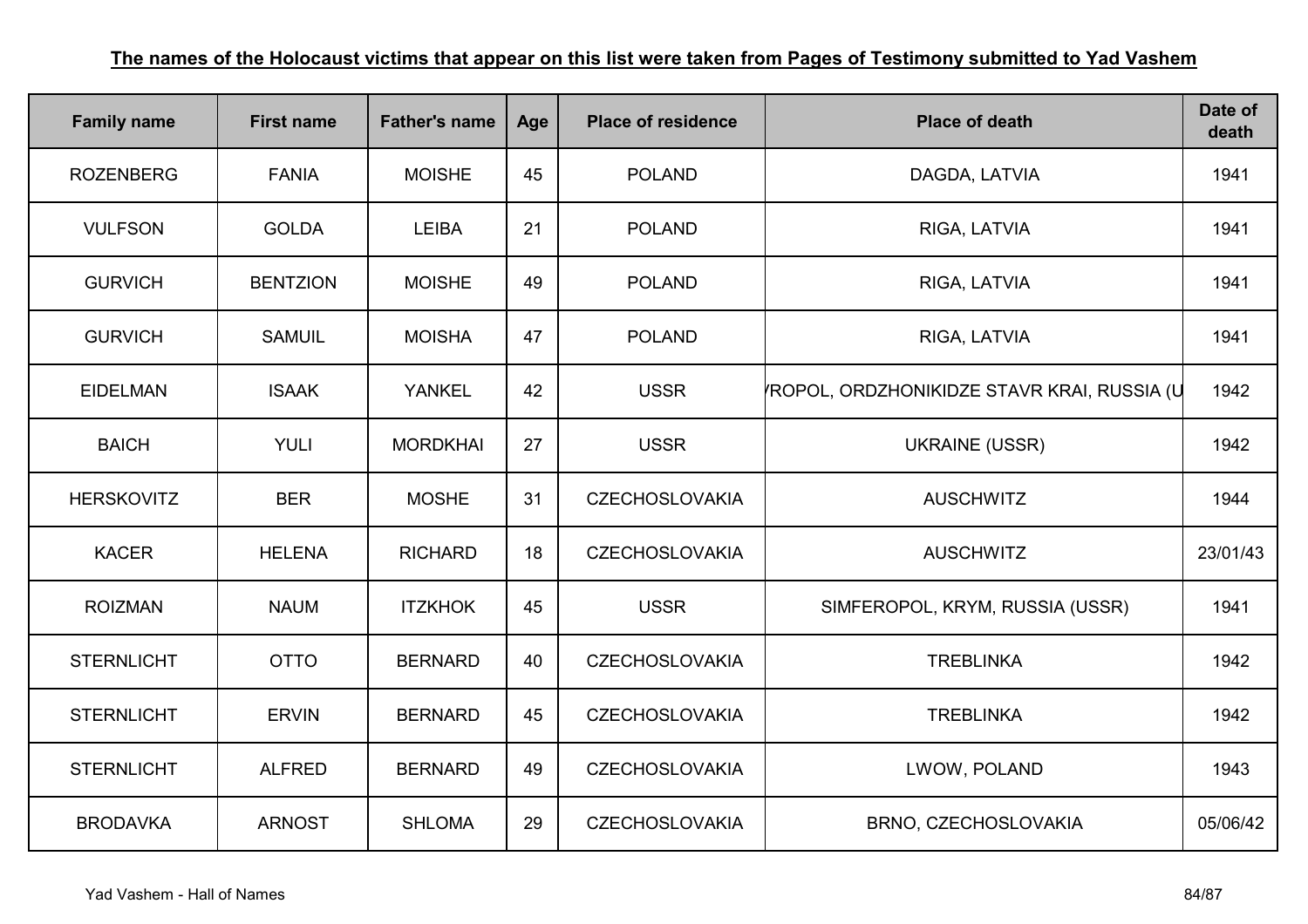| <b>Family name</b> | <b>First name</b> | <b>Father's name</b> | Age | <b>Place of residence</b> | <b>Place of death</b>                | Date of<br>death |
|--------------------|-------------------|----------------------|-----|---------------------------|--------------------------------------|------------------|
| <b>NEUMANN</b>     | <b>ARNOLD</b>     | <b>SHMUEL</b>        | 56  | <b>CZECHOSLOVAKIA</b>     | <b>AUSCHWITZ</b>                     | 1944             |
| <b>TZINMAN</b>     | <b>ARON</b>       | <b>ISAAK</b>         | 47  | <b>USSR</b>               | USHACHI, VITEBSK, BELORUSSIA (USSR)  | 14/01/42         |
| <b>RABINOVICH</b>  | <b>MULIA</b>      | <b>KHAIM</b>         | 28  | <b>USSR</b>               | KUBLICHI, VITEBSK, BELORUSSIA (USSR) | 14/01/42         |
| <b>RABINOVICH</b>  | <b>KHAIM</b>      | <b>LEIB</b>          | 64  | <b>USSR</b>               | KUBLICHI, VITEBSK, BELORUSSIA (USSR) | 14/01/42         |
| <b>FEIGELMAN</b>   | <b>BORIS</b>      | <b>YAKOV</b>         | 32  | <b>USSR</b>               | USHACHI, VITEBSK, BELORUSSIA (USSR)  | 14/01/42         |
| <b>FEIGELMAN</b>   | <b>ROZA</b>       | <b>ARON</b>          | 27  | <b>USSR</b>               | USHACHI, VITEBSK, BELORUSSIA (USSR)  | 14/01/42         |
| <b>SHER</b>        | <b>SONIA</b>      | <b>SAMUIL</b>        | 38  | <b>POLAND</b>             | <b>AUSCHWITZ</b>                     | 1942             |
| <b>VAINBERG</b>    | <b>TZILIA</b>     | <b>SAMUIL</b>        | 37  | <b>POLAND</b>             | PINSK, POLESIE, POLAND               | 1942             |
| <b>GORFEIN</b>     | <b>ROSA</b>       | <b>ABRAHAM</b>       | 60  | <b>LITHUANIA</b>          | <b>LITHUANIA</b>                     | 1941             |
| <b>TAUB</b>        | <b>MISHA</b>      | <b>MIKHEL</b>        | 41  | <b>USSR</b>               | <b>ODESSA, UKRAINE (USSR)</b>        | 1941             |
| <b>ABRAMOVICH</b>  | <b>SHEIVA</b>     | <b>ALTER</b>         | 47  | <b>USSR</b>               | ZINKOV, UKRAINE (USSR)               | 1943             |
| <b>SHPIALTER</b>   | <b>NESIA</b>      | <b>GERSHL</b>        | 37  | <b>USSR</b>               | ZINKOV, UKRAINE (USSR)               | 1943             |
| <b>KUGLER</b>      | <b>NAFTALI</b>    | <b>MEYER</b>         | 64  | <b>POLAND</b>             | SIEMAKOWCE, STANISLAWOW, POLAND      | 1941             |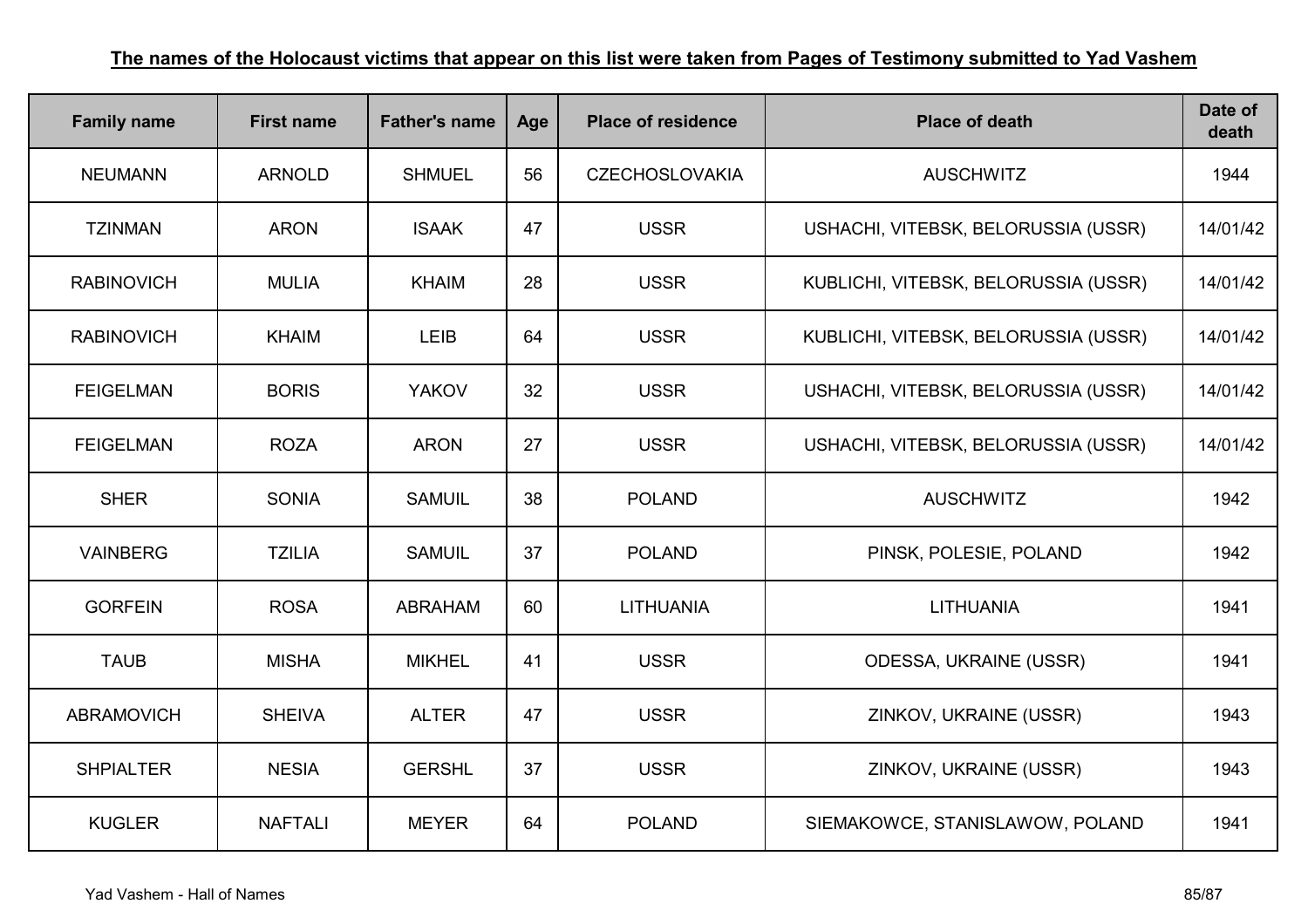| <b>Family name</b> | <b>First name</b> | <b>Father's name</b> | Age | <b>Place of residence</b> | <b>Place of death</b>                       | Date of<br>death |
|--------------------|-------------------|----------------------|-----|---------------------------|---------------------------------------------|------------------|
| <b>BLOCH</b>       | <b>SIEGFRIED</b>  | <b>MAX</b>           | 69  | <b>GERMANY</b>            | THERESIENSTADT, CZECHOSLOVAKIA              | 08/10/42         |
| <b>KOTLYAR</b>     | <b>MATIA</b>      | <b>BERL</b>          | 30  | <b>USSR</b>               | STEBLEV, KIEV, UKRAINE (USSR)               | 1941             |
| <b>BRASLAVSKI</b>  | <b>LUZIA</b>      | <b>MOZIA</b>         | 48  | <b>USSR</b>               | KIYEV, UKRAINE (USSR)                       | 1941             |
| <b>KOGAN</b>       | <b>ARKADI</b>     | <b>SHMUL</b>         | 37  | <b>USSR</b>               | DZHONIKIDZE, SEVERO OSETIA ASSR, RUSSIA (US | 1942             |
| <b>KHASIN</b>      | <b>YAKOV</b>      | <b>PINKHAS</b>       | 42  | <b>USSR</b>               | BRUSILOV, ZHITOMIR, UKRAINE (USSR)          | 1941             |
| <b>NUSSBAUM</b>    | <b>SIEGFRIED</b>  | <b>FERDINAND</b>     | 43  | <b>GERMANY</b>            | LODZ, POLAND                                | 23/02/42         |
| <b>HERING</b>      | <b>SARA</b>       | YANKEL               | 52  | <b>POLAND</b>             | TARNOGROD, LUBLIN, POLAND                   | 1942             |
| <b>WAISMAN</b>     | <b>YOSEF</b>      | <b>ELIEZER</b>       | 19  | <b>POLAND</b>             | <b>TREBLINKA</b>                            | 1941             |
| <b>MOLHO</b>       | SOL               | <b>SALOMON</b>       | 63  | <b>GREECE</b>             | <b>AUSCHWITZ</b>                            | 1943             |
| <b>WAISMAN</b>     | <b>NACHUM</b>     | <b>ELIEZER</b>       | 25  | <b>POLAND</b>             | MIEDZYRZEC, POLAND                          | 1943             |
| <b>BERNSHTEIN</b>  | <b>REGINA</b>     | <b>MOR</b>           | 25  | <b>CZECHOSLOVAKIA</b>     | <b>AUSCHWITZ</b>                            | 1944             |
| <b>CZODIK</b>      | <b>MARIA</b>      | <b>MOR</b>           | 58  | <b>ROMANIA</b>            | <b>AUSCHWITZ</b>                            | 1944             |
| <b>CZODIK</b>      | <b>OSZKAR</b>     | <b>ANDRAS</b>        | 59  | <b>ROMANIA</b>            | <b>AUSCHWITZ</b>                            | 1944             |